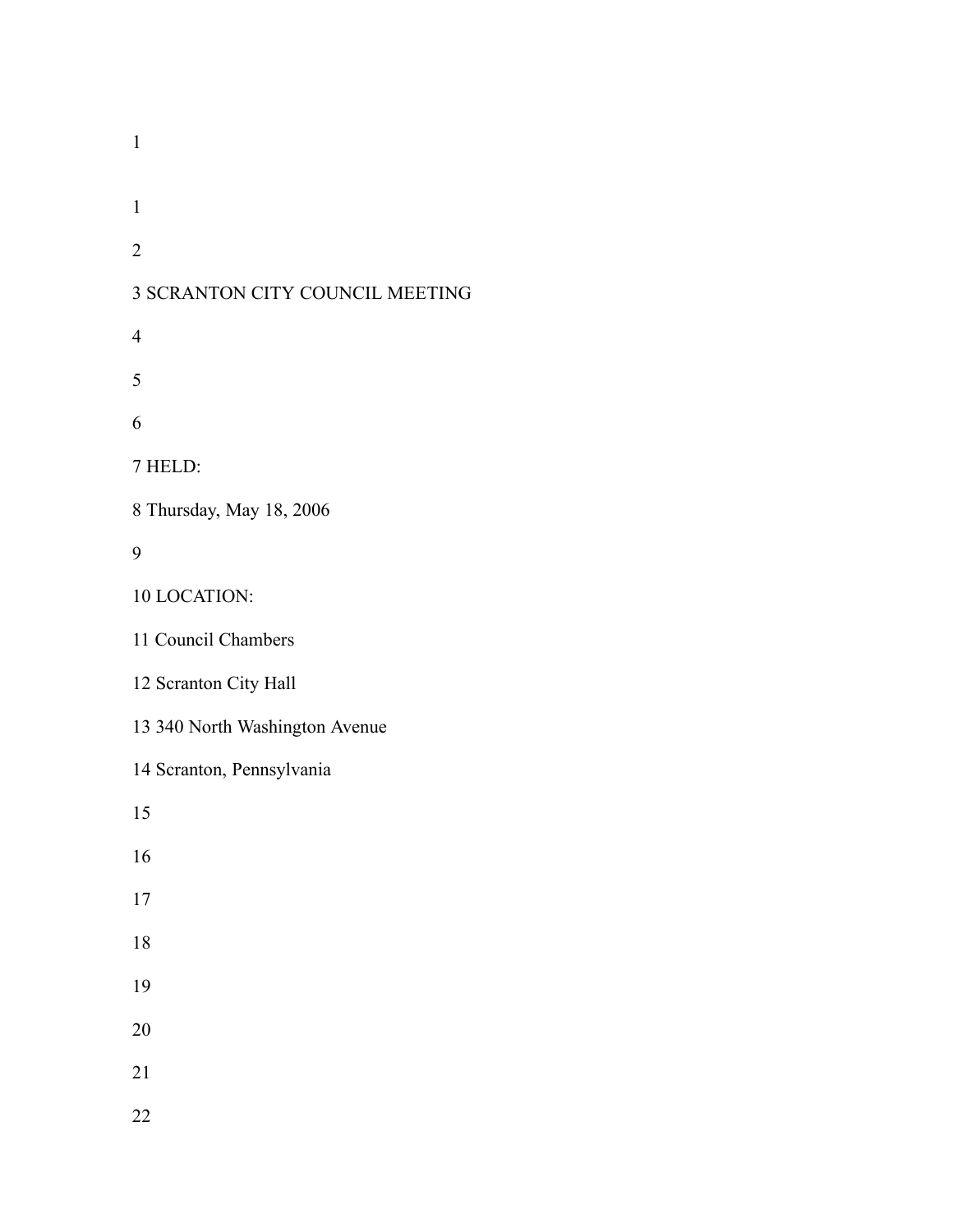CATHENE S. NARDOZZI- COURT REPORTER . CITY OF SCRANTON COUNCIL: MS. JUDY GATELLI, PRESIDENT MS. JANET E. EVANS MS. SHERRY FANUCCI MR. ROBERT MCTIERNAN MR. WILLIAM COURTRIGHT MS. KAY GARVEY, CITY CLERK MR. COOLICAN, ASSISTANT CITY CLERK MR. AMIL MINORA, SOLICITOR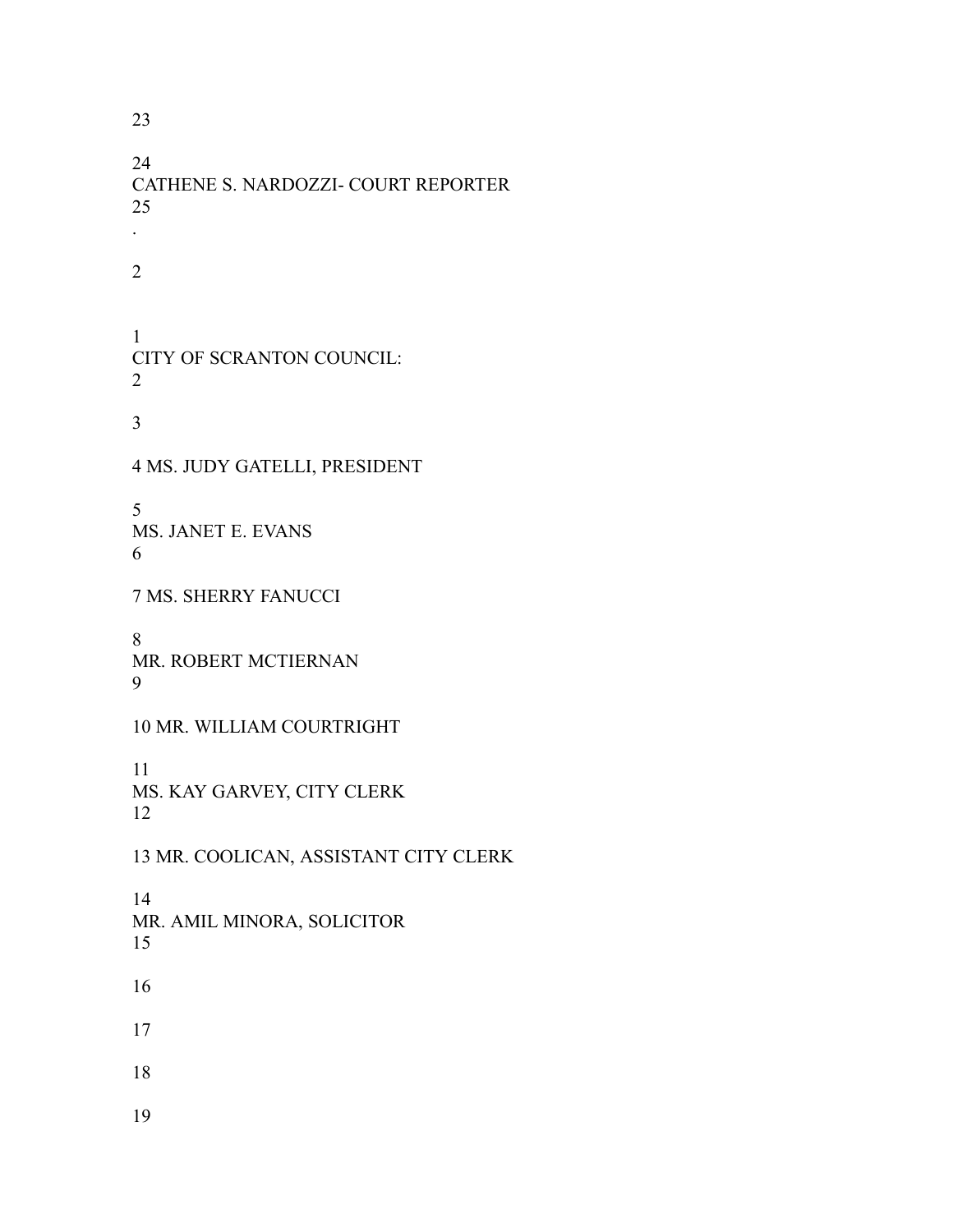MS. GATELLI: Please stand for the

Pledge of Allegiance.

(Pledge of Allegiance recited.)

MS. GATELLI: Please remain standing

for a moment of reflection for our service

men and women who are fighting for our

freedom and also for the sick and the

suffering.)

(Moment of silence observed.)

MS. GATELLI: Thank you. Roll call?

MR. COOLICAN: Mrs. Evans?

MS. EVANS: Here.

MR. COOLICAN: Mrs. Fanucci?

MS. FANUCCI: Here.

MR. COOLICAN: Mr. McTiernan?

MR. MCTIERNAN: Here.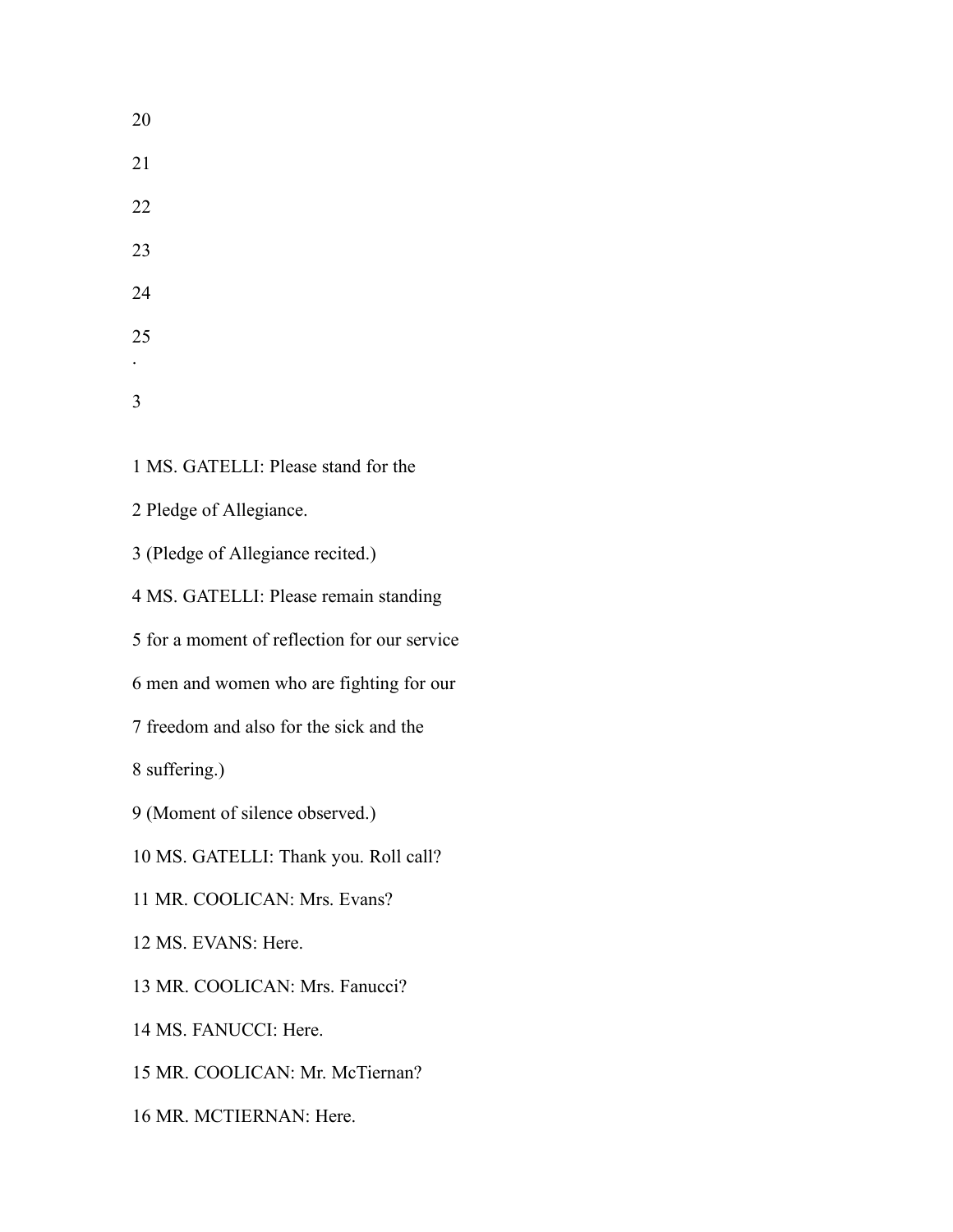MR. COOLICAN: Mr. Courtright?

MR COURTRIGHT: Here.

MR. COOLICAN: Mrs. Gatelli?

MS. GATELLI: Here. Dispense with

the reading of the minutes.

MS. GARVEY: Third order, 3-A,

APPLICATIONS SUBMITTED BY THE ZONING HEARING

BOARD ON WEDNESDAY, MAY 10, 2006.

MS. GATELLI: Are there any comments?

.

If not, received and filed.

MS. GARVEY: 3-B, PETITION FOR A

STREETLIGHT IN 700-BLOCK OF EAST ELM STREET.

MS. GATELLI: Are there any comments?

If not, received and filed.

MS. GARVEY: 3-C, AGENDA FROM THE

CITY PLANNING COMMISSION MEETING TO BE HELD

ON WEDNESDAY, MAY 17, 2006.

MS. GATELLI: Are there any comments?

I'd like to make a comment. That's for the

meeting that was last night and the meeting

was not held because there was not a quorum

and there are seven people on the planning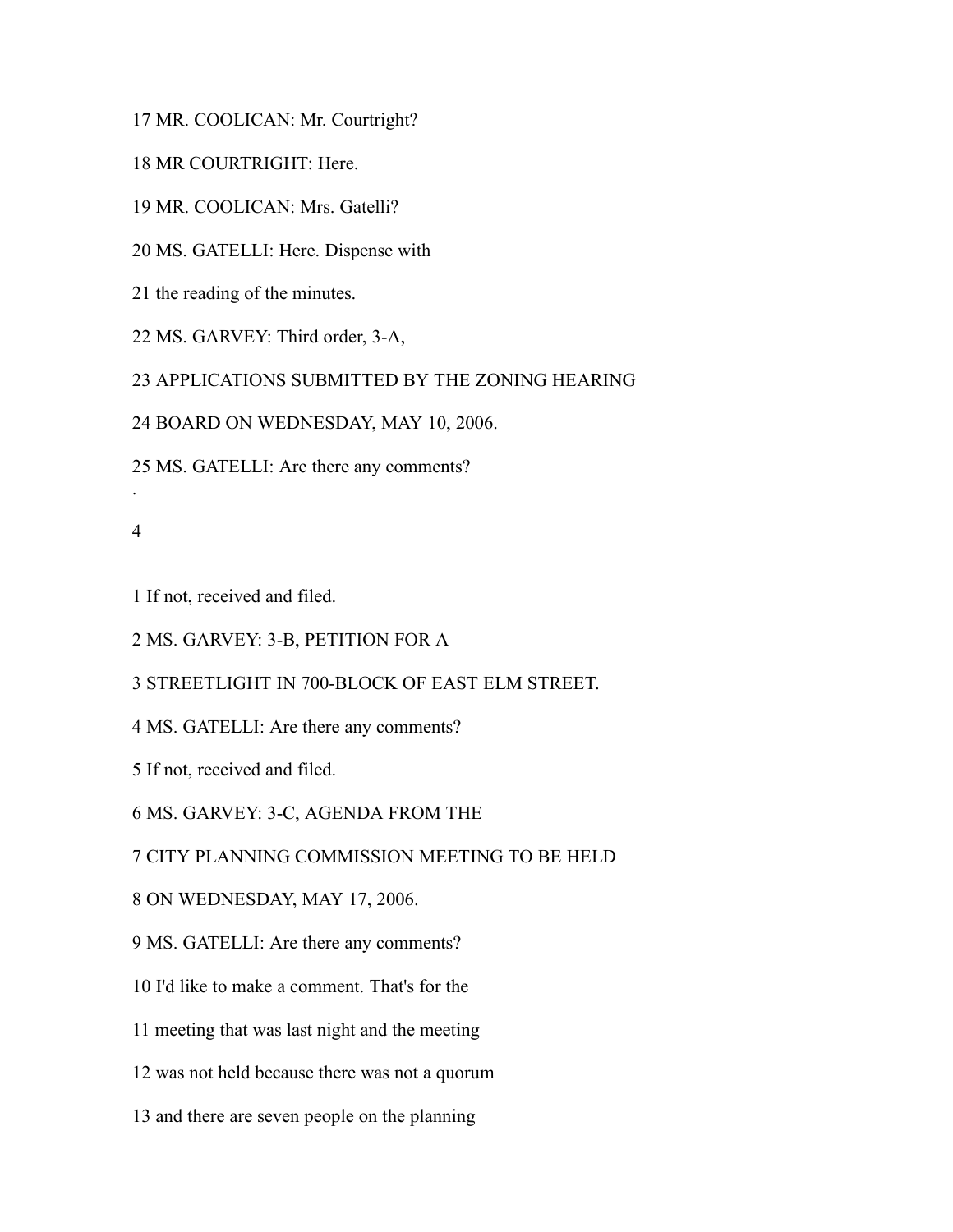commission, but if you watch it frequently many times several of them are absent, more often than not there are several absent all the time. I think that it would behoove us to send a letter to the mayor to put alternates as we have on the zoning board so that when there is someone absent an alternate can be called to fill in for that position. There were approximately eight to ten cases last night with developers and neighbors and they all had to go home because the people didn't show up and they .

 didn't notify Angela so she didn't even know that they weren't coming. So if we can do that maybe, Kay, send the mayor a letter if they could put some alternates on. That's the only comment. Anyone else? If not, received and filed. MS. GARVEY: 3-D, MINUTES OF THE COMPOSITE PENSION BOARD MEETING HELD ON APRIL 26, 2006.

MS. GATELLI: Are there any comments?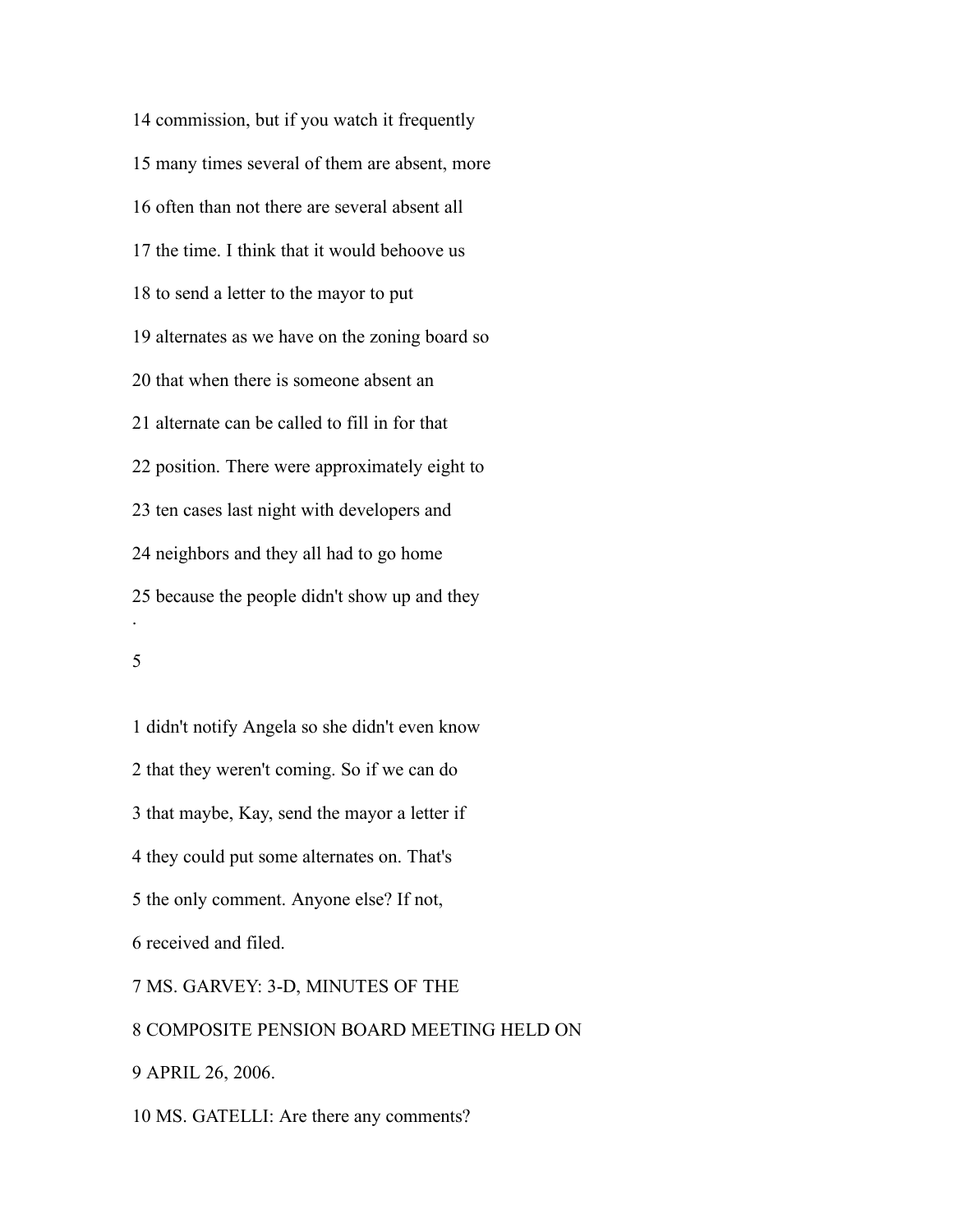If not, received and filed.

 MS. GARVEY: I have no clerk's notes this week.

 MS. GATELLI: I have just a few items. First of all, I'd like to welcome back Mrs. Fanucci, she had some medical problems and we are glad to see that she is all right and back with us. Saturday there is a Veteran's parade in downtown Scranton, I hope everyone is able to attend. It's at 11:00. Last week I met with Ann Marie Stulgis and Lisa Moran regarding the veterans' pay and we are still awaiting some further information and I will keep you posted on the conclusion of the decision in .

 that case. I also met with Mr. Rinaldi concerning the project in the 500 block of Lackawanna Avenue. The application for the state has been completed and we should be able to have him in the next several weeks come and address council in a caucus concerning the project, but it is still on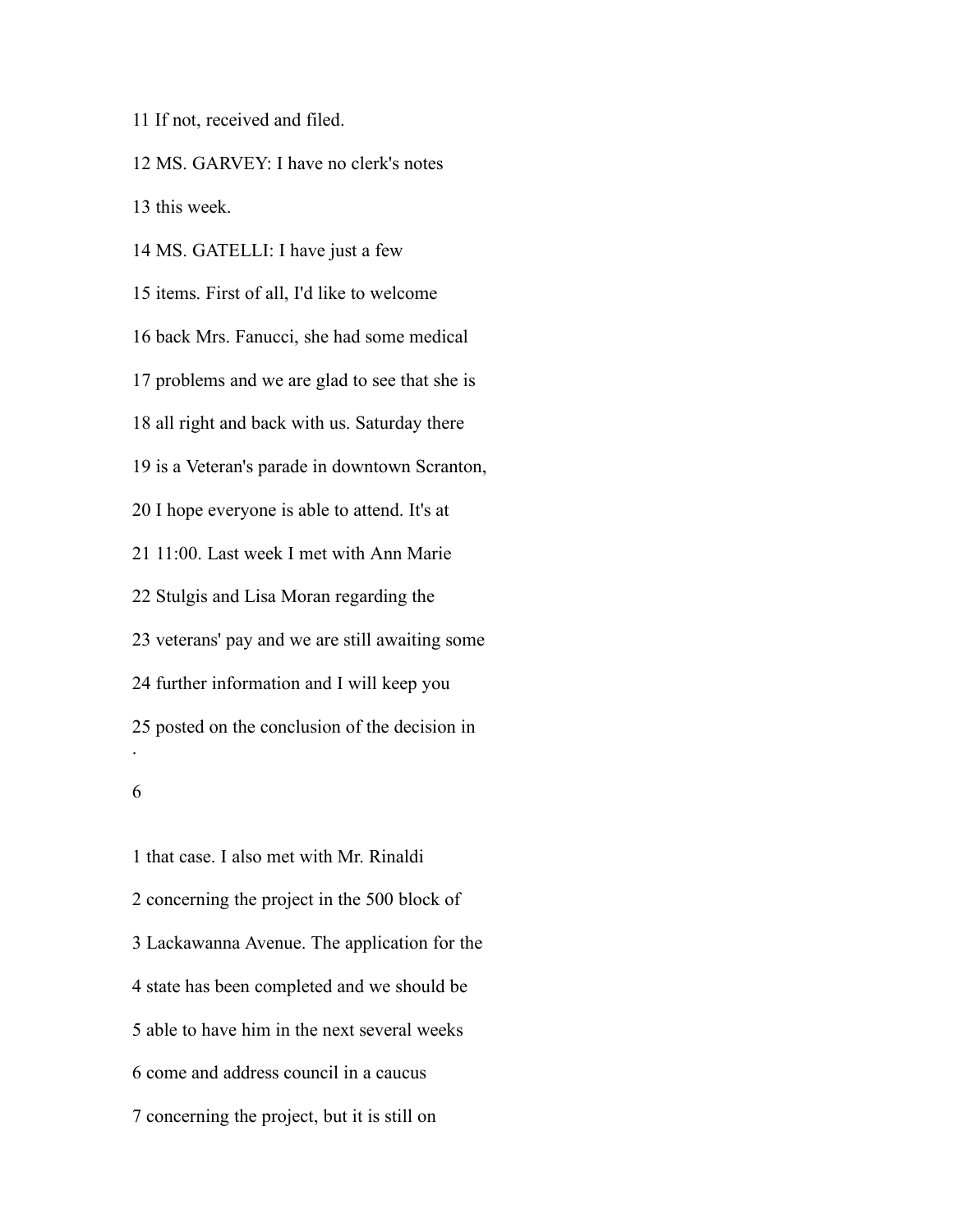the board as previously planned and they're continuing ahead with the project. The illegal business in the Albright Avenue section on Kossuth Avenue that's been resolved, Magistrate Gallagher voted against the business, it has to move from the property. The only report I have from Tripps Park is 1509 Euclid Avenue the sidewalks were repaired. I have not received any other notice that any of the other punch list items have been resolved. The bus schedules have been prepared for Mr. Rohas who was here at the last meeting. We have a request to pave Rolland Avenue, I'm not sure if we have that on or paving list, Mrs. Garvey, if you could please add that to our current list. I wanted to apologize to the police .

 officers and the police chief that I was not able to attend the opening of the police headquarters. I was not able to get out of work and that is the reason I missed so I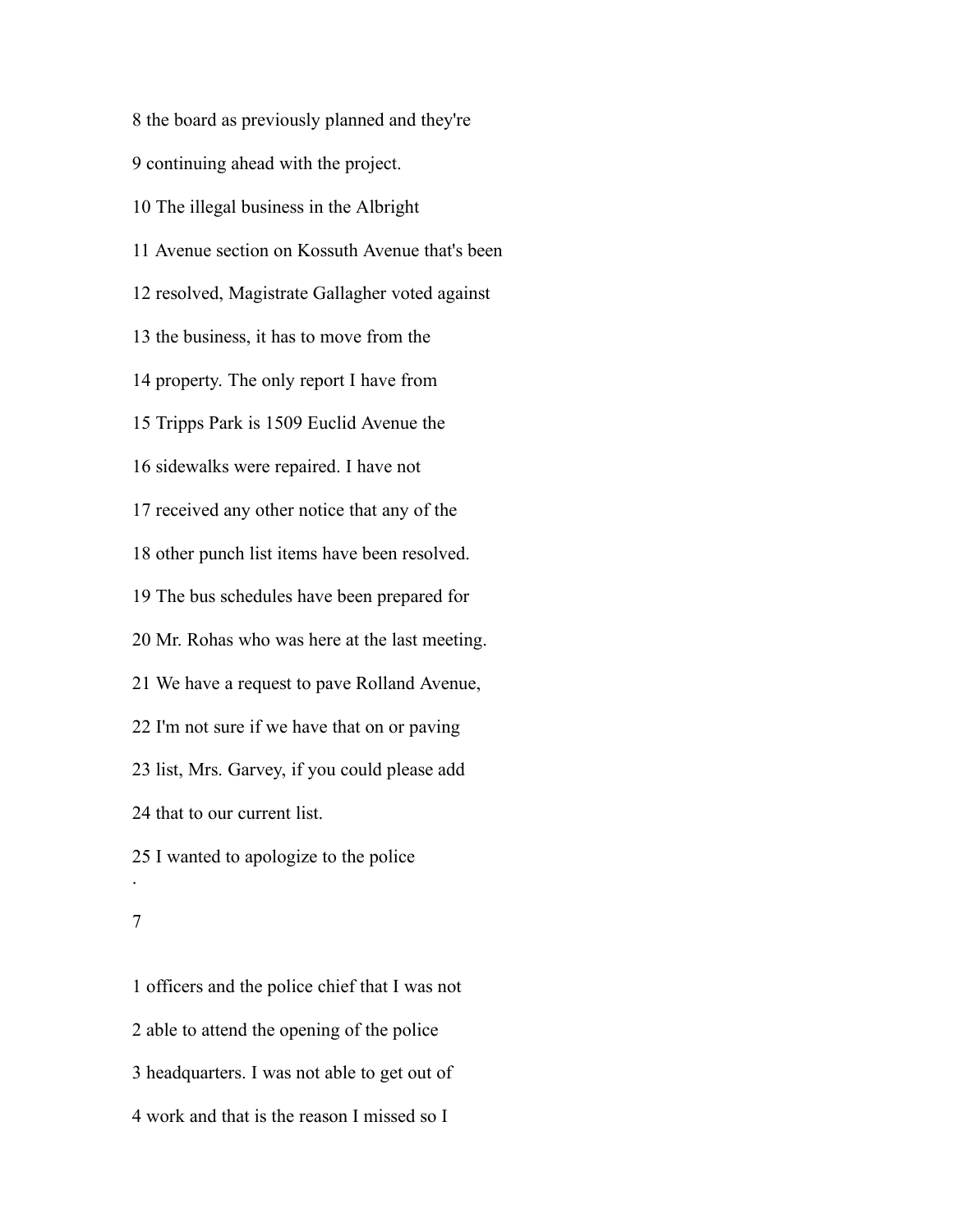hope that they weren't offended and if they were I apologize, I could not make it, and I know some of them were asking why I was not present. The 2900 Of Cedar Avenue has been cleaned up. An inlet at South Main and Eynon. I have got a report that one of our junior council members, Katrina, has been selected to go to Colorado this summer to work with the needy and the poor people so I wanted to congratulate her and tell her we are all very proud of her. There is potholes on the 1100 of Watson and Smith Place. That has been put on the paving list, but they would like the potholes repaired on those streets. There is a request for a stop sign at Amelia and Depot. They have stop signs on Amelia but they want them on Depot, too, because is a lot of truck traffic on that particular .

street. The stop sign at Merrifield and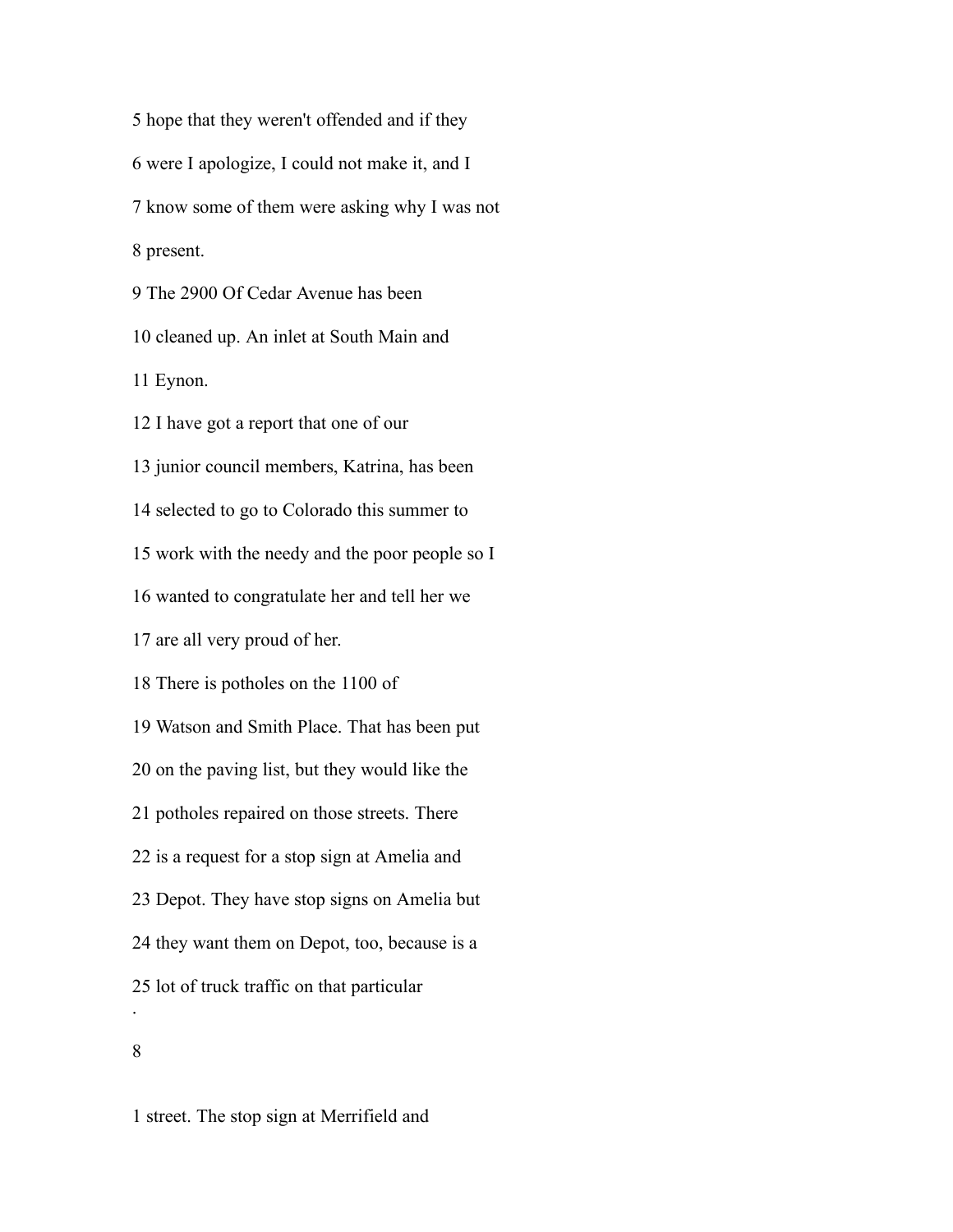Price Street has been denied. The streetlight in the 300 of Phelps Street has been approved. A streetlight in the 1100 block of Locust Street has been approved and there are numerous potholes and I'm not going to bore you with them all but they are here if anyone would care to see them. There is too many to read. And I just have one more item to read from Katherine Simmons who couldn't be here tonight. "I'm sorry that I cannot deliver these words myself this evening, but I am in Wilkes-Barre honoring one of Scranton police officers, Lieutenant Leonard Newmecca for his excellence community service this past year then I must hurry back to Brennan Hall on the campus of the University of Scranton to attend a town meeting on crime. I bring all of this up at this time to say that the summer season is fast upon us and the brothers and sisters who will be watching over our homes, streets and businesses need better equipment, automobiles, computers and etcetera. I know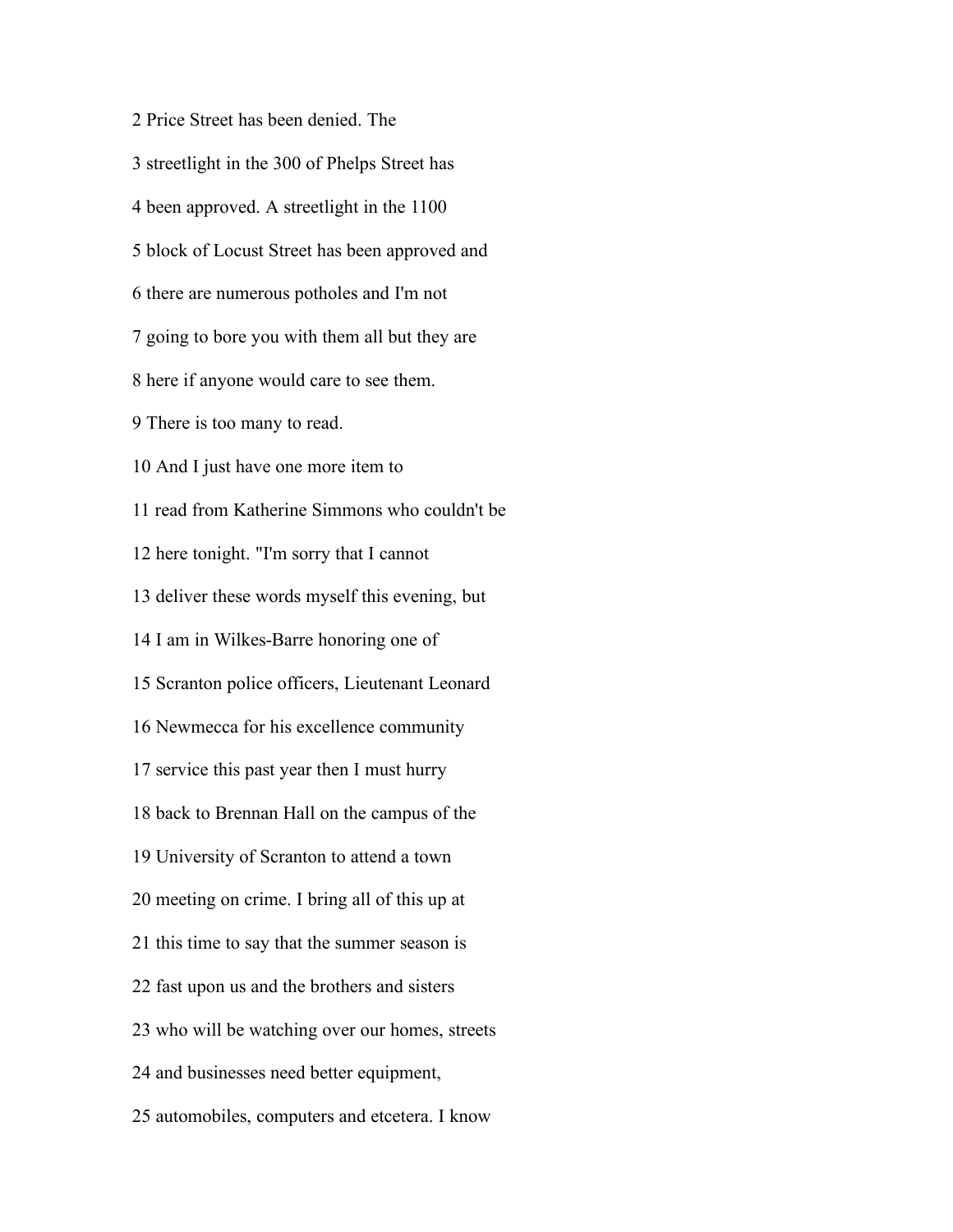you are aware and speaking with the Scranton Police Department. We need to support these men and woman as best we can for we are asking them to serve us with their very lives. It is so important that the best equipment be setup and placed for when a crime of such severity as murder, arson and anything involving a child occurs our people need to have the ability to investigate thoroughly. Families need to know they are supported by their community and the victim needs to know that all is being done to assure it will never happen again. You as council members have the talent and ability to go to Mayor Doherty and ask that financial support be given to the Scranton Police Department and the Scranton Fire Department. All modern and progressive equipment be purchased and our streets become as heaven's golden road. I pray that all will be supportive of Scranton's finest and thank them every now and then for the

.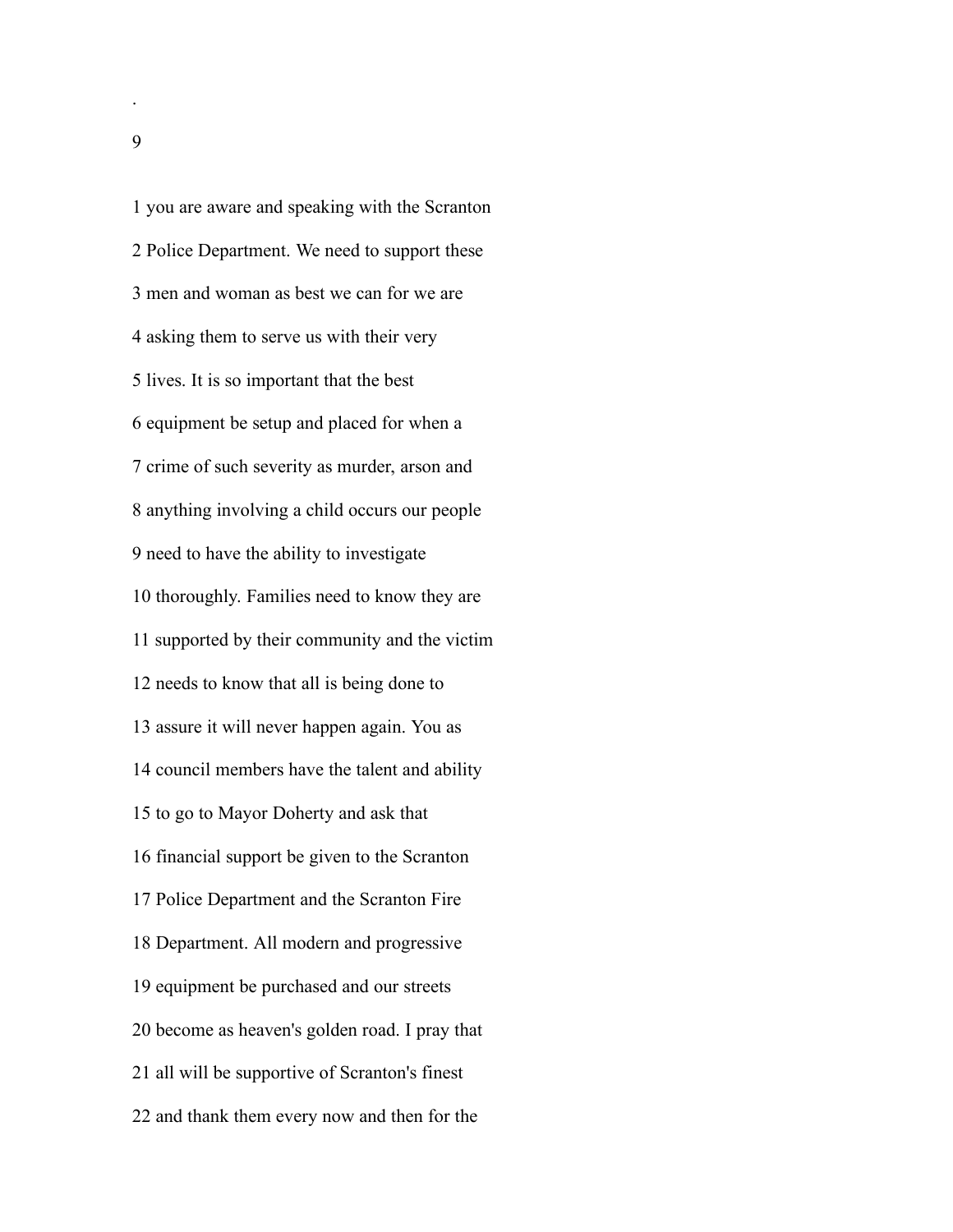bravery, courage and fortitude. Reverend Katherine Simmons." I am very disappointed that this .

 council cannot go to that crime meeting tonight. We all would love to be there as we are all very concerned about the crime in the city and it is unfortunate that they are having it on a night that we can't be there. Does anyone else have anything? MR. COURTRIGHT: Yes, Mrs. Gatelli, I normally wait until motions, but I was supposed to read this last week and we weren't here. May 20, which is this weekend, from four to seven, in the downtown senior center they are having a spaghetti dinner and they wanted to hopefully that you would call in advance for the tickets, they are \$7 for adults and \$3.50 for children. It's at 305 Penn Avenue and the number is 347-3970, 347-3970 so if you could support them it goes for a good cause, their heating bills and things of that nature. And there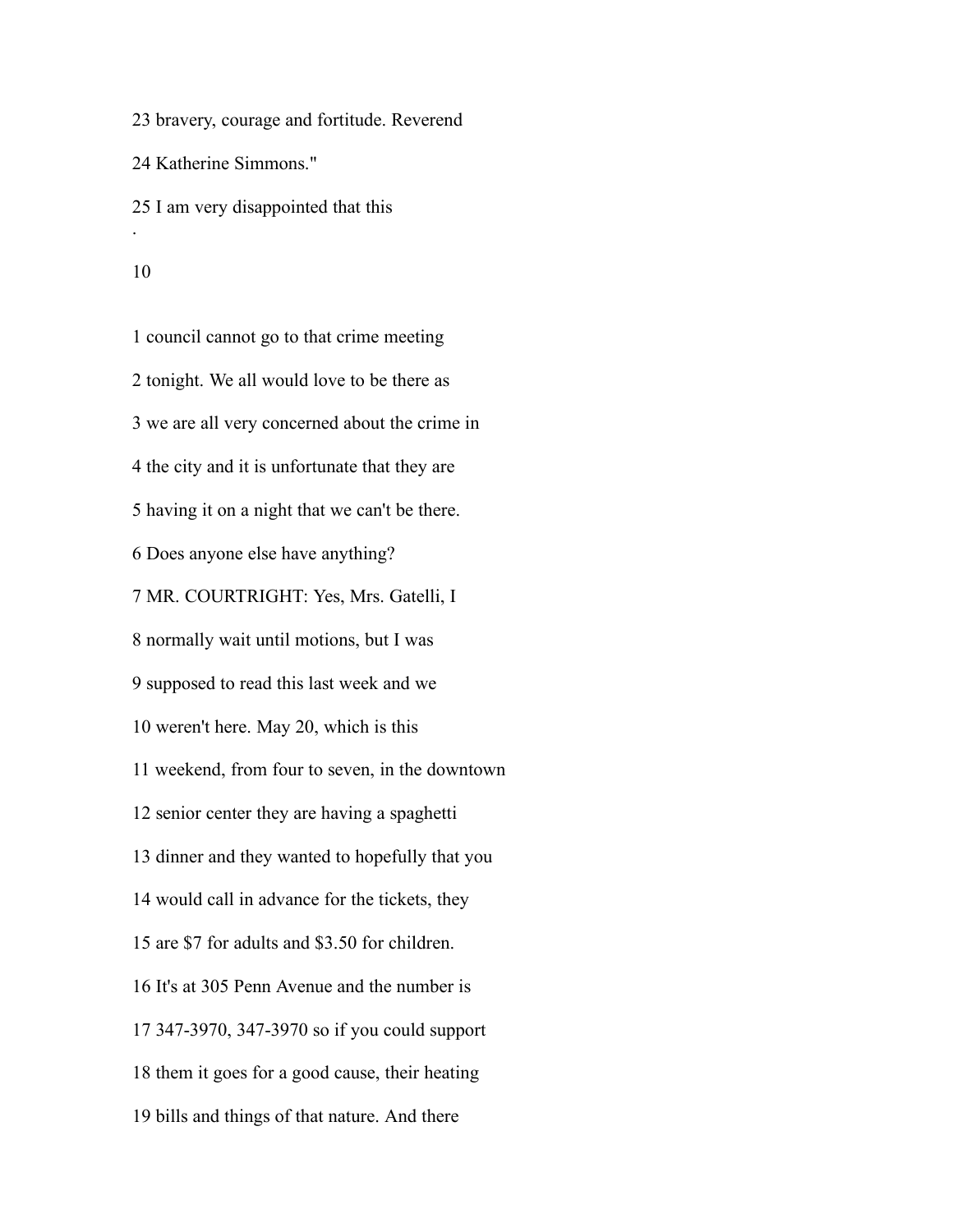was just one other item a very good friend of mine is sick and not doing very well, Mr. Bob Davies, so if we all remember Bob in our prayers I would appreciate it. Thank you. MS. GATELLI: Thank you. Anyone .

else?

 MS. EVANS: Yes. On Saturday, May 20 from 12 to a 5 a spaghetti dinner will be conducted at the Marine Corp League, northeast detachment police mounty, bring the family for a real Italian treat and on Sunday, May 28, Lackawanna county SAAD Task Force presents the battle of the bands from 3:00 to 9:00 p.m. at the Plainfield Sports Dome in Jessup, Pa. And, lastly, I would like to congratulate a little friend of mine who is Jasmine Naylor, and she is a first grader and she won the reading competition at her school this week, so, Jasmine, way to go.

MS. FANUCCI: I want to thank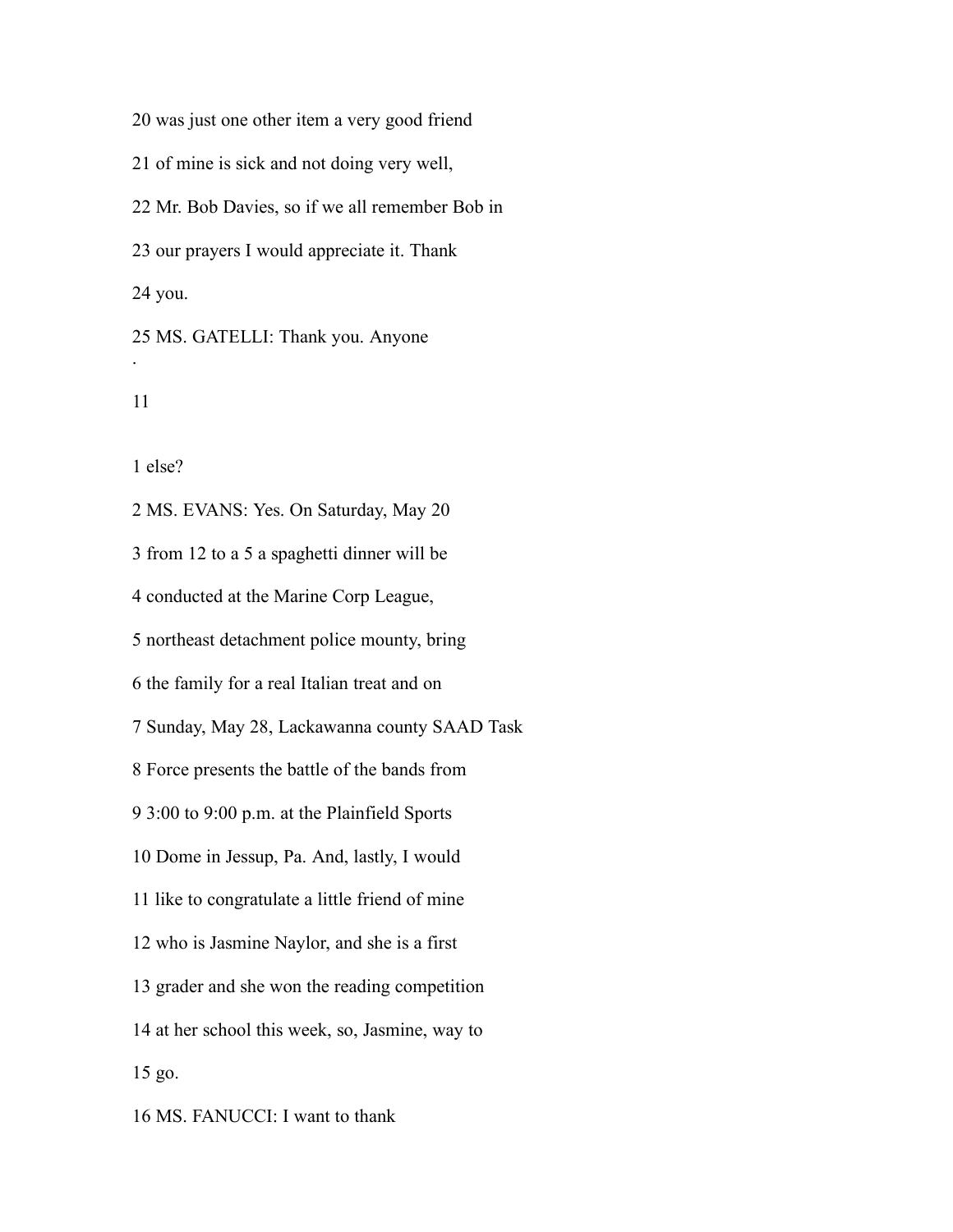everybody for all of the phone calls and cards and everything I am doing great and I just want to say it's really good to be back. I want to answer some questions I heard while watching all of you while I was home. OECD that it was looking for they are two open audits going on right at this moment, and until they are finished we are will get not the complete report, but they .

 are in open audit right now, so as soon as that's done we are going to get the full report. Mr. Palmeton that should be done probably rapping up within the next month. Also, I want to talk to you about this Southern Union building which I know is a question while I was gone, Southern Union has called me, they are in the process right now of trying to locate two tenants that they really think that they are secured, they will not respond on who these tenants are, but they believe there is a good reason that they can't do it until they secure the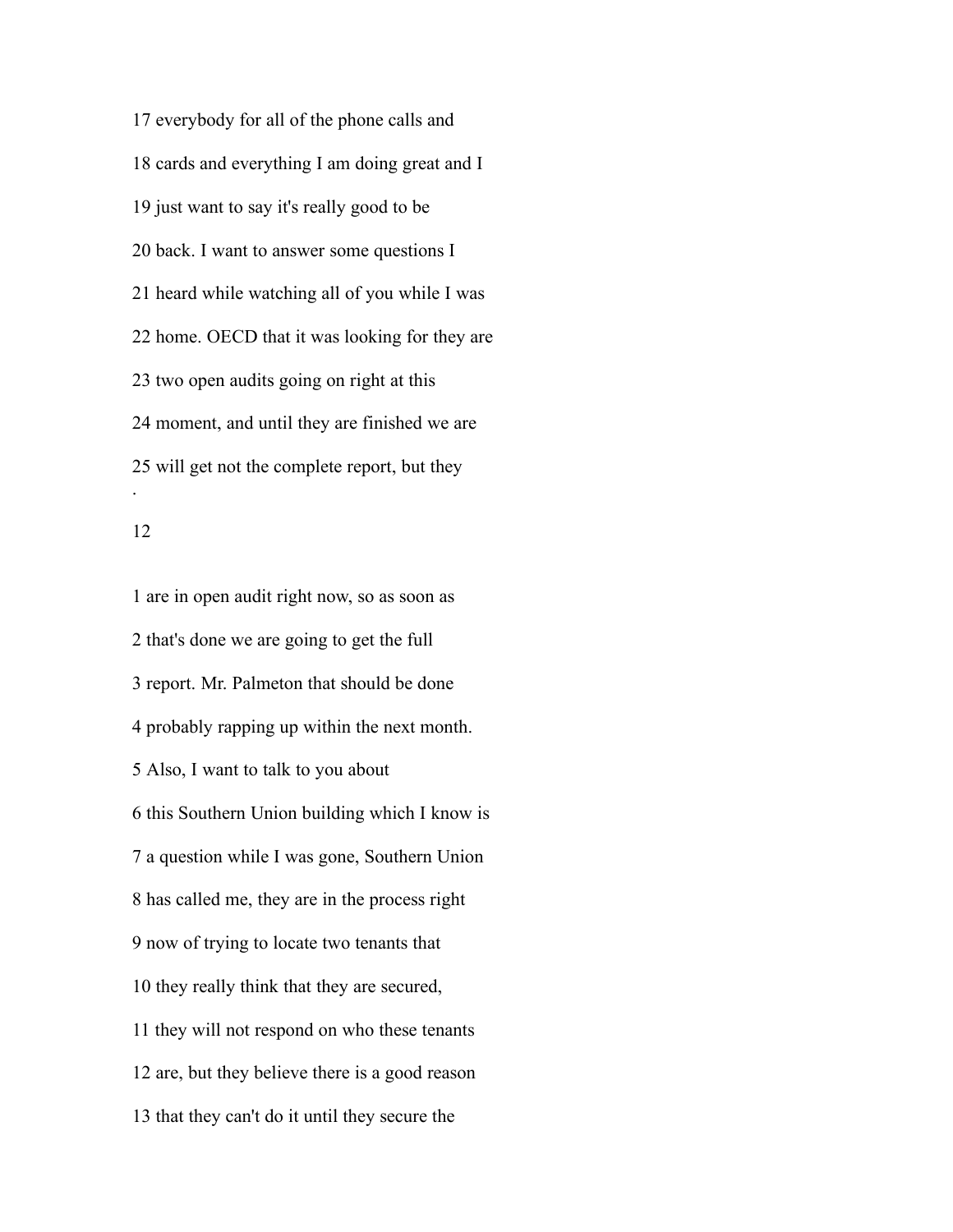loan and whatever else they have to do, they just want to say that they are in touch with me and they will call me as soon as this comes to fruition, hopefully, I'm hoping within the next two weeks we will know. The last time I spoke to the gentleman he was gone on business, so hopefully they have wrapped that up and maybe we can get some tenants in there shortly and that's all I have right now. MS. GATELLI: Anyone else? Mr. McTiernan, you are the only one you have . to say something? How was the prom last night? MR. MCTIERNAN: The prom was a good

time, Scranton High didn't let us down as

usual.

MS. GATELLI: It's always a good

thing when no one gets hurt.

MR. MCTIERNAN: Absolutely.

MS. GATELLI: Kay?

MS. GARVEY: Fourth order, citizens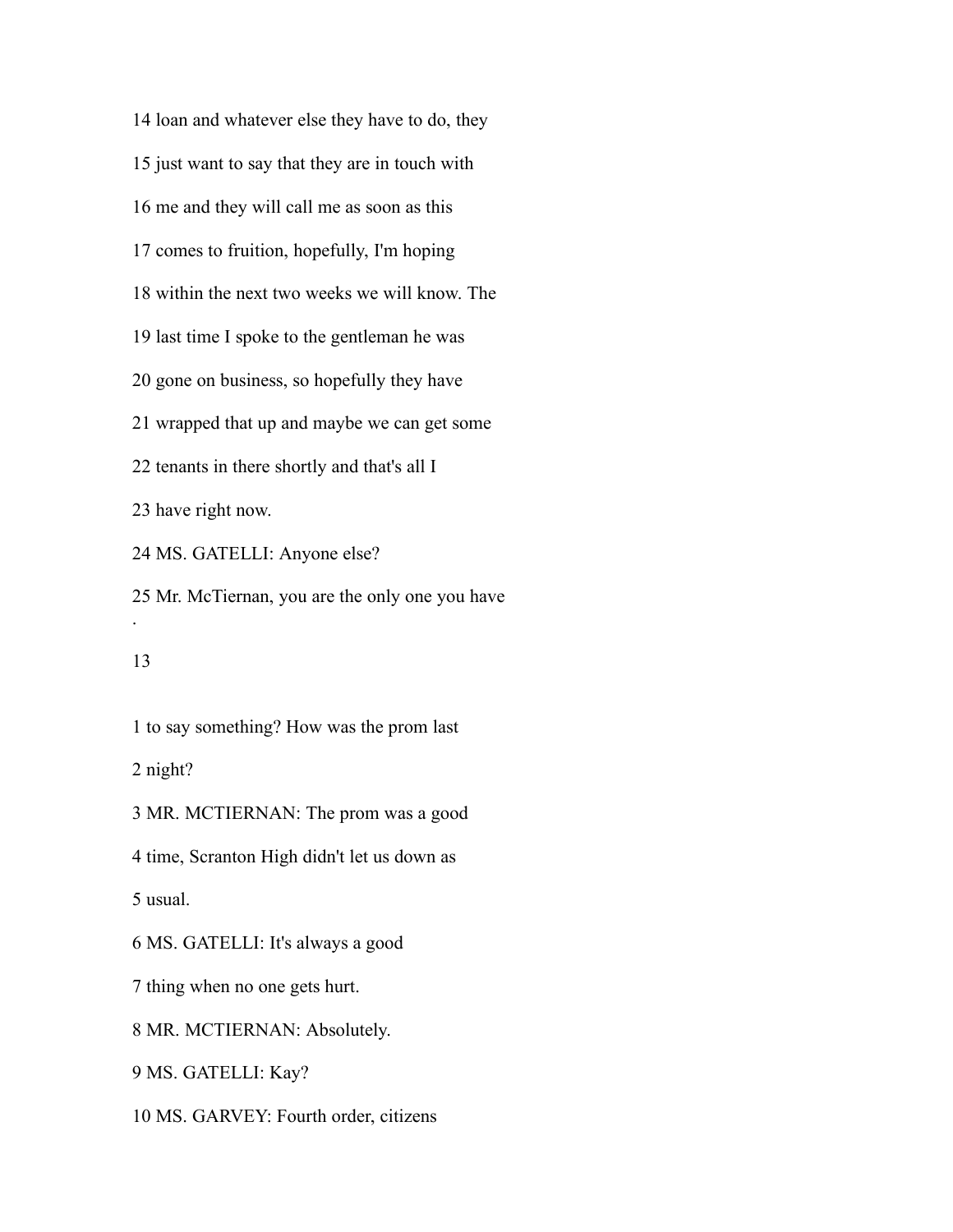participation.

MS. GATELLI: Andy Sbargalia.

 MR. SBARAGLIA: Andy Sbaraglia, citizen of Scranton, fellow Scrantonian. I'm going to read from an article I took out of the Times/Tribune, "City of Dunmore hoping to solve a \$6.6 million fee," and in it it says, "Scranton is on the hook for \$5,515,073 Dunmore for \$1,113,134," and then there is a little quote from Mayor Doherty. If Scranton and Dunmore's fall through on the leasing line taxpayers can expect a rate increase. Money always has to come from somebody Mr. Doherty says." So here we are with the flip flop .

 artist again. First of all, there was no reason for us actually when the arbitration went through that was the time we should have formed up to get the money, we should have borrowed it then. This deal is just back to our raising the taxes so he doesn't have to say he borrowed more money. This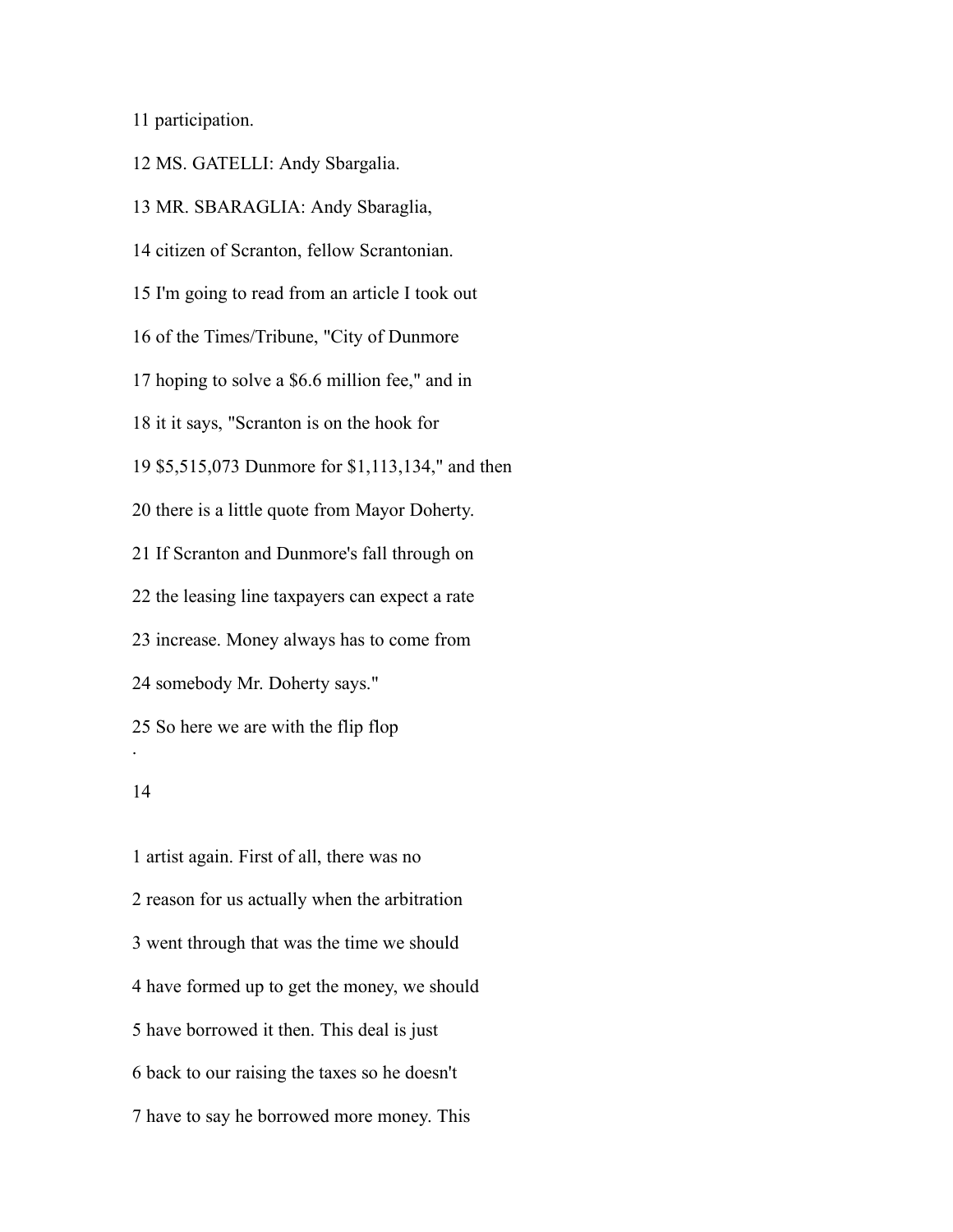came through before, maybe two years ago. Well, you probably do remember when they tried to do the same thing again. A little thing about the sewer company, okay? All of the lines in the city run to the sewer whether it's water or sewage, they all run to the sewage treatment plant so, hence, he wants to borrow all of this money from them like as if they are a bank and if you notice he went through them before for the DPW site where he sold it to them for three times. To me, I don't know of anybody that can get away with that but this mayor, how many times? This sewer authority is becoming the piggy bank for this mayor's inaccuracies is the best way to put it. He is definitely not fiscally responsible. All these fiscal things he has done a first year law student .

 could have told them that it had no chance overturning that agreement with American Water. It was very specific, either you went with the whole thing or you had to pay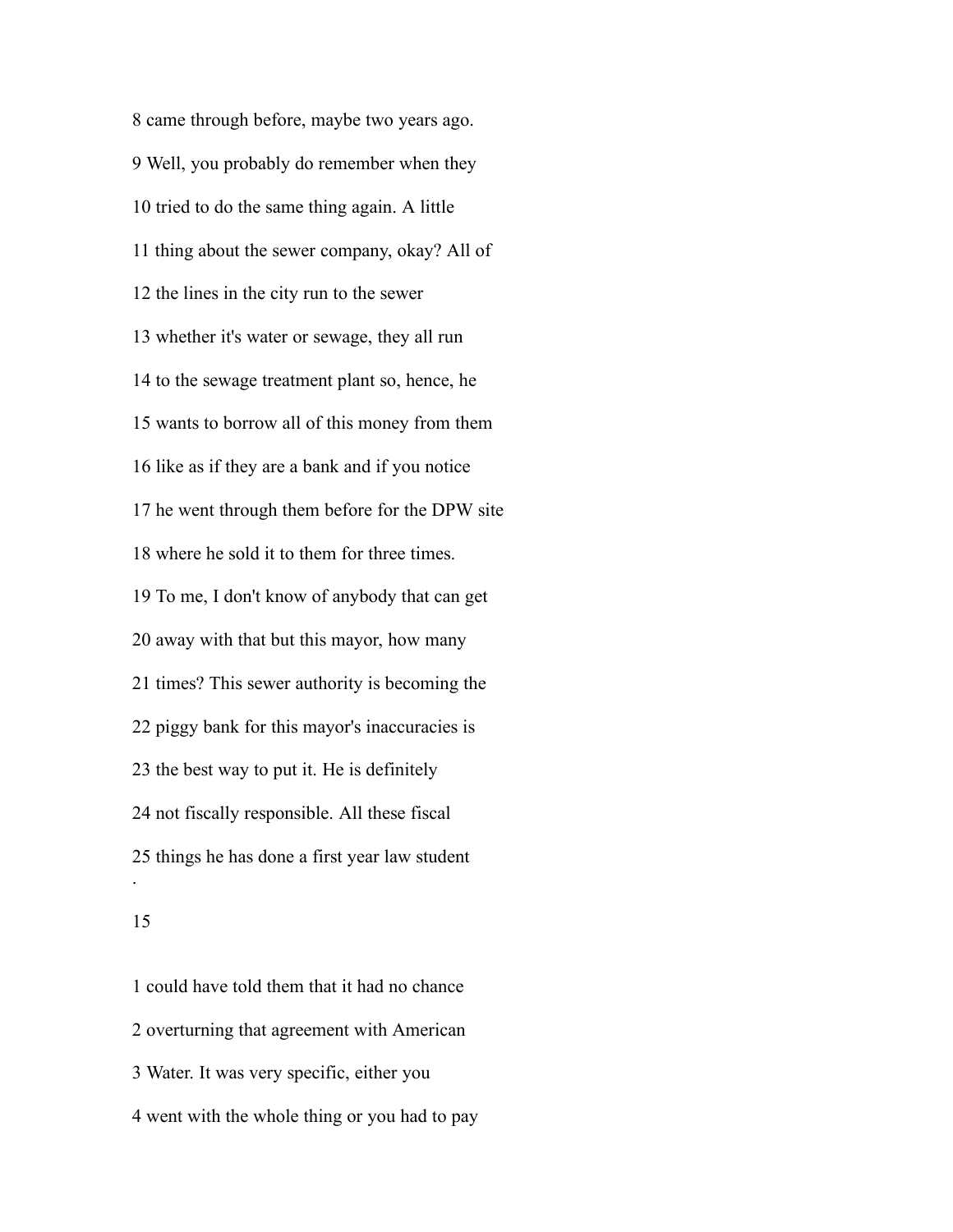a penalty. Maybe if he went to the arbitrator I would see it, but that was the lineup, the penalty, but when you go further than that you cost the city money, \$200,000 in interest plus lawyer's fees. So we have to ask was this man trying to save his money or give more money to the lawyers because that is exactly what he did. So I think, it didn't come before you yet in any kind of legislation, but it's going to come because there is no way in heck he can come up with that money other than taking it out of the treasury. What he should have done was either borrow it and be done with it when that came through. Okay, then we have a little on this KOZ, there was a nice article on it, I think it was with -- let's see who this people are, it has to do with I believe the guy -- what the heck was the name? Well, anyway, they were down there in the incubator and we . 

gave them a loan last time we were here for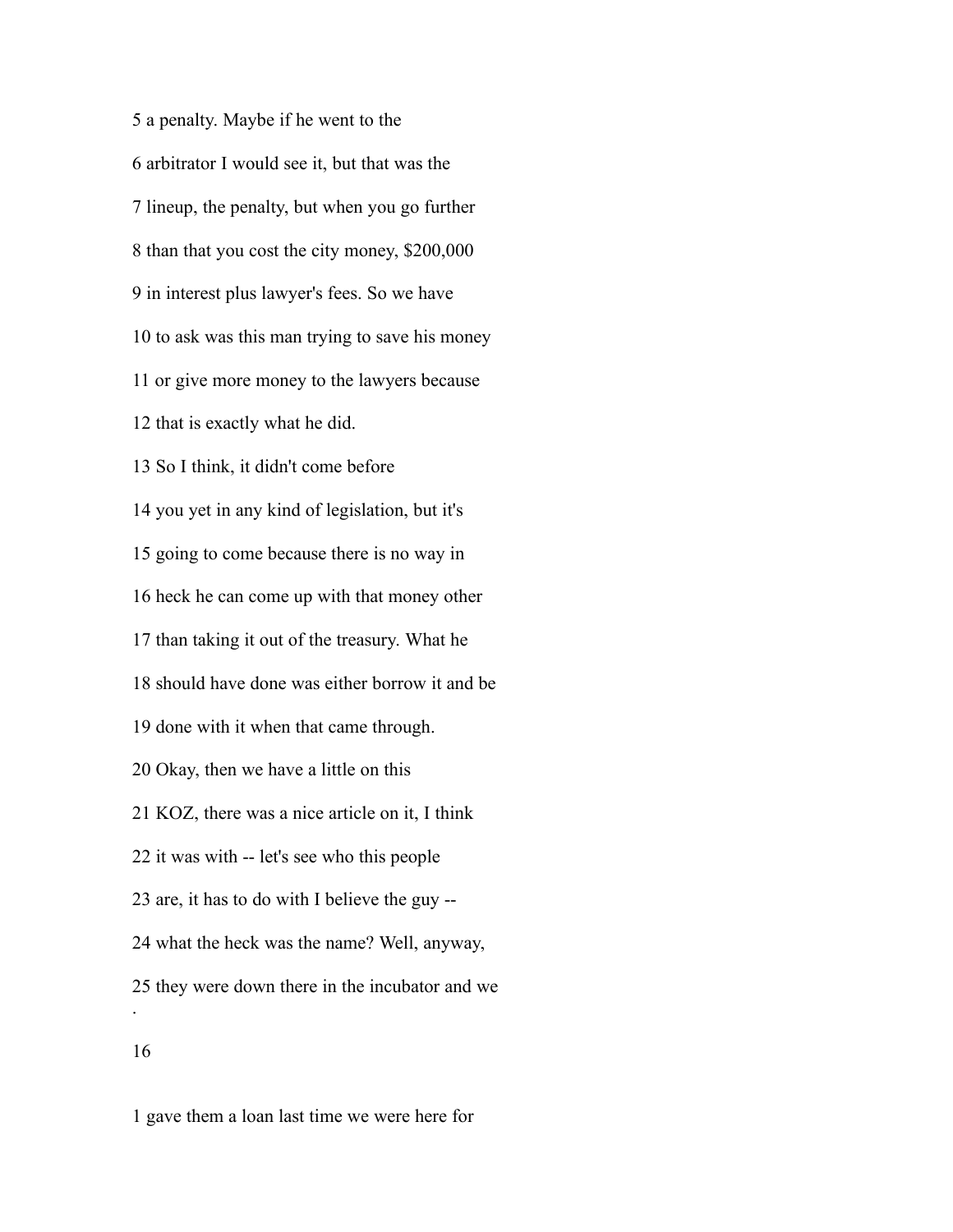them to move out of the incubator saying they were on the tax rolls, I don't know, is it Precision, something to do with that. Well, anyway, the main thing was now they are coming from the incubator and they want to move into a KOZ so why are we giving them loans to go from an incubator to a KOZ, and I don't think we can force them if they don't want to pay, there is no way in heck you can force them once they are a KOZ, you can ask your lawyer if there is anyway you can force somebody in a KOZ to pay taxes like mercantile and so forth unless they want to and there is no way in heck you are going to force these people, so this is another cloak and dagger mystery and these things are happening all over of the city. MS. GATELLI: Mr. Sbaraglia, I'll verify that, the mayor had told me that they were going to pay taxes, they were not going to be a KOZ. MR. SBARAGLIA: When they move into the KOZ ask your lawyer if they can force

them unless they want to. There is no way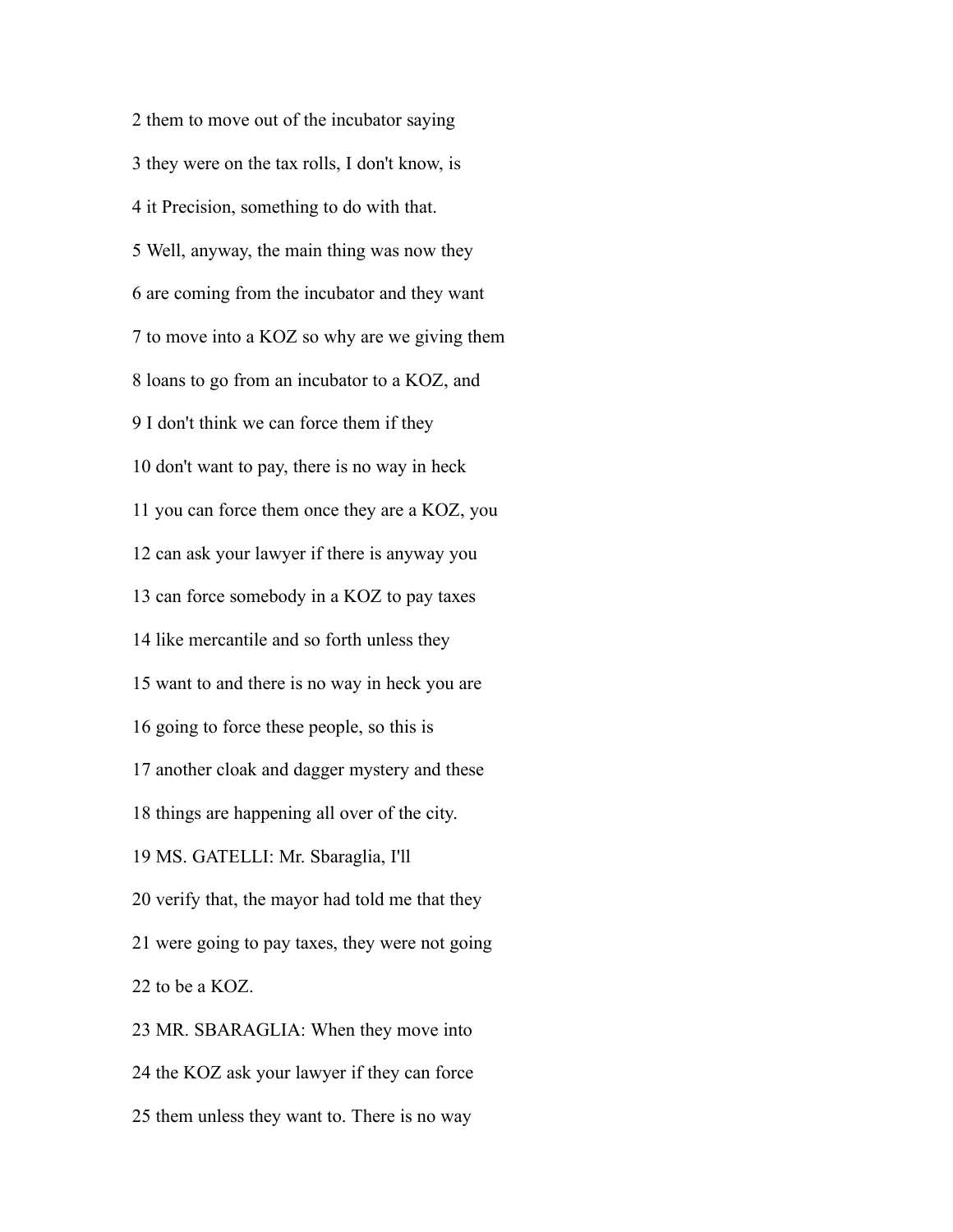you can force somebody to pay taxes if they have been exempt from them, you know that and I know that, so I have to see if they're-- look at the -- all of these nonprofits, are you able to force them to pay money? This is going to be no different. Okay, let's go to 7-G, I'm sorry, I didn't read on this, but it calls for guarantee energy saving project for city offices, is this the new machine system? This is the whole works, right? It's not just for, you know, a few -- MR. COURTRIGHT: No, before they came for just the controls this time it's the whole thing. MR. SBARAGLIA: The whole works because I attended the control one. Okay. Thank you. MS. GATELLI: Before we go to the next speaker, mea culpa, I forgot about the

junior council, how could I ever do such a

.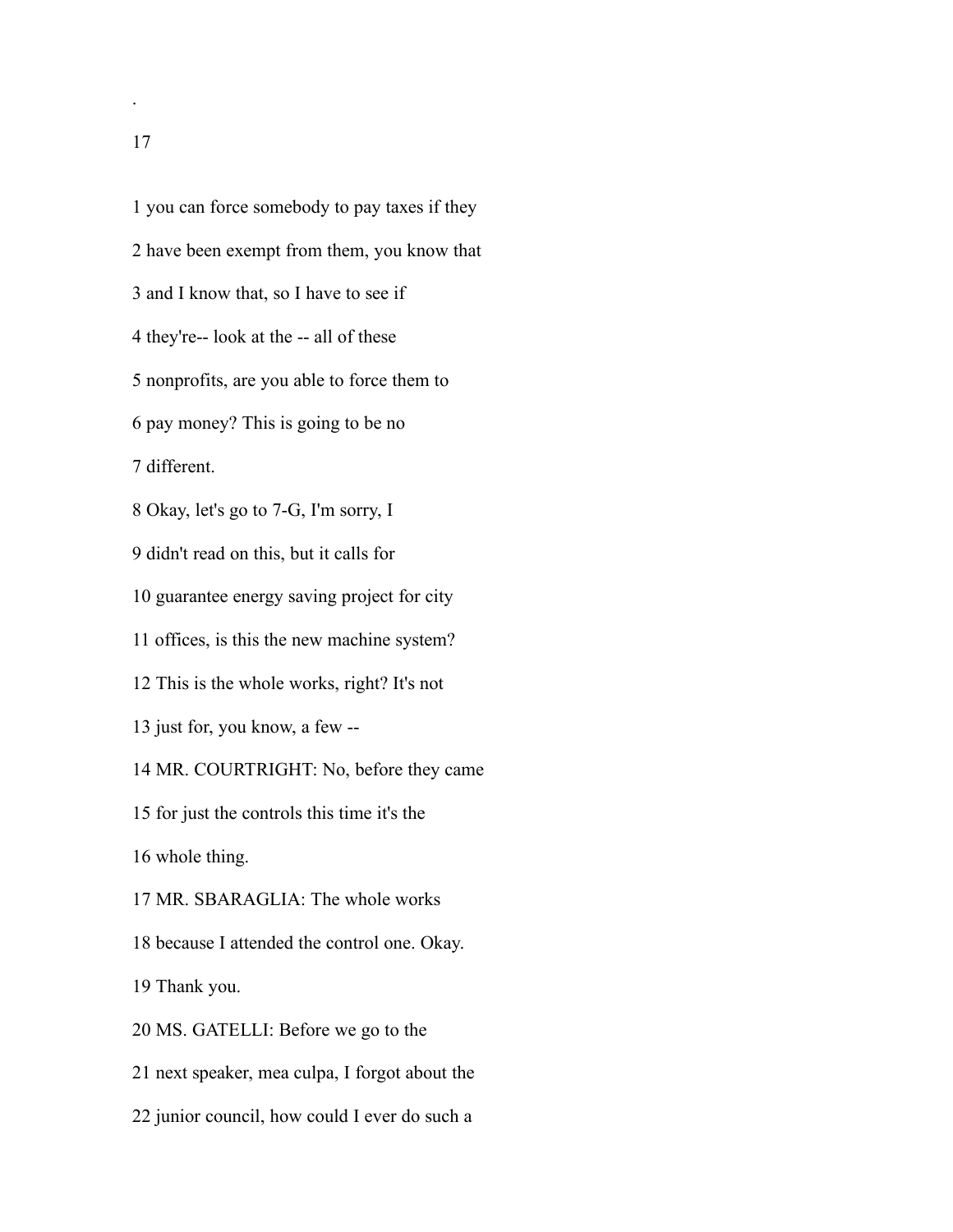thing? Does the junior council have anything to address council? MR. MILLER: Good evening, Council, .

 Doug Miller. I would like to take this time tonight to thank all of those who made the junior city council planting and clean-up project a huge success and thank the businesses for their very appreciated donations and you see here we have a sign that was donated to us by Jaworski sign company with a list of all of the businesses that made a donation, so I'd like to read that off. Scooters Hawt Dog Hut, Angenello Pizza, Brunetti's pizza, CVS Pharmacy, Jaworski sign company, Lowe's, Mulberry Bush, Pioneer Distributor, Garden Path, Burke's Pharmacy, Curiosity Shop, Family Hair Salon, Germaine Dentistry, Giant Food Market, Joyce, Jackman and Bell Insurance, Kane, MGM Salon, Sunoco gas station and Tim Wagner Sporting Goods.

I'd also like to thank West Scranton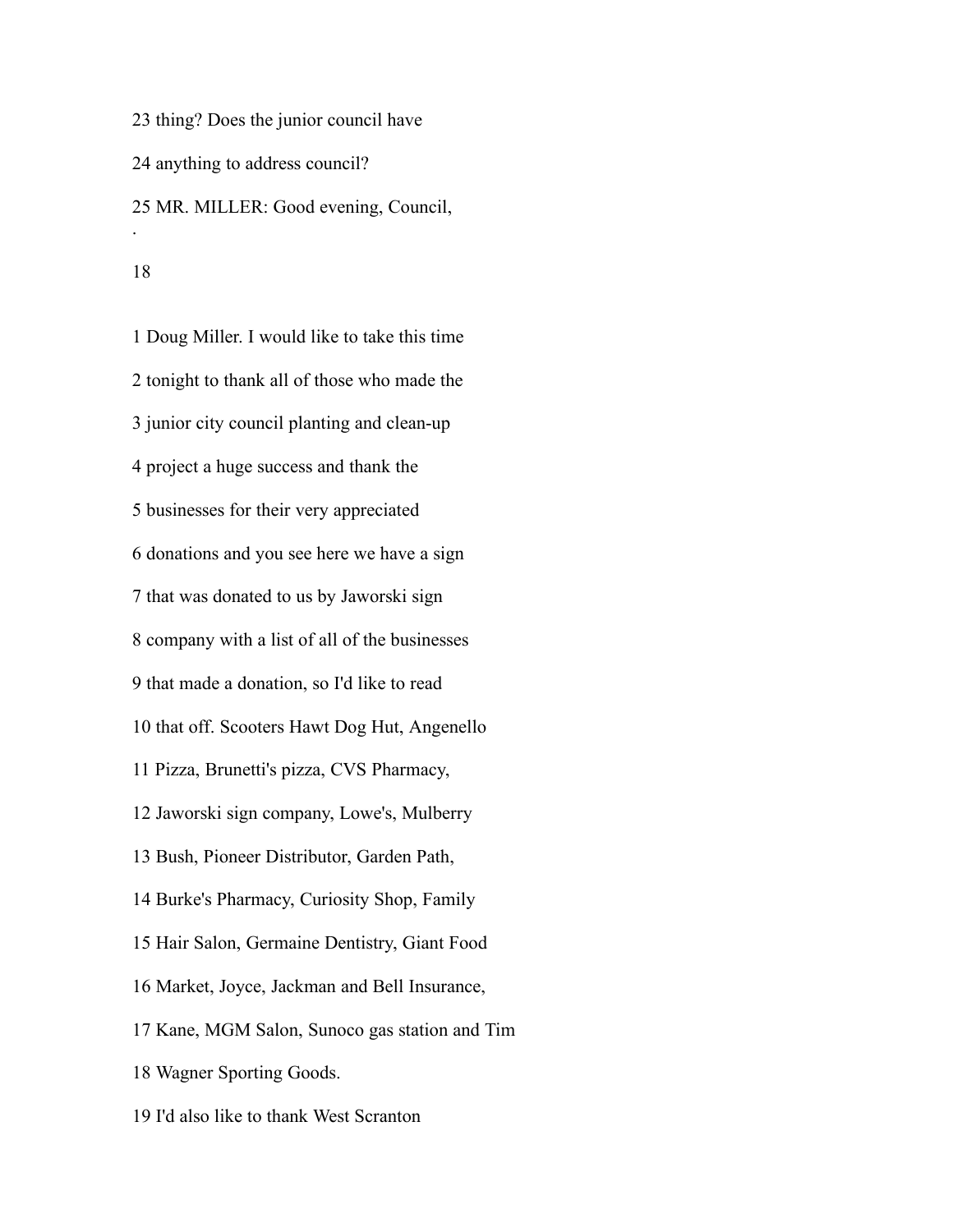High School and the Scranton High School for donating those great looking benches. We really appreciate it. Thank you again. I'd also like to thank my fellow council members, you all worked hard that day and did a tremendous job. .

# 

Finally, I'd like to thank Mayor

Doherty, Mr. and Mrs. Gatelli,

Mr. Scopelliti, Mrs. Nancy Kay Holmes, Mr.

Tony Plishka, Mr. and Mrs. Pentak, Keystone

Community Resources and the Parks and

Recreation staff, Bill Ritter and Mike

Rinchak. Thank you very much for your

support.

Finally, tonight I would like to

take the time to let Mrs. Evans and

Mr. Courtright know that I commend both of

you for running great campaigns. You may

not have gotten the results that you wanted,

but you have nothing to be ashamed of, so I

congratulate both of you. And I'd also like

to congratulate Mr. Ken Smith for his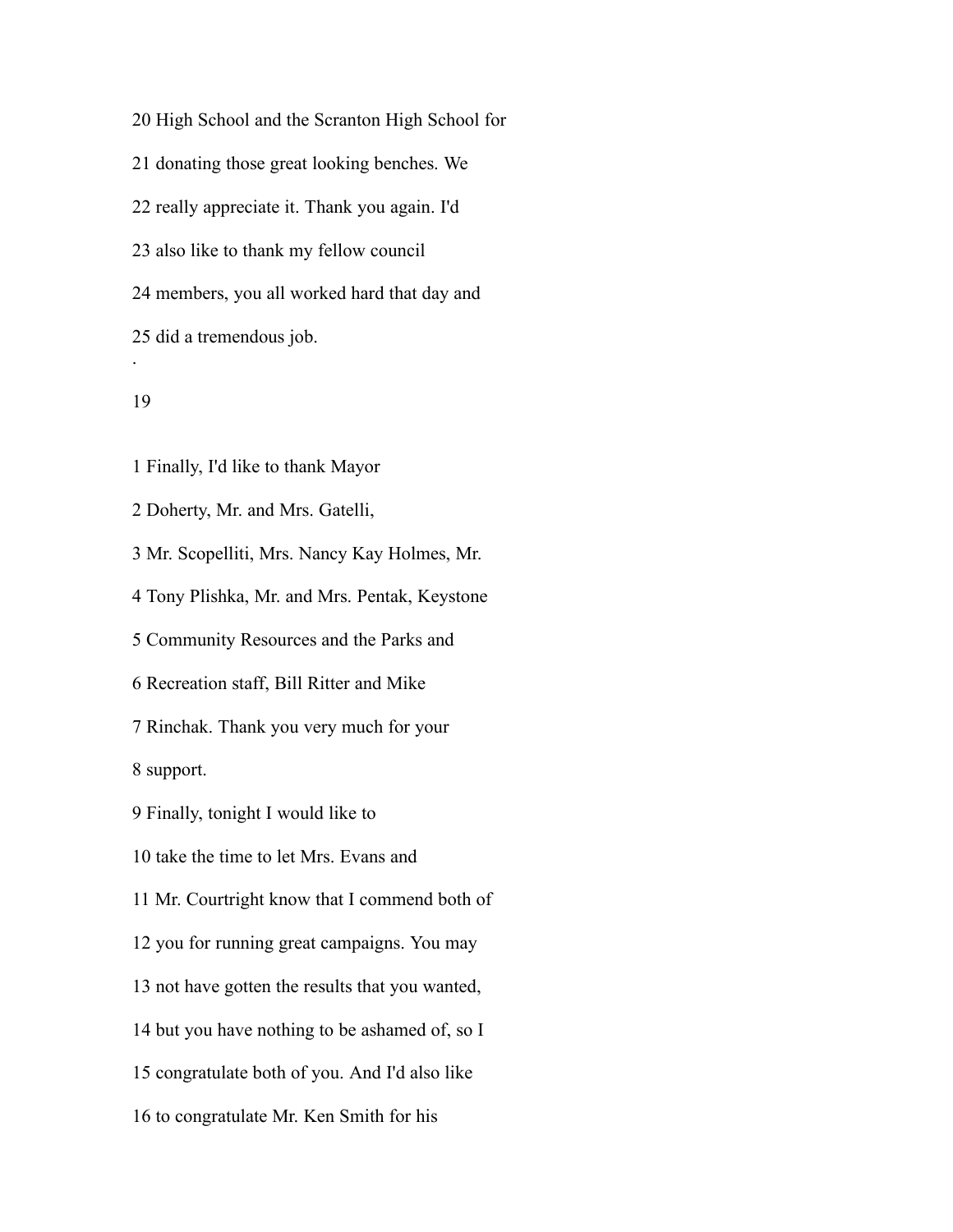victory over Mr. Fred Belardi and I wish him the best of luck. Thank you. And if any other members would like to address council please do so at this time. MS. ORGAN: Good evening, council. Doug gave you some names from the planting project, I'd like to give you some numbers. We had over 30 volunteers. We planted three beautiful gardens and it took us a little .

#### 

 over four hours. We had three benches donated from the Scranton High School and West Scranton, we had 15 hot dogs donated by Scooters and 12 trays of pizza donated by various restaurants. Also, when I was started to work last Saturday, which was the 13th, there was a large group of people near Robinson park on East Mountain and I stopped to ask them who they were and what they were doing and they said that they were just a bunch of neighbors and they decided to clean up the area. They were raking, cleaning, picking up garbage so I just wanted to put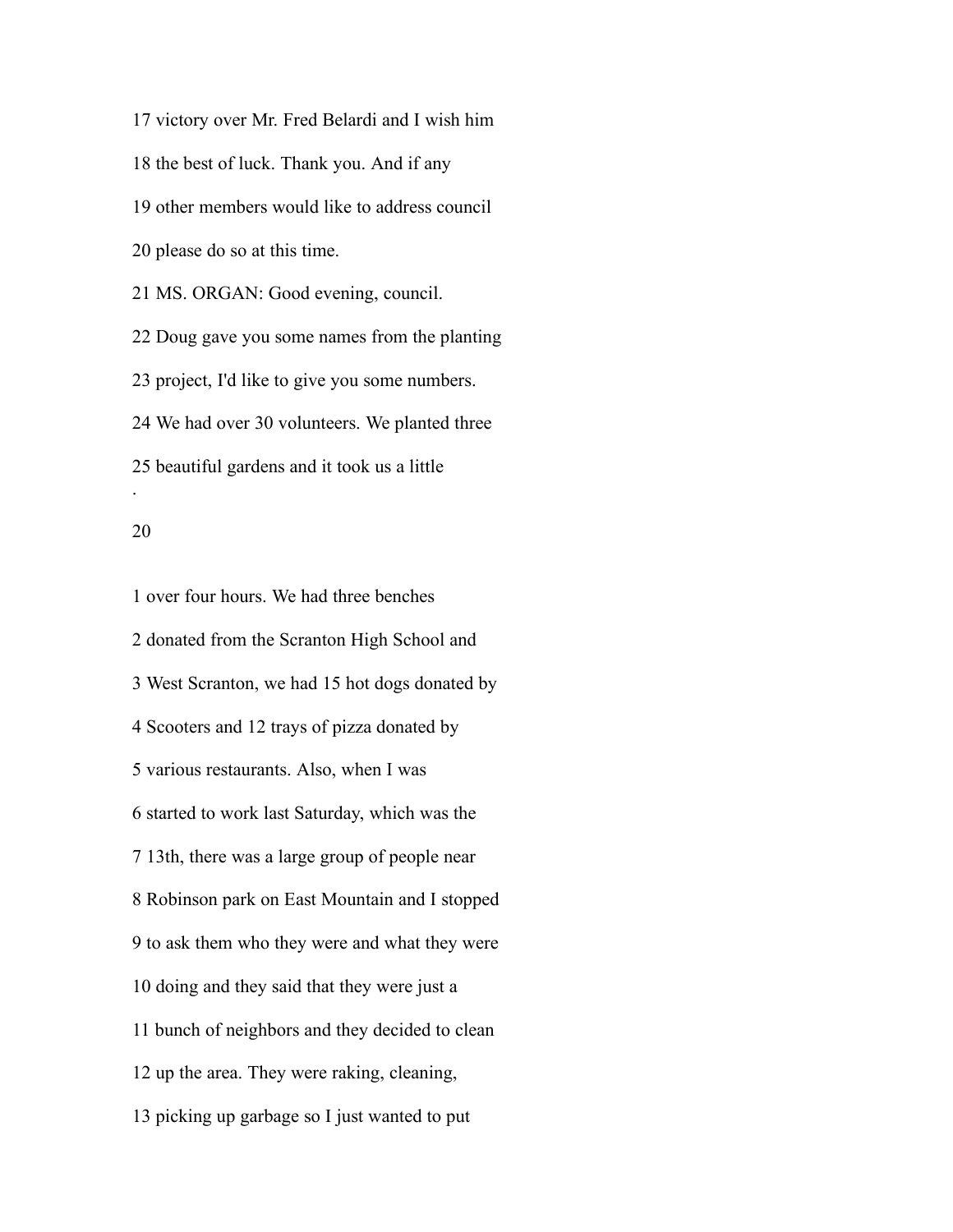the spotlight on them because they came out

and did that.

 In Bishop Hannon news we had one girl, Katie Golden, she came in second place for the girls track and field javelin and it was actually pretty historical because this is the first time we have had a track and field team, we combined with Bishop O'Hara. Also, boy's tennis and baseball went to district this week. Thank you. MS. GATELLI: Thank you. Anyone else? Bill Jacowicz. .

 MR. JACOWICZ: Bill Jacowicz, city resident and taypayer. First of all, I'd like to welcome Mrs. Fanucci back, I hope she is feeling better. Second of all, we just had that private caucus on Howe Avenue, I hope something is going to done, it should have been done last year, we all know that, for some reason it wasn't. We need to check into this because, like I said in private, and I'll say in a public there is a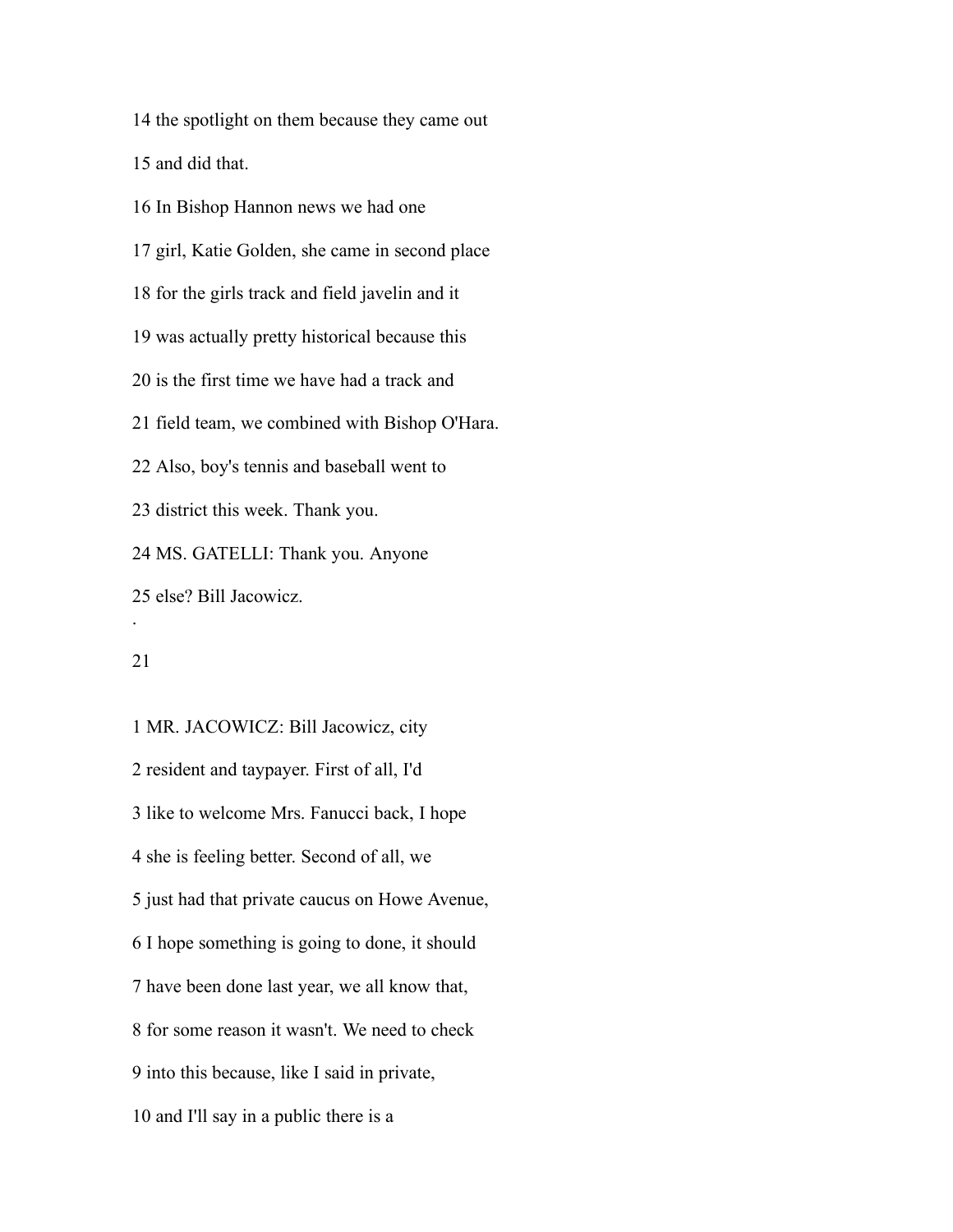possibility that a crime had been committed and we need to find out if one has been committed and if it hasn't, fine, if it has then it actually should be taken to the people that authorized that, it should have been done a long time ago. Three weeks ago or four weeks, Mrs. Fanucci, when you are doing 5-A motions you were giving an answer to a question and I can't even remember what it was because it's been so long, but I'm hoping that you can remember so you can revisit that subject again because even in your own words you said you gave a shabby answer and we -- I did not understand what you were talking .

# 

 about and it possibly could have been something important. MS. FANUCCI: I really can't recollect exactly what we were talking about at the and I said I gave a shabby answer? MR. JACOWICZ: Yes, you did. MS. FANUCCI: Good for me for like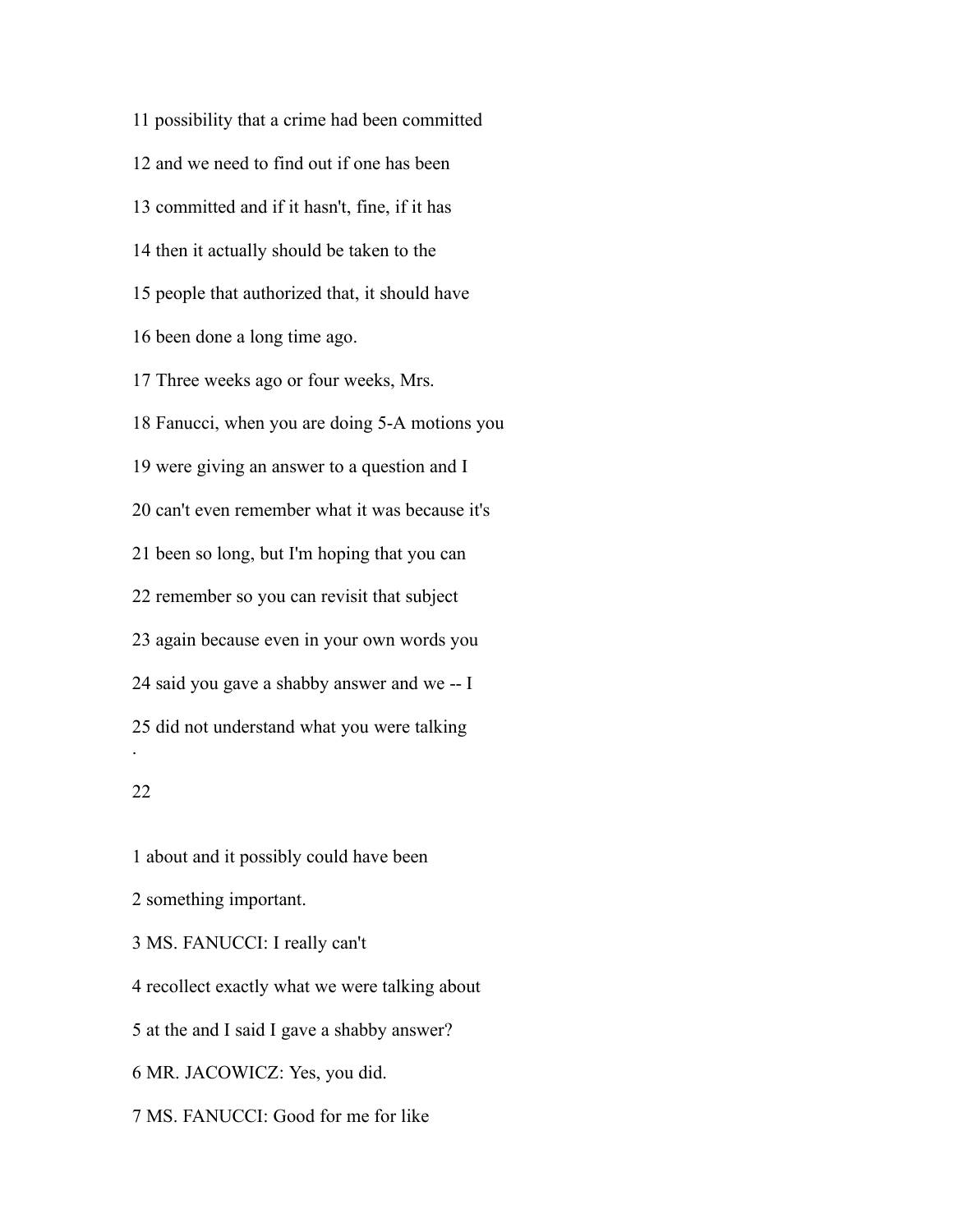stepping up.

 MR. JACOWICZ: Like I said, I didn't understand what you said. MS. FANUCCI: I really believe that when we were discussing information that I had received, is that what we were referring to? MR. JACOWICZ: Yeah, when you were talking about -- MS. FANUCCI: Information that I had received that I felt was not accurate at the time? And I believe that's why I said I felt like it was a shabby answer because after at the end of the meeting we had sort of done a direct spin and got someone else, but I believe it was felt that the information I had received was not accurate. MR. JACOWICZ: It was just hard to .

### 

understand so I just --

MS. FANUCCI: You can check with me,

a lot of times I'm, you know, thinking

exactly what I'm saying and not saying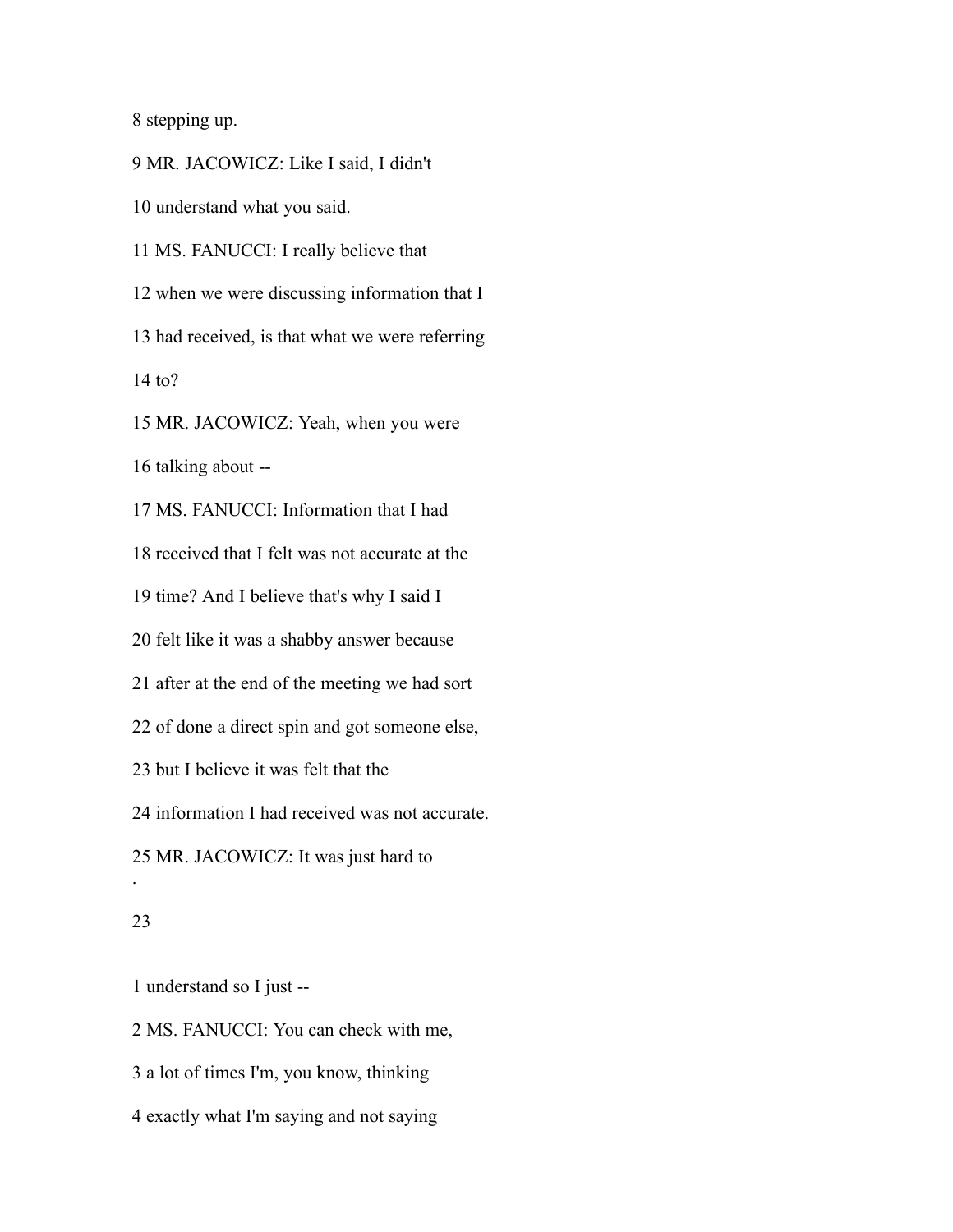exactly what I'm thinking so --

 MR. JACOWICZ: Okay, thank you. And, Mr. McTiernan, did you find out anything about that veteran's money, that 150 by any chance? MR. MCTIERNAN: No, I have not.

MS. GATELLI: I did. It's used to

decorate cemeteries to various legions for

cemetery decorations.

MR. JACOWICZ: Okay, thanks and

basically that's all I have tonight.

Thanks.

MS. GATELLI: Thank you. You didn't

have a lot for two weeks, Bill, what's going

on?

MR. JACOWICZ: Really the only reason

I'm here is I was on the way to work and my

alternator went so my care is in the

driveway otherwise I wouldn't be here.

MS. GATELLI: Maybe you can make it

to the crime meeting and give us a report.

## 

.

MR. NARSAVAGE: Stan Narsavage,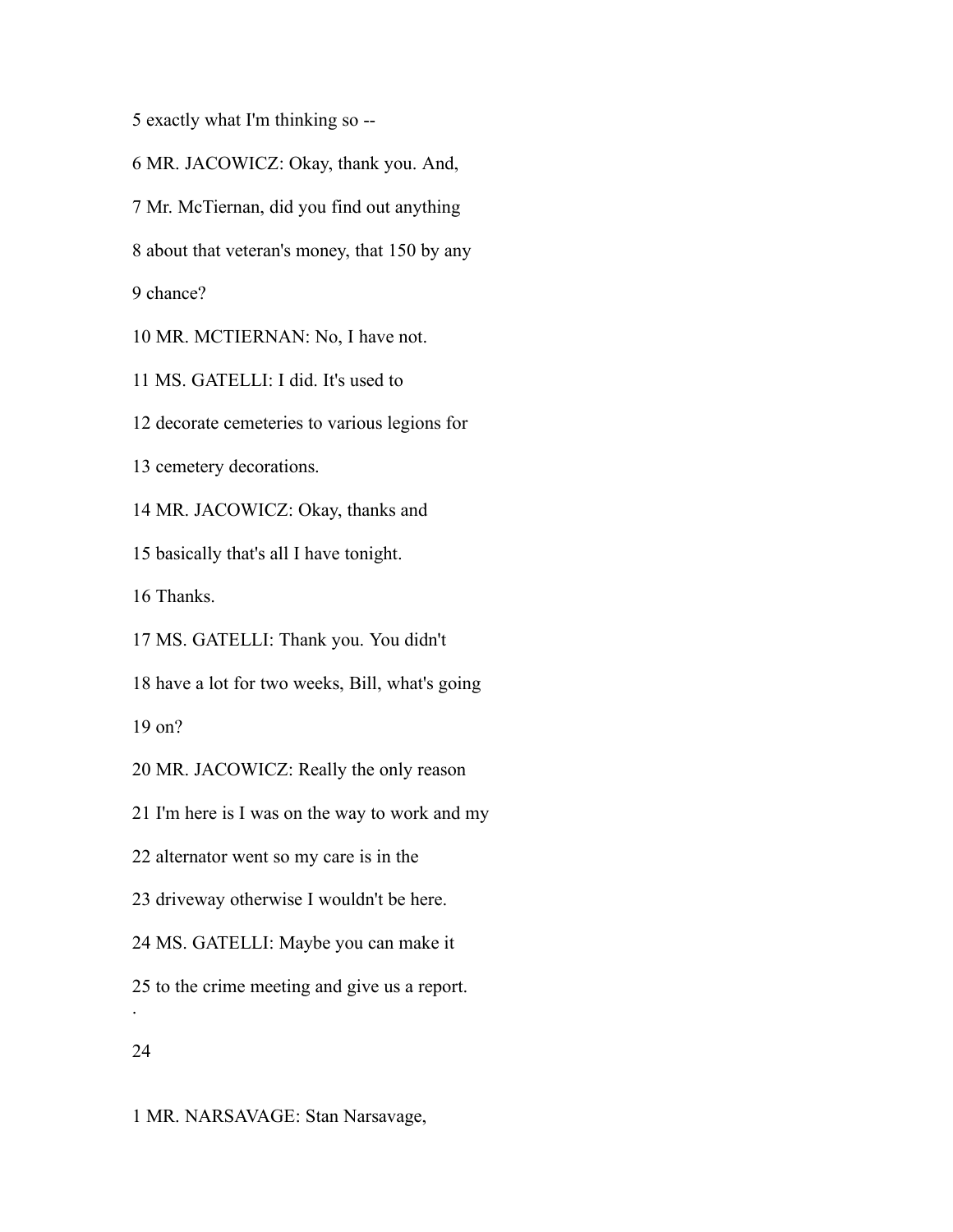Scranton resident. I, too, am going to go about four weeks, glad to see you back, Mrs. Fanucci, I'm glad everything is okay. The information that you gave, what I specifically asked for was the audit from June 20, 2005. I don't think that had anything to do with the ones they are working on now. MS. FANUCCI: Then I will get you that one if that's exactly -- I thought you wanted the most recent audit, so that was mistake. MR. NARSAVAGE: I have the notes here. MS. FANUCCI: Okay, June? MR. NARSAVAGE: June 2005. MS. FANUCCI: I will have that for you next week. MR. NARSAVAGE: Before you went out on your sick leave we also spoke about Austin Burke possibly coming and giving us some information about industry or where we are going in this town? MS. FANUCCI: Right. Right, and I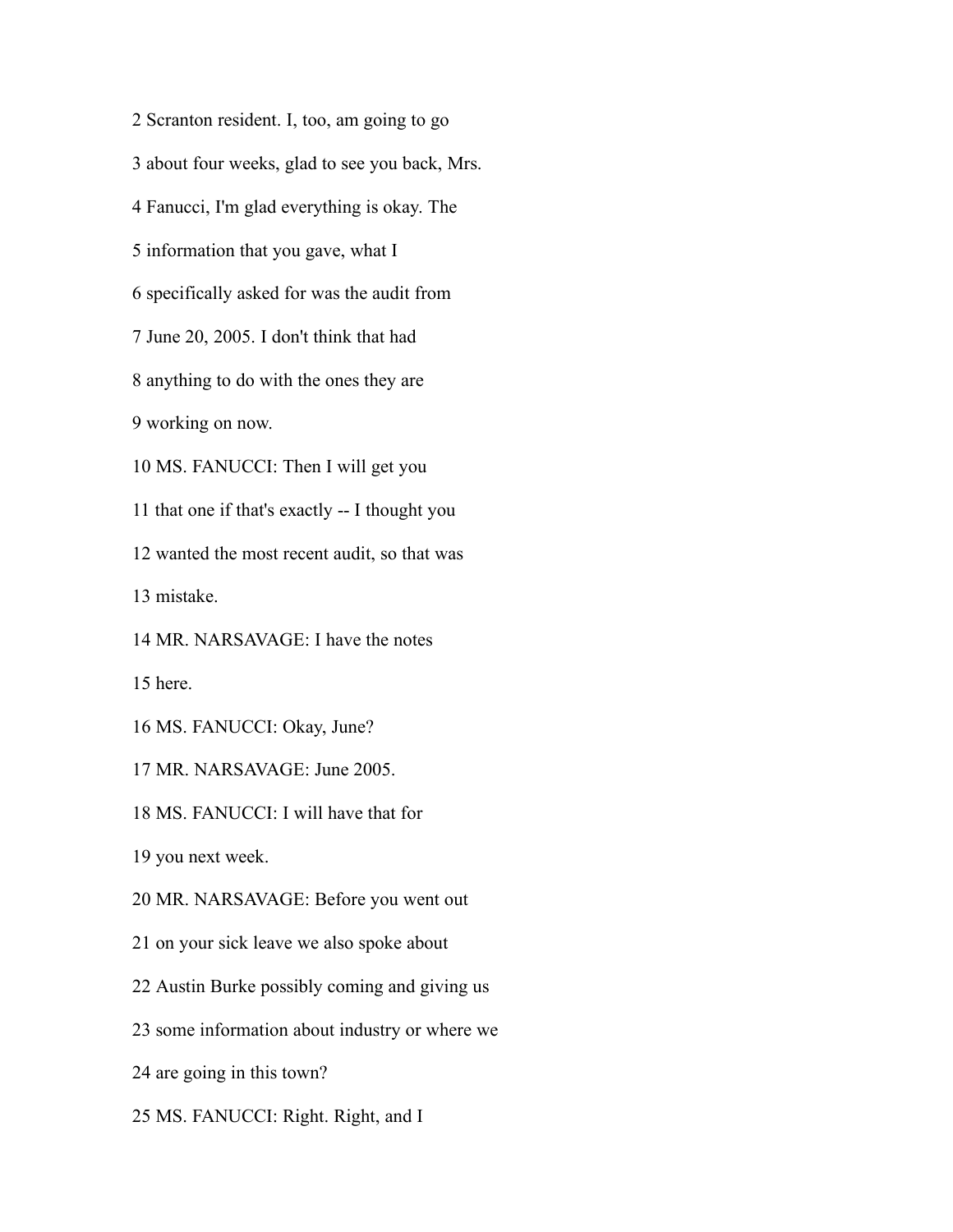did speak to Austin and he has agreed to come in. I know that our caucus schedule has been a little crazy so that is what we are trying to get, we are trying to get that in and we have had problems. We have more caucuses then I think we have meetings, so that is our scheduling and his scheduling, but that is definitely something that's going to happen. MR. NARSAVAGE: You can get that on the agenda? MS. FANUCCI: Yes, I will. Mr. Narsavage, can I answer one more question that you asked? About the audit, a lot of the problem with an individual audit, they are included in the city. They are not -- their audit is not separate from the city's audit, it is almost one line for every answer, so I'm having trouble finding a breakdown, so I do want to -- every audit is in the city budget, so if I can do that I certainly will.

.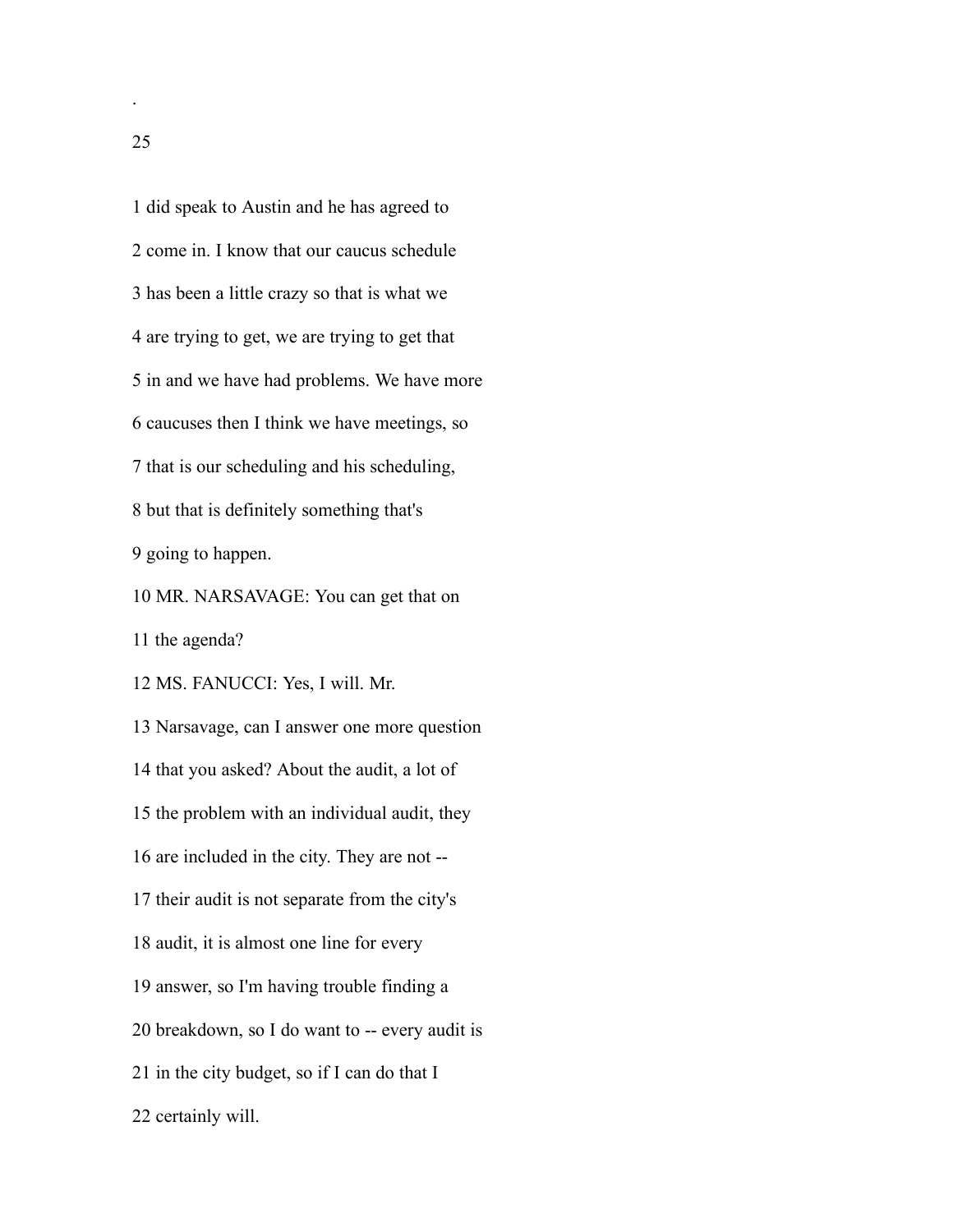MR. NARSAVAGE: I'd appreciate that.

MS. FANUCCI: Sure.

 MR. NARSAVAGE: I'd like to thank .

 Mrs. Gatelli for meeting with me this afternoon, unfortunately, it rained and the people didn't get there so I'm hoping we will see them there tomorrow, possibly? It will be on my rounds tomorrow. You might hear from me again. Mr. Courtright, I'd like to run this by you, do you think there is a possibility, now, I'm talking about the playground on Dorothy Street and I know we can't get a police officer because we are in an affluent neighborhood, quote/unquote, is it possible that you think that between the hours of 12 midnight and 3:00 or 4:00 in the morning that a patrol car could go by that playground and just drive around, shine the spotlight and see there is any activity because that's when these things are happening.

MR. COURTRIGHT: You know, it's been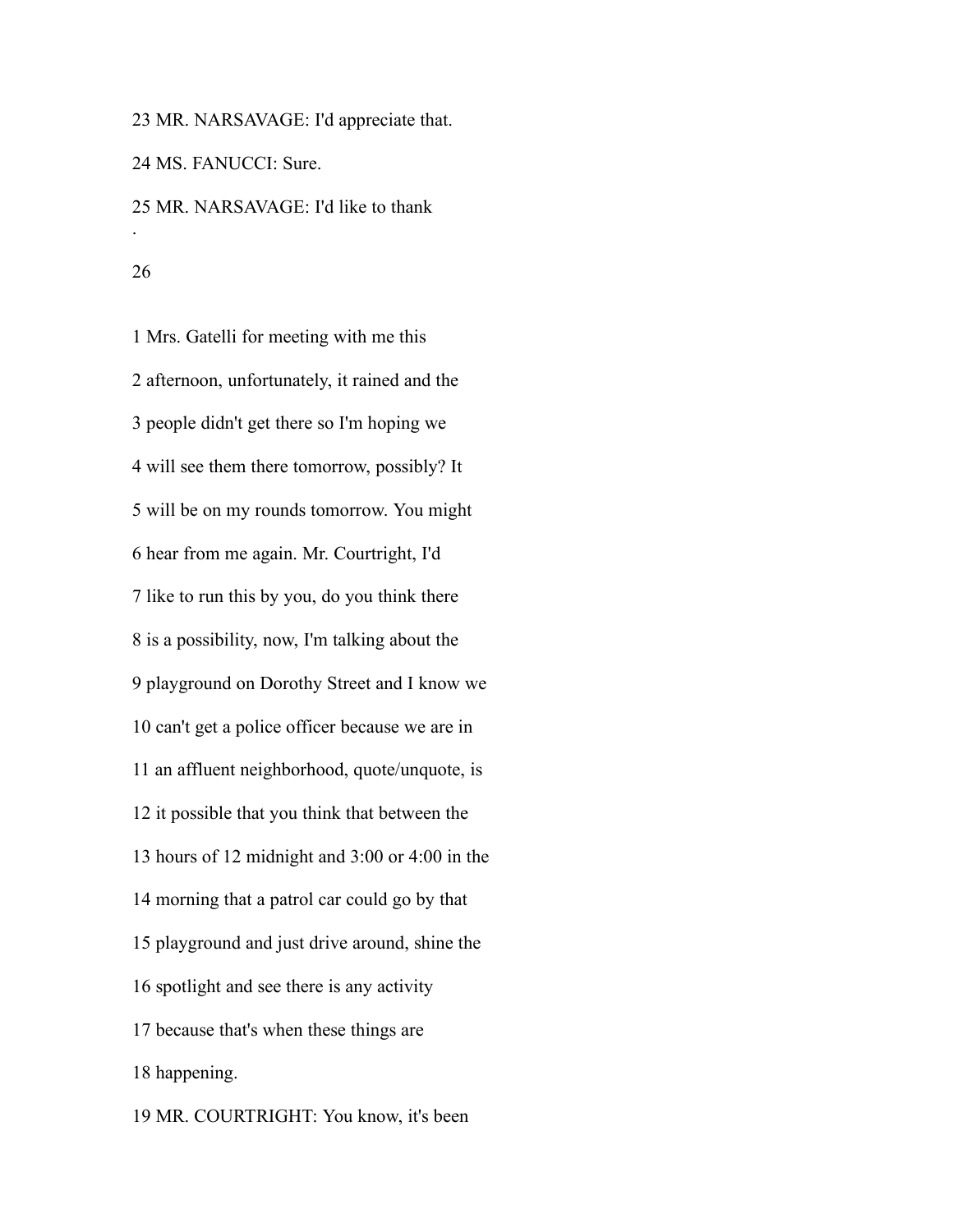done, I have actually been in the car and done it with them. They go in and they light it up, we don't want to spook the neighbors, but they light it up, they drive up in the back behind the community center and light that up when they are not busy. I .

## 

 think a lot of problems on Friday and Saturday night, too, they are really busy on Friday or Saturday night, but I have asked them and I repeatedly asked them. I knew we weren't going to get a "B" person there, I hoped that we would, but I knew we weren't, so I asked them and they said every opportunity that they have they will do that. I'll ask them to light it up if the neighbors don't get mad because they light it up and shine it on them. MR. NARSAVAGE: Well, my contention is if it's done a couple of times maybe the people who are doing this won't know when to expect a car to come around and do it. MR. COURTRIGHT: Yeah, Lieutenant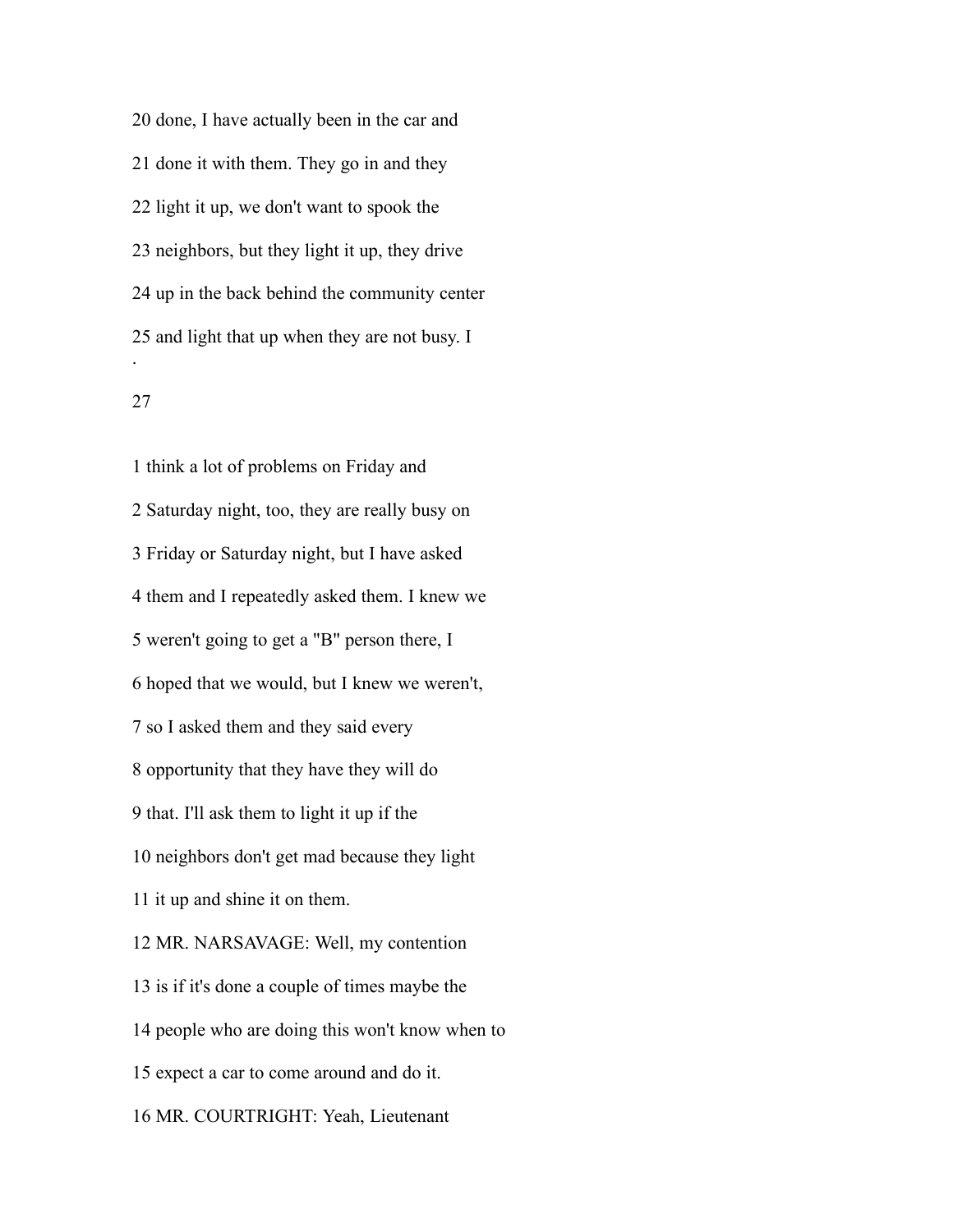Mackey is trying to do it on a regular basis. He is in charge of that shift. MS. NARSAVAGE: Well, Mrs. Gatelli can attest to what we saw up there today so it's an ongoing thing and -- - MR. COURTRIGHT: As soon as they fix it they do it again. MR. NARSAVAGE: Exactly. Exactly.

MR. COURTRIGHT: In all honesty I'm

#### 

.

hoping if and when we get those cameras that

we can position one there.

MR. NARSAVAGE: I hope so, too, that

will probably help.

MR. COURTRIGHT: If we arrest one

person maybe that will be a deterrent.

MR. NARSAVAGE: That's what I'm

thinking, too.

MR. COURTRIGHT: But I'll ask them

again. I know Lieutenant Mackey has been

doing it.

MR. NARSAVAGE: School isn't out and

it isn't really warm yet, but when school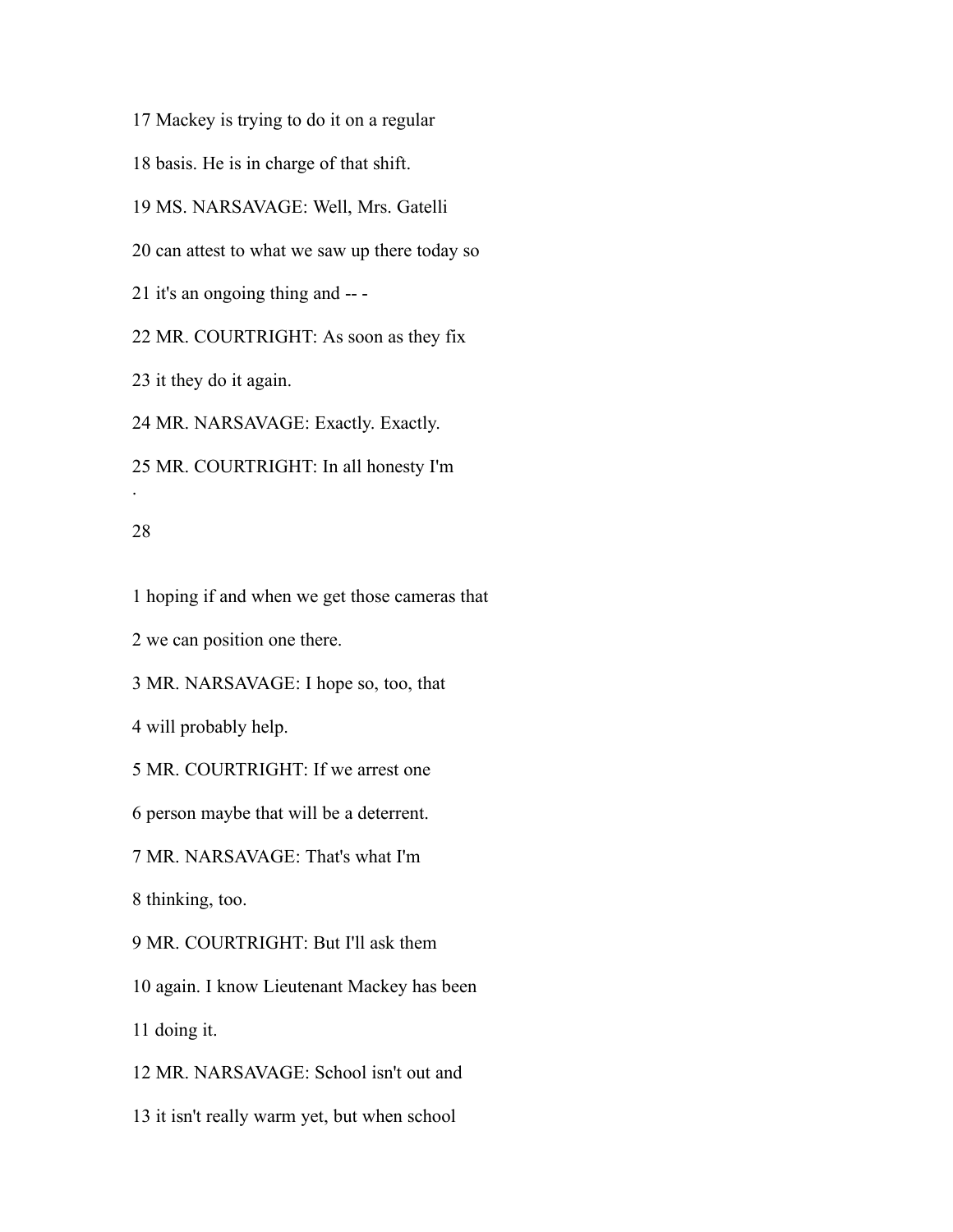gets out idle time it's going to get worse. MS. GATELLI: And there are lights on the playground, those three spotlights. MR. NARSAVAGE: Two lights in the back. They are on all night. MS. GATELLI: They are on all night, but it doesn't seem to prevent them from being there. MR. NARSAVAGE: Thank you. MS. GATELLI: You know what, Mrs. Narsavage, another idea maybe is what we have done in our neighborhood on several . 

 occasions, maybe drop a flyer and put it in those neighbors that live there saying, you know, there is a graffiti at the playground, if there is a problem and you see kids out there late at night please call the police. You know, it might encourage the neighbors to get a little more active there. MR. NARSAVAGE: If you get the fires out without disturbing them I know most of the people around there, but what I figure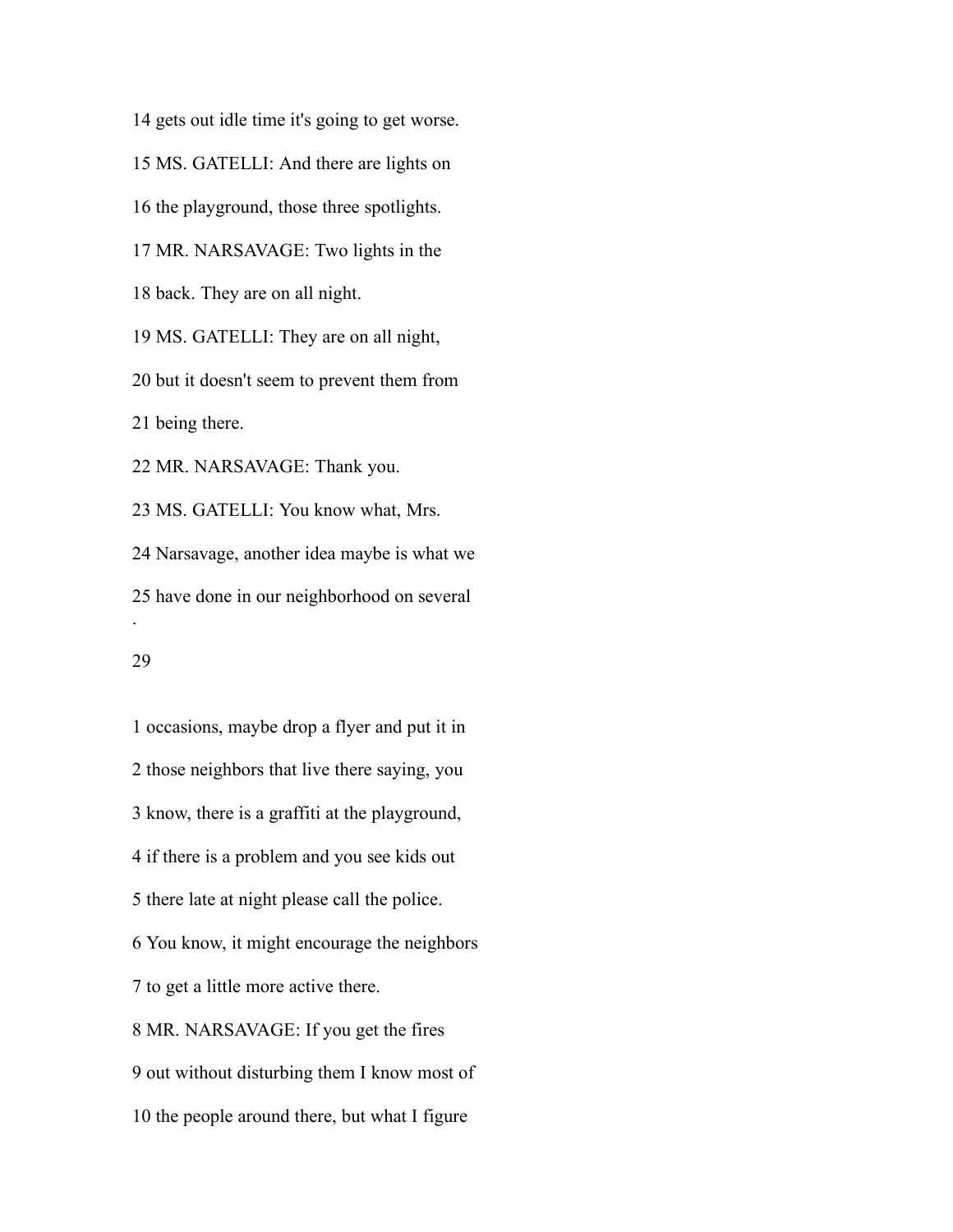also, are those homes that are on the court there they are going to be the next to get spray painted. MS. GATELLI: Well, that's why they need to notify the police when there is teenagers there at night. They don't belong there. MR. NARSAVAGE: Okay. Thank you. MS. GATELLI: Mr. Bolus. MR. BOLUS: Good evening, council. Bob Bolus, Scranton. I'd like to commend both Janet and Bill for a great job you did

in representing Scranton. All of the

candidates that did run other than you two

never came here before this council or the

## 

.

 people in the city to tell us really what was on their minds and you two with a campaign going on never once wavered and you should be applauded for what you did representing us. The kids here, this junior council, is to be commended. No other -- Mr.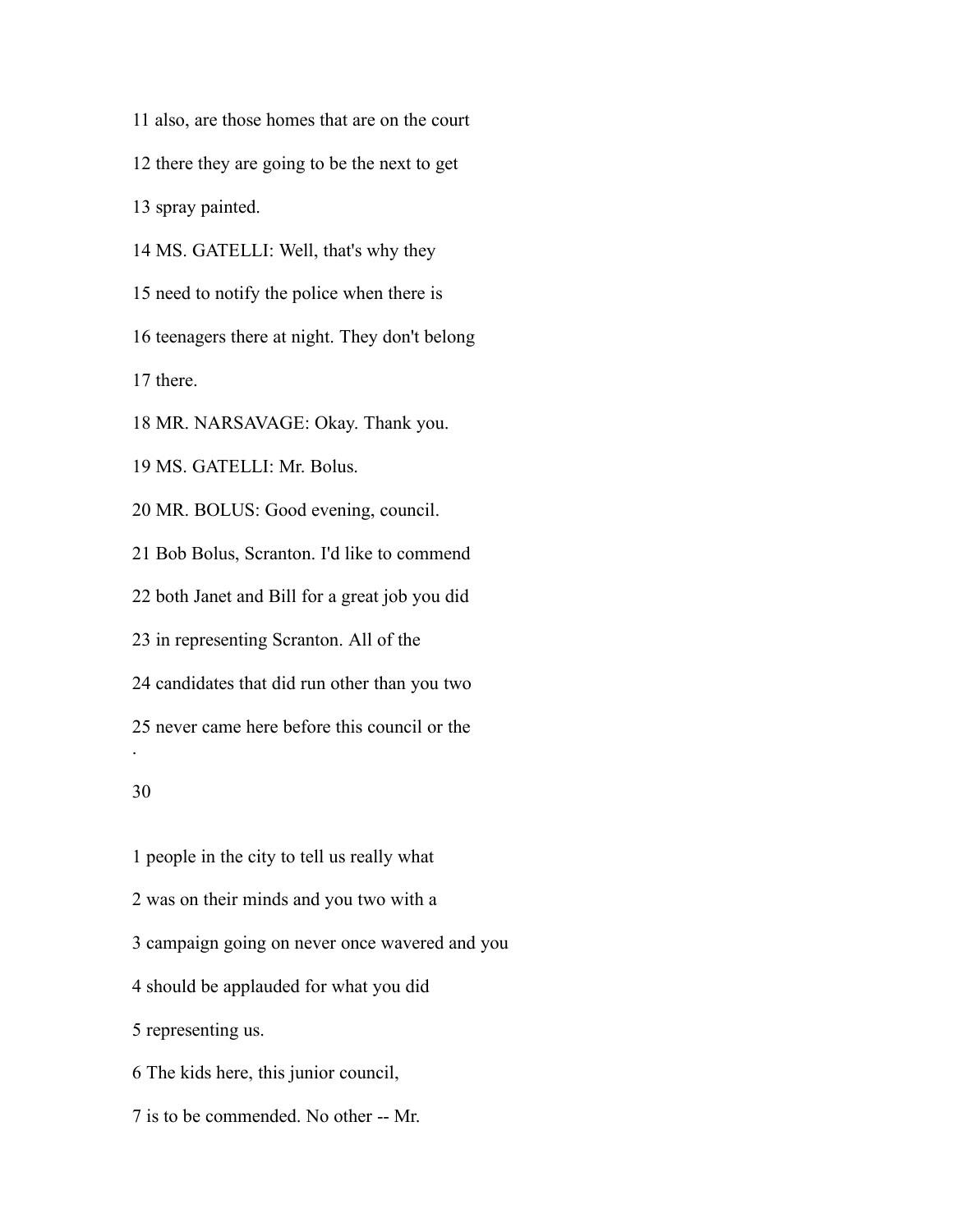Courtright or Mrs. Evans knew it, but some of the kids are wearing both your pins and handing out your flyers equally and I think they should be applauded for doing that and the respect they gave to this council. I know you probably weren't aware of it but they were so they were ought their doing their job. It's interesting enough that, you know, I have been away, I have missed a couple of the meetings, but I saw what these kids have been doing and I think we should all take it personal to the attacks they are getting from adults here chastising these kids for the jobs they are doing. They went up and did this planting. People were there from council, other adults were there but I can't remember too many of them that I have .

 seen here up there helping these kids. I was there, I came in from Indiana, I got in at 10:30 in the morning and I showed up there and I was proud to serve the kids and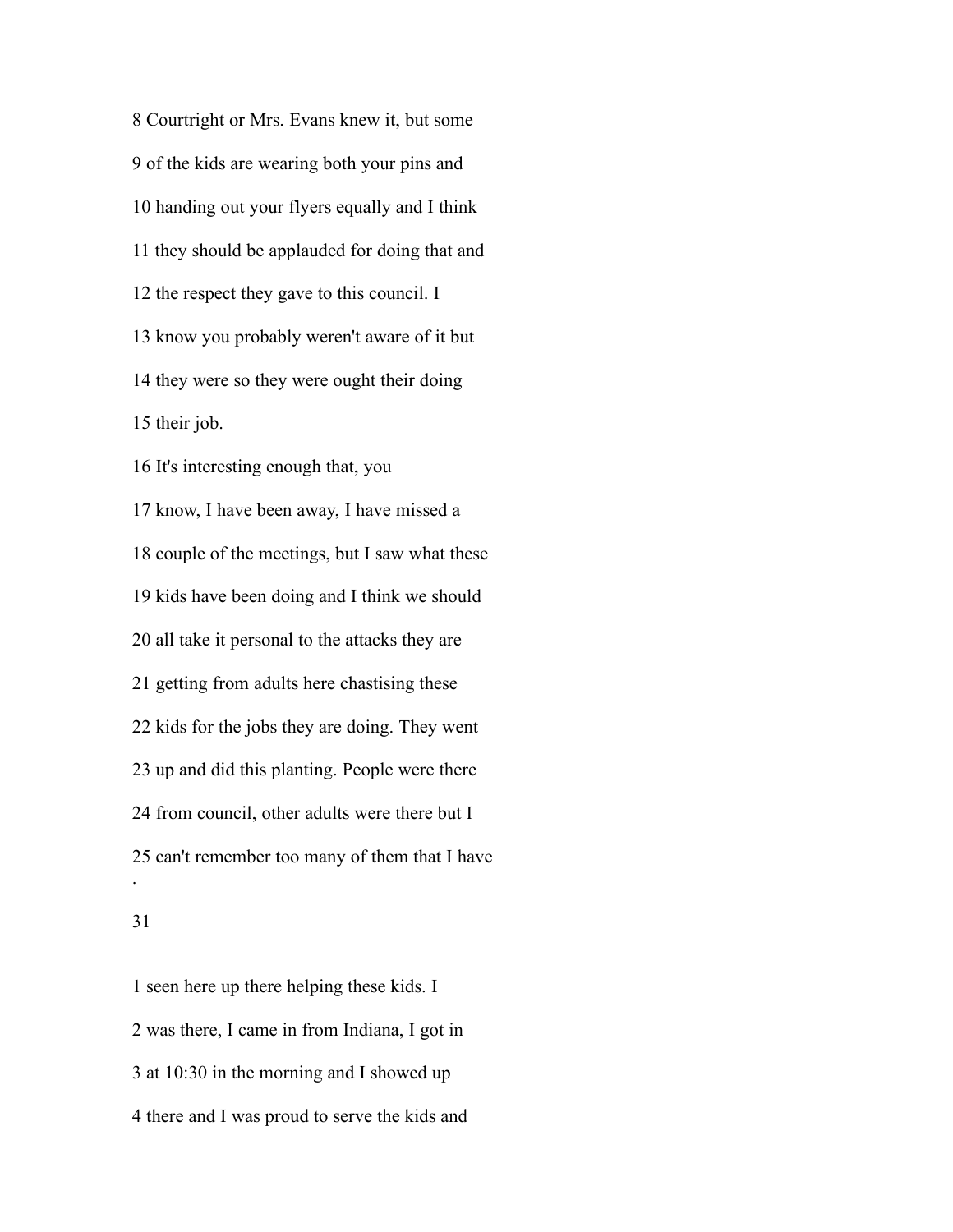the volunteers there hotdogs. Did I have to do it? Absolutely not. Do I live in Greenridge? No way, I'm on East Mountain, but it was out of respect to these kids to show them what we think of what they are doing and those that come here and criticize them because they challenged a kid who hasn't shown up here on this council and has missed over ten meetings and make a comment that he is not going to plant -- he didn't join this council to plant flowers, well, at least show up for the meetings, but don't sit here and have adults take the sides of a child who doesn't show and teach him the wrong way that you get credit to do a job but don't come here. These aren't politicians. These are young kids who are going somewhere and we lead by example and the example some of the adults have shown are not the examples that I think should be applauded, in fact, they should be ashamed . 

to even come up here and tell some of these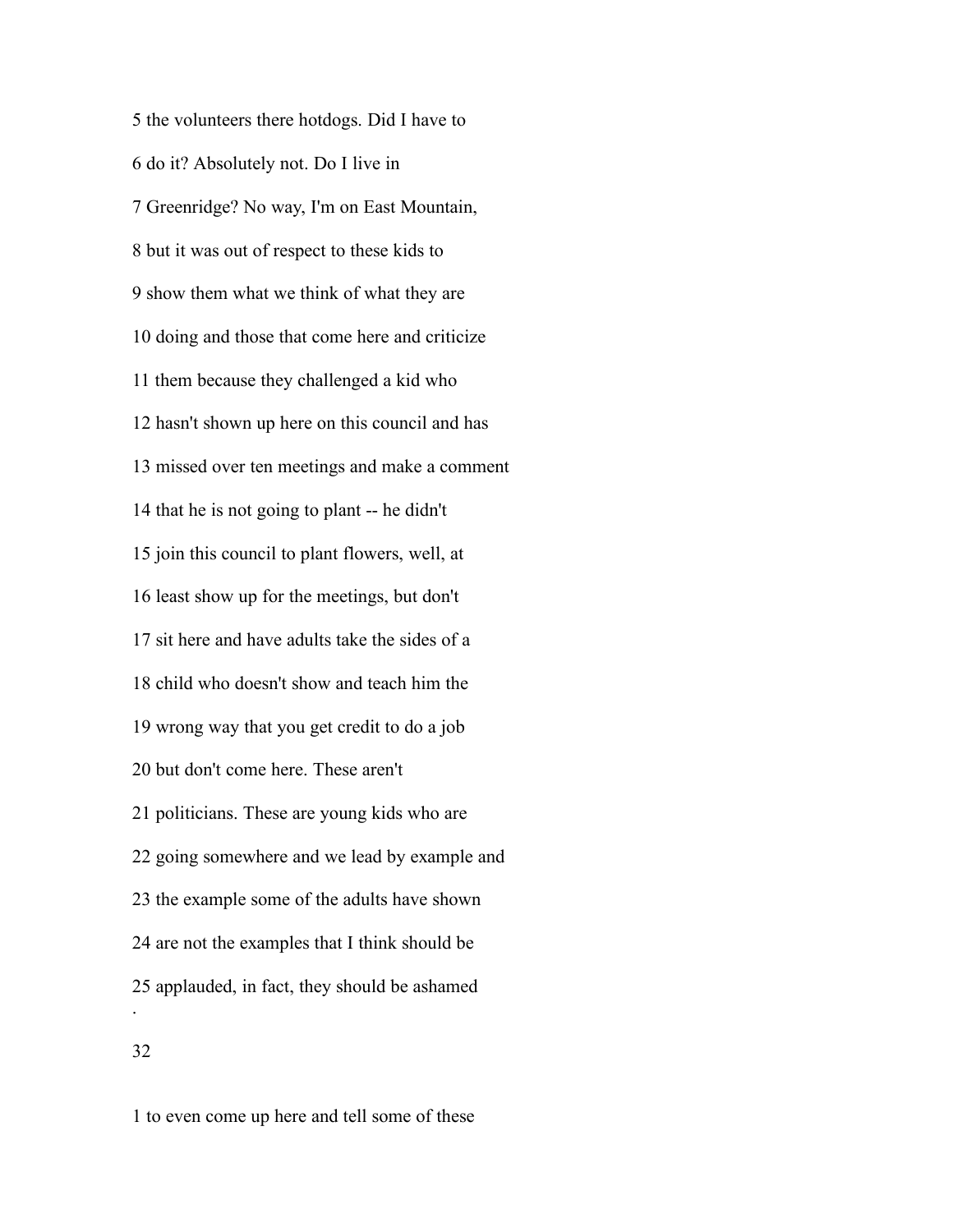kids you should be fired or you should quit because you missed the meeting. Then they should be fired if they miss a days work, too, and we could go on and on and on, so respect the kids, give them the cooperation they need and show them the leadership and the guidance and I think you are going to have a bunch of better kids than more adults and I'm getting tired of hearing it and, Mrs. Gatelli, I think if it comes up anymore, anybody that comes in here chastising these kids should be put out of order because I don't think they have the right to because they weren't there doing what they kids did. And I'm going to take your -- something that Doug didn't bring up because he is not a self-serving kid, but a Mrs. Diane Manchak asked Doug a question about getting a picnic table and an American flag at Fellow's Park. Doug took it on his own, he contacted the Home Depot and he was able to get a picnic table and a flag for Fellow's park donated free. This is a kid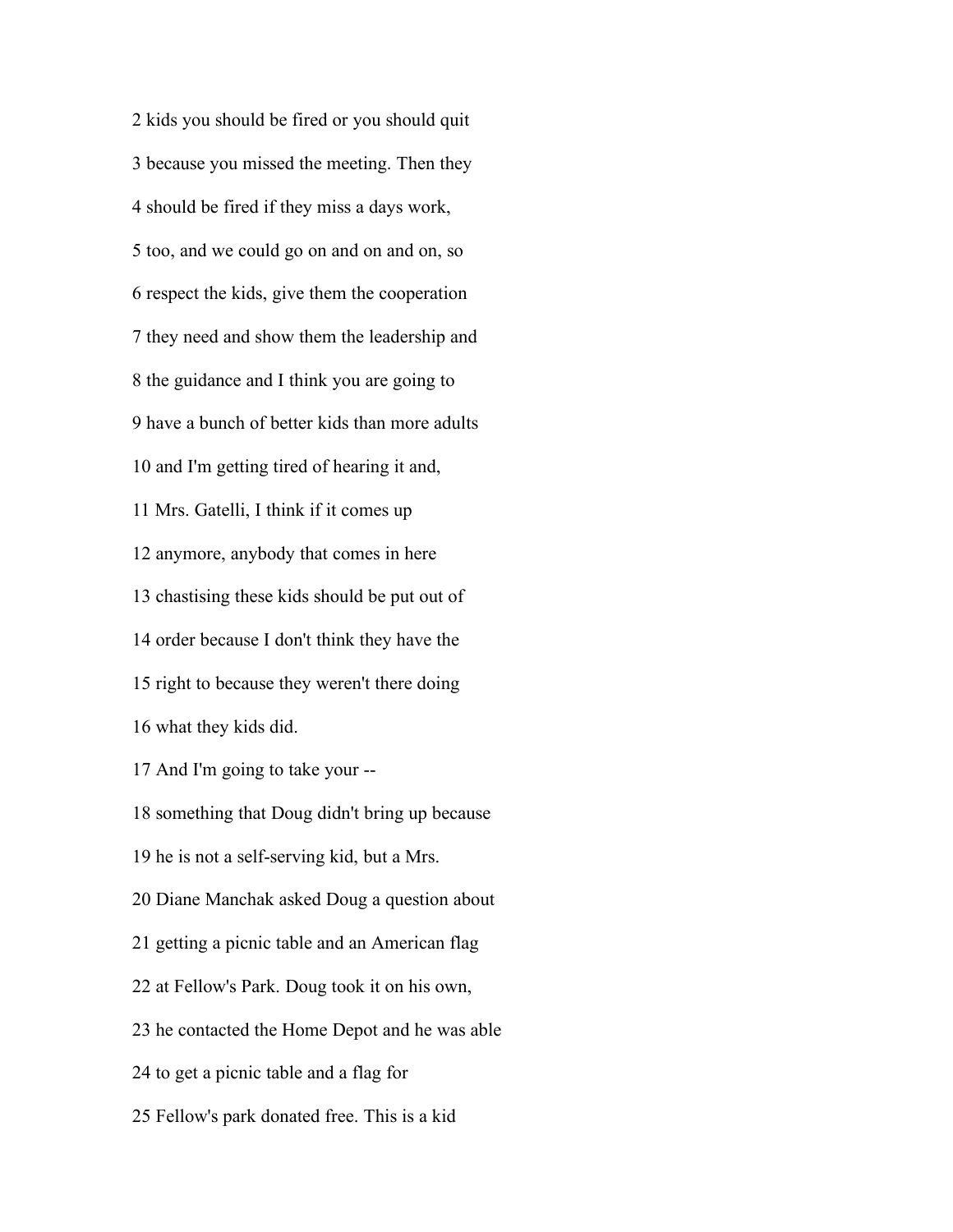who didn't have to do it, but he went out and did it and these other kids are doing the same thing here. Doug didn't bring it up, but I will because he is to be commended for what they are doing. The teachers asks Doherty, he couldn't help, that's Parks and Recreations, they couldn't help it, but a 16-year-old kid got it done. It just shows what the kids could do or anybody else could if you want to do it. And I'll get onto a little business here. The KOZ's, we got to get a fee, we've got to challenge this recovery plan, we've got to stop the appeal of the arbitration awards because it's inevitable, it's just going to cost a lot more money because the mayor just did something wrong and now we are going to pay for that mistake, so it's going to come to a halt. This deal about a guy leasing by Brikk's renting it, he is not renting it, he

.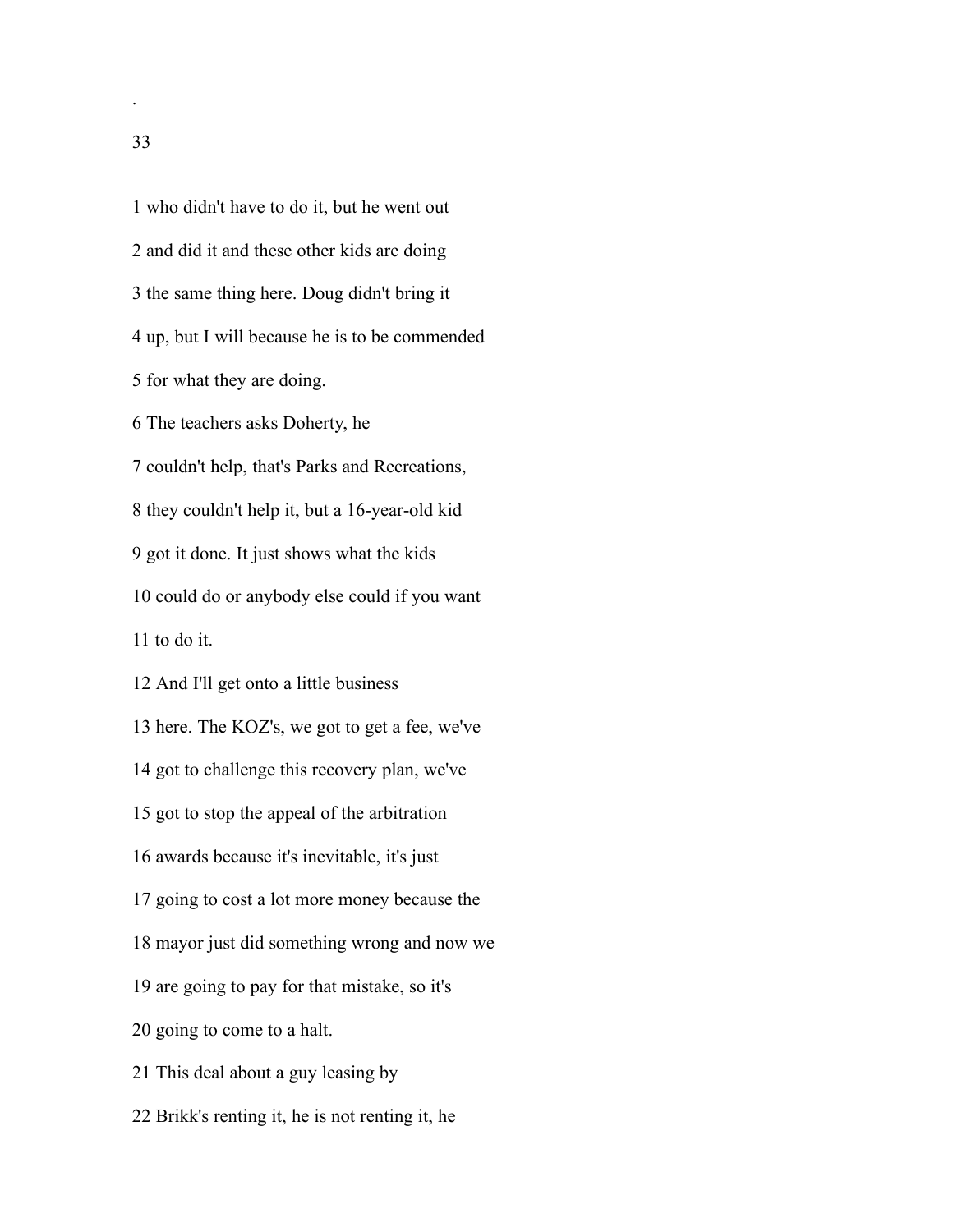is going into a KOZ, he is not going to pay taxes, I don't know if legally, and that would be up for the solicitor, can you .

### 

 actually go to a KOZ and say, "I'm not going to pay taxes--" or "I'm going to pay taxes," I don't know if he with can legal do that because it's tax exempt, so it might be an interesting legal question if you get here in the city.

 There are a lot of things that we need to do here, but what we need to is have the spirit of cooperation and that's for everybody, the citizens, the council, the administration, because the bottom line is the bus is leaving Scranton -- are leaving Scranton and taking people away, they are not coming here in busloads they are leaving. Thank you. MS. GATELLI: Thank you. Mr. Spindler. Before you start, Mr. Spindler, we sent a letter for your sidewalks and I also got an e-mail from a Mr. Turquato, who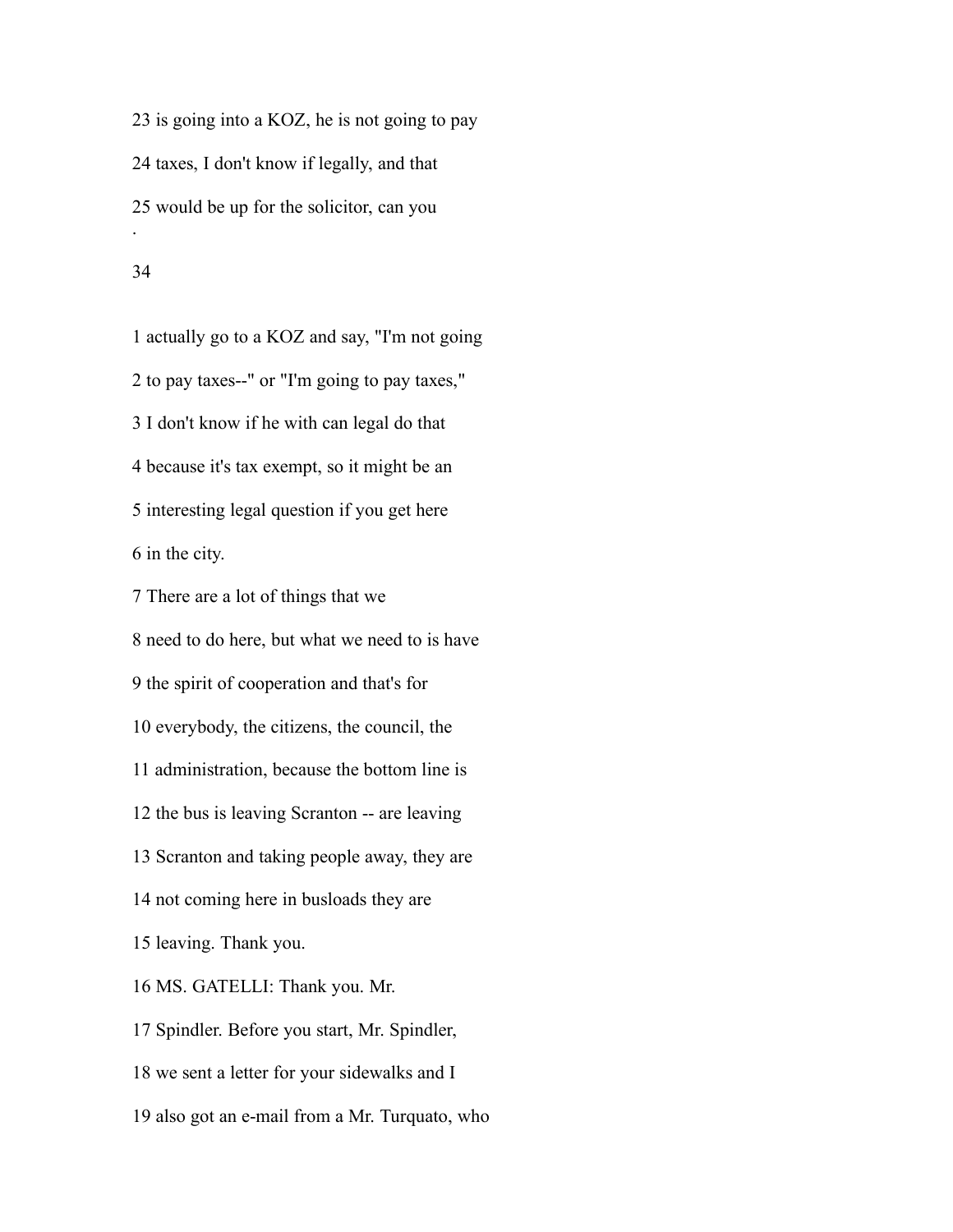is your neighbor, and he had the same

complaint so the letter has been sent.

MR. SPINDLER: He lives right across

the street from me. Good evening, Council.

Les Spindler. First, Mrs. Gatelli, is there

 a possibility if there is a meeting canceled .

## 

again it could be put on the news so we can

know about it?

MS. GATELLI: They won't put it on

the news.

MR. SPINDLER: Why?

MS. GATELLI: I don't know.

MR. SPINDLER: Because they said it

was on 61, who watches 61 unless there is a

council meeting? .

MS. GATELLI: They won't put it on

the TV; right, Kay?

MS. GARVEY: They only do that for

schools.

MR. SPINDLER: Because a bunch of us

showed us and we had no idea the meeting was

canceled.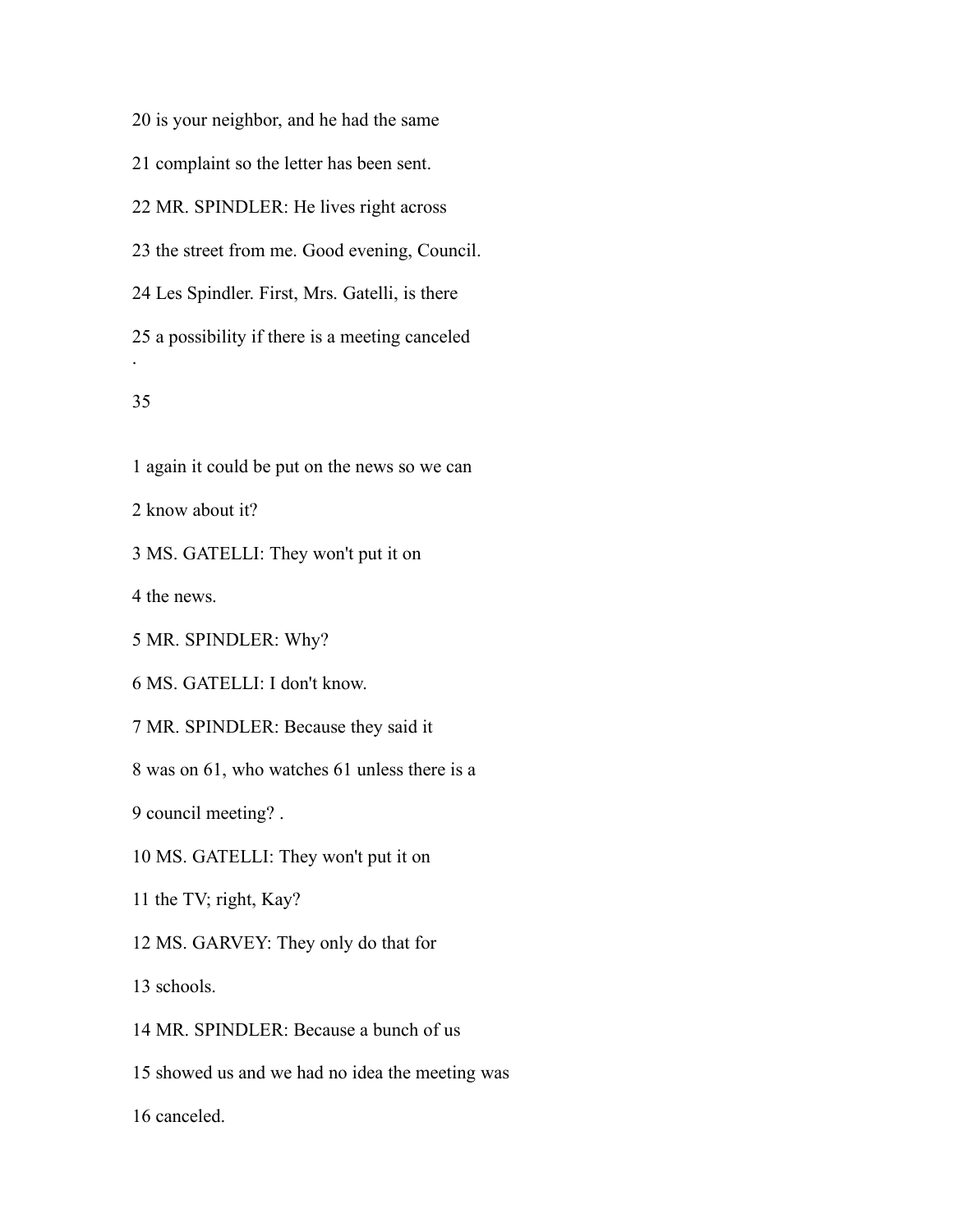MS. GATELLI: I think it would be wise for some of you to leave your phone number with Kay because some people were called whose number that the office had, so leave your number with Kay, the regular people that come so that she will be able to, the three of them in there will be able to call. MR. SPINDLER: All right, I just .

### 

thought it might be a good idea.

MS. GATELLI: It is a good idea.

 MR. SPINDLER: Next thing. The new company that's going in the building where Brixx's Restaurant is, they have been working on the building for over two weeks now, there is no permit on that building. I just drove by there this afternoon, there is still no permit on it and I know someone had asked the mayor about that last week, the mayor's response was "Mind your own business."

That's the arrogance of this man.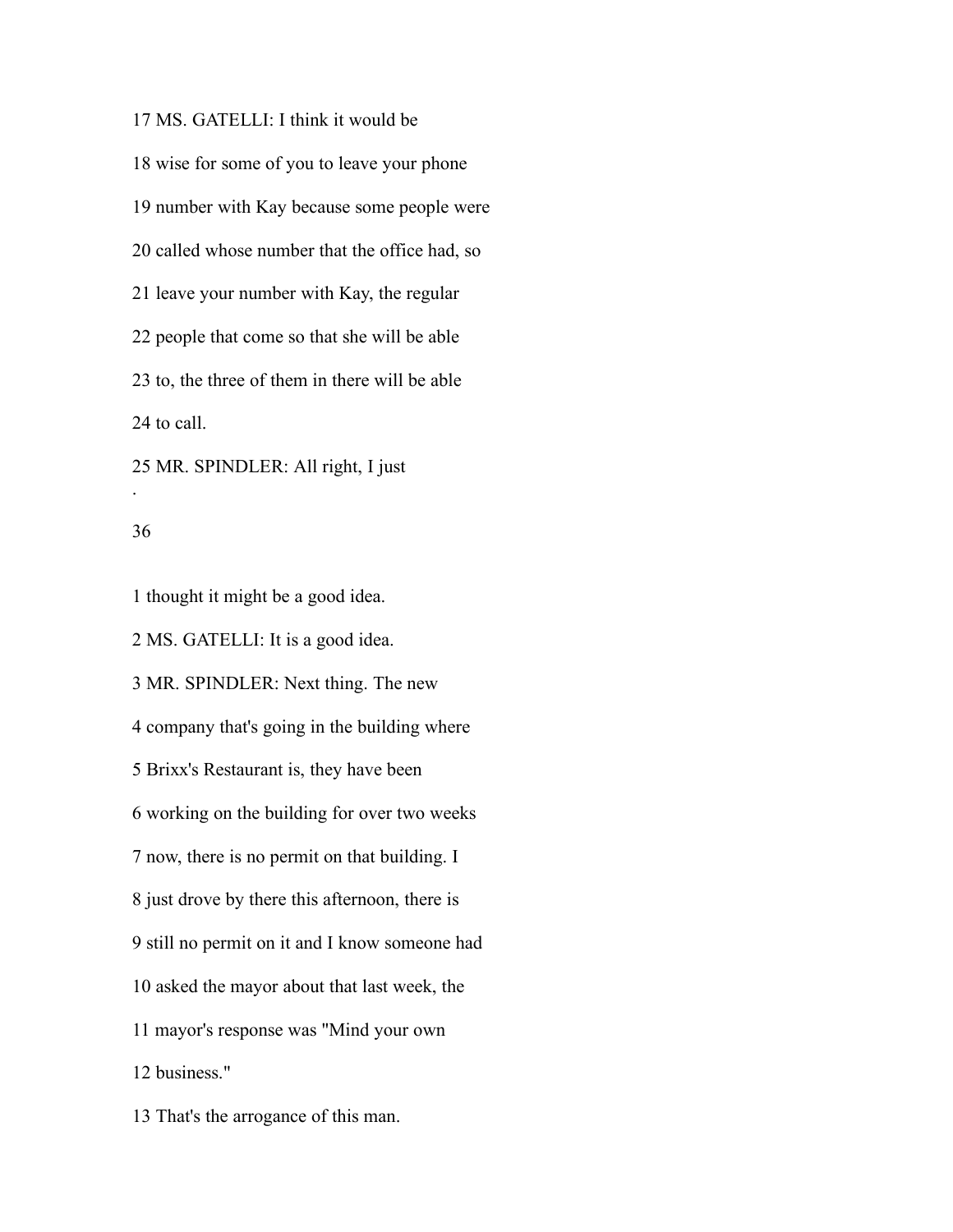He has other things done like behind everyone's back. If that was anybody else that didn't have a permit they would have inspectors up there right away. The work has been work going on for two weeks, no permit on the door. MS. GATELLI: We'll check that. MR. SPINDLER: I ask that you look into it. And also the company moving in was this is from the Scranton Times they didn't sign the lease. Who lets companies move in without a lease? They could be gone next .

# 

week and that's ridiculous.

 Next thing, I wanted to comment on about this last week, because the mayor went against council's wishes and is appealing the police arbitration. Again, he stated that it violates the recovery plan. That's one of the biggest examples of hypocrisy I ever heard. The mayor himself violated the recovery plan which we have said before. Giving the DPW contract with raises violates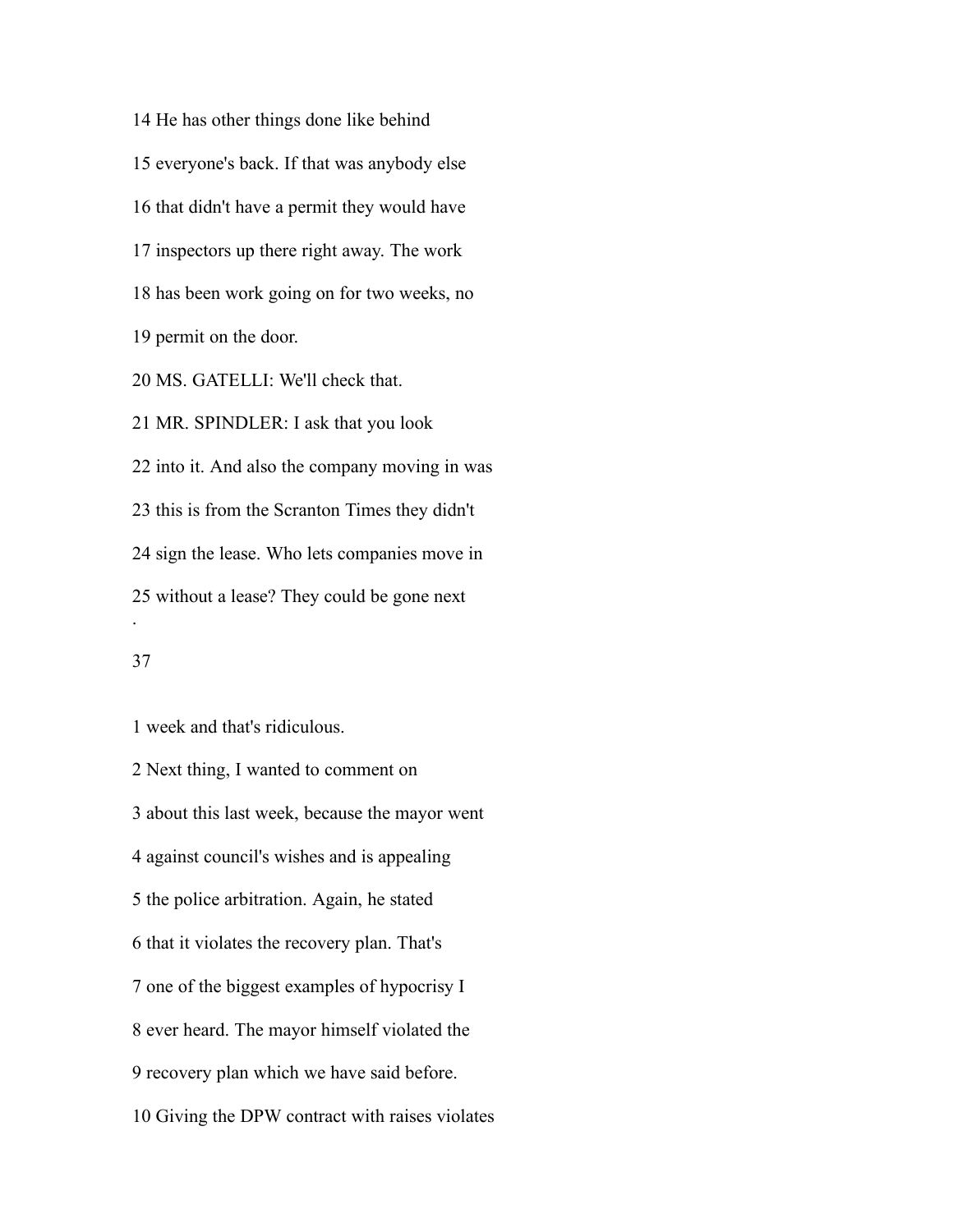the recovery plan. Giving his friends at city hall raises violates the recovery plan, so he has no right to appeal that arbitration saying it violates the recovery plan he did it himself. Mr. Courtright, any word on when the line painting is going to be done, did you hear anything? MR. COURTRIGHT: I spoke to an employee of DPW and he gave me a lot of information. The paint that we use is the paint that they are using for PennDOT. They've tried several different paints every time a new one comes out they try and the problem is this, what he is telling me is . 

 that when they are painting the lines on PennDOT they are down the middle of the road and they have a much better chance of drying and they don't get the wear and tear that ours do that are running back and forth across them, such as out here, so it's the same point paint. I believe somebody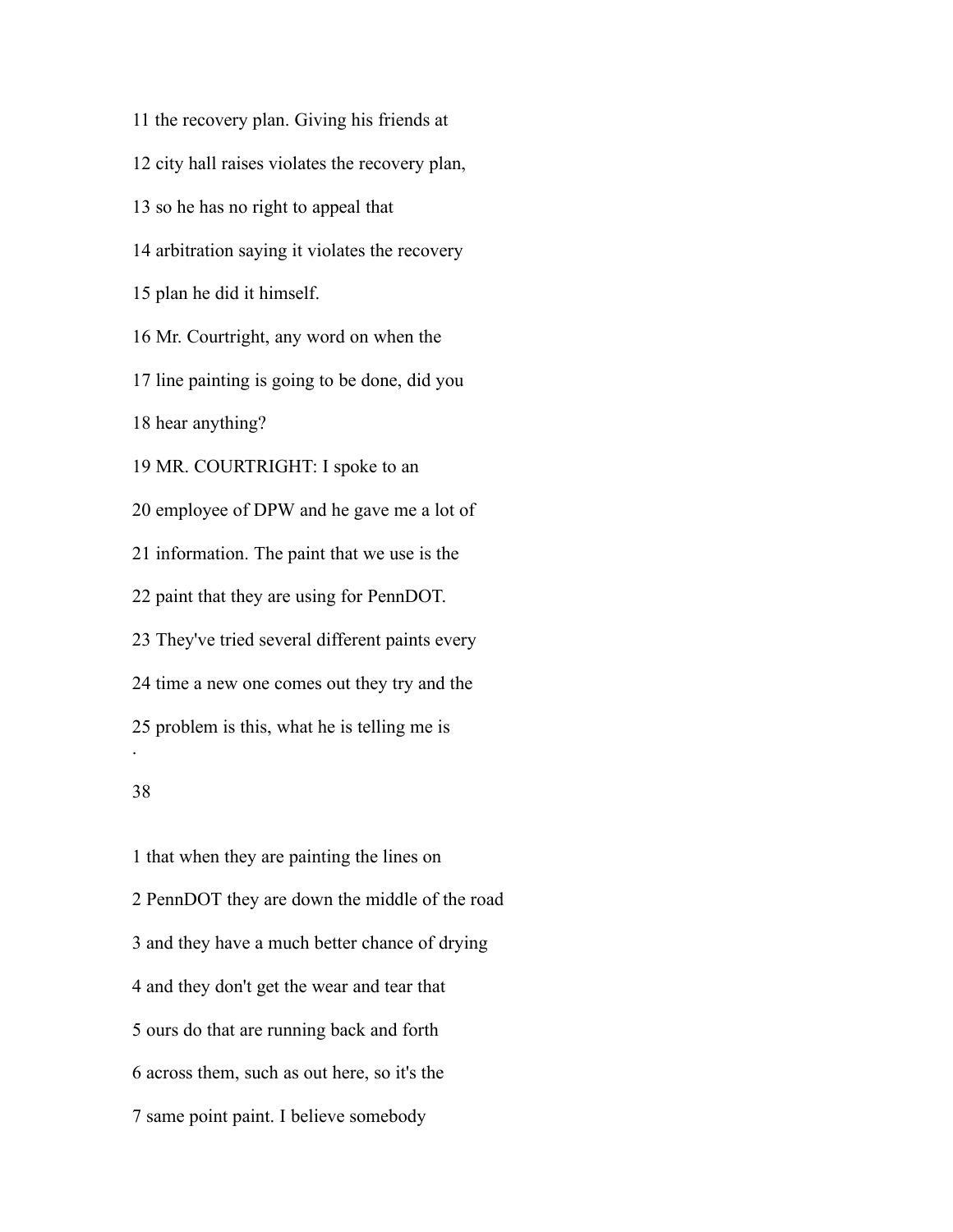brought it up in front of Scranton Prep and I think what was out there was the heat of it, it's like a tape, they heated it and melted it down and that works, you know, I think it's expensive, maybe that's why we don't use it, so I was going to bring it up and my suggestion would be this, because I think it's been pretty bad recently, the line painting in the city, I think we need to hire an additional person in that department and buy another machine and we are going to have do it more frequently because we do have to comply with the environmental rules for the paint, but it is the same paint they are using for PennDOT. MR. SPINDLER: Well, I mentioned two specific places for like a year now, in front of Steamtown Mall, the entrance, and .

### 

the corner of Franklin and Spruce.

MR. COURTRIGHT: It's throughout the

city. There is many, many locations.

MR. SPINDLER: They are both three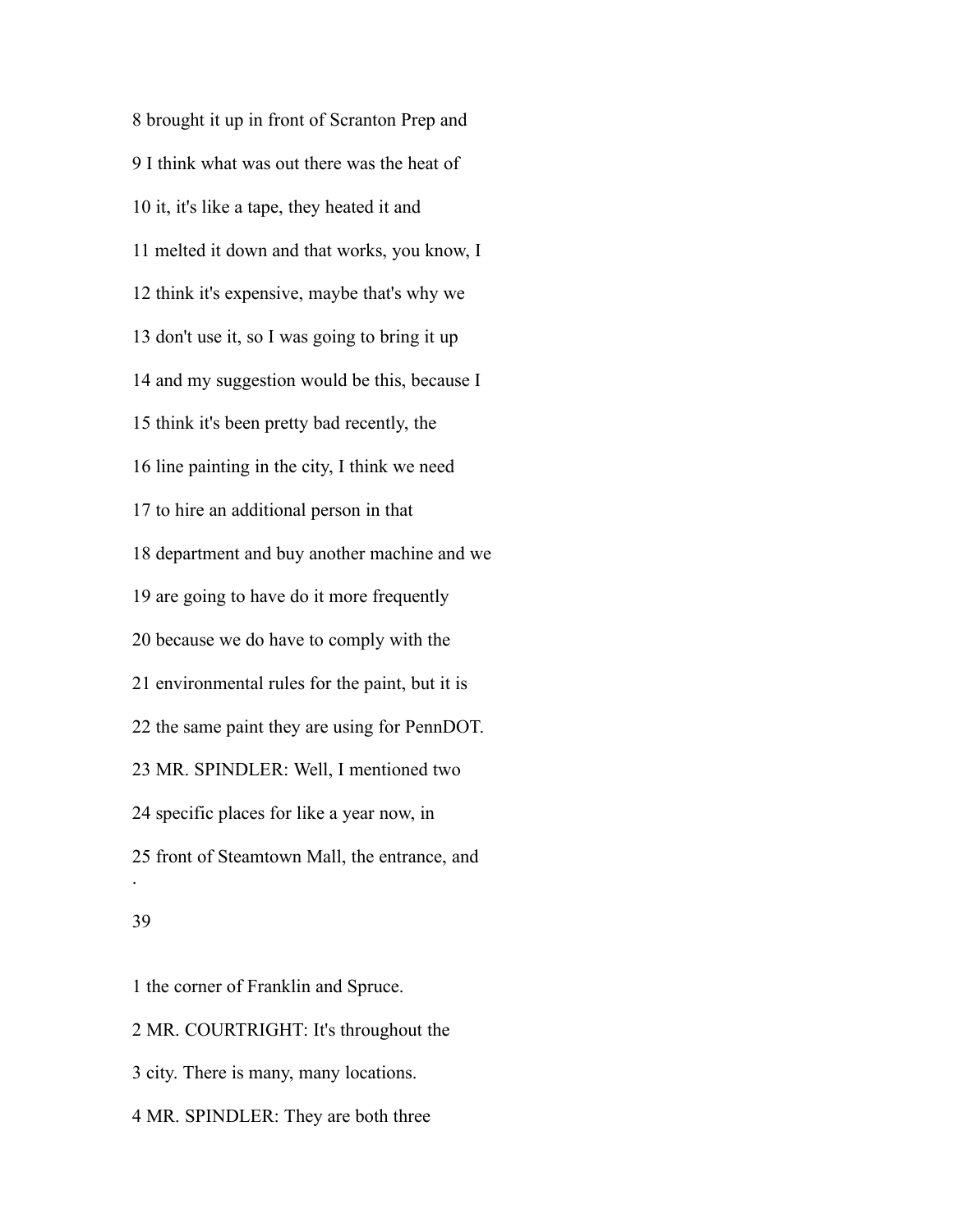lanes there and people make turns in the straightaway.

 MR. COURTRIGHT: I believe we only have two people doing all of the lines for the entire city.

 MR. SPINDLER: Next question I have, North Rebecca Avenue it's one-way going towards North Scranton, I'm sure you are familiar with that, Mr. Courtright, I found this a couple of months ago and I forgot to bring it up, expect for one block the 500 block of north Rebecca is two ways and going towards North Scranton you are going uphill and it's two-way street just on that one block, can we find out why? Because if you are going up the hill in the winter and it's icy you are stuck. MR. COURTRIGHT: So the 500 block of  $23 -$  MR. SPINDLER: The 500 block is two ways, the rest of the street is one way. .

MR. COURTRIGHT: All right. We'll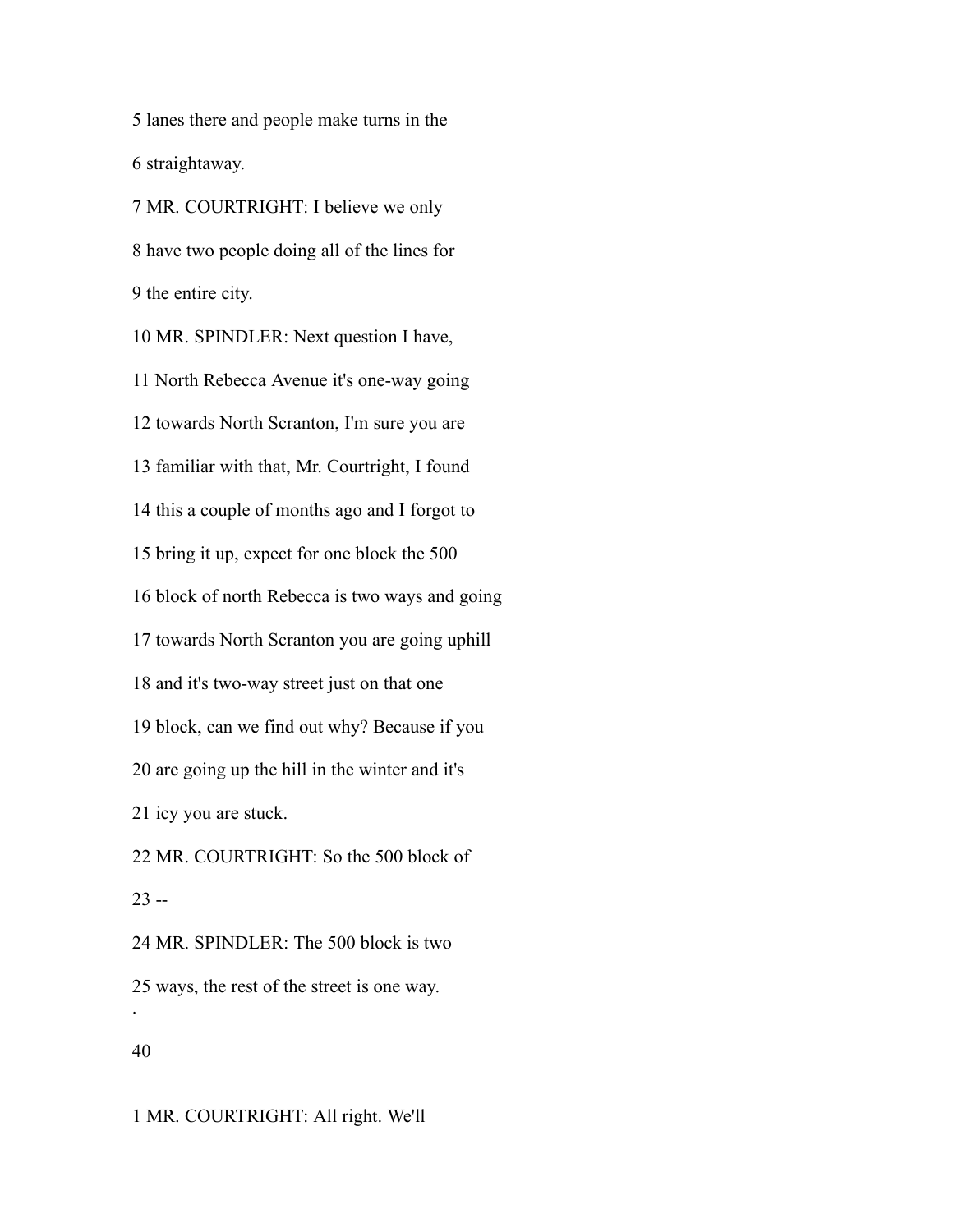check into it.

MR. SPINDLER: Next thing, Mrs.

Gatelli, you said that stop sign at

Merrifield and Price was rejected, was there

a reason why?

MS. GATELLI: Yes, I'll show it to

you later, are you going to be here?

MR. SPINDLER: I won't.

MS. GATELLI: I'll try to find it

and get it to you.

MR. SPINDLER: Because I spoke to the

person that asked me about this and he said

it's really busy now and he is afraid some

kid is going to get killed there going to

the little league field.

MS. GATELLI: I know. I keep getting

his e-mails.

MR. SPINDLER: I mean, I wonder if

whoever takes this into consideration isn't

thinking of the children.

MS. GATELLI: Here you go.

MR. SPINDLER: Can I keep this?

MS. GATELLI: Yes.

MR. SPINDLER: Thank you.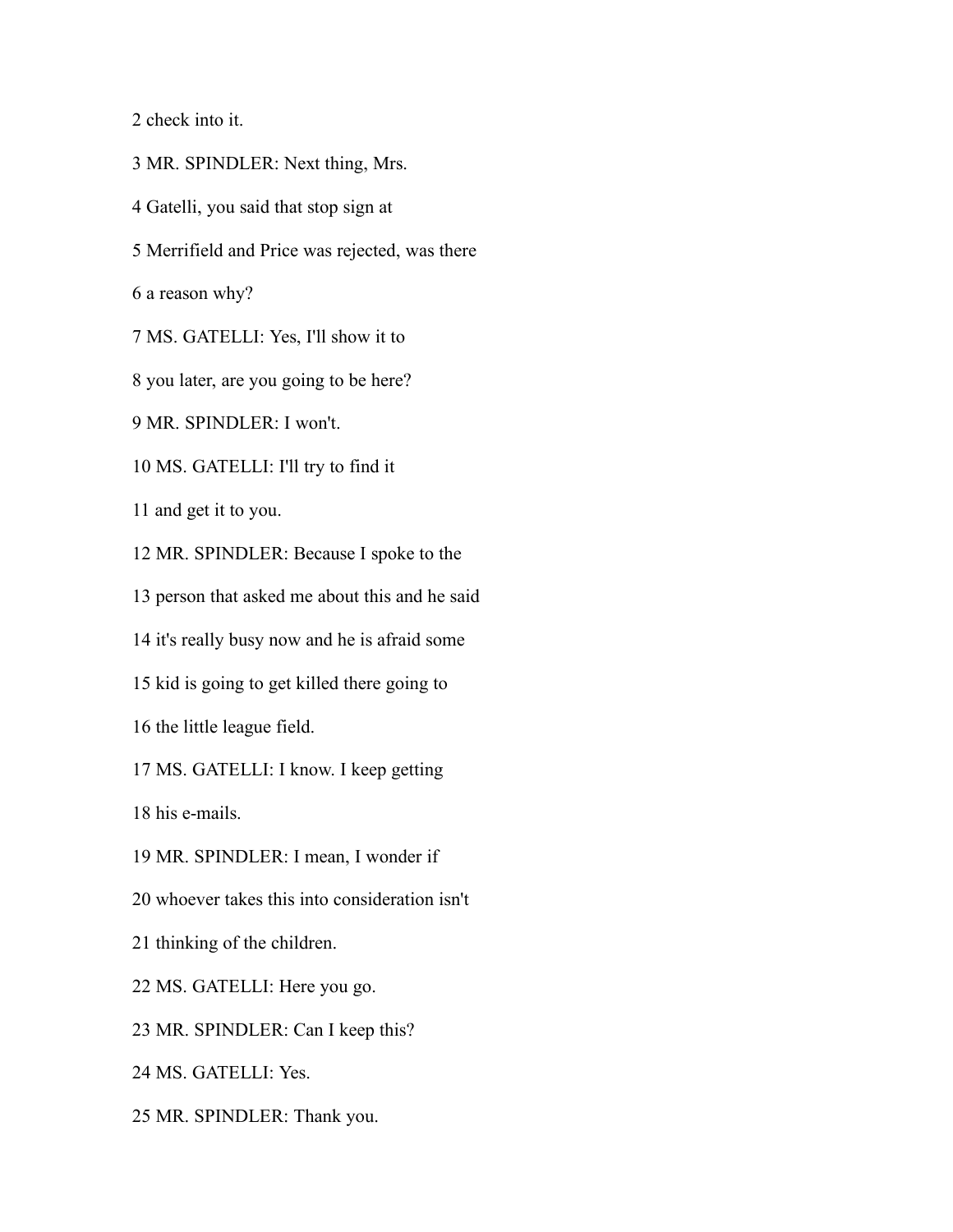.

 Franas. MS. FRANAS: Mrs? Miss Franas. Great campaign, Bill and Janet. I sort of want to say something about that though, I'm sorry there wasn't much of a turnout in this city. Where I was at the polls there was like some 200 people that voted and there were like 800 and some registered. I just hope these people don't feel they have a right to complain about anything ever considering they couldn't take the time to come and vote. I think it's a shame and bad politicians are elected by people who do not vote. You remember that one. There is something on the agenda tonight about the Railroad Avenue and Broadway I like to ask if you know when it's possibly going to be there, a stop sign, I hope it's going to be a red light? MS. GATELLI: I think it's a light. MS. FRANAS: They go from seven of

MS. GATELLI: Thank you. Mrs. Fay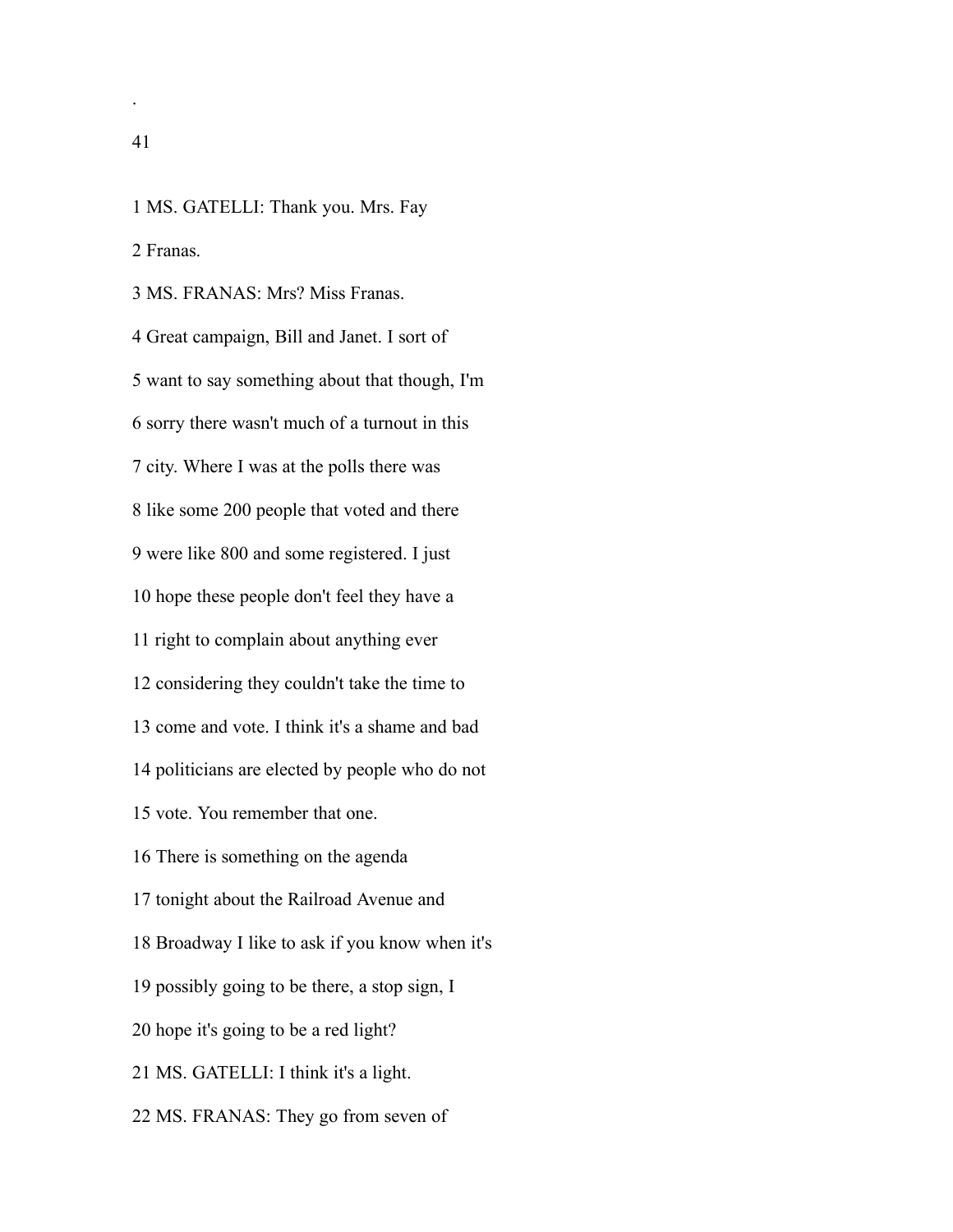Lackawanna County all the way to Luzerne Street without any stopping or anything and by the time they get by house they're going .

## 

80 miles an hour.

MR. COURTRIGHT: I think it's

probably a stop sign.

MS. FRANAS: What good is a stop

sign?

 MR. COURTRIGHT: I'm just answering the question. I'll check and make sure. MS. FRANAS: Is there anyway you could make that different, make it a red light? I mean, this is ridiculous. So you have a stop sign on Broadway, someone is going to be pulling out and who goes first? MR. COURTRIGHT: If, in fact, it is a stop sign, I'll check it and make sure, but I asked the cost of a red light or a traffic light -- MS. FRANAS: You are talking about the cost, that's your problem. MR. COURTRIGHT: Well, I didn't say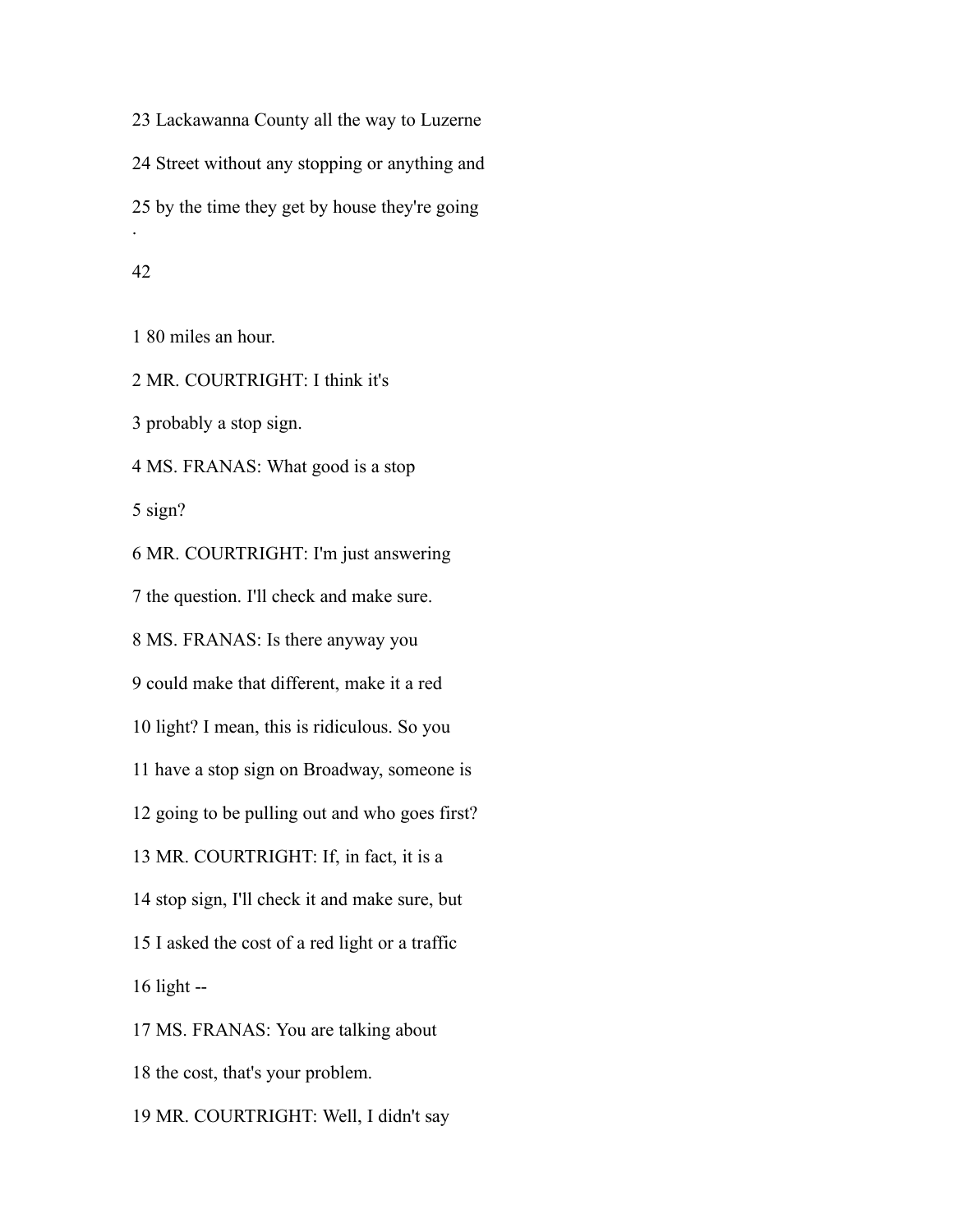that, let me finish. I asked what the cost was of a traffic light and I can't recall but it's a tremendous amount of money. It really is, it's a lot of money, and I have explained this once before and I know it doesn't sound right, but this is a fact and .

# 

 I have been told this by Mr. Parker, when they install stop signs it's not to slow traffic down, it's not to prevent accidents, stop signs are to continue the flow of traffic, all right? Now, I know that sounds crazy. MS. FRANAS: It doesn't make any

sense.

 MR. COURTRIGHT: Well, that's what it is to continue and I could ask Mr. Parker, if you would like, to explain it to you more in-depth I don't -- - MS. FRANAS: Where would I get that answer, pray tell? MR. COURTRIGHT: Pardon? MS. FRANAS: When would that I get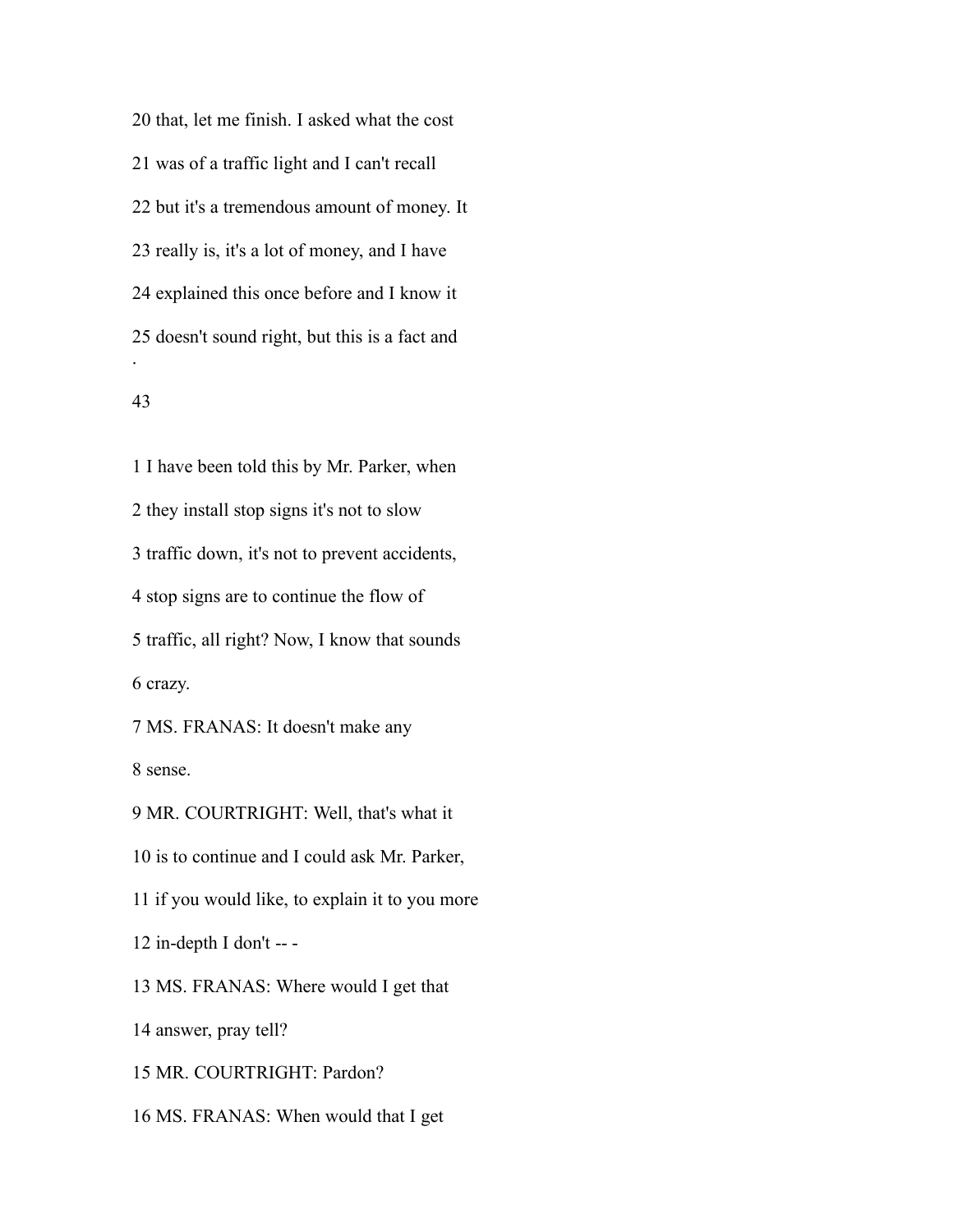whole answer?

 MR. COURTRIGHT: Well, I can have it for you next week, I'll ask him if he wants to write it down or maybe there's a code where it tells him, but that's what has been told to me on more than one occasion. MS. FRANAS: What does it mean, continues the flow of traffic? We are trying to stop the flow of traffic so it .

### 

will stop.

 MR. COURTRIGHT: Right, and I thought the same as you until I was corrected and I'll ask him if he could put it in writing or if there is section in PennDOT rules, but that's what I have been told on more than one occasion. MS. FRANAS: Is this a state road? MR. COURTRIGHT: Railroad Avenue? No. MS. FRANAS: So it's a city. MR. COURTRIGHT: I believe it's a city.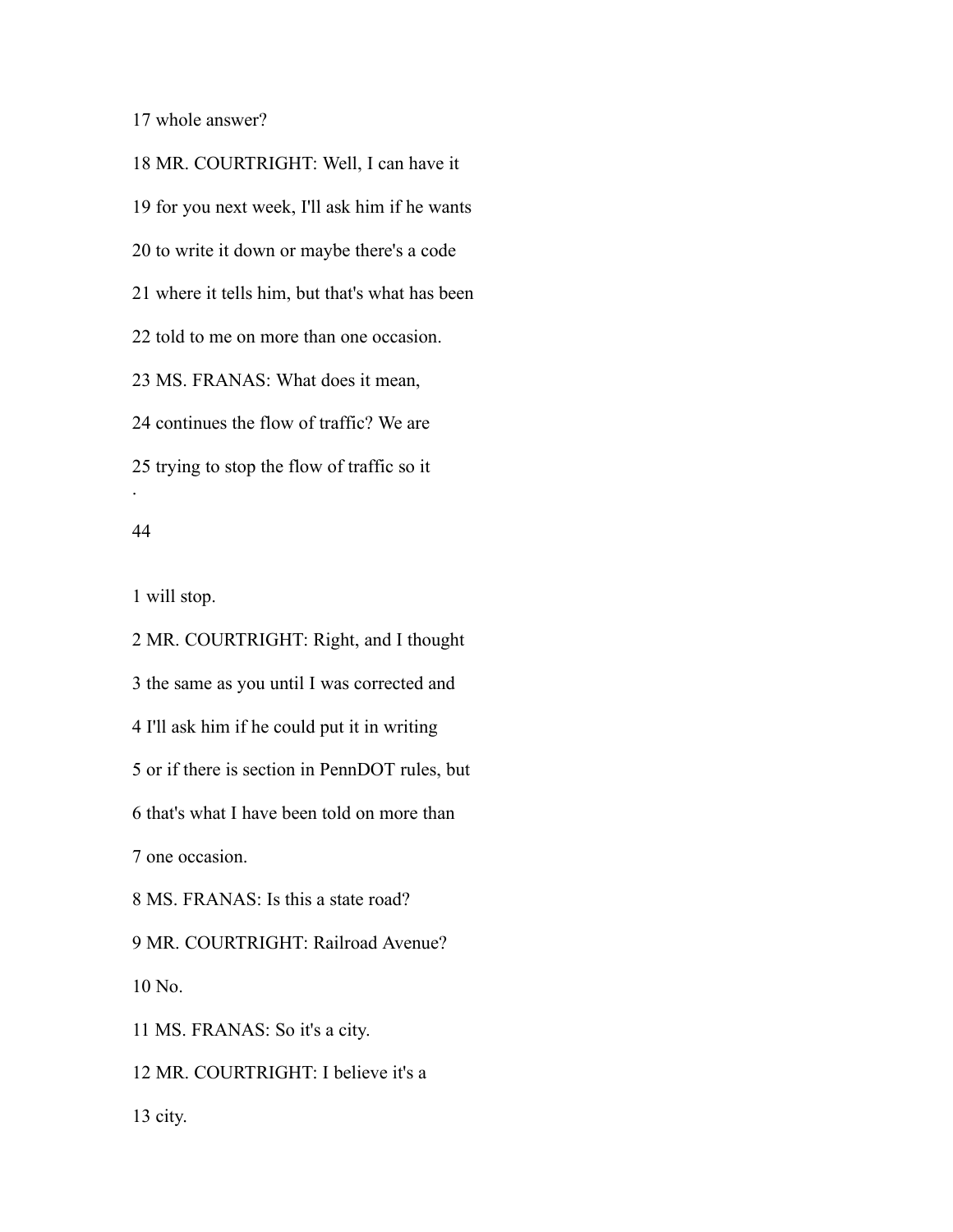MS. FRANAS: So what are you talking

about PennDOT for?

 MR. COURTRIGHT: Well, I'm just saying that's where I believe he got his information from, I could be wrong, he used to work for PennDOT for many years. MS. FRANAS: All right, another issue, back to the trucks and that in neighborhood. A couple of months ago, two months ago, a house a block behind me on Fifth Avenue right behind my house the whole basement caved in, okay? This is the second .

# 

 time. They are going to tear the house down this week or next week soon. Here is my concern, the people next door to the man leases their house, all cracked, okay? They are telling me that this house when it comes down is going to come down in 15 minutes so what's going to happen with this house, okay, they bring it down, what is going to a happen with all of that stuff falls, I mean, is there anyway to make that, take it down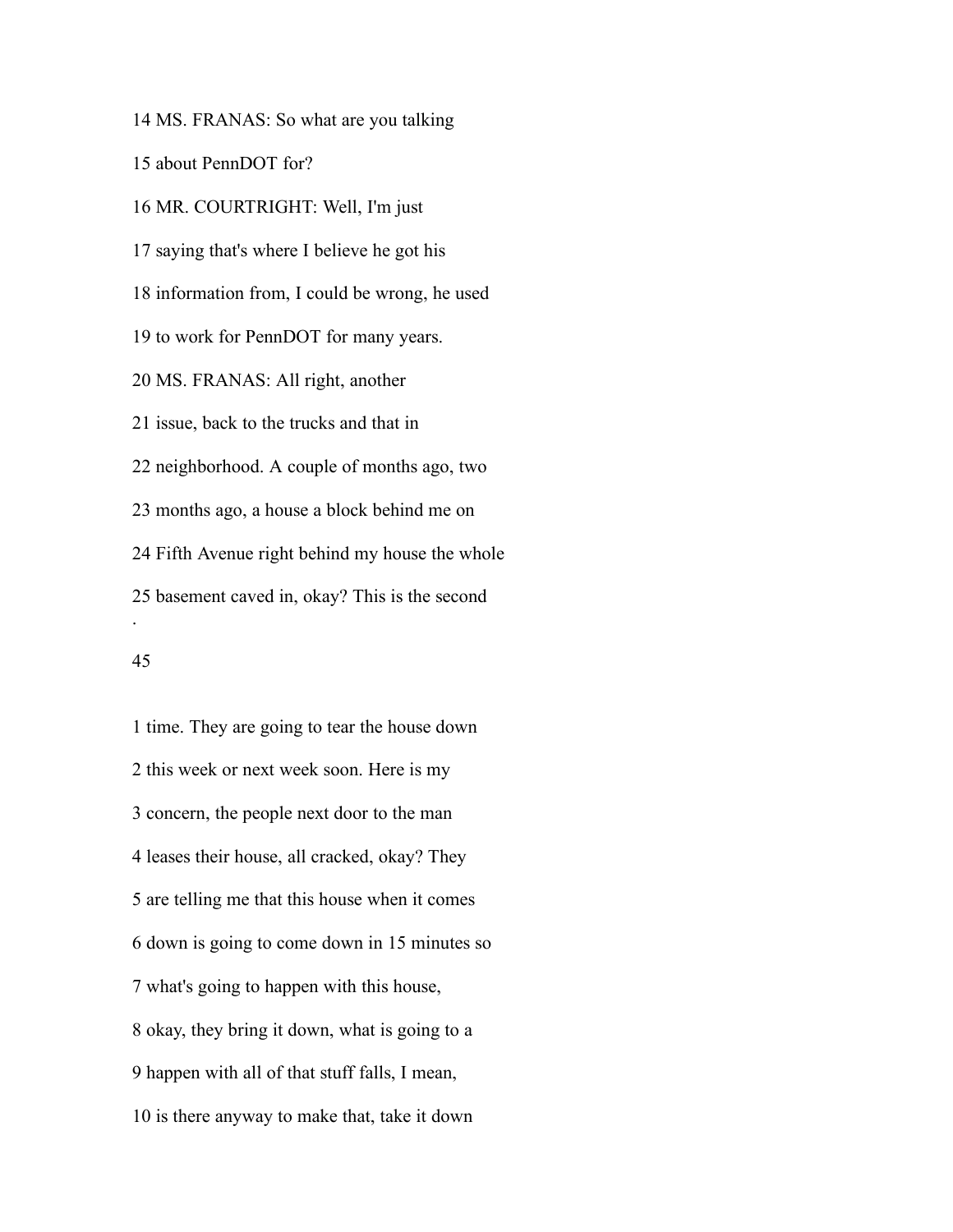easier or what? I mean, I'm going to be afraid to come home and see what's left. A truck goes up the street and my windows shake, the house shakes, not just the windows, the house shakes. MS. FANUCCI: Fay, I do know that they have to evaluate before they do and they have to make sure that they evaluate all of the properties around before that house comes down, so they would have to walk over to your house to make sure that what is there will be there the same exact way after they take the house down. I mean, that's part of what they he have to do. MS. FRANAS: How are they going to . 

guarantee that?

 MS. FANUCCI: Well, I don't know if they guarantee it, but they certainly will make sure that it is the way that it was before and then that way you won't you have-- you will an argument saying, "This is what you saw before and after."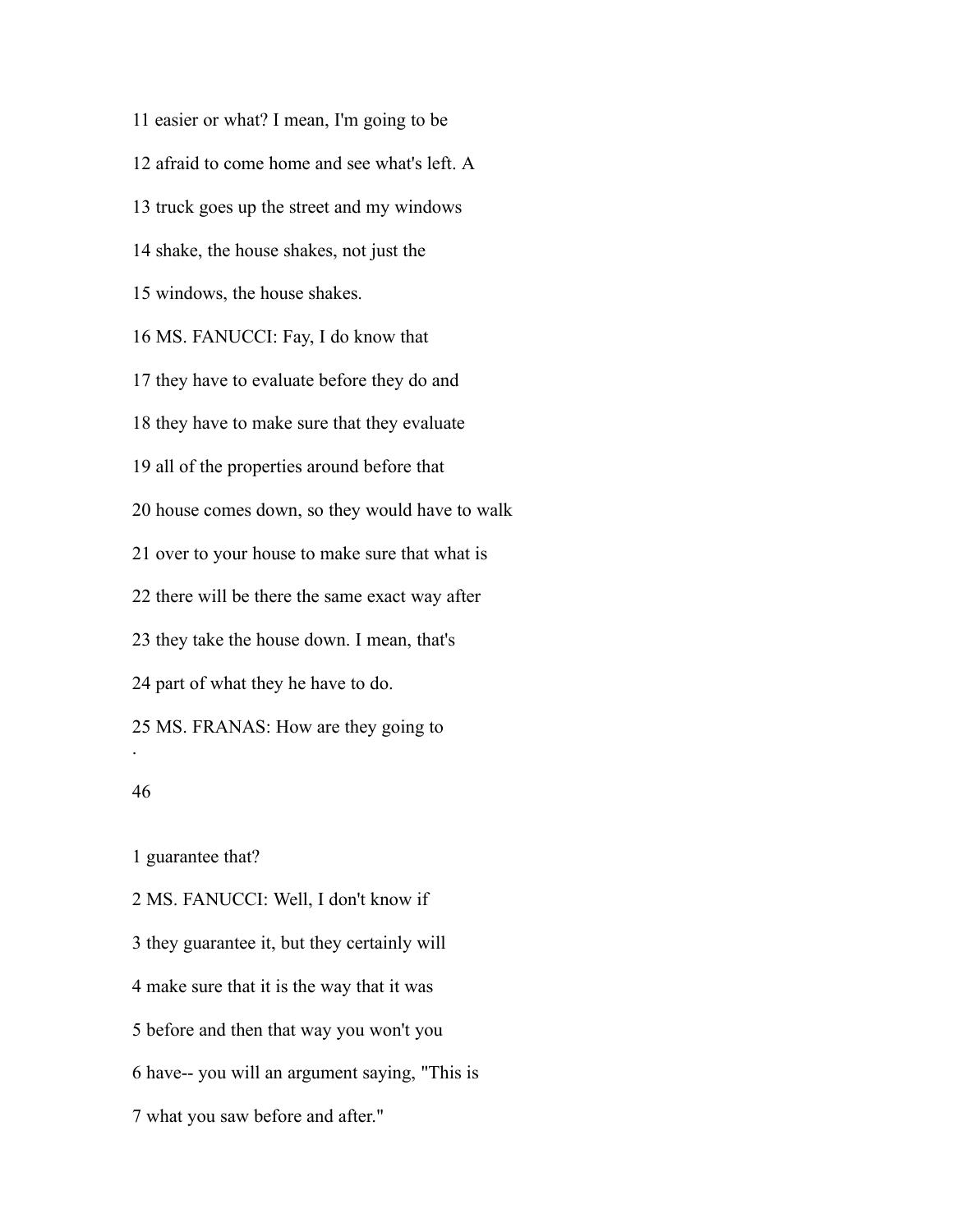MS. FRANAS: You mean, the outside of

the house?

MS. FANUCCI: The outside of the

house, yes. Correct.

MS. FRANAS: But how about if the

basement goes in?

MS. FANUCCI: Again, I understand

your concern, I don't know if that's -- if

would be something, I don't believe they

come in the house, so it's something you

need to --

MS. FRANAS: Yes, but a basement

before they tore the house down I want the

basement there when they leave.

MS. FANUCCI: Well, yeah, we all went

to keep our basements. That's the

reasonable request, but maybe we could --

MS. FRANAS: But are they going to

#### 

.

 come and say, "Oh, your house is worth \$60,000, so if it caves in we will give you 60, is that what you are going to put a price on it?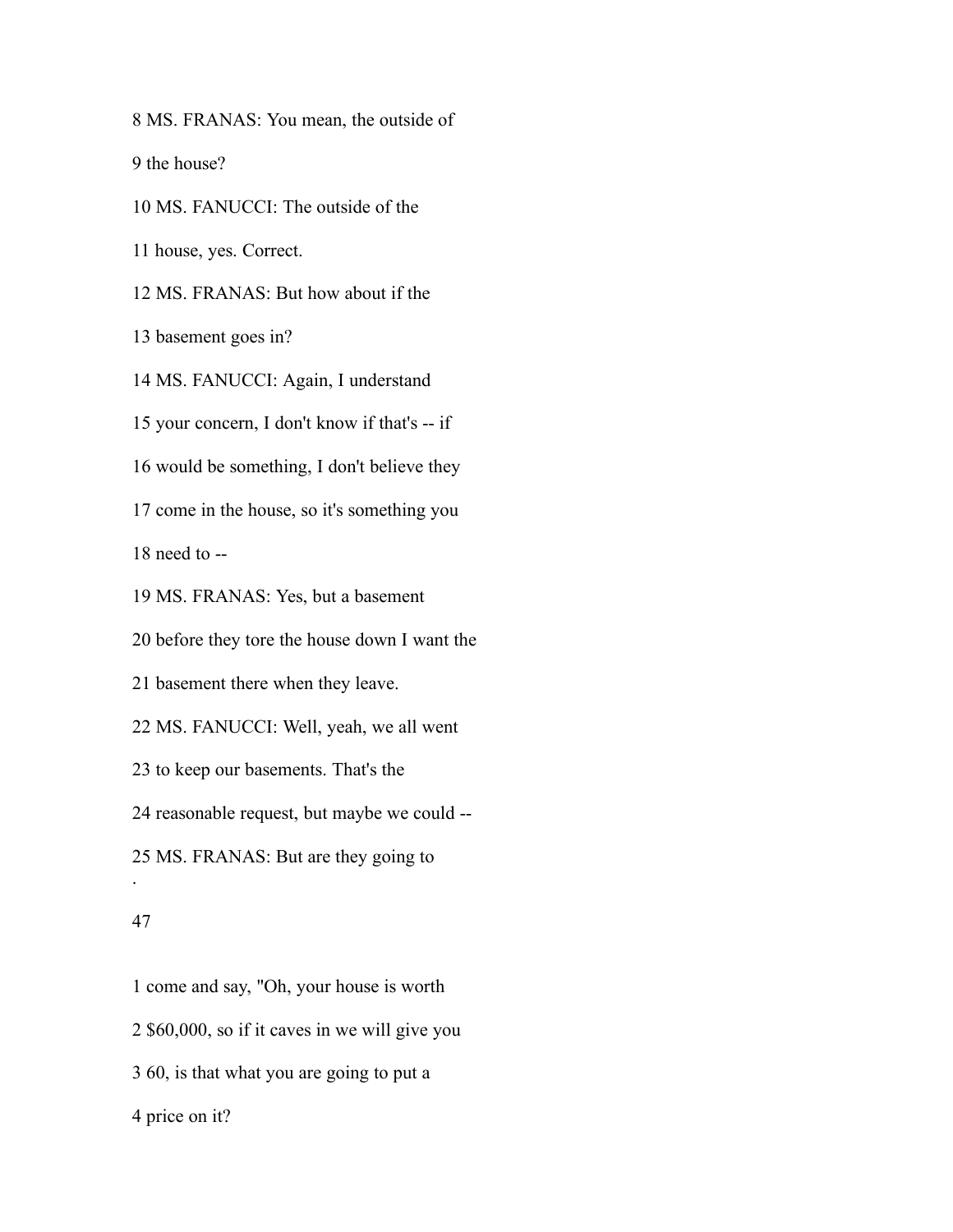MS. FANUCCI: No, they actually go around and check for even cracking that's existing now compared to after. MS. FRANAS: They are going to take pictures? MS. FANUCCI: I don't know if they take photos, but I do know it's all documented so I imagine it would be photowise. Yeah, and maybe you should do the same. Take a picture of your basement before. I can't imagine that they would just knock down a house and everything is going to caved in. I think that's it's done in a way -- MS. FRANAS: You got to understand something, like I said, when a truck goes up that street the whole house shakes so you are trying to say if a house gets torn down behind me nothing is going to happen. MS. FANUCCI: No. I think you should protect yourself is what I'm saying. .

MS. FRANAS: What, leave?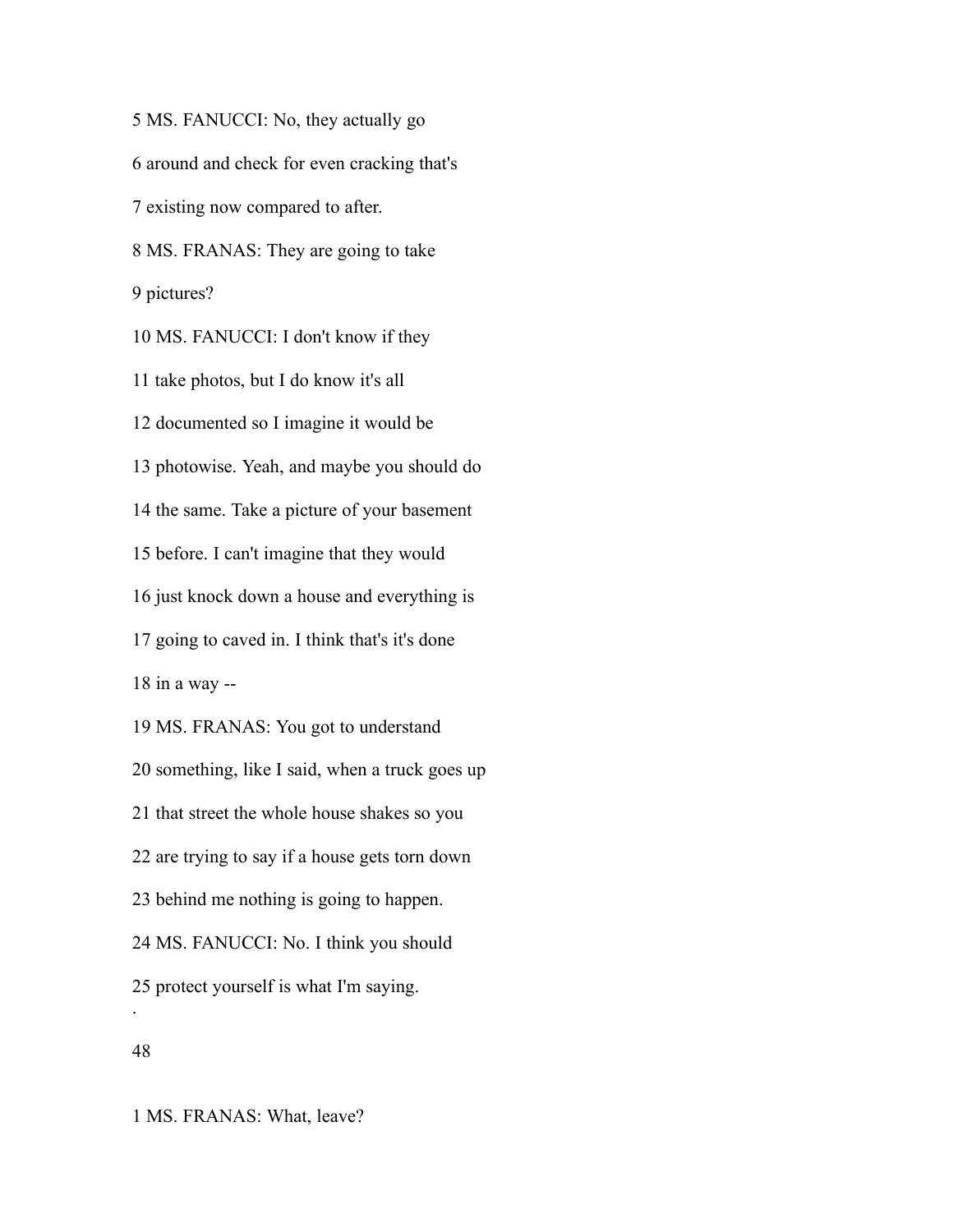MS. FANUCCI: No, to take photos.

Nobody wants you to leave, Fay.

MS. FRANAS: Want to bet? Okay,

thanks.

MS. EVANS: Ms. Franas, if you would

like to have a copy of the ordinance

regarding Broadway and Railroad Avenue it

explains slightly more in-depth what's going

to be placed there, but I think it might be

advantageous for you to keep this.

MS. FRANAS: Thank you. Does that

stop sign in there, Mrs. Evans?

MS. FANUCCI: Three-way.

MS. GATELLI: Three-way. There is no

parking --

MS. EVANS: Necessary signage and

signals to make the intersection of Broadway

and Railroad Avenue a three-way stop

including the delineation corresponding to

parking areas.

MS. FRANAS: Signals.

MS. EVANS: The word signals is in

there.

MS. FRANAS: That's what I thought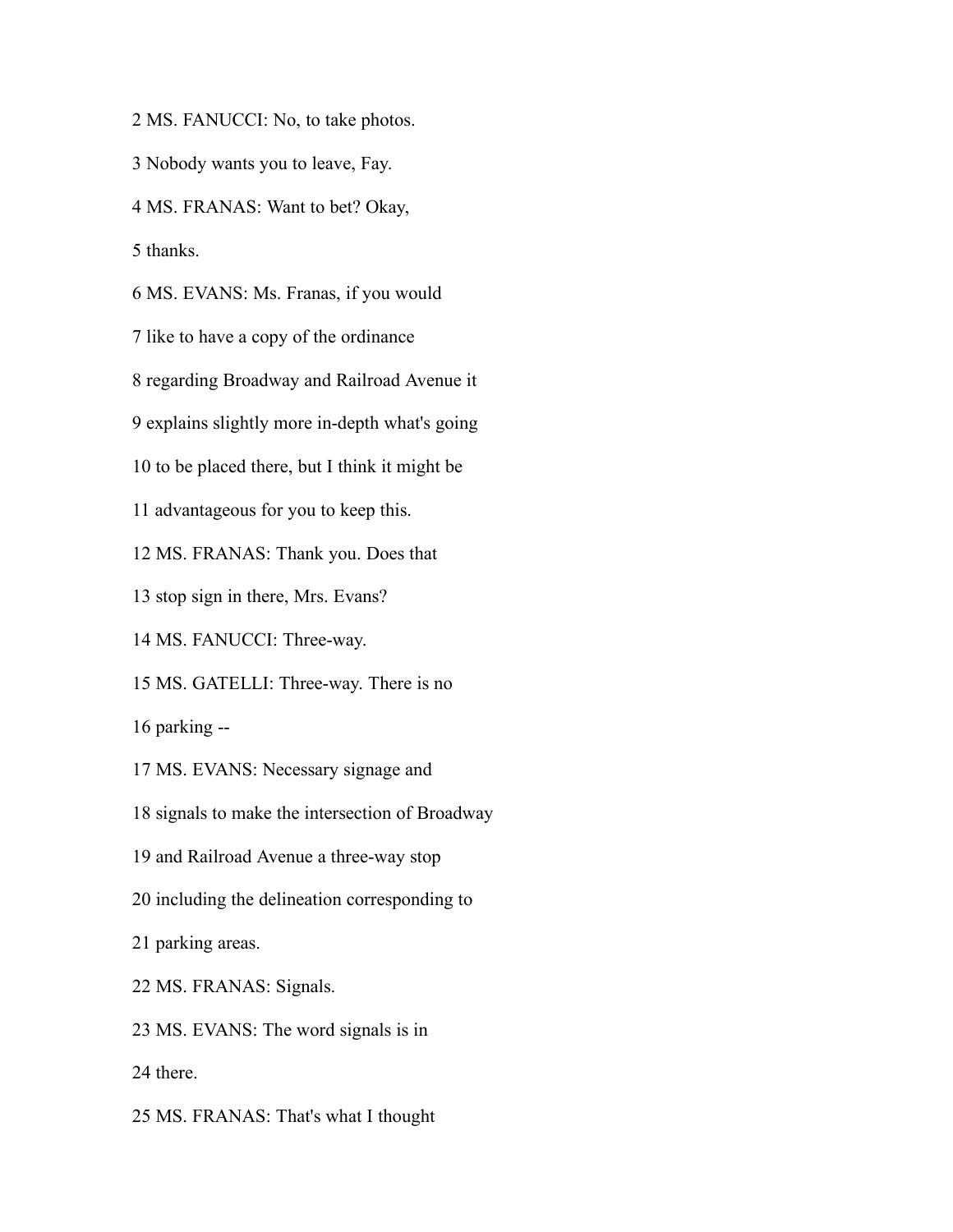.

- signals, I thought that meant light.
- MS. COURTRIGHT: We'll ask, Fay, to
- find out for sure.

MS. FRANAS: Thank you very much.

- Thank you, Mrs. Evans.
- MR. COURTRIGHT: Kay, can we ask to

get that?

MS. FRANAS: Railroad Avenue really

- has to be done. Thank you.
- MS. GATELLI: Thank you.

Mr. Newcomb?

MR. NEWCOMB: Good evening, council.

I also would like to congratulate Mrs. Evans

and Mr. Courtright on your recent run for

election and I give anybody credit who tries

to run for an office, win, lose or draw, and

just one thing about -- a little bit about

that election is that I believe that the

people all over the county, and it looks

like all over the country, have really made

their decisions known about, you know, they

are really disgusted with back door pay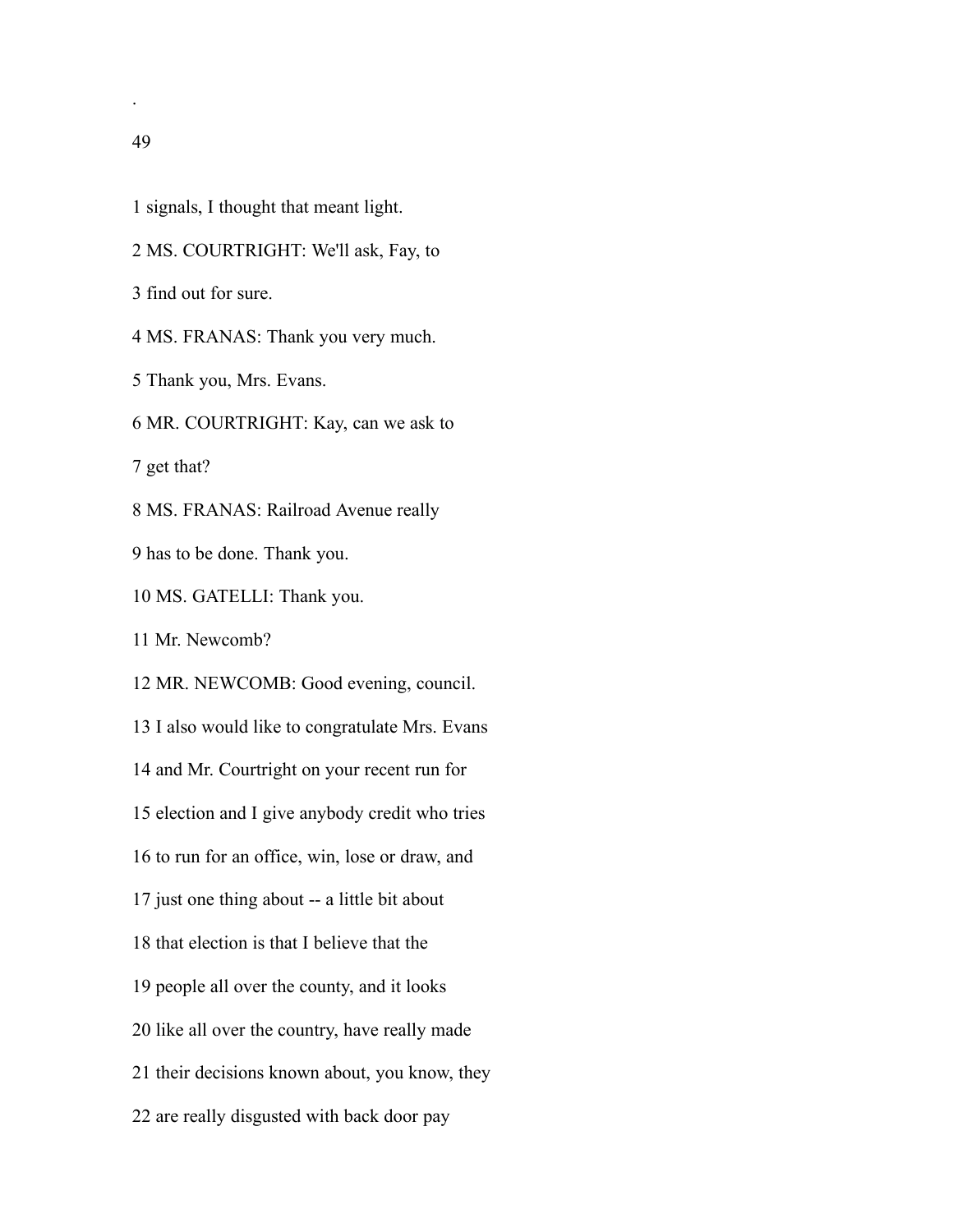raises and we seen it with Mr. Belardi down there and I think that the people really are disgusted with these things, so just in this .

 upcoming election just so some of the people know you have to look into the candidates that are running before you do go to vote and one of the, you know, candidates that are running in this election, you know, has I'd say a multi-million dollars business which is a KOZ so, you know, if you going to pay taxpayers of something that's running for election and they have a KOZ it's something to really look at. Mr. Gervasi came up here many, many times and tried to tell everybody that the mayor was going to cut your -- was going to cut your public safety and the answer to that was, no, no, no. Well, this is a quote from Mayor Doherty himself: "Yes, we would like to cut staffing because the fire department has too many employees," Mr. Doherty said. "The fire department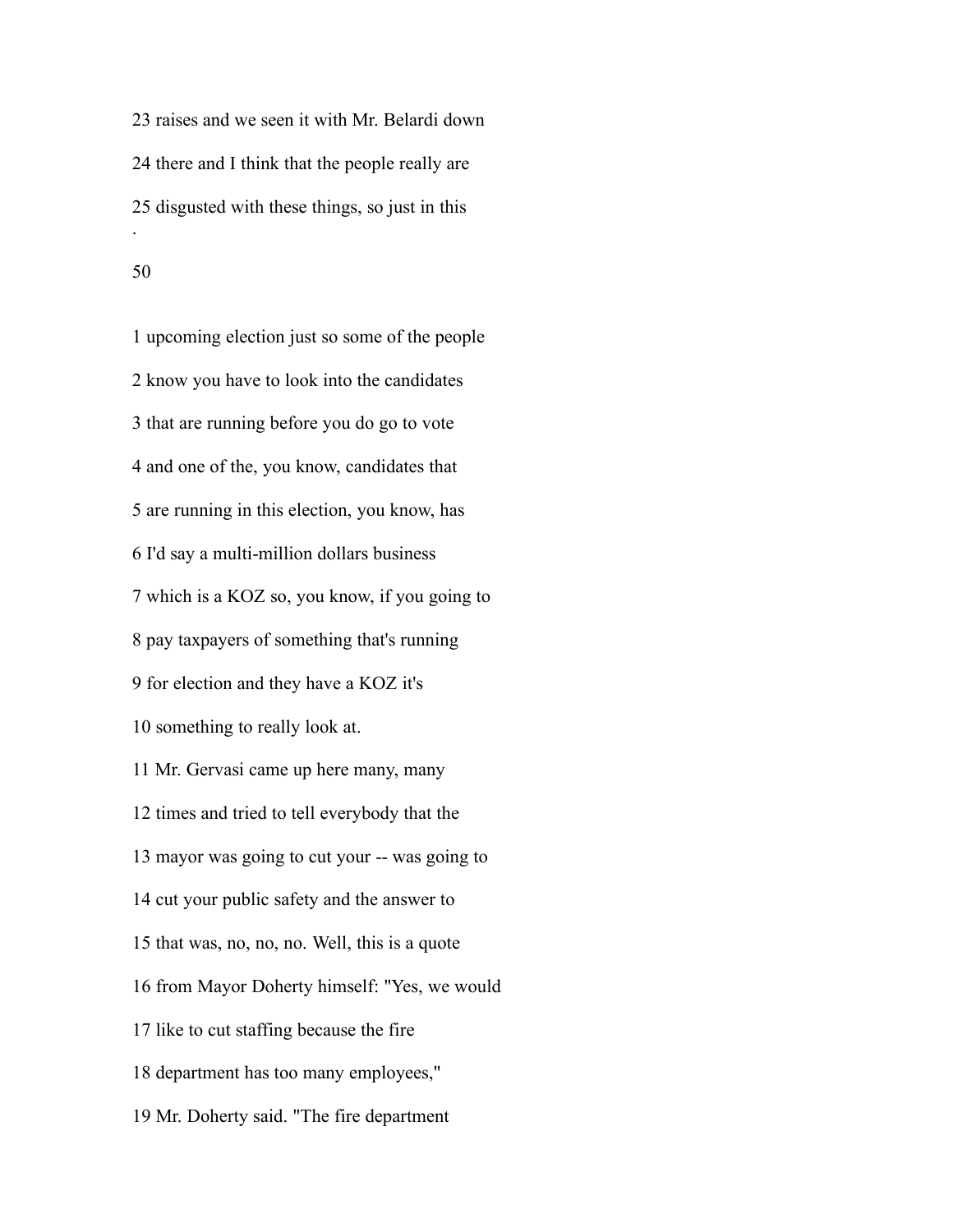currently has a staff of 150 firefighters." So, all along his intention was to reduce your public safety. He would also compare us to Bethlehem, North Hampton County which staffs a fire department of 112 police officers and about 140 firemen. Both .

 cities have about 70,000 residents. Well, my questions there would be what's their city hall payroll? Do they have people that got like 1.2 million dollars in raises? Are they distressed? Do they pay their DPW person who doesn't even live in the city \$65,000? Do they pay their mayor \$52,000? These are the questions that have to be asked and what I would like to do is, and a lot of people that are out there listening, citizens, senior citizen, he wants to reduce this compared to these people, well, call the mayor's office and ask him these two questions: Number one is, if you what want to reduce our fire department, and in here it says he can make also some changes in the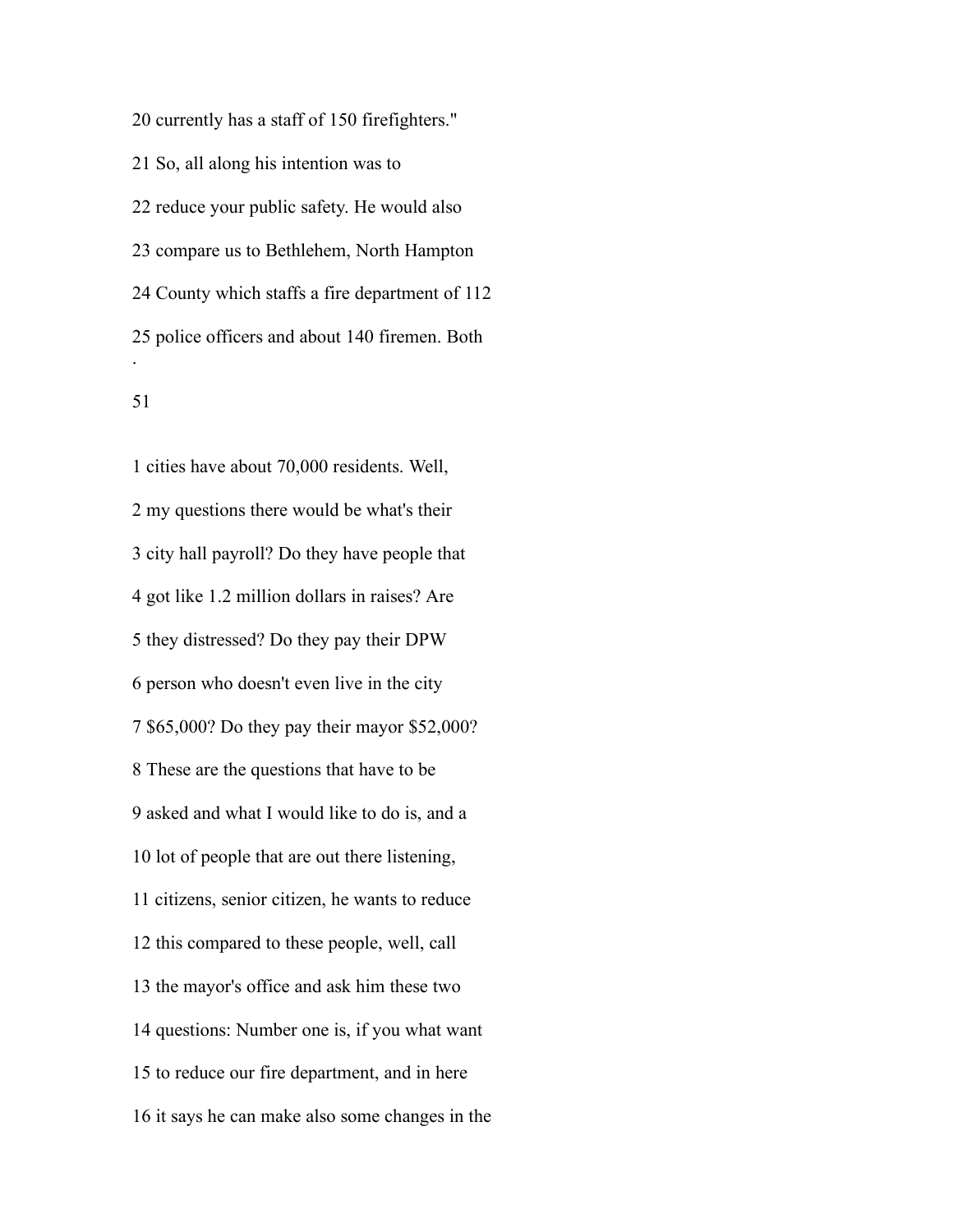police department, if you want to reduce our fire departments which is taken away our public safety I got two questions to ask you, number one is it's going to save you millions dollars a year -- or us millions of dollar year, the two questions are call him and ask him, "How much are you going to reduce my property tax if you do this?" And the second one is, how much are .

### 

 going to take my 3.4 wage tax down because we are going to be saving money and I guarantee you when both of those bills come next year the answer to that is zero. The only area of the union also with this arbitration the mayor did get some management power reduction as the city can eliminate, you know, one per shift, I think this arbitrator really favored the city and helped the city all of the certain things that they were looking for. The city also has spent \$508,000 on arbitration in the past five years and it's still -- it's still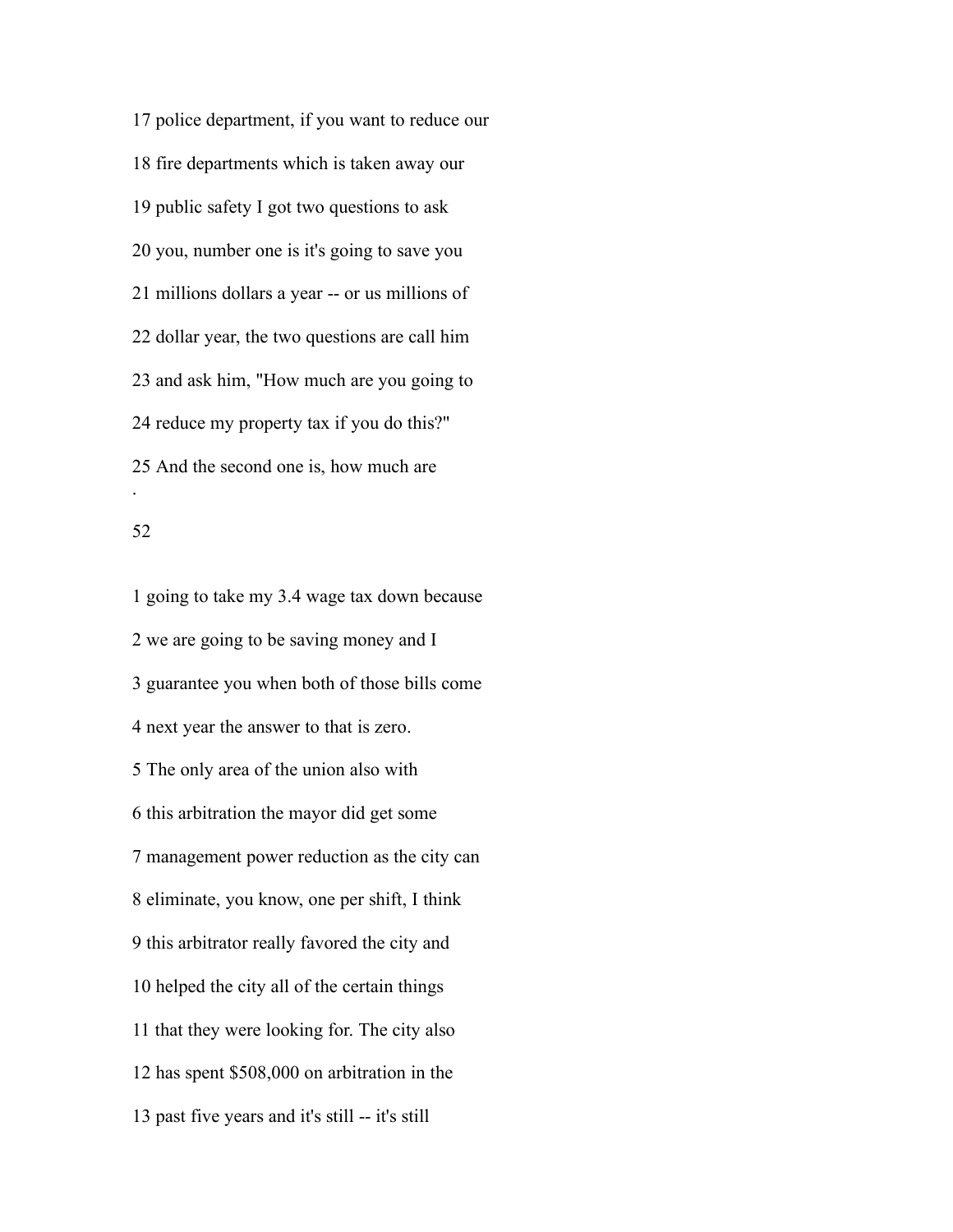growing. They also could take the position that in the police department the corporal could also be eliminated as well as a detective sergeant position. So, again, we appealed this decision and it looks like the city has really got a pretty deal with some management to write clauses and it's going to cost us more money now, a lot more money with the appeal. I just had a question, I watched the replay of the meeting and I really had to listen to it twice, but this is just food .

 for thought because it's a national problem, Mrs. Gatelli the meeting before last a gentleman came up here and they were talking about they were looking for to get some bus schedules and to get drivers licenses and did you really listen to what he said? Did you comprehend what he said? Do you remember if he said that him and a few other people they were legal or illegal? MS. GATELLI: I don't know that he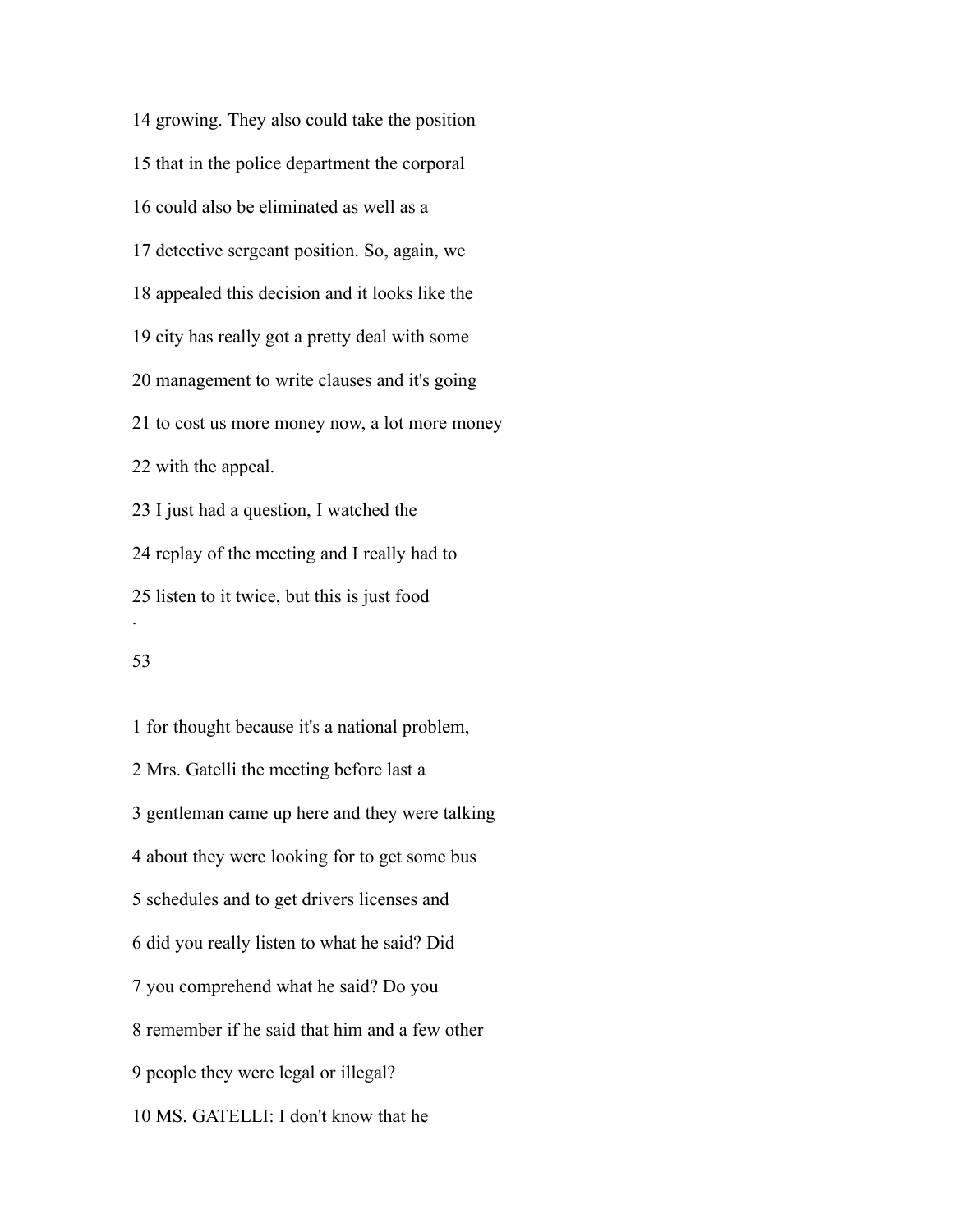said that.

 MR. NEWCOMB: Well, if you watch the meeting you hear the word illegal, no papers, illegal he used, that's no papers. You've got to just stop that end of it right there because the word -- that's what the word illegal means. You can't have a driver's license if you are illegal. So, I mean, you just have to be careful with that part because we cannot help anybody that's illegal because we have enough problems. Mrs. Evans and Mrs. Gatelli, a few months ago we tried to just get an answer to the question, the KOZ's and the nonprofits you were supposed to -- you were trying to .

 get some money out of them for our tax base, did any of the KOZ's or nonprofits contribute extra money than what the nonprofits were given already? MS. GATELLI: We did get several, I don't recall who they were, the Girl Scouts and the Boys and Girls Club.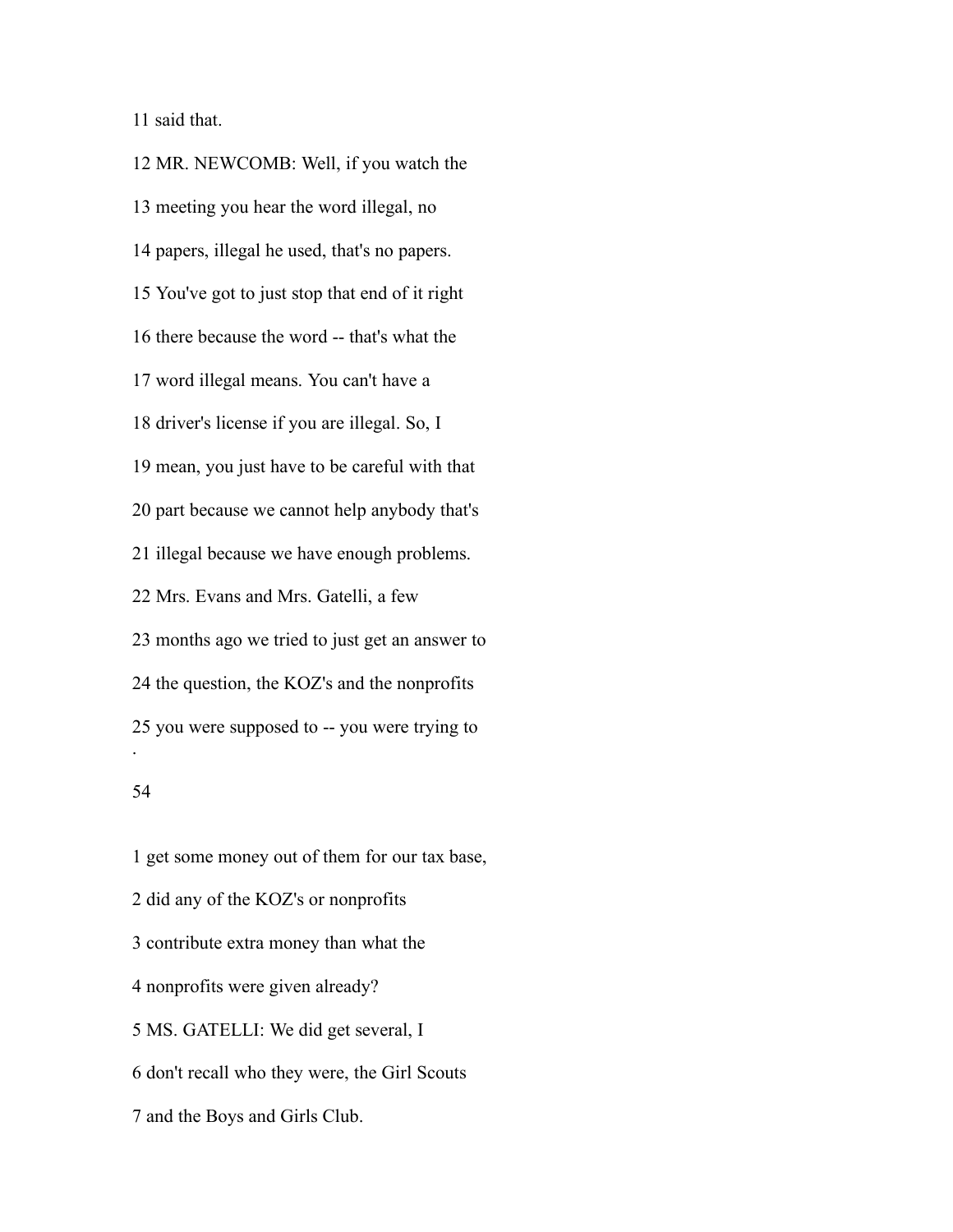MR. NEWCOMB: The nonprofits; right? MS. GATELLI: Yes. MR. NEWCOMB: How about the KOZ's, did you go to any of them? MS. GATELLI: No. MR. NEWCOMB: You didn't go to any of the KOZ's? Just as I close, just on the KOZ's, what people have to look at is you have go get a list because you don't have a list of, you know, the KOZ's, things in the area like we have a smoke shop that's a KOZ, we have an entertainment center that's a KOZ so what people have to do is if we are not making any money from the KOZ's and it's costing our taxes to go up just you got to boycott those places that are in KOZ's and go to the people that are paying taxes and trying struggling, buy your cigarettes there .

### 

or do your entertaining somewhere else.

Thank you.

MS. GATELLI: Don't buy any

cigarettes because you shouldn't be smoking.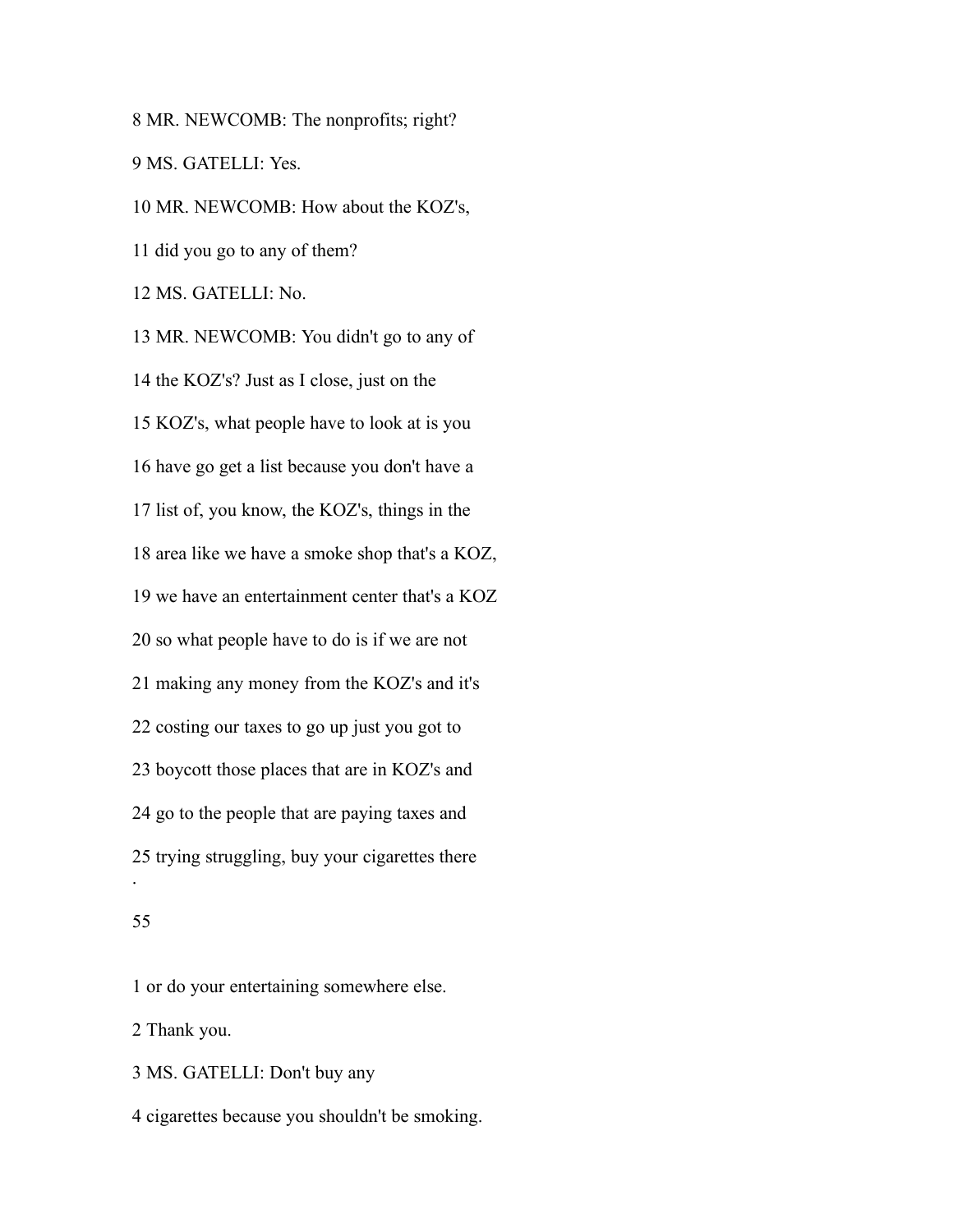MR. NEWCOMB: That's better yet. MS. GATELLI: Lee Morgan. If I could quit anybody could, right, Mr. Morgan? MR. MORGAN: I was making a comment to Mr. Bolus, I really wasn't paying attention, I'm sorry. The first thing I have is, you know, we really do appreciate this junior council, absolutely without a doubt, and you can see what they are trying to do here. The junior council has been a good idea, it was presented to council a long time ago and it's finally come to where you see children and young adults in this community can. The only question is how much will this council, this administration, and government and the people themselves allow these young adults to accomplish through this city, and I hope that they keep an open mind and support this council as much as they support this council. My next comment is has council done . 

anything at all to ask the mayor to move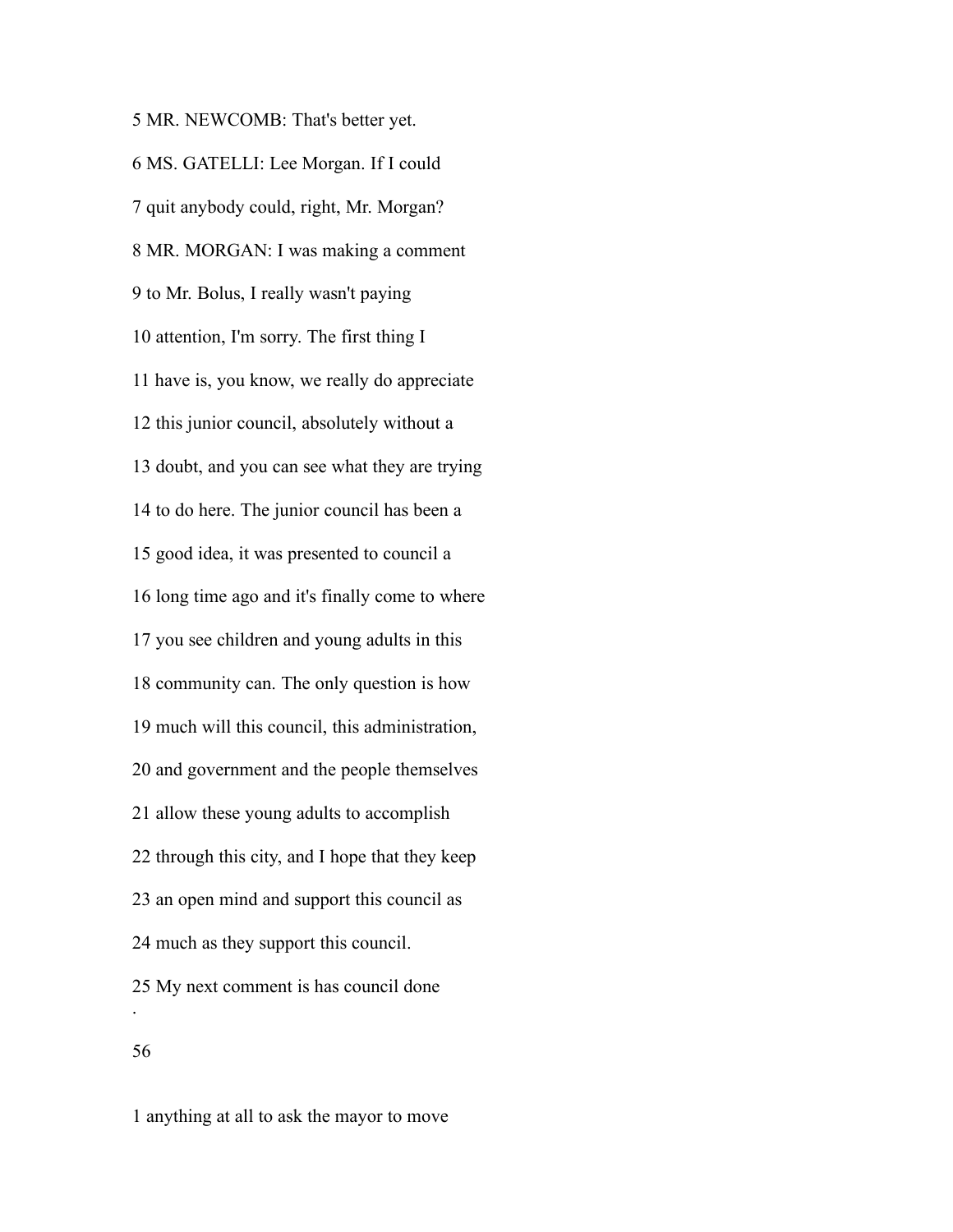money from the sale of the golf course to paying back the University of Scranton, the money that was given I guess in agreement to acquire the south side sports complex and what I would like this council to do is I would like them to ask the mayor to move money from the account from the golf course to pay the University of Scranton back and make the south side sports complex not be an issue anymore.

 MS. EVANS: Mr. Morgan, the proceeds from that sale, I'm sure you remember this, are in the First National Community Bank in CD's and each has a different retirement date. One has rolled over, I believe, as of last summer. There could be another one forthcoming this summer, but to my knowledge that money has never been moved, it's never been placed in trust as promised. I don't know that you could withdraw any of it say immediately without penalty. MR. MORGAN: Well, no, I do agree with every word you said even as far as the penalty part, but the greatest penalty of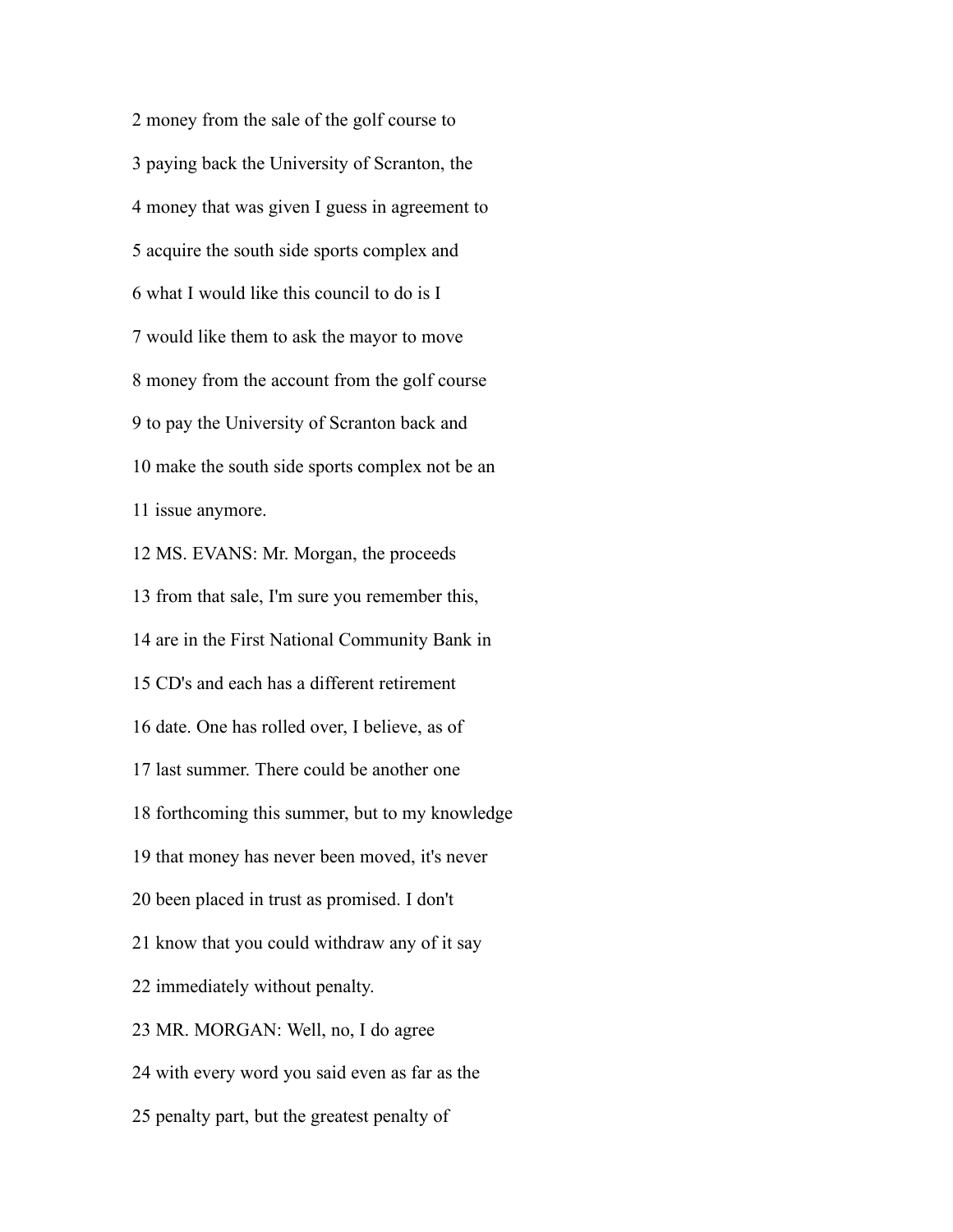all is that if this community losses that asset then all of the residents in this city are going to suffer, so if we have to lose a little bit of money on a CD and a penalty for, you know, redeeming it early we should do that because -- MS. EVANS: Well, I'm sure, I'm sorry to interrupt, we have lost a great deal of money in those CD's in comparison to the money that previously was generated annually from the Scranton Municipal Golf course so it's been a great loss already, but I agree with you, it's certainly worth that loss. I don't know, however, that the mayor is going to be convinced to do so because those requests have been placed before him several times over the last two and a half years regarding those CD's. He has never agreed to touch them. MR. MORGAN: Well, you know, I'd just like to say that, you know, it's up to the residents of the city to decide whether the

.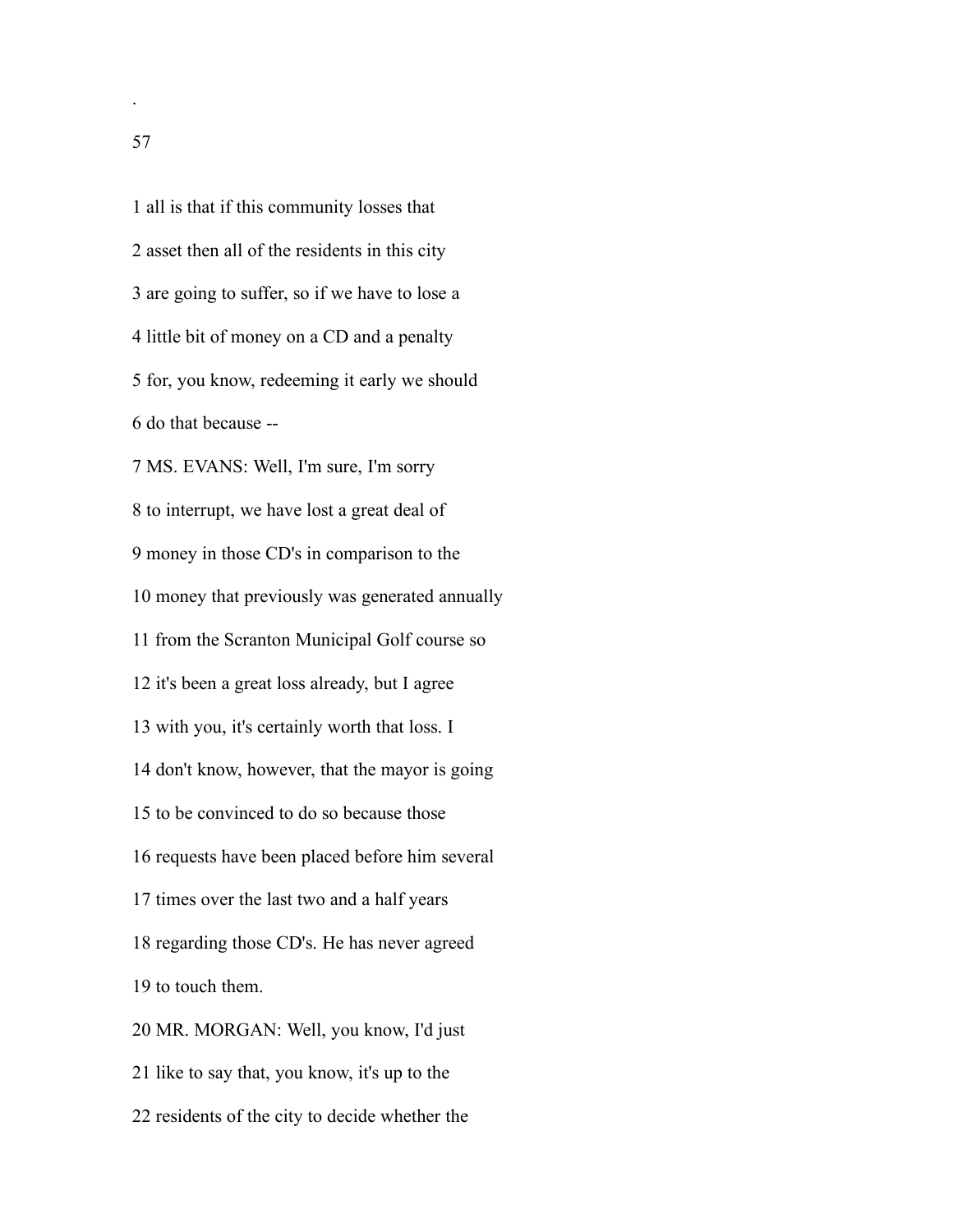mayor has done a good job or not, but I think in my own opinion the mayor has made a lot of poor decisions and hopefully I'd have .

 to say that even the appeal with the policemen that was a very poor decision to make, that's going to cost the city a lot of money and I hope that council could intercede, I mean, you even take a look when he was finance chair with the sewer deal, another bad deal. And, you know, a lot of people fail to realize that as American Anglican ran the authority they weren't rotating machines out to rebuild them, they were just burning them out in place because they were getting to keep more money, and I think that if anything should happen this council should find a way to cut next year's budget by the amount necessary to fulfill our obligations to American Anglican and give them their money back and hold the mayor's feet to the fire and say, "Look it, this was your baby, you were the finance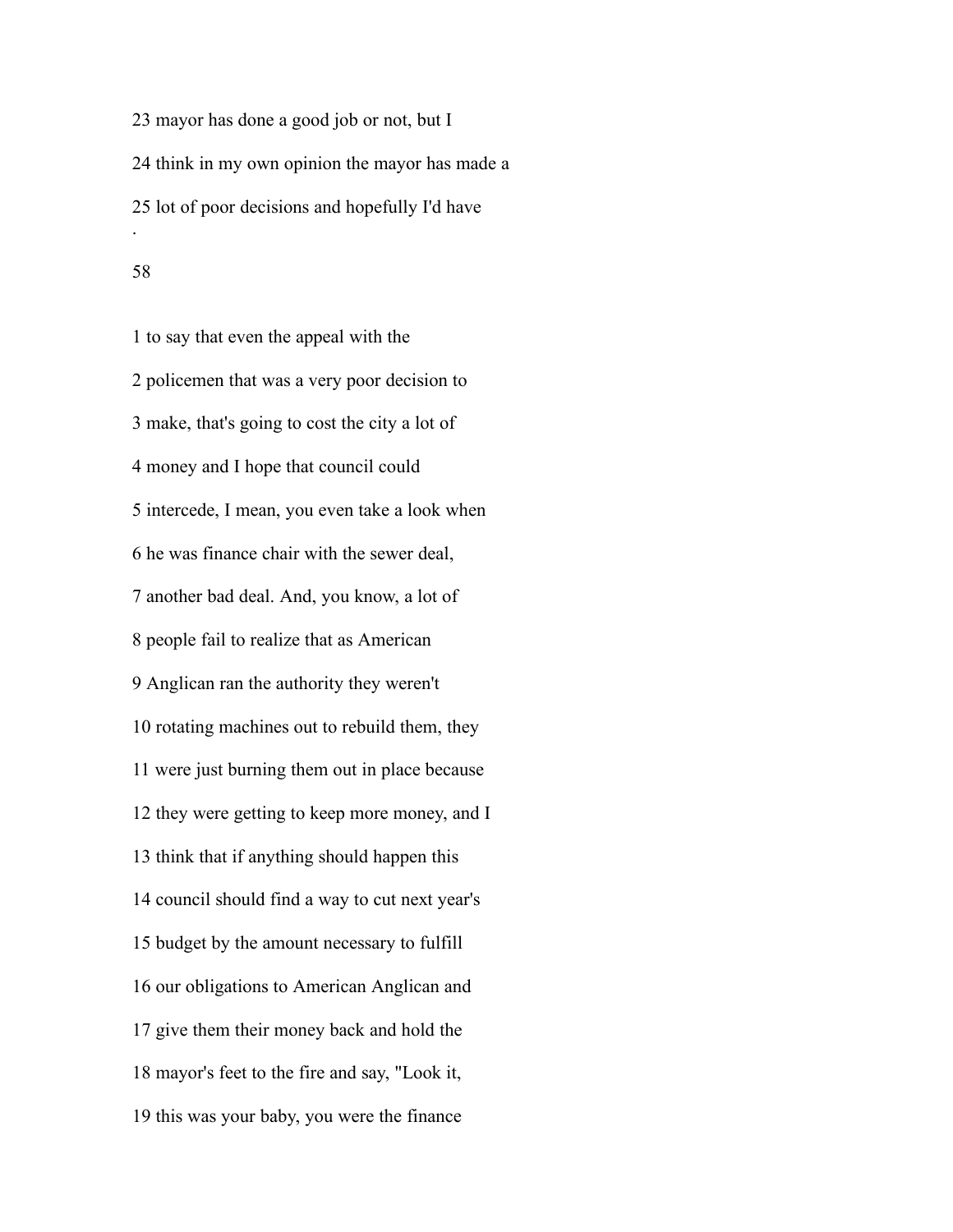chair when Mr. Connors was mayor, you though this was a great idea, well, it's time now for you to find a solution to the problem you helped to create," and I think that that's what every resident should ask this mayor to do and I think that every resident .

# 

 should ask this council to move that to the mayor and make him do something. And I just have one more question and that question is the playground program for this year a dead issue at this point? MS. FANUCCI: No. MR. MORGAN: Can you say anything on that sometime tonight? MS. GATELLI: Mrs. Fanucci will state it in motions. MR. MORGAN: Thank you. MS. GATELLI: Thank you. Is there anyone else that would care to address counsel? MR. HEALEY: Good evening, council members. My name is Gerard Healey, I'm a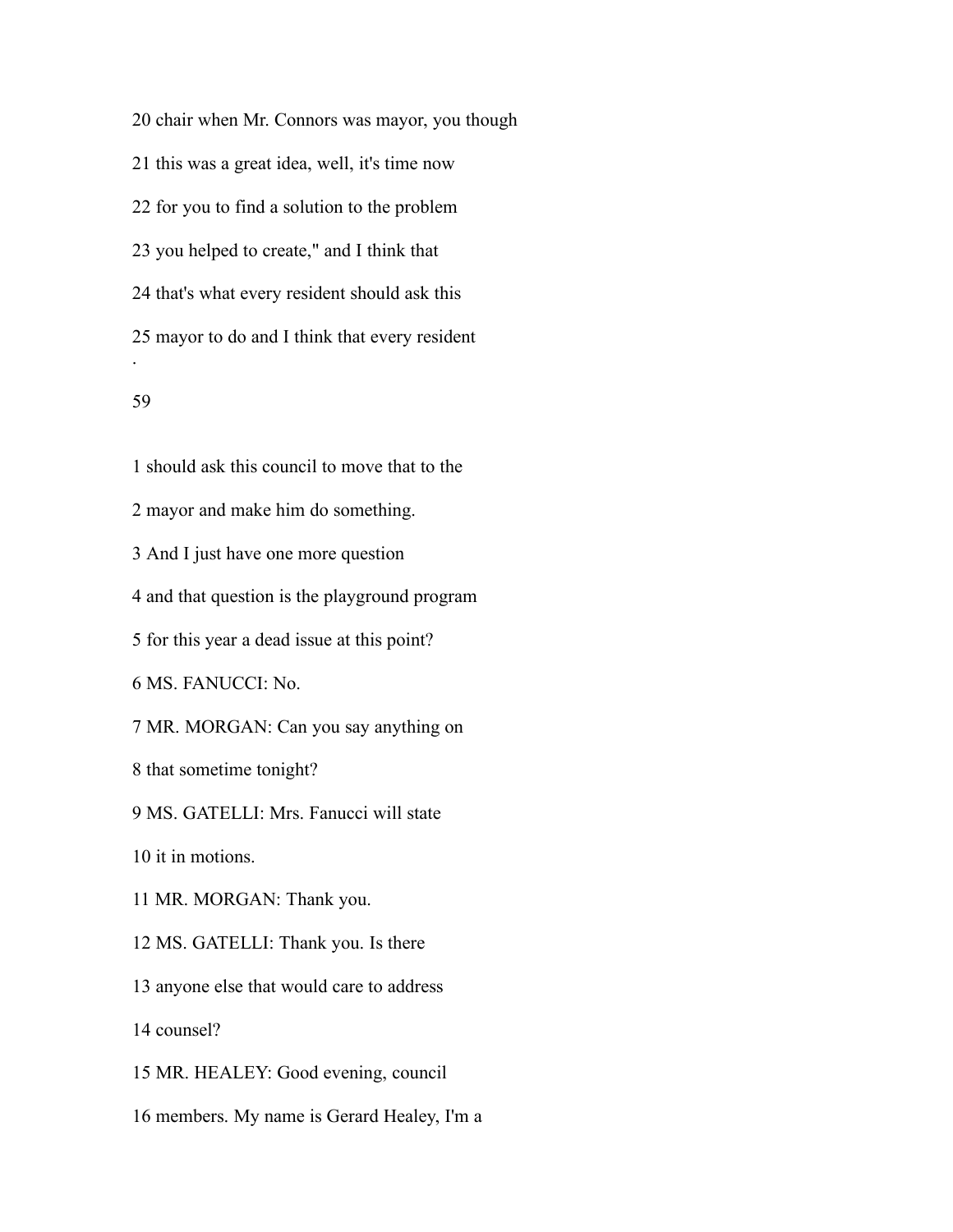property owner in the hill section. About two months ago I addressed you on a topic that I can't get any satisfaction from anyone, department, mayor, solicitor, you know, the DPW or anything. It was in regards to -- I showed you pictures of trees, trees behind my house on the city owned lot and they were all dead, about approximately a dozen between anywhere from .

 a foot to three feet diameter and they all were down in pieces, but I went up there and showed you the pictures, do you remember, bak when you were in south side and up there on Pittston Avenue? And since then about a week went by after I talked to you, you said you were address it and contact us and find out what the situation was and I waited a week, called them up probably three times, the tree cracked, two of them cracked and they are actually -- I have pictures of that. They actually are broken, and I'm talking serious. Look at right here now,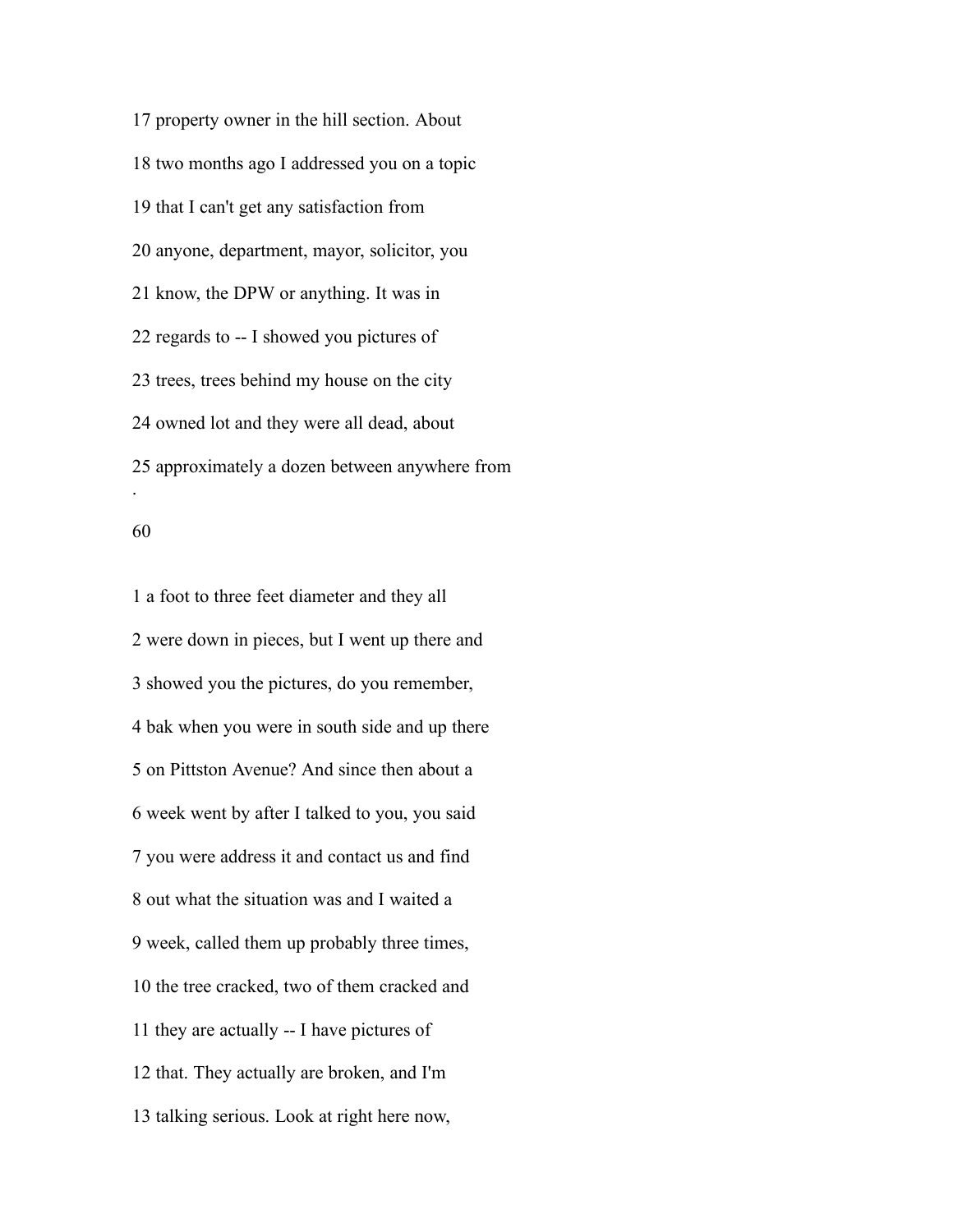this is split section like a - it's actually like my own, like this it's like this split, you know, and there is two of them. Now, the two dead streets are laying on three other dead trees that are bending facing my house, facing the neighbor's house. DPW I called them about a month ago, called them, you know, a dozen times or so. They sent people out there, about three weeks ago they sent them out, they came out, they looked at them, they looked and they said, "Wow, that's a real problem." .

### 

 He said, "We have nothing that can fix that, you are on your own." Case closed. Called them several times after that, "We will send somebody out," whatever, they called, it's not the city's property. It is the city's property. Well, you know, the same thing over and over again. I'm telling you what, when that thing falls and I'm sleeping in my bed it's going to land in my bedroom if the wind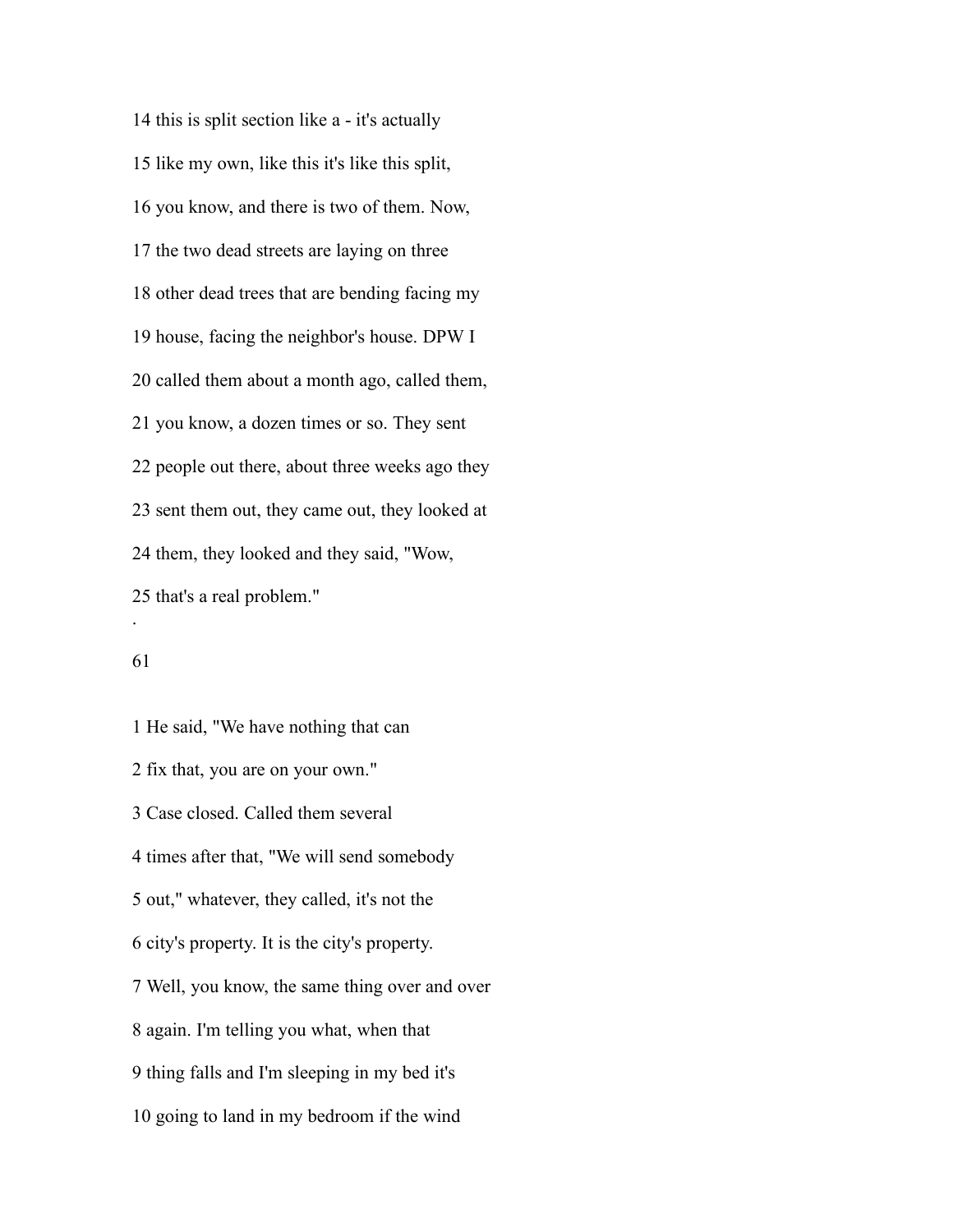blows right, okay, so I'm just talking about saving my life here from sleeping, not to mention the kids in the neighborhood playing back there or whatever, you know what I mean, and it's been going on for four or five years. I had attempted to buy that property. I put the bid and the whole thing, I spent a \$1,000 to the lawyers and all of that kind of garbage, my lawyer says, "Run away from it. The title is so messed up." You know, somehow or another the

 city took the property because of back taxes from a former own two years after the city, you know, took the property from him. He .

# 

 resold it to another guy and then that other guy can't find him anywhere, you know, and the title searchs on my property cost me \$3,000 to a silent title search and it's still -- MS. GATELLI: What's the address of the property?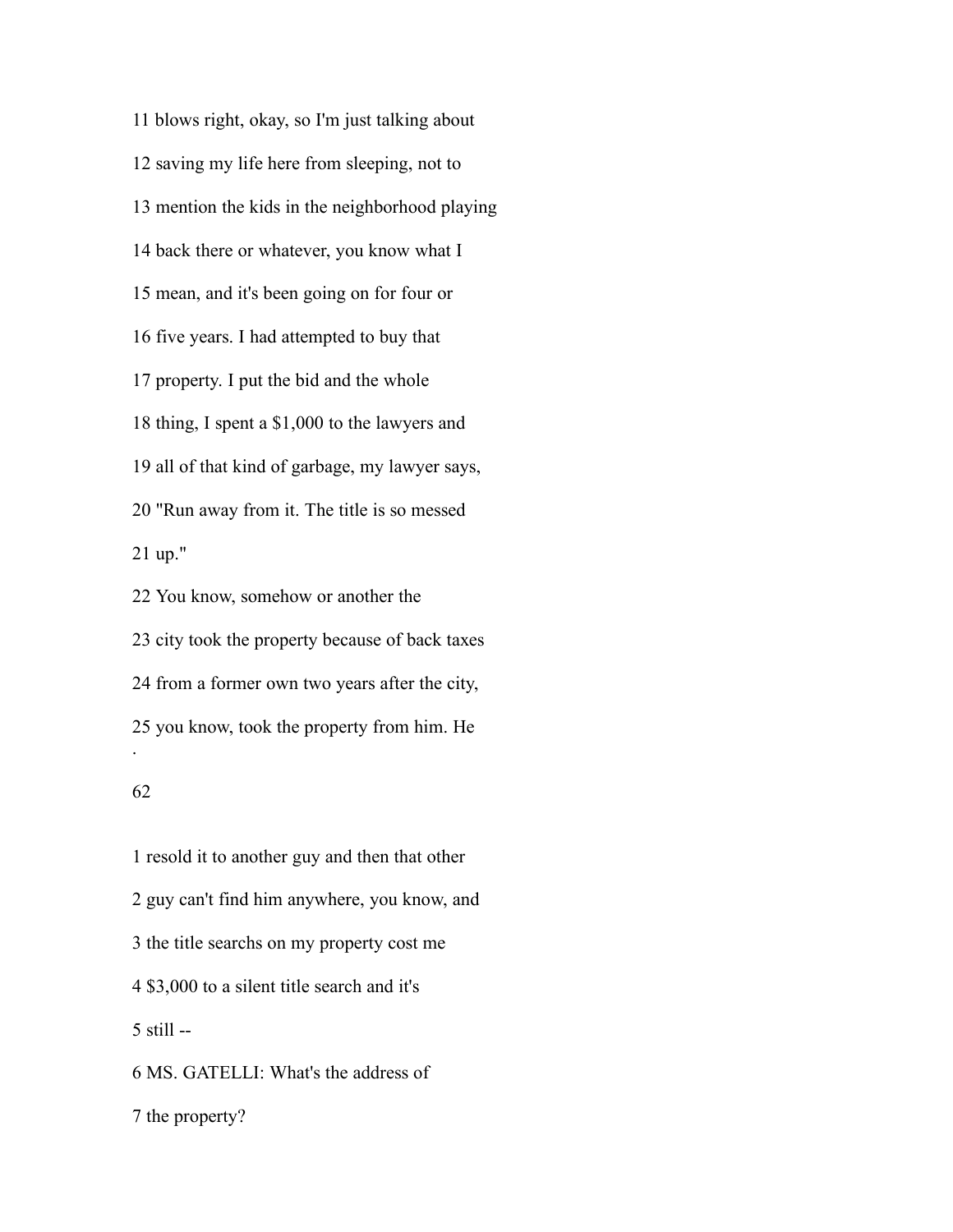MR. HEALEY: Rear 1320 Vine Street. It's in accessible from like the streets, either side of the streets. Like, my driveway you can see it, that driveway, it's approachable only from the alley like in Winsley Court which is between Vine and Mulberry and Taylor and you get there. Like I said, it's a nightmare and a mess and I'll give you permission, you can walk to go on my property, if you want to cut a tree, you know, that's not even on my property so I can't even fix. I tried to buy it to cut it down myself and it would cost me like \$5,000 and then, you know, what I'm saying? It's not worth it, but somebody is going to get hurt. MS. GATELLI: We usually send these to Mr. Santolli and he is very prompt, I .

## 

don't know.

MR. HEALEY: Well, I would say the

first call I made was 1998, okay?

MS. EVANS: Well, they're probably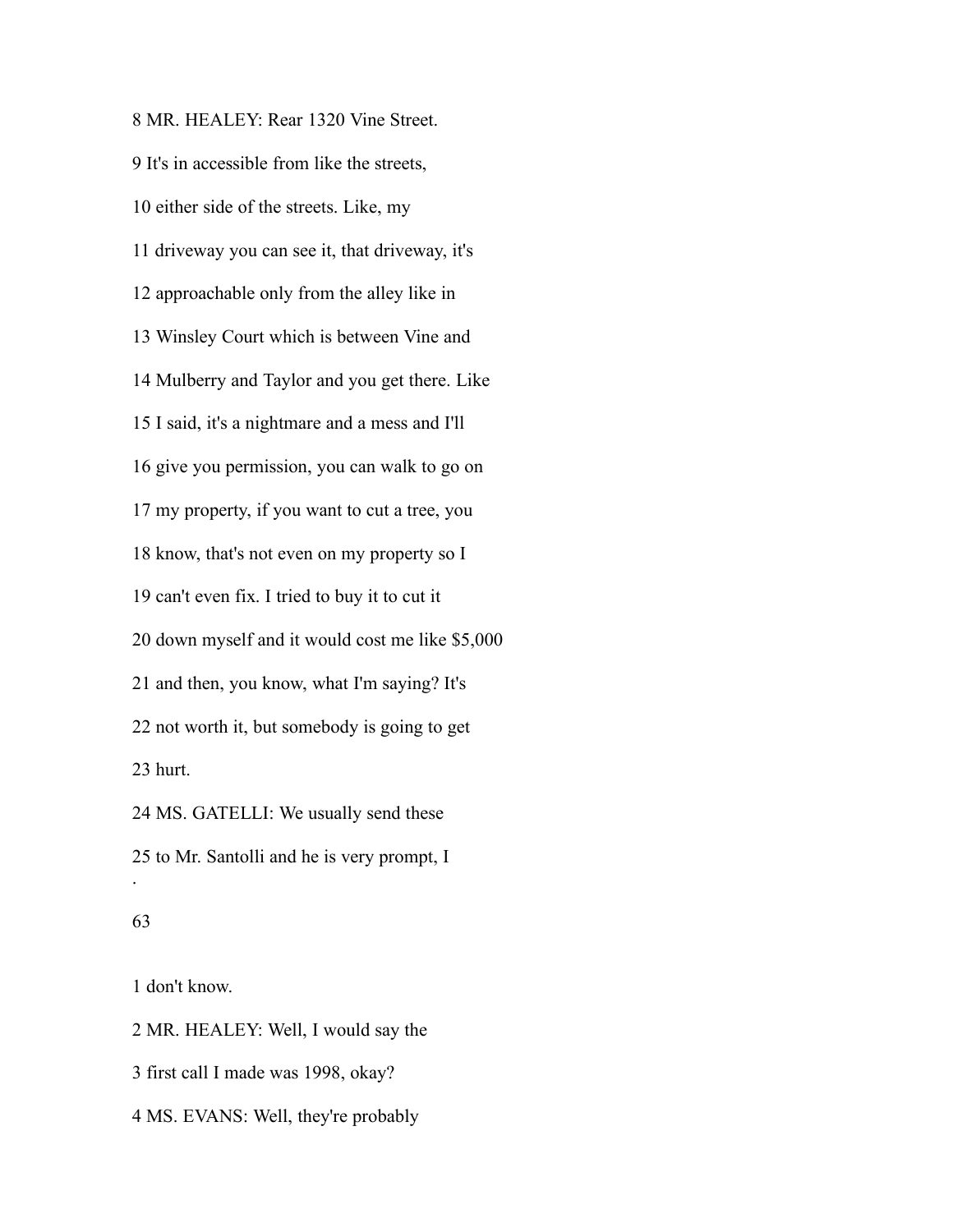basing it on the fact that it's private property, they are not going to go on private property, but I do think we do know that they very often do go on private property and remove trees, so I think in this instance it certainly seems that it's justified.

 MR. HEALEY: It's surrounded by four properties, it's a property in the middle of four properties, one property on the ally, and another property and mine, that's four of us, four properties, it was like a big, big "R" and another one and he said -- and the guy that owned it after that never paid a dime of taxes and the city took it from him in '97 and, you know, it's been a mess ever since. MR. COURTRIGHT: You know, maybe we can check tomorrow morning and make sure

that it's the city's property.

 MR. HEALEY: Well, no I had my .

# 

lawyer give the information and it's -- I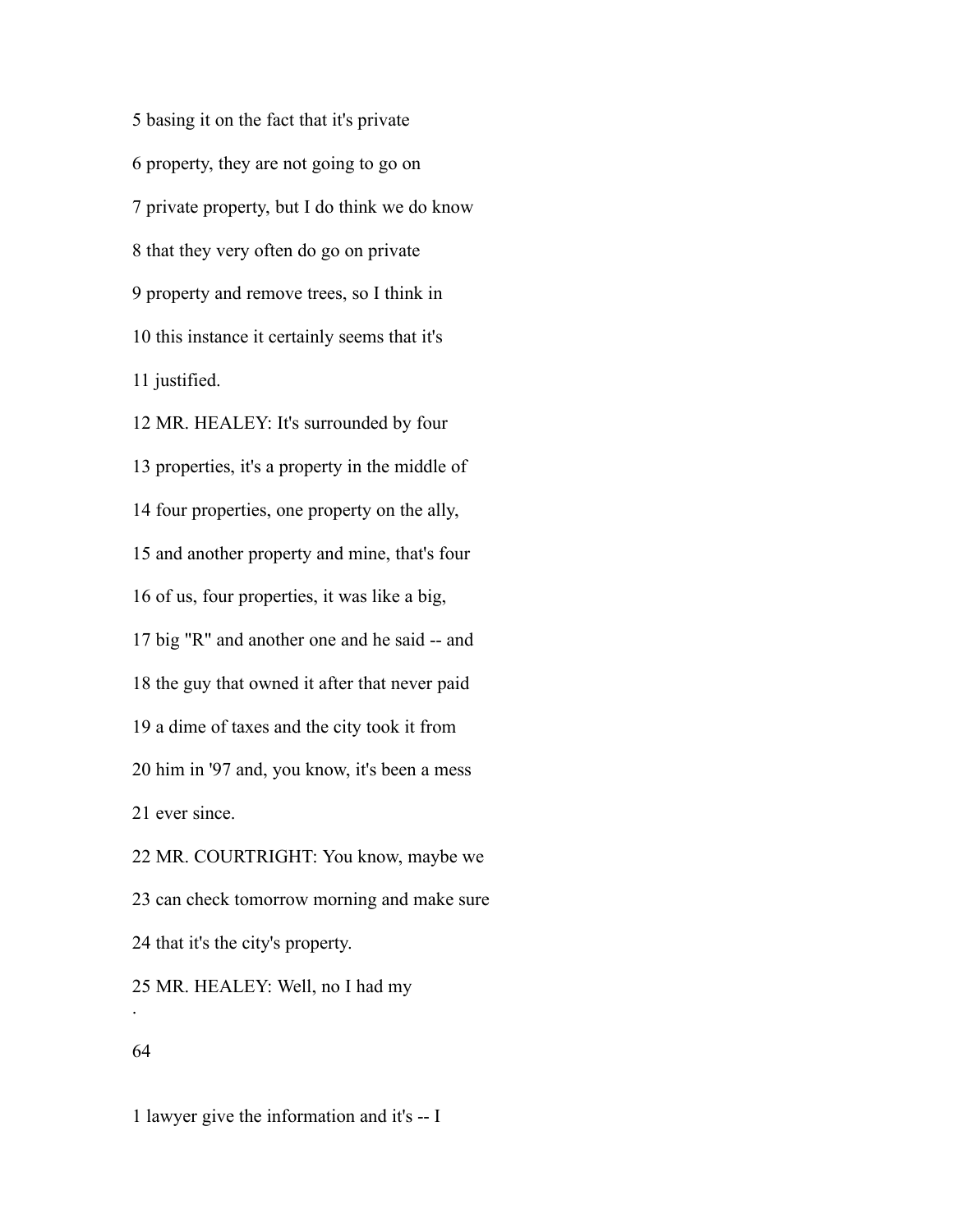did a title search on it, I actually went right through the city to purchase it, you all voted that I could buy it and the mayor signed off, everybody else, had to get the appraiser there, it was only appraised at \$500 the bottom minimum, I wanted to purchase it, but my lawyer said I can't purchase it because it's a mess, the title, I can't get a clean title on the thing if I wanted. It's not like I get a clean title and everything else it will devalue my property. MR. COURTRIGHT: That's probably why the city is not cutting it down because they don't have a clean title on it. MR. HEALEY: Well, the city has the title. MR. COURTRIGHT: You just told me that -- MR. HEALEY: I attempted to purchase it, I was going to bid it for it, but I didn't pay -- I didn't purchase it because the title search yielded the fact that, you

know, does the city own it? They said they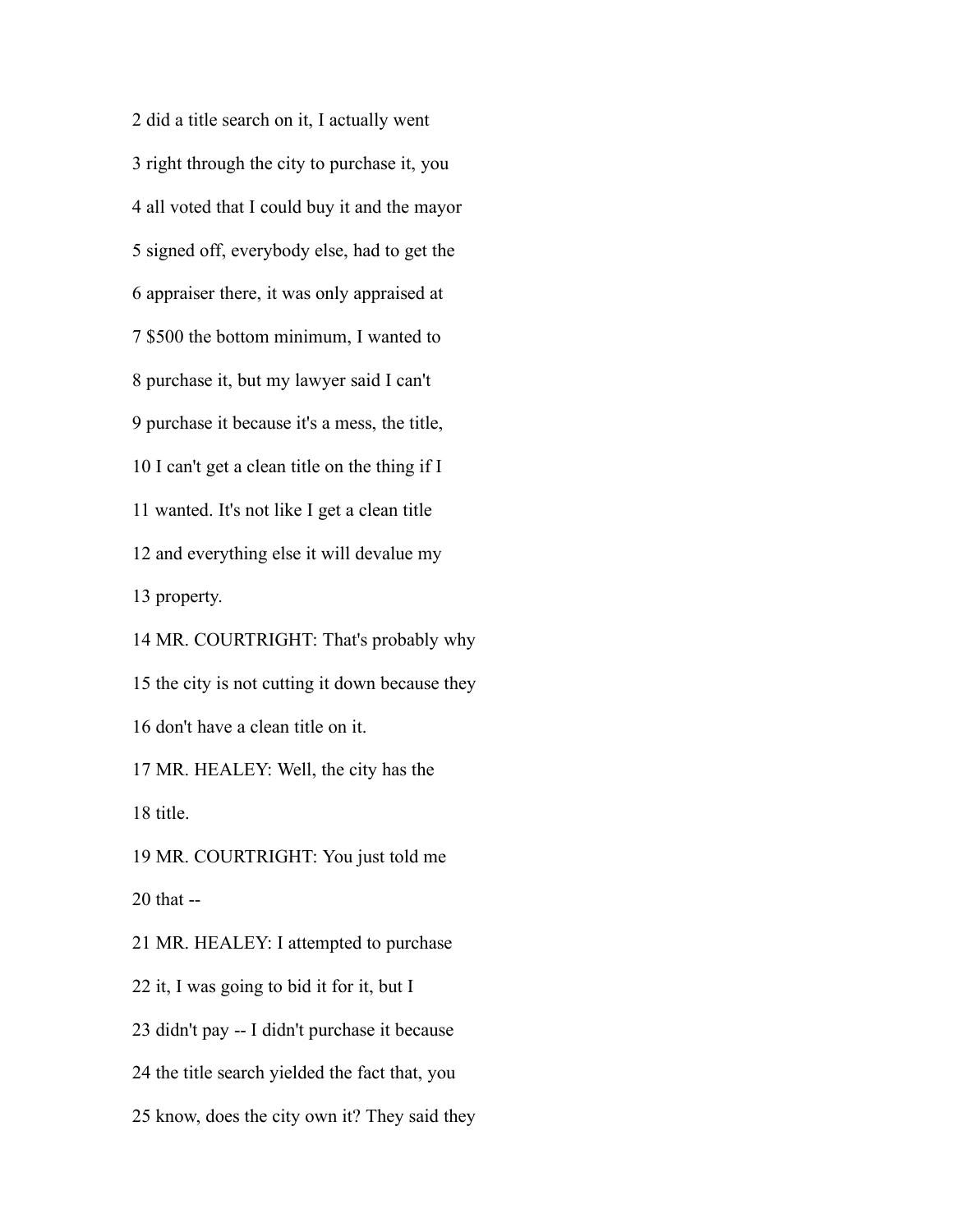.

- took it. They wanted -- but, however, the
- city took it. They guy that took it --
- MS. GATELLI: If they took it they

could sell it to you.

MS. FANUCCI: But you are saying the

other gentleman had sold it after the city

had taken it over?

MR. HEALEY: Right.

MS. GATELLI: Yeah, there is

something wrong. Leave the pictures and

leave your name and phone number on the back

with Mr. Coolican, okay, and we'll check it

out.

MS. EVANS: One last question

though, would you prefer that the trees are

cut down by the city or would you prefer to

purchase the property?

MR. HEALEY: I don't want to die,

okay?

MS. EVANS: No, I understand, but I

know that you were interested in purchasing

it.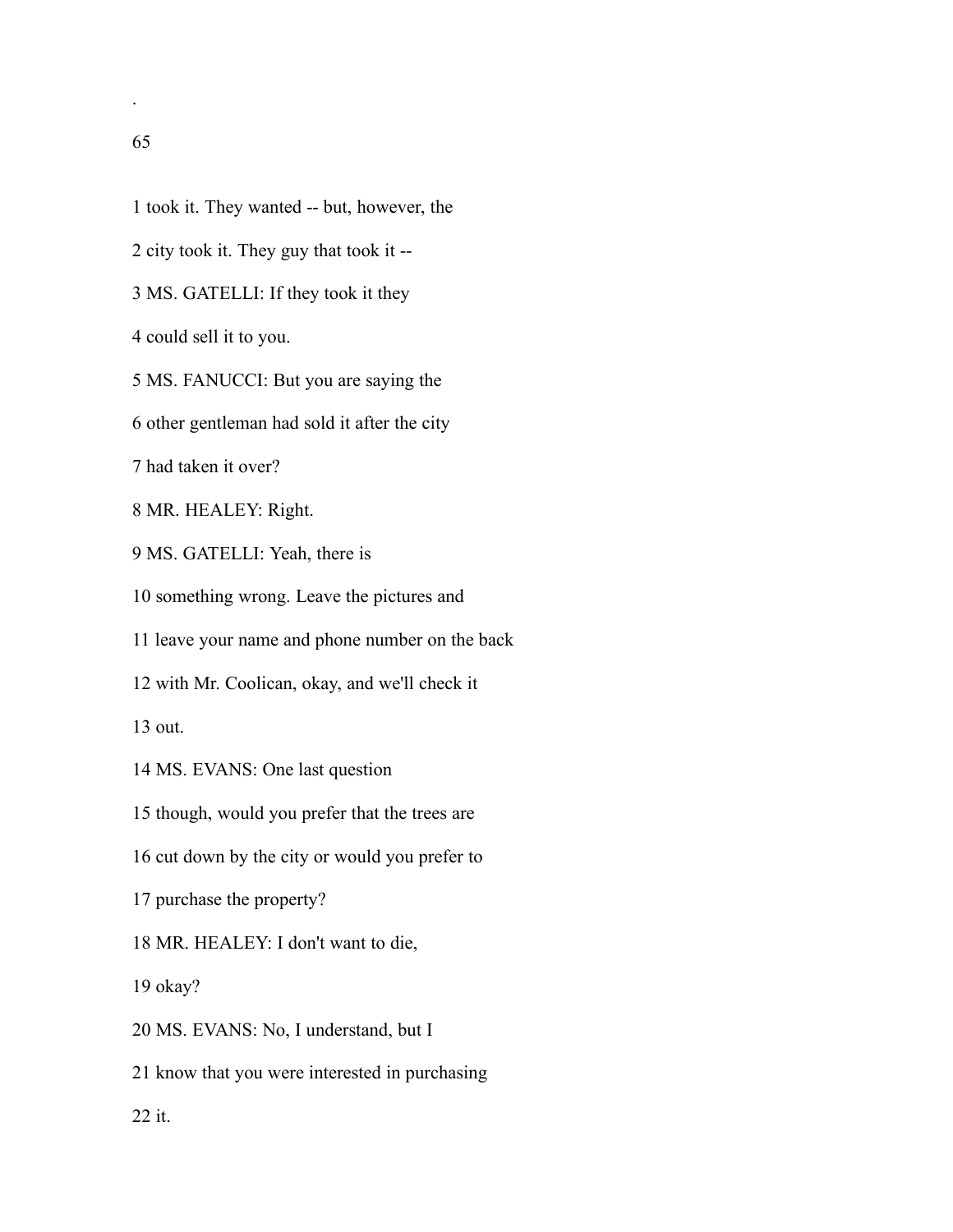MR. HEALEY: Well, I was going to.

MS. EVANS: Are you still

interested?

.

 MR. HEALEY: Well, I was going to go that avenue, you know, but when I found it it's going to cost me thousands and thousands of dollars just to do something with it and then I have to buy it, you know, plus my lawyer advised me there is other -- there is going to be a million complications, resales. MR. COURTRIGHT: I see Mrs. Krake in the back, she might be able to find out for us. Nancy, it's 1320 --rear of 1320 Vine. If you could check that for us I would appreciate it. She works in the office downstairs and she should be able to find out for us if the city owns it. MR. HEALEY: I mean, I advised you last time they are all dead. Now they are cracked and now they are falling and now they are actually -- if I pushed hard enough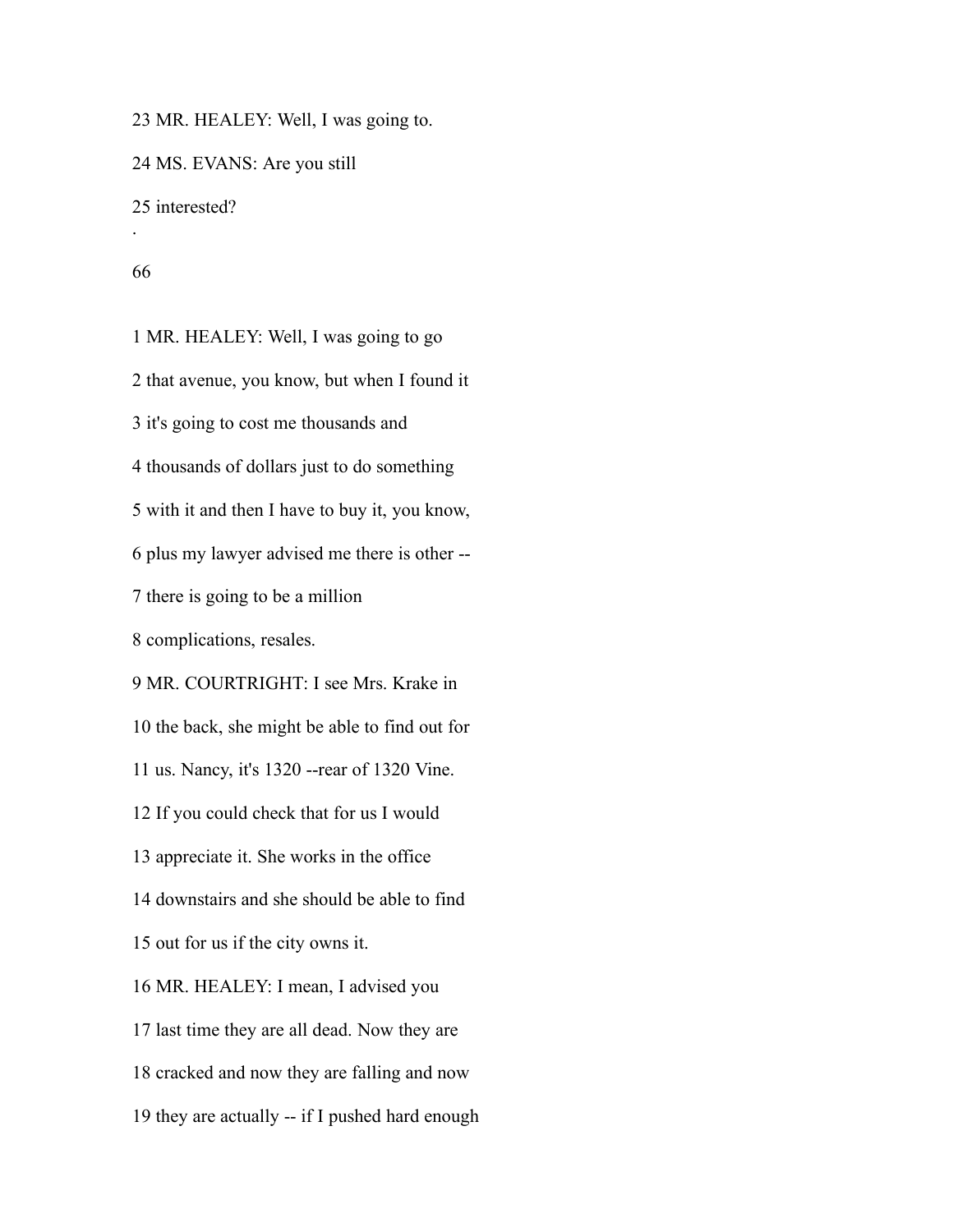I'd probably knock --

MS. GATELLI: All right, we'll check

into it.

MR. HEALEY: -- the tree into my

neighbor's house.

 MS. GATELLI: Leave your name and .

number with Mr. Coolican and we'll contact

you.

MR. HEALEY: Well, I mean, how soon,

because, I mean, this is like --

MS. GATELLI: Well, you know.

MR. HEALEY: I mean, you don't have

to sleep with this over your bedroom like

why don't you wait a few weeks and see if

you can die.

MS. FANUCCI: We can send somebody

out tomorrow and see if there is something

we can do. In the mean time even if they

just take the cracked tree down so it

doesn't fall on your bedroom.

MR. HEALEY: Or my neighbors even.

There's another house right there.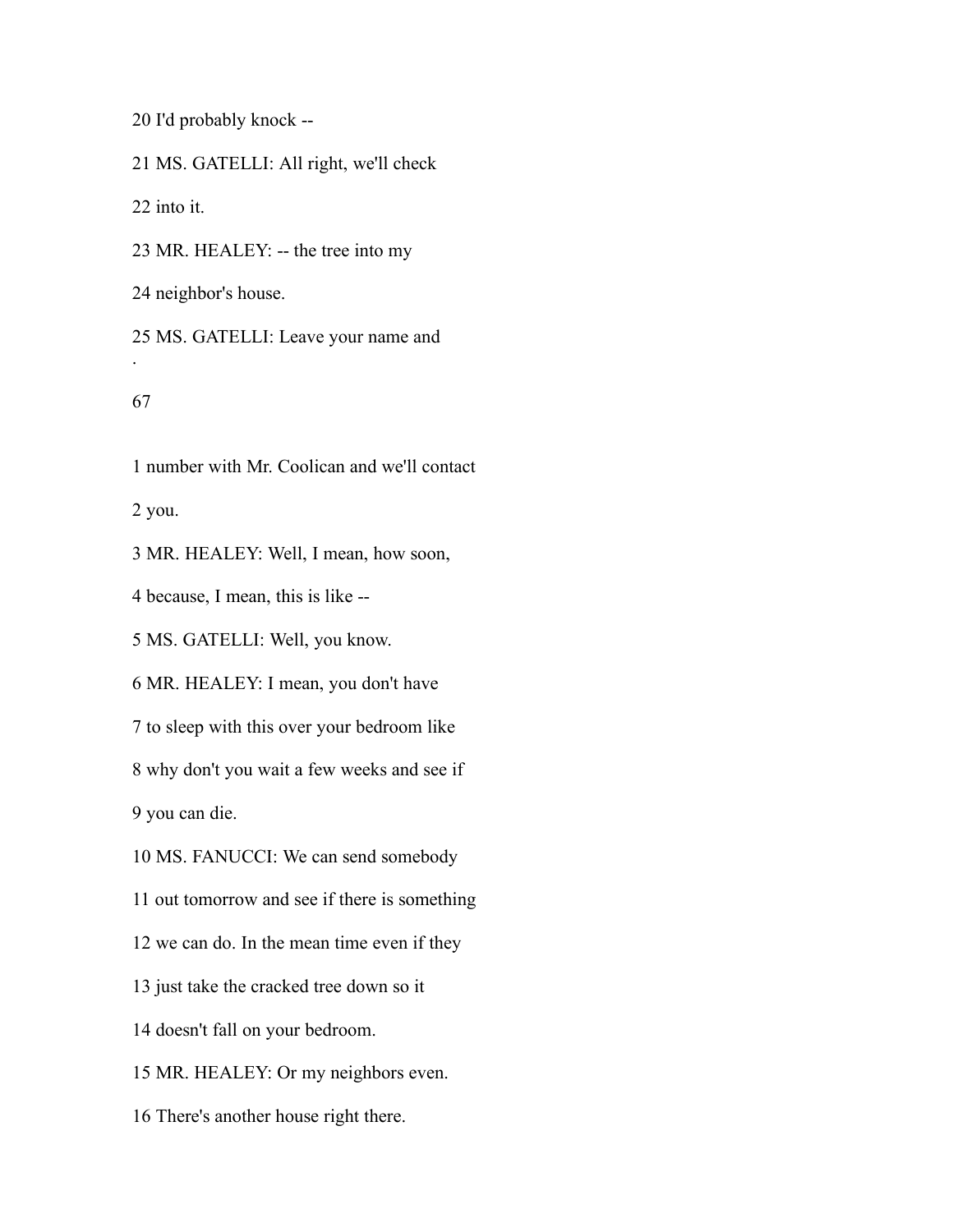MS. FANUCCI: Let's consider this a safety issue for now and try to intervene as far as that is concerned. We'll call tomorrow and see if they can get up there as soon as possible. I mean, you are standing here telling us -- certainly if your tree falls down on your bedroom. MR. HEALEY: I mean, I'm sure if you were to look at them, I can show you the .

## 

 split in them. In other words, right here, see this tree here is -- it's broken right there and this tree is going to fall down on the house. MS. FANUCCI: Oh. MR. HEALEY: The other one is it's all striped down.

MS. FANUCCI: That's what we will do.

We'll put it there tomorrow and see if we

can get the guys out there and at least try

to help you out.

MR. HEALEY: And this is city owned

here, you know.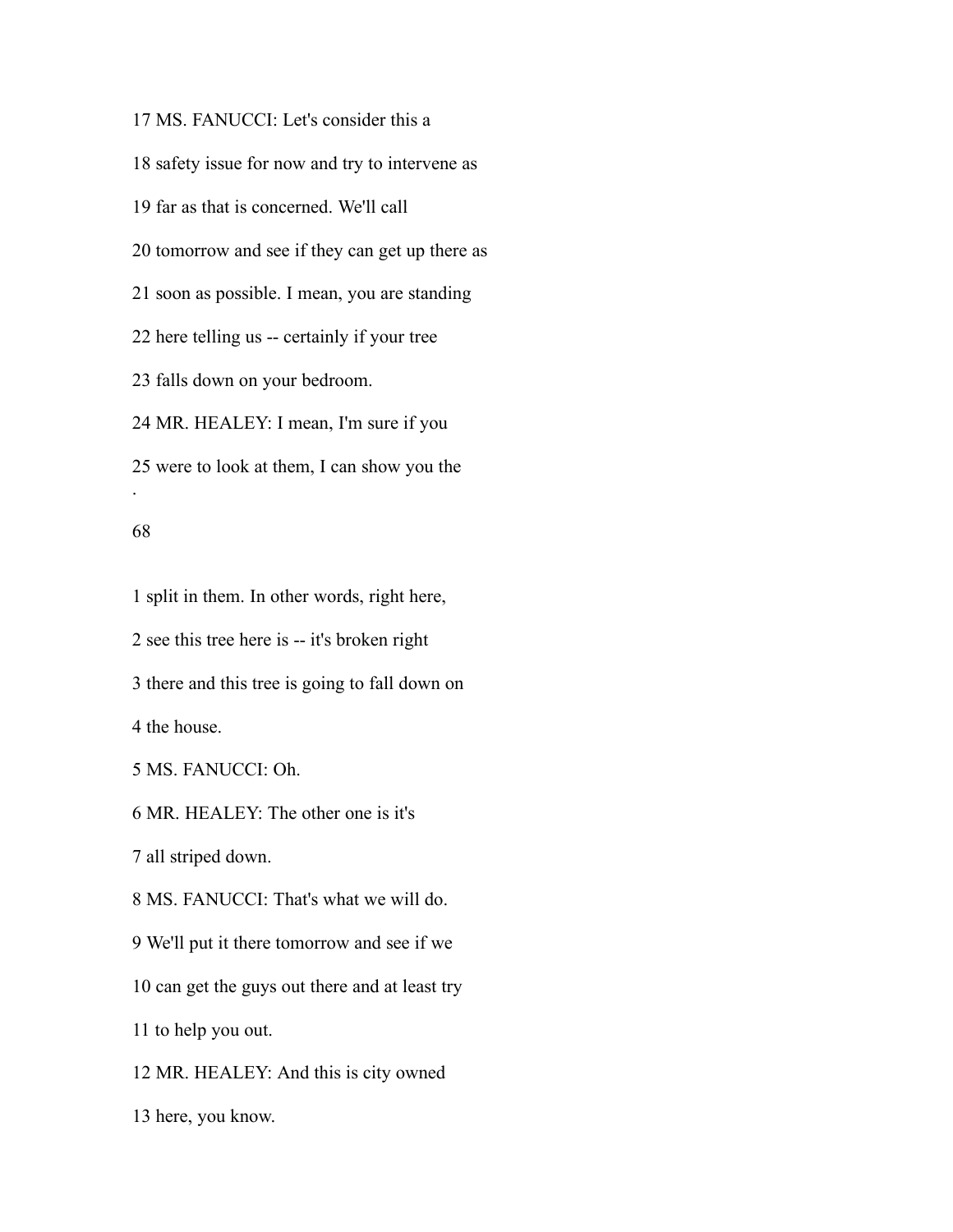MS. GATELLI: Okay. Thank you.

MR. HEALEY: Wilbur Walts if you want

to talk to him.

MS. GATELLI: I know Wilbur Walts

very well.

 MR. HEALEY: You took it from him and he resold it on you. Thank you. MS. GATELLI: Anyone else? Mrs. Krake. MS. KRAKE: Good evening, council. My name is Nancy Krake. I would like to

 thank Mrs. Evans and Mr. Courtright for .

 taking time from their lives once again to help serve the citizens better and I'd like to thank them for running, I know it's very, very tough, and we are glad you are here, so I'd like to respond a little bit to the editorial that was in the Scranton paper on May 14. MS. GATELLI: You are not still reading that, are you, Nancy? MS. KRAKE: Actually I just got a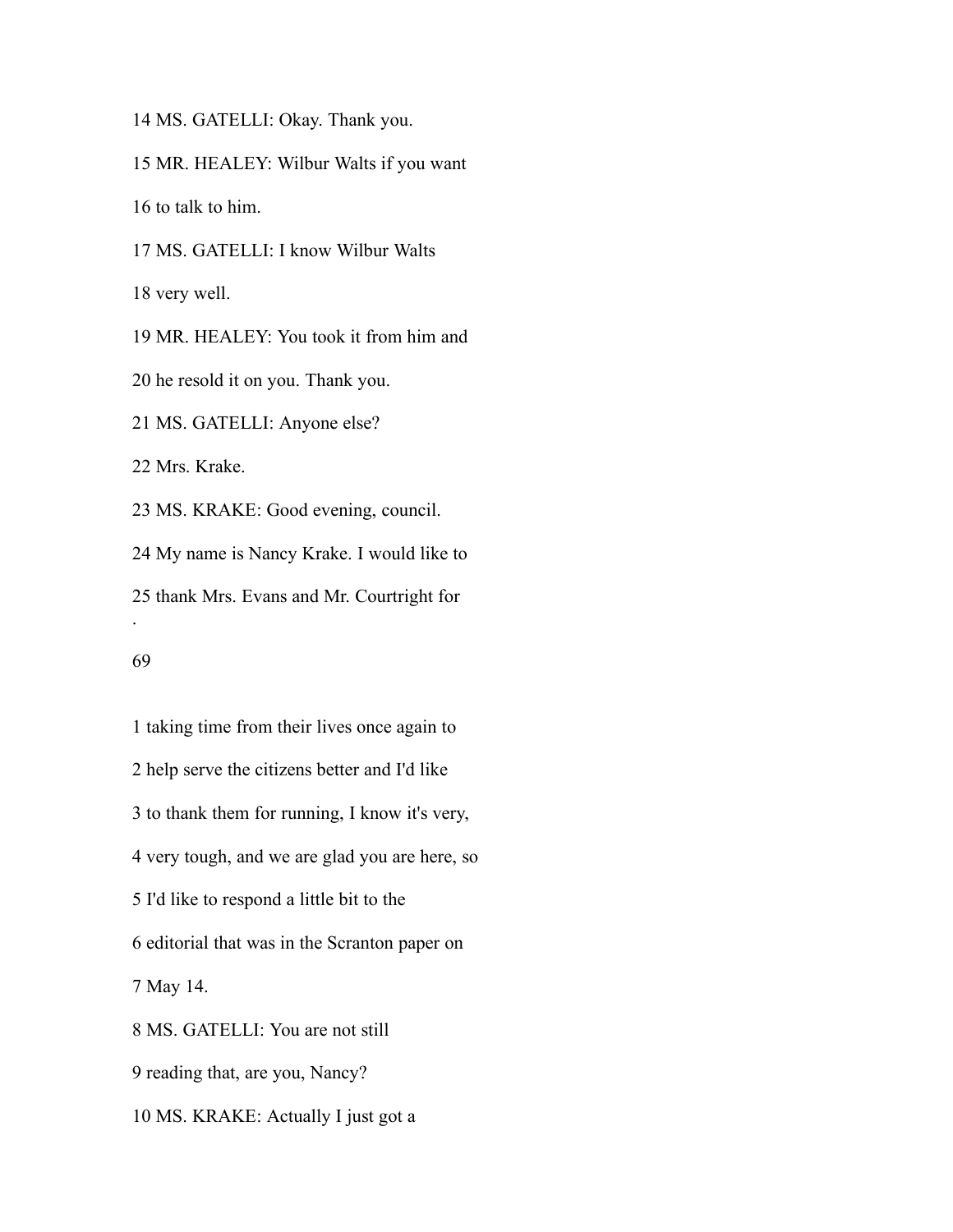phone call which then prompted me to read it. First off, Mr. Newcomb made some excellent points which tie right into my speech. He is absolutely right when he says that when the administration cuts jobs they do not give the money back to the citizens and the taxpayers in any way, shape or form they simply give it back to themselves in raises and job creations. That's what they did with the 30 clerical positions they cut. They also left you with a \$500,000 minimum municipal obligation payment for the next 20 years which they called a buyout. It is not. I did not negotiate that, by the way. I believe Miss Moran had something to do .

that with that negotiation.

The citizens of Scranton have

 watched this administration grant nearly 4 million in pay raises and job creations for middle management over the past five years. We have watched our city's finances change drastically from the surplus to a staggering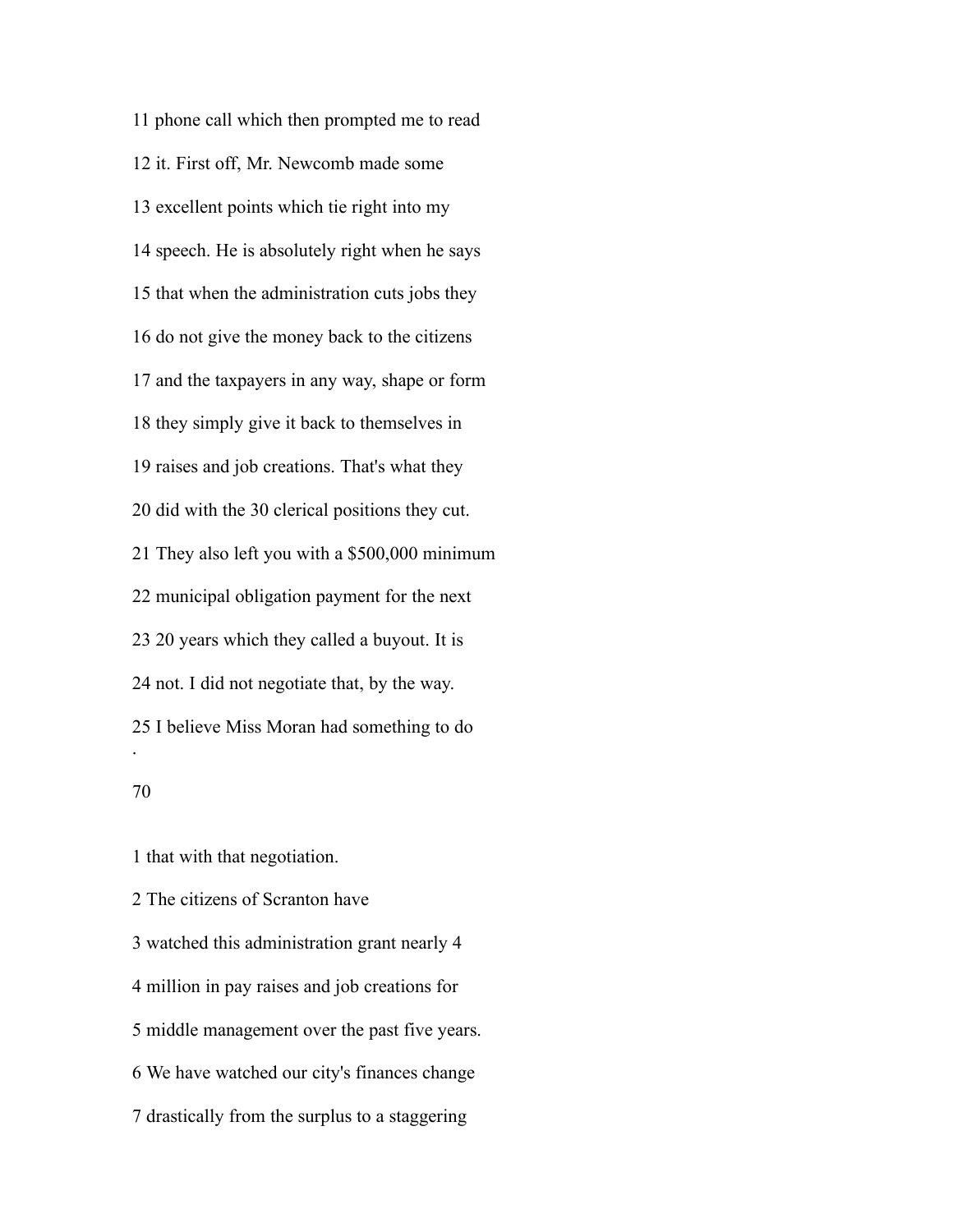\$220 million deficit. This deficit means we have a large annual debt payment each year that drains the funds from necessary city services and projects. In reality, we have been saddled with a too large mortgage payment we should never have assumed. I'd like to know when the editorial is on these two facts or make an editorial on the consultants and professional services we have witnessed in the past five years. We will probably never see these because even this newspaper can't put enough spin on the administration's so called recovery plan to hide these devastating affects it has had on our city. The editorial also feels the deck is

 stacked for workers. The truth is this is far from the truth. Act 47 and the .

### 

 Pennsylvania Economy League have allowed this administration to stack the deck in their favor. How else would politicians and their political hires give themselves once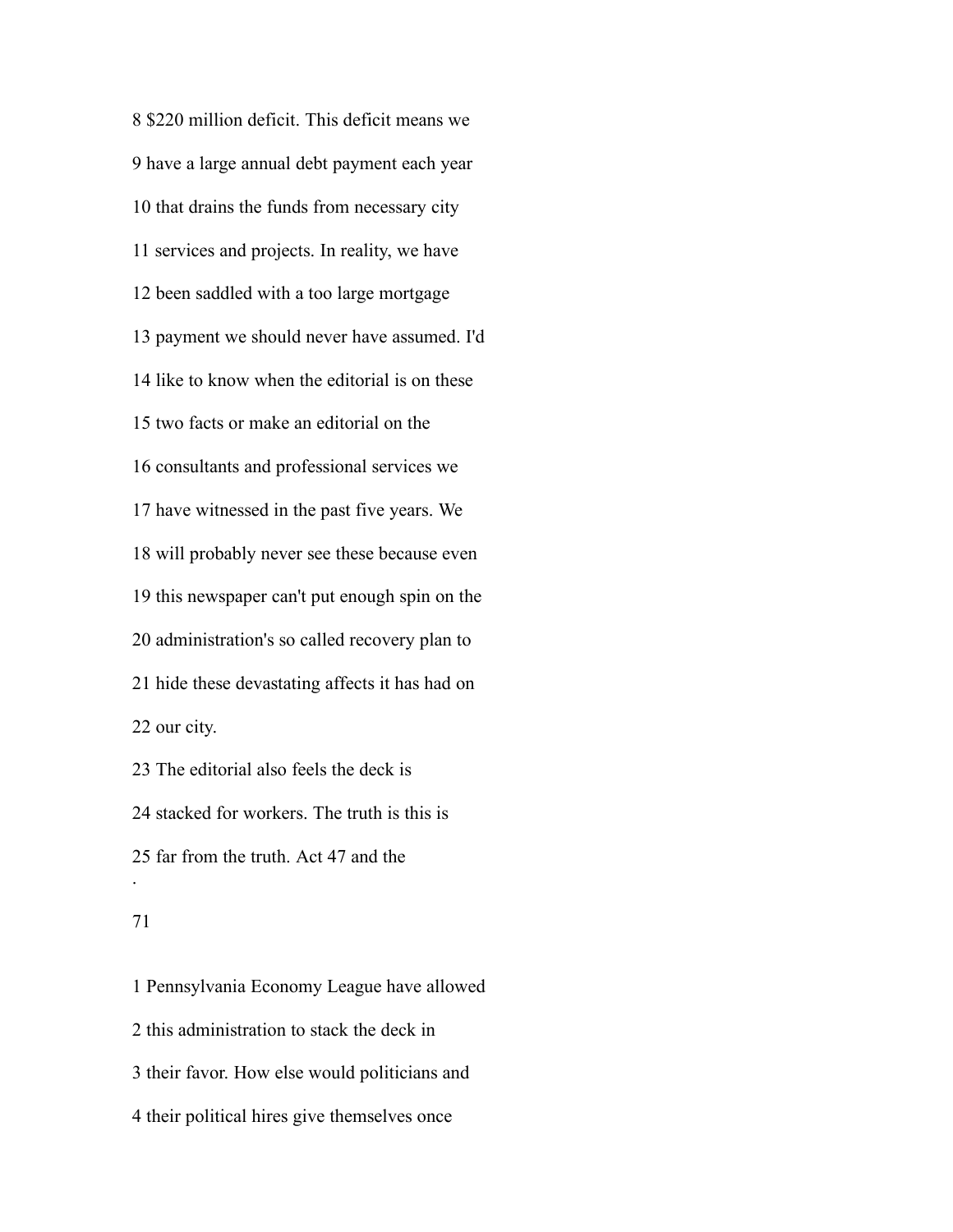again four million in pay raises and jobs with the State of Pennsylvania's blessing. The 2.4 million policemen and women were awarded in lieu of any pay increase over the past five years pales in comparison to the millions and millions the administration in middle management desk jobs have received without an arbitration. The administration is appealing this award to the police officers apparently to snub the arbitration process. In this process all of the facts were presented and, in fact, they are all public knowledge. Even their own behavior, that is the administration's behavior, was part of the evidence that determined this award. I certainly hope this administration doesn't expect any special favors in Court. They are going to be sadly disappointed to think our judges are not the honorable men and women that they are. .

# 

The administration and the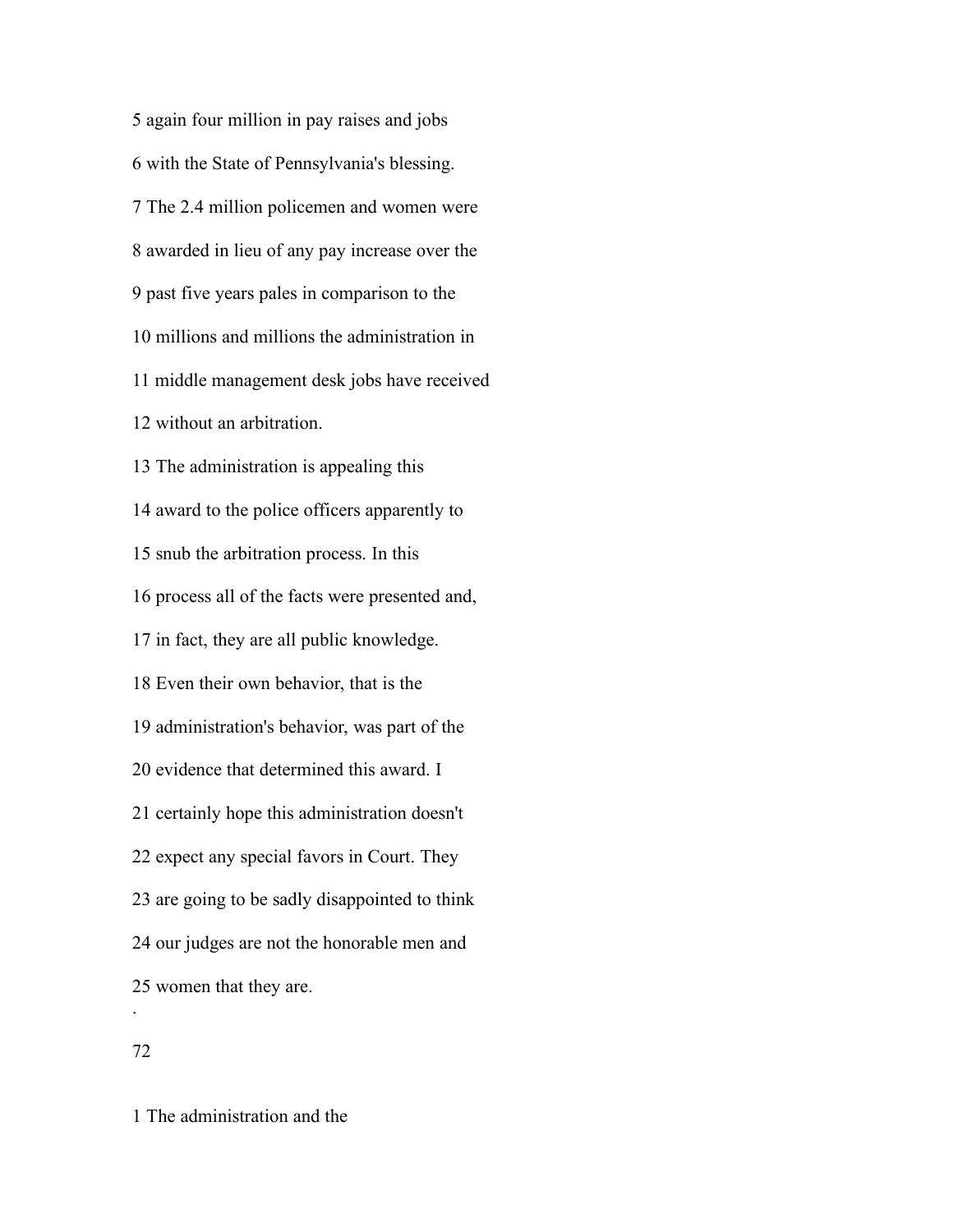Pennsylvania Economy League seem very willing to spend away our future and cut public safety funds and services. The painful truth is that we have to take control of our city. We need to take control away from the state and the Pennsylvania Economy League and give it back to the average citizen and what is important to them. Thank you. MS. GATELLI: Thank you. Mr. Sledenzski. Don't forget, class day tomorrow. MR. SLEDENZSKI: Billy, I want to thank you for that project on Jackson Street, and for that help for me, I really appreciate it, Bill. Thanks, Billy. MR. COURTRIGHT: You are welcome, Chris. MS. GATELLI: Mr. Ancherani. MR. ANCHERANI: Good evening. Nelson Ancherani, I'm a taxpayer, resident, city employee, financial secretary of the FOP and I'm here to exercise my opinion

under the First Amendment rights. I would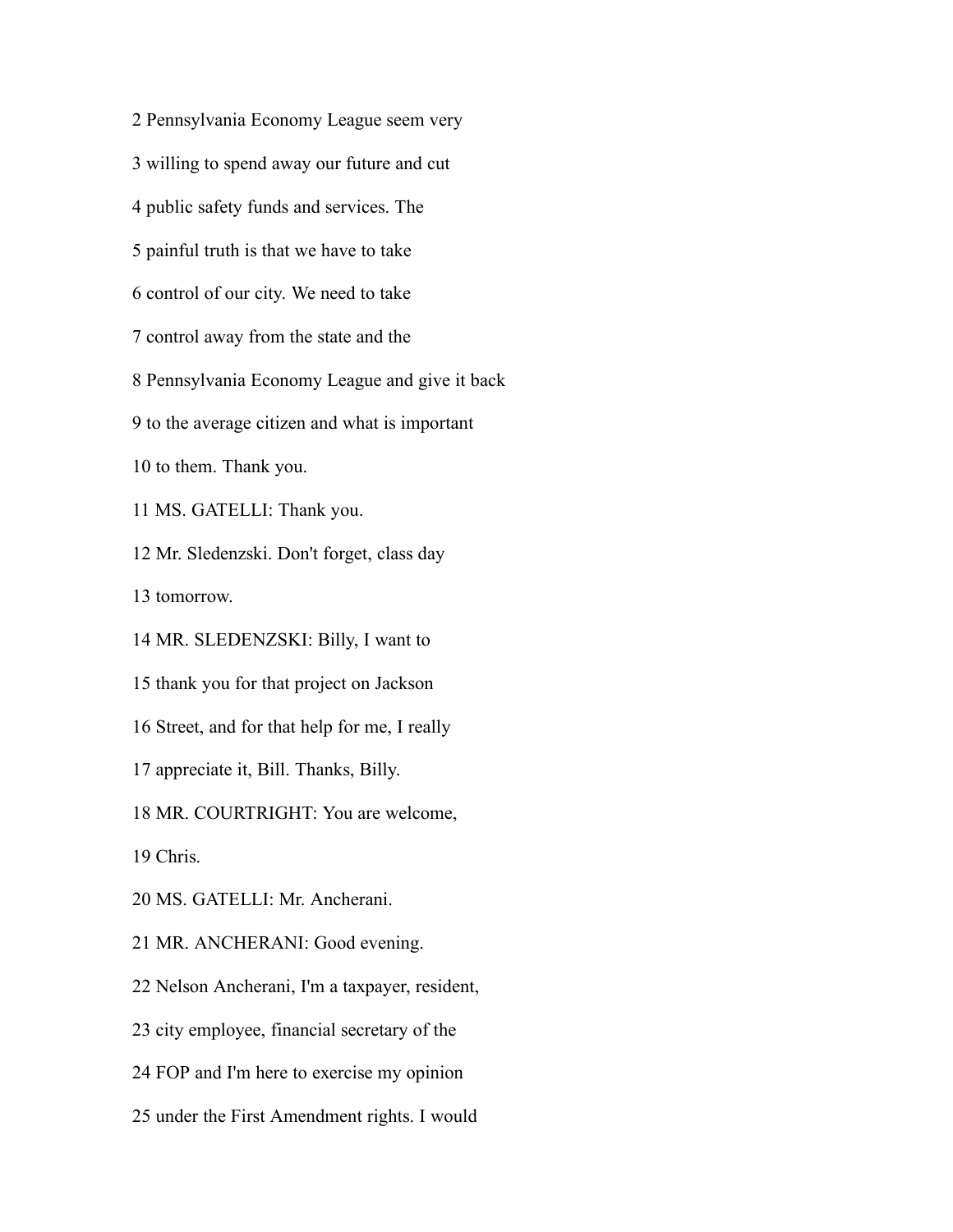like to start out this evening saying that I felt the city did a very noble gesture by honoring the 13 Scranton police officers who died in the line of duty. These officers paid the ultimate sacrifice for the citizens of this city. The citizens and residents should be proud. These officers were honored during the dedication and group photo of the new police building on May 15, 2006, at approximately 12:30 p.m. I'm proud to be working in the same profession as these brave officers. I know that I will probably be labeled as negative after I say what else I'm going to say, but I'm sure there are other officers who feel the same way. The members of the police department were asked to participate in the group photo. I did not participate. I believe that approximately half of the department didn't participate and I was told that 76 did participate.

As for myself, one reason I didn't

.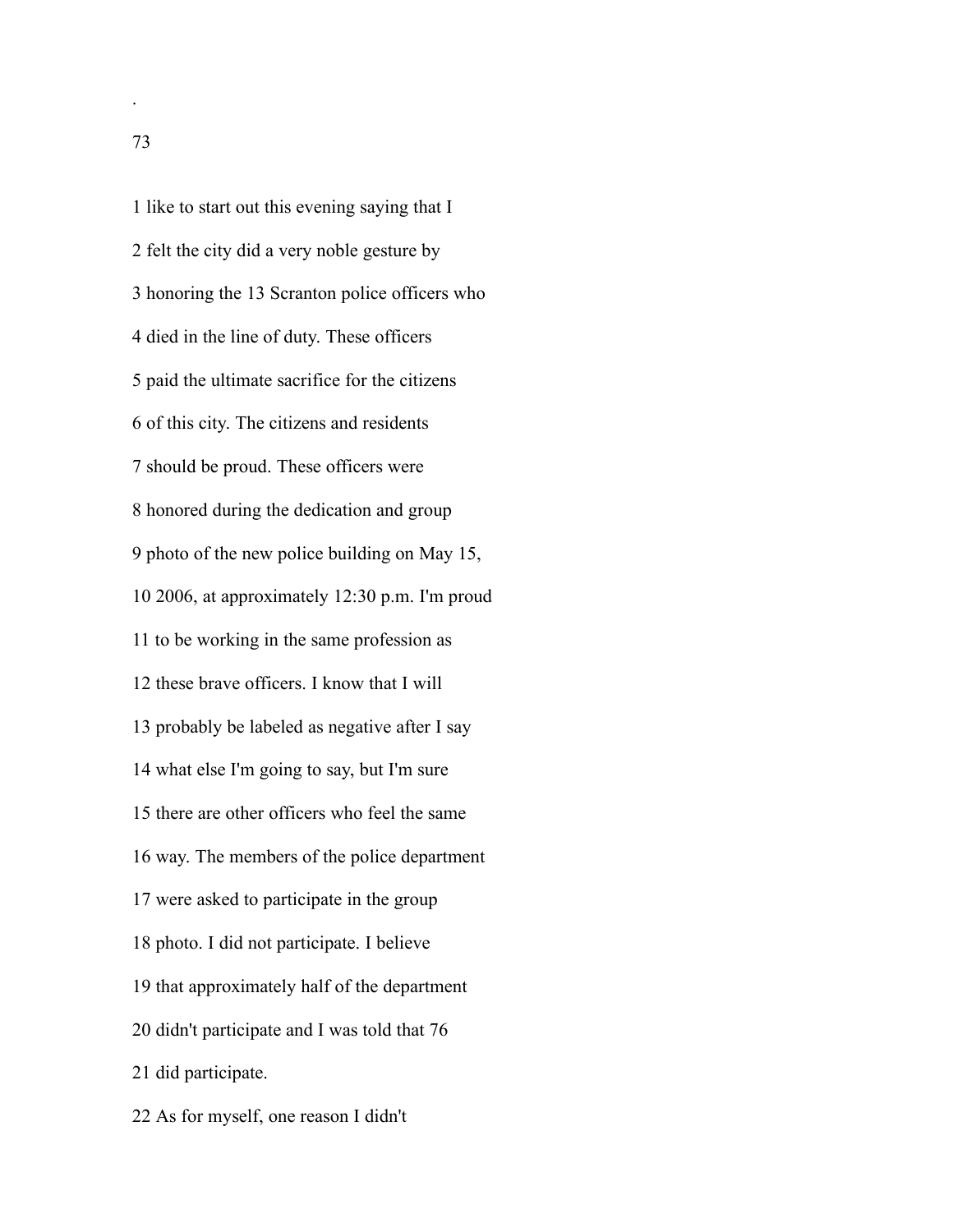was because for over the past year I have been saying that the new police building is too small. As the intent or reason it was .

#### 

 built was to house the entire department under one roof another reason was because the old station was in deplorable condition. As it is, the juvenile training division are still located elsewhere. For me to participate in a group photo would have been hypocritical on my part. The building was not built big enough by the city's own admission because of budget constraints. Some of the participants in the group photo replied, "It would be nice for your grandkids to see where their grandfather was part of history." My answer to my grandkids would be, and, again, I'm sure there are others who agree, my answer is "We stood up for ourselves. The city wasn't treating us nicely or with respect." How can I participate when the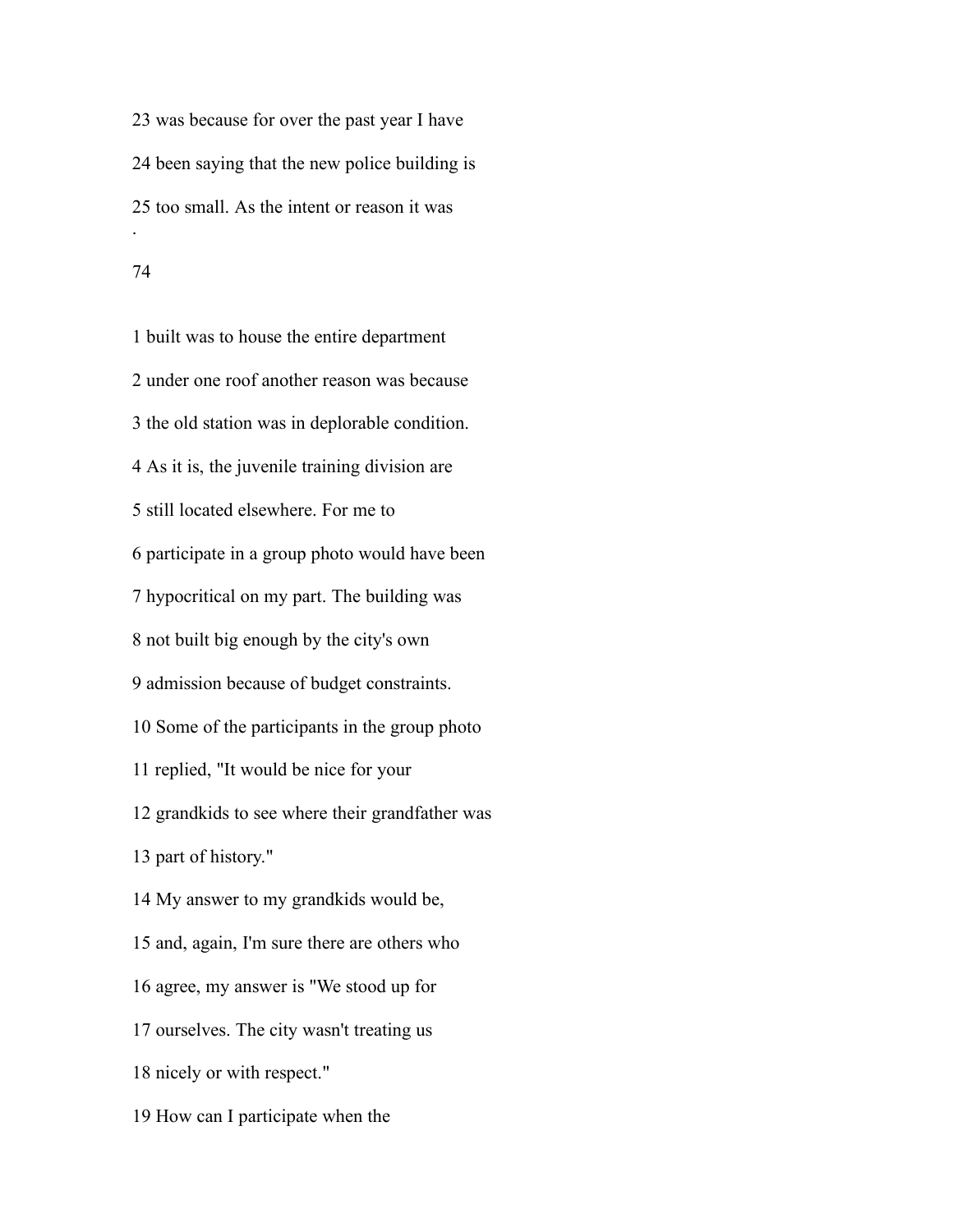administration is trying to break our unions and treating us with contempt? I'm a union person and this administration is not treating us right. I also have pride and principal. I couldn't stand and participate in the group photo with the mayor. People .

## 

 who regard unions disrespectfully or for people who regard unions disrespectfully and our trying to break them. From what I understand the mayor said he has nothing but respect for the police department or their officers. His brother is a former Scranton police officer. I have to ask, what respect? Not all of the facts were put on the program for the dedication. Important facts that were left out of the program for the ceremony are the administration is trying to break the unions. You are the waiters and waitresses of the city. The administration can run the city with 40 police officers, no concern for the police officers safety if we don't have back up.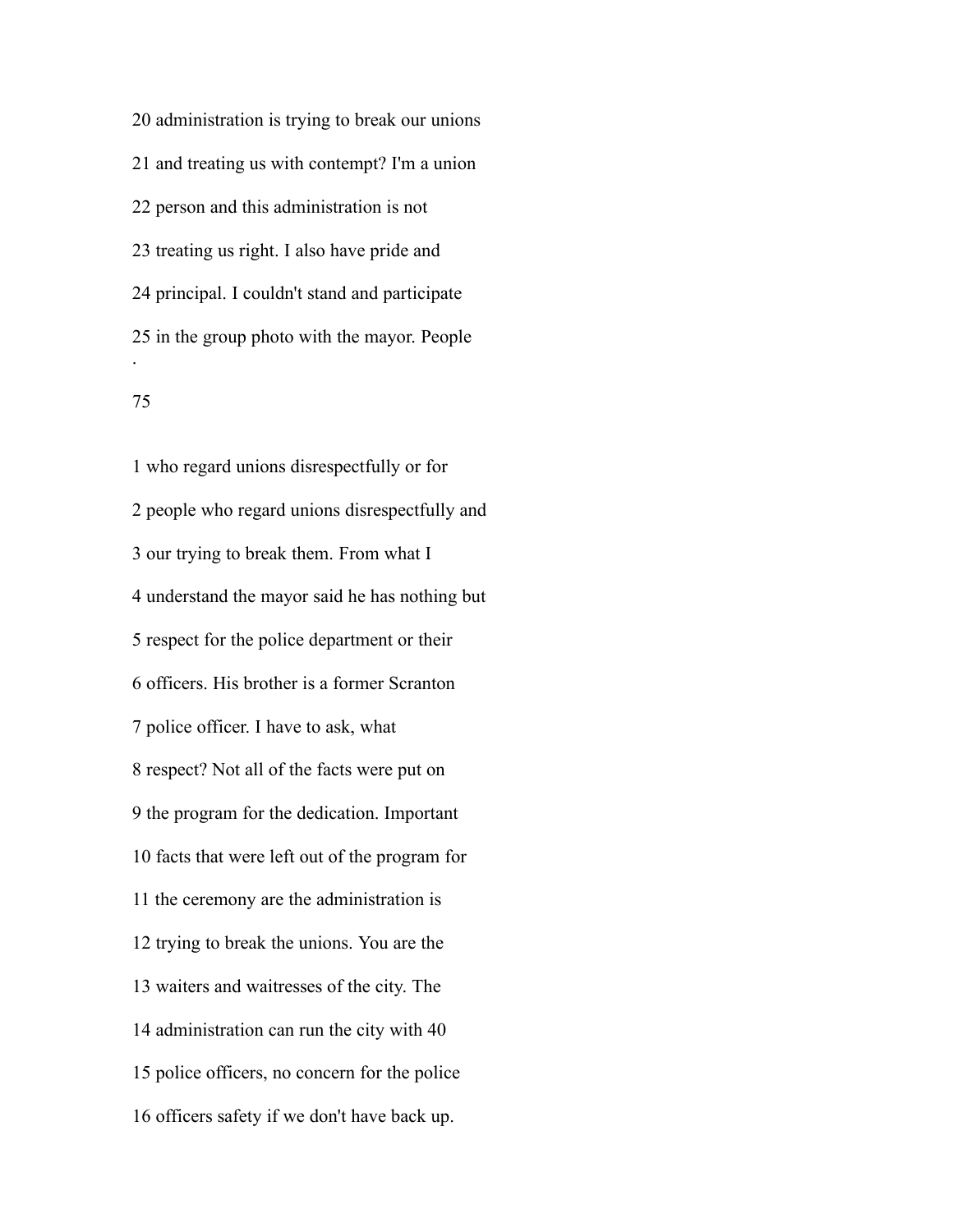Trophies from past police history were thrown in the garbage. The administration wants the active members of the police department to pay retiring health care. They violate the recovery plan and blame the unions for the deficits. They want to take aware our right to file grievances. They violated the contracts numerous times resulting in the filing of numerous and .

### 

 numerous grievances. The Scranton Police Department is it one of the lowest paid departments in the area. They have not had a raise in four years and since this administration has appealed the arbitration award there will no raises for many, many more years. The administration gave out raises in violation of the recovery plan to the tune of \$5.5 million and hires new hires, but the union has got nothing. The unions are not the chosen, but some of the chosen got \$10,000 raises. There is many, many more things that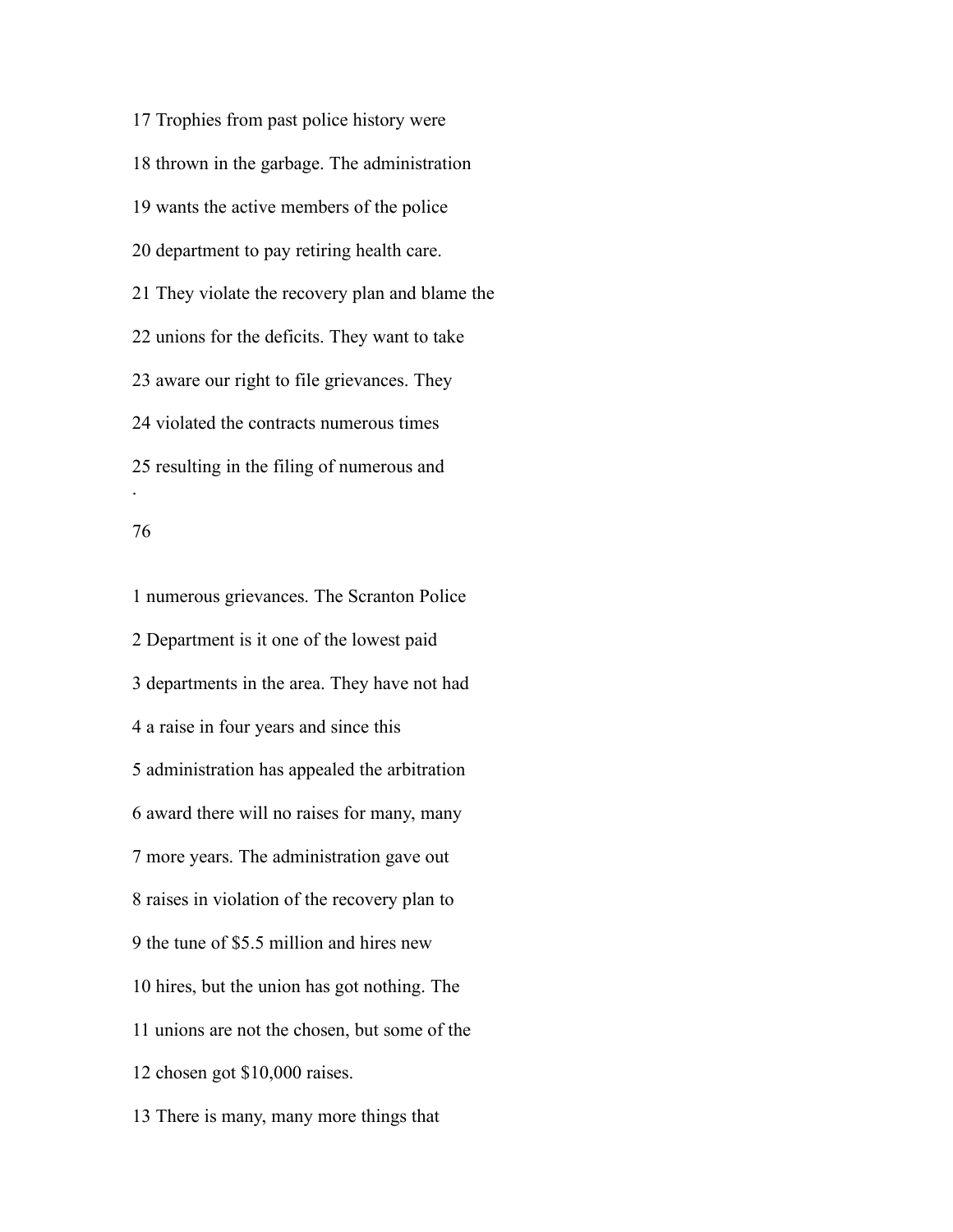could have been on there and now that the Courts have upheld the 6.6 million arbitration award to American Anglican 5.5 is the city's share plus interest, close to 6 million dollars, so the rate payers will probably pay the bill. The mayor is quoted, "Money always has to come from somebody," so we are it. That's right, taxpayers, along with paying this bill don't forget the tax increase that the mayor admitted is coming. Our grandchildren while they are looking at the police picture on the police building .

## 

 wall can say that mayor who was in the picture is the one who we are paying this exorbitant tax for. It is his fault. That picture will be history. It is his two point -- it is his 240 million plus we are paying back history. One other thing about the Tripps Park police, I don't know if you are aware, they did have the police back there at one time, so I guess they've become affluent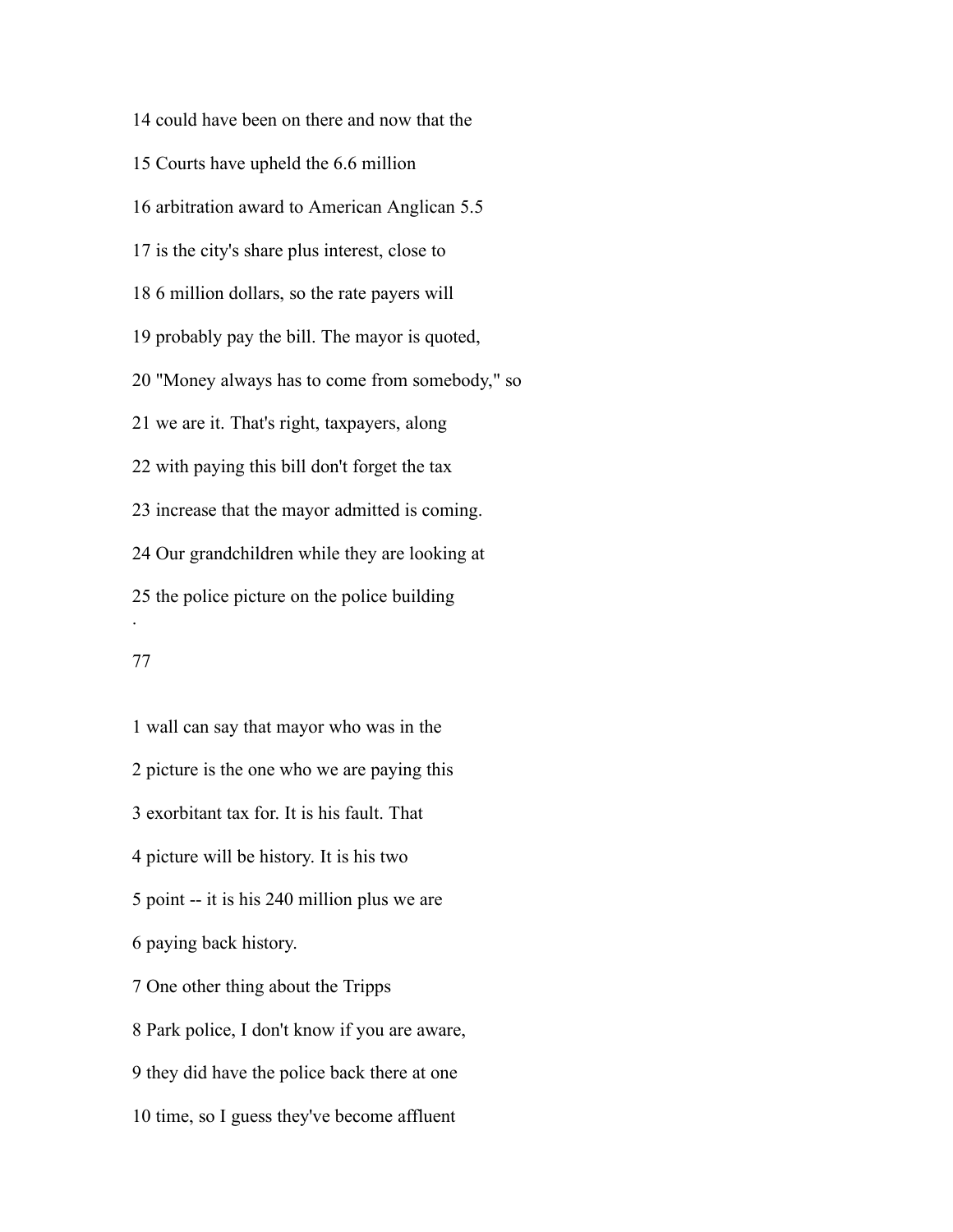now, that area? I know they did have them and all of a sudden they are affluent, so maybe somebody could look into that and probably have more police there. Thank you. MS. GATELLI: Is there anyone else that would care to speak before council? Kay? MS. GARVEY: 5-A motions. MS. GATELLI: Mrs. Evans. MS. EVANS: Good evening. First, I notice that we have held a legislation concerning a redeveloper's agreement with the Ice Box and the SRA for the interest free payments over 20 years. I believe we are going to have a caucus next week with . 

 those individuals to discuss this in-depth, but I also noticed that another piece of legislation is missing and that would be the lease agreements with our little leagues, teener leagues, junior football leagues, etcetera that was filed of council No.32 of 2006, what is the hold up on this situation?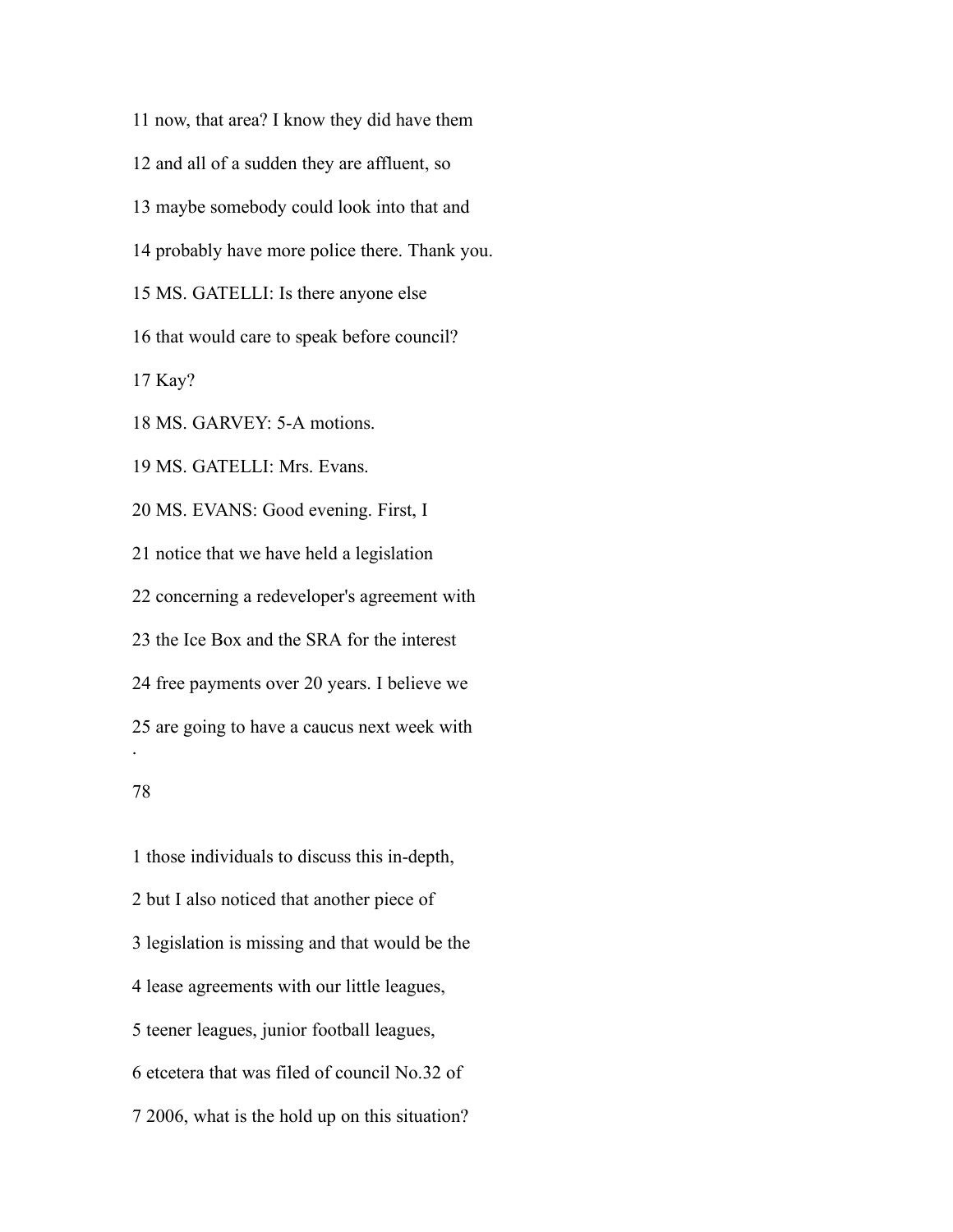MS. GATELLI: The school district is talking with school little league to make some kind of arrangements so West Scranton can use the teener league. MS. EVANS: I understand that the Scranton School District conducted a special meeting on Monday night for the purpose of voting on a potential purchase of that property for \$1 from the City of Scranton, but I don't really see how appropriate that meeting was when I don't believe the city has even offered it for sale, and as far as I know having spoken with the officials of the little league they are not in discussion with the school district about this purchase. MS. GATELLI: Well, then they are lying to me because I spoke to Mr. Roth this .

# 

 morning and he said they had a meeting last night. MS. EVANS: Oh, I'm sorry, I didn't

know about that meeting.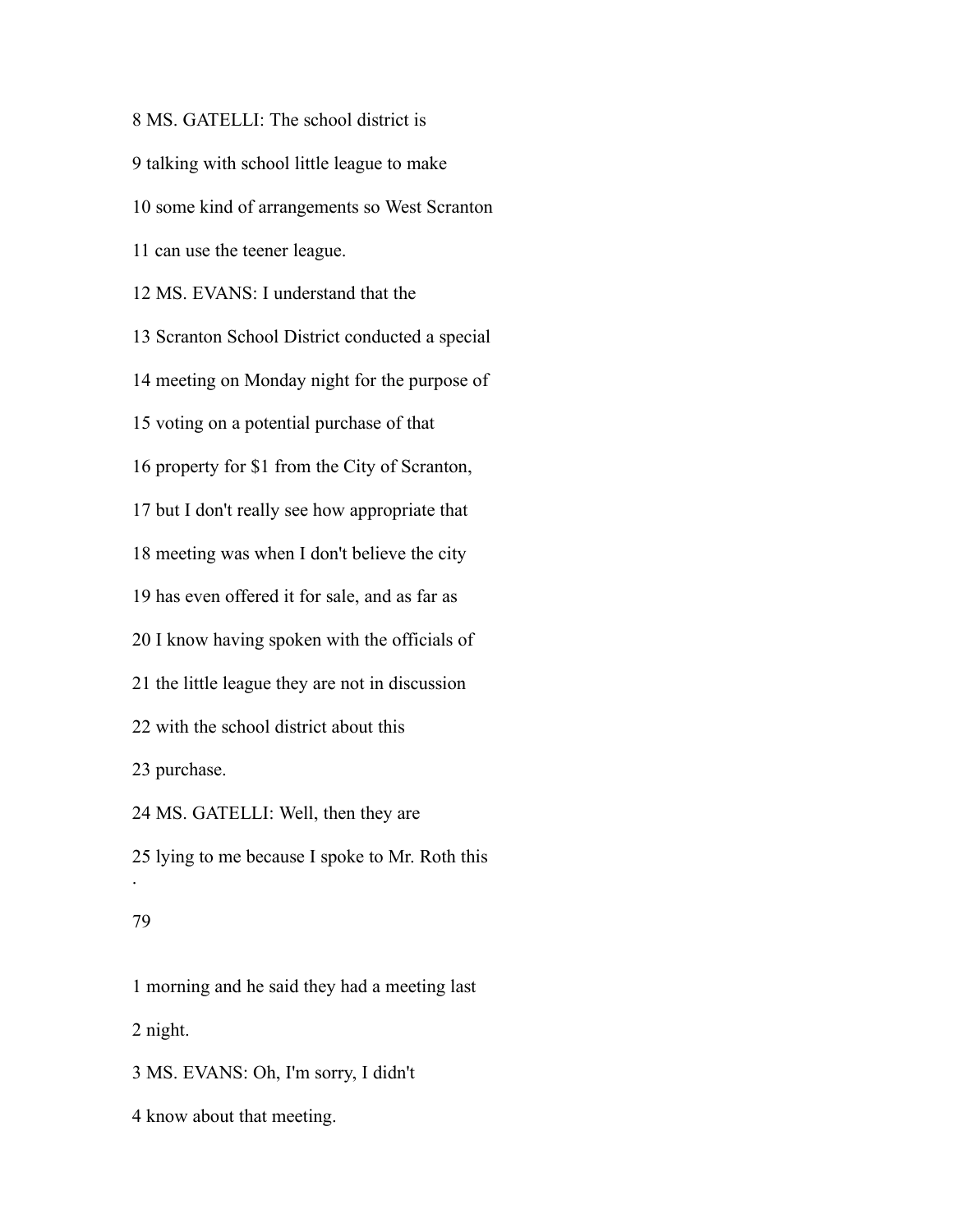MS. GATELLI: They are really trying to get some kind of agreement and I like the little league and my husband was a coach for 30 years at Connell Park and I understand the plight of the little leagues, but being an employee of West Scranton High School I also understand their problem with not having a field to practice on. West Scranton baseball does not have a field to practice, so if we don't try to help get something together there at Sloan the school district is going to have to buy property for West Scranton High School to practice on and if the school district buys property that's our tax money, too. MS. EVANS: Right, but the school district was always allowed to use that property. MS. GATELLI: No, they haven't been. MS. EVANS: But -- no, they haven't been -- . 

MS. GATELLI: Bishop Hannon is there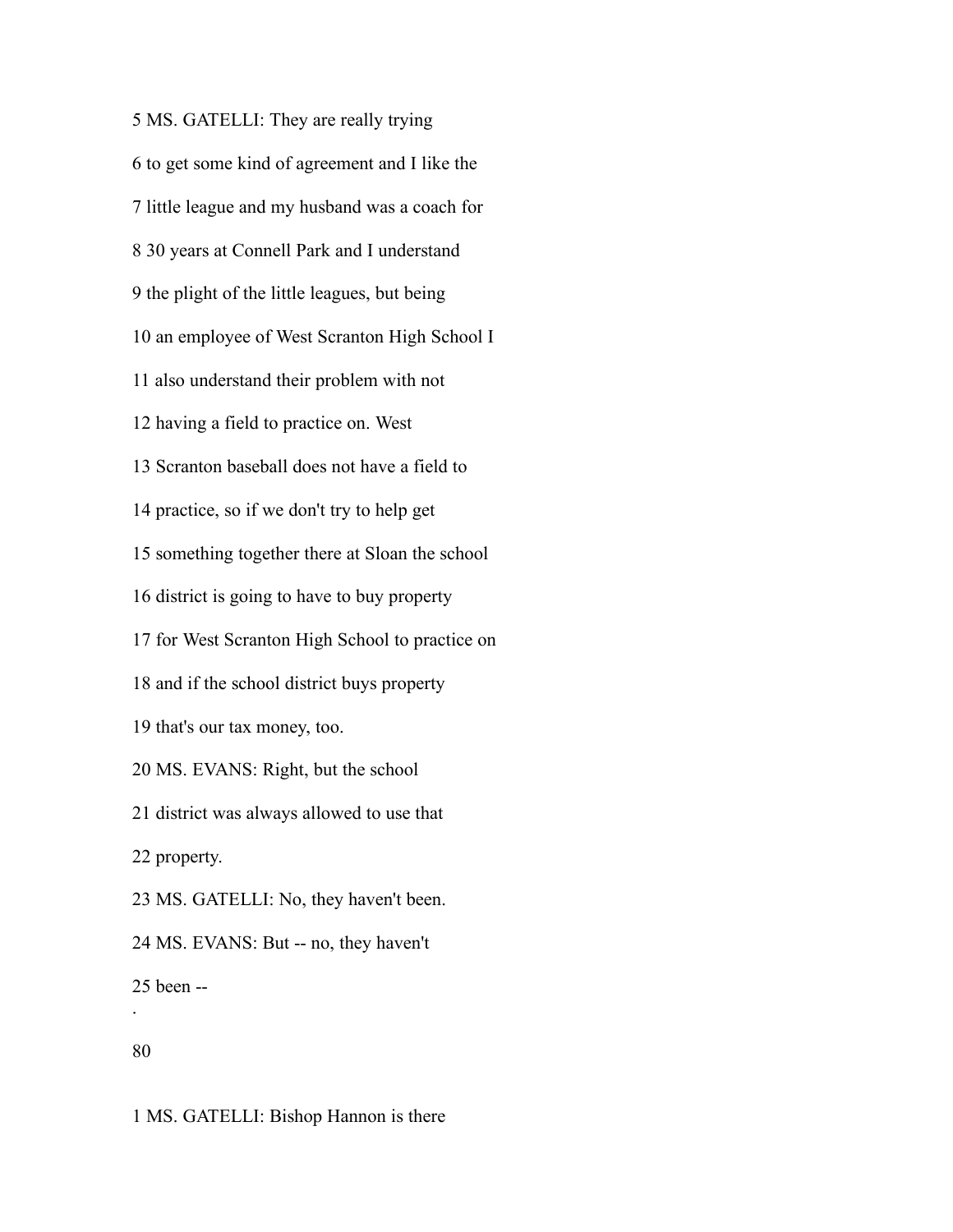and prep and West Scranton can only get it when Bishop Hannon and Prep aren't there. MS. EVANS: That was because the school district pulled out of the agreement to use it. They wanted to buy it and when they were refused that purchase they voluntarily pulled their team off the field-- MS. GATELLI: No -- MS. EVANS: -- which is why Bishop Hannon -- MS. GATELLI: There are two sides to every story. MS. EVANS: Well, that was when we were on council so we are aware of what went on at that time, but -- MS. GATELLI: There has been a lot of misrepresentations and from what I understand last night from both parties because the school district sent Mrs. Miswiggin and I also heard from the little league and they said it was the best meeting they have had. MS. EVANS: Well, I hope they are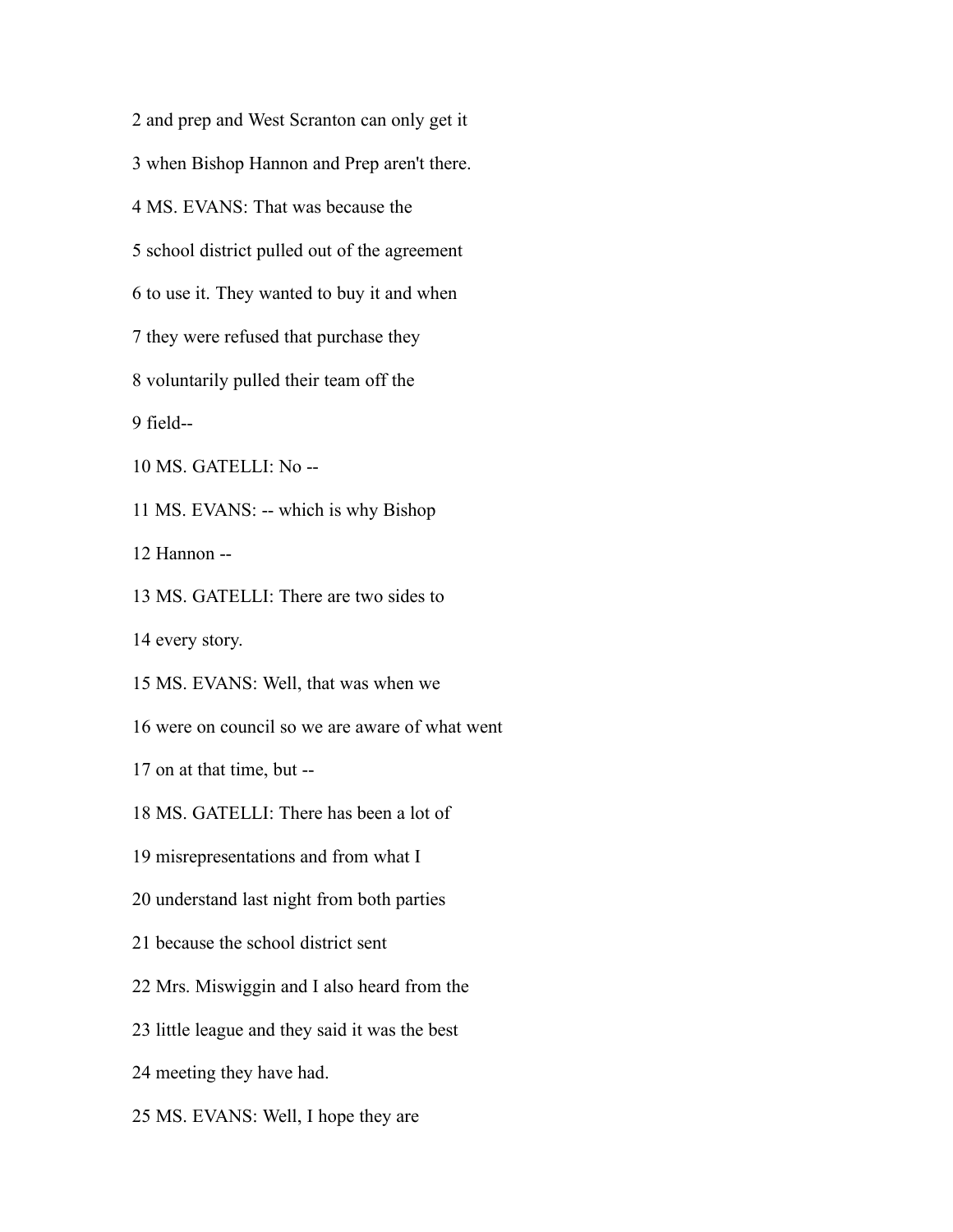.

satisfied --

MS. GATELLI: Hopefully they will

have a solution.

MS. EVANS: And I hope they get

everything that they want in writing because

they --

MS. GATELLI: Supposedly there was

only one item that they didn't like and she

was taking that back to the district, and I

hope.

MS. EVANS: And I hope they do get it

it in writing because like you said--

MS. GATELLI: I'd like to see both of

them --

MS. EVANS: -- these are -- the

children that play on these fields right now

are the future students at West Scranton

High School.

MS. GATELLI: Exactly.

MS. EVANS: They are currently

students in the elementary schools or in

West Scranton Intermediate School, so, you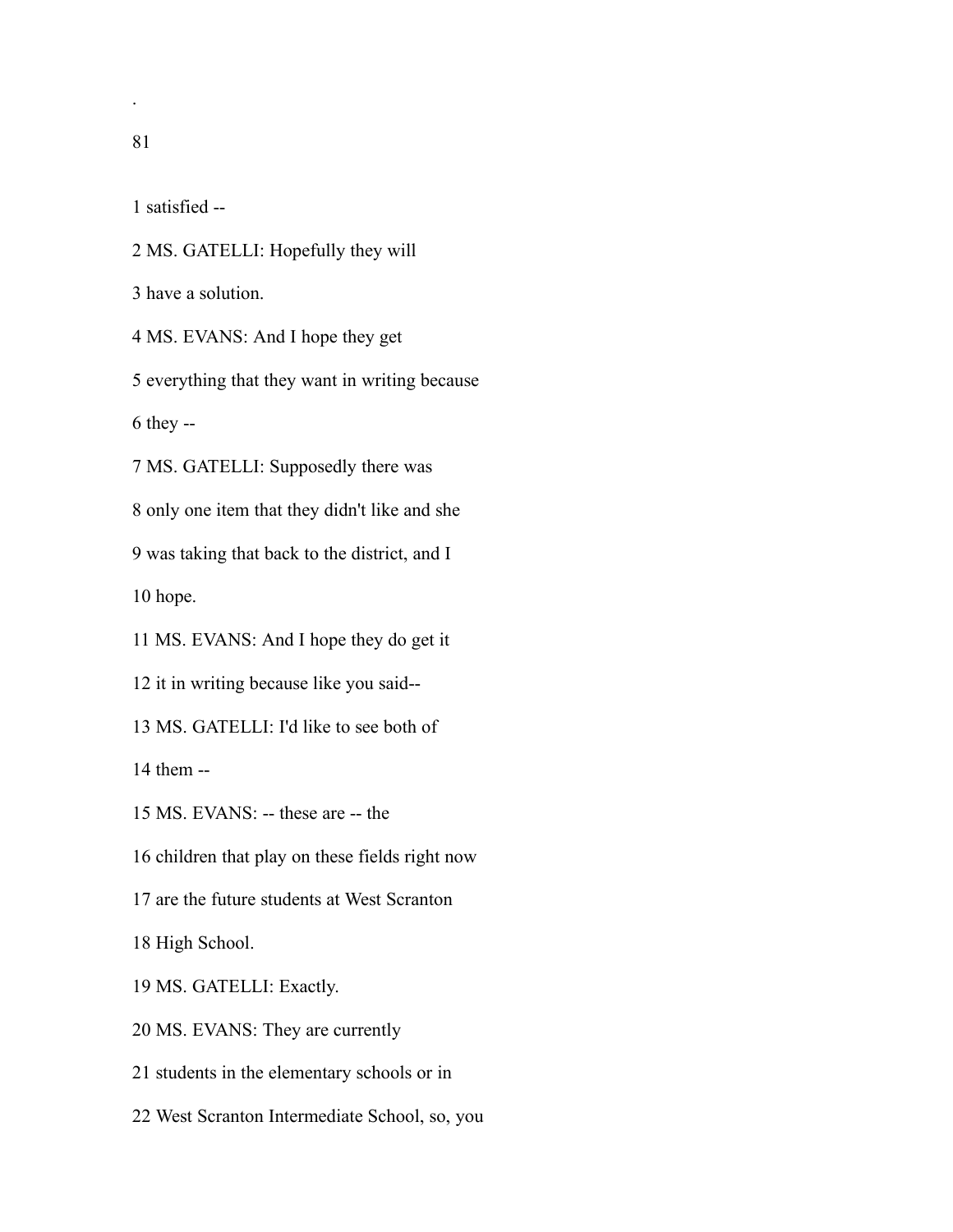know, it's not a matter of I feel the school district is swallowing it up to cheat the younger children just so, you know, .

 eventually they can benefit, they did have use, they wanted to purchase this for one reason or another and I just want to be sure that the little league is satisfied because they've run this on their own for a long, long time without a penny from this city or the school district. They have had to run their own fund raisers and they have maintained the area, so I just want to make sure they are treated fairly and whatever the agreement it should be committed to writing. I think we should have learned a lesson by now from the South Side Complex. MR. COURTRIGHT: Can I just jump in I want to say it on the air, this is going back about two years, Mrs. Evans, myself, Brian Jeffers from the school district, we met at St. Ann's lyceum and I had said back then that I would not agree to anything that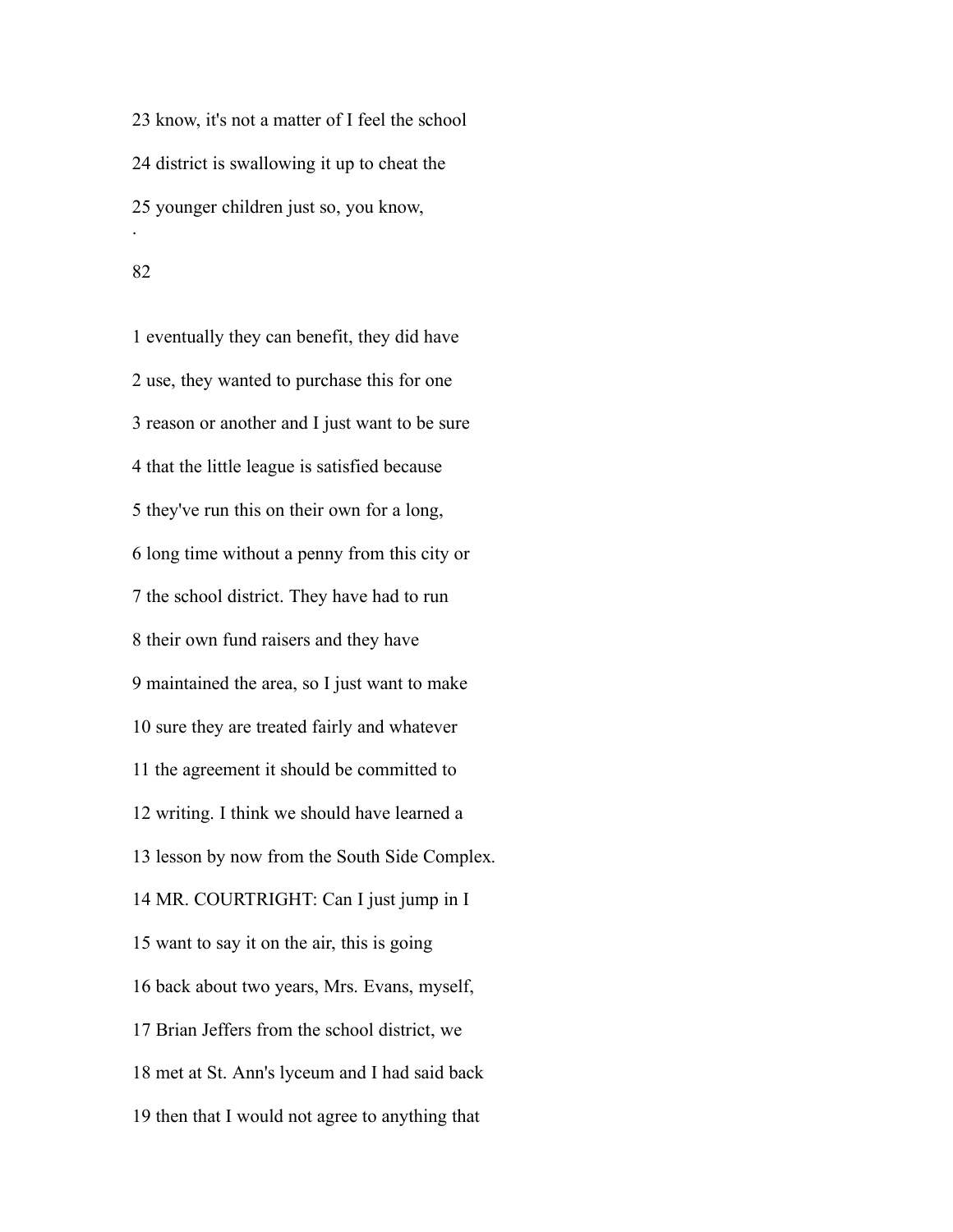the little leagues weren't satisfied with. There is a one person from the little league, I got a call at school about a week ago that there is one person saying, "Oh, we don't know if we can trust them, he is going to sell it," and I would take that with that .

## 

 jump and face-to-face when I see him. They send somebody election day to the polls to ask me the question, and I'm going to say it now for this gentleman, I hope he's listening, I said it two years ago, I'm going to say it again now, I will not agree to anything that they are not satisfied with. Why he would be saying this I don't understand. I really hope that they could come to an agreement so both can play, that would be best for everybody, but I'll say it right here and now for the school district and for the little leagues, if the little leagues aren't satisfied with the deal I will not vote in favor of it. So, please stop spreading these rumors and when this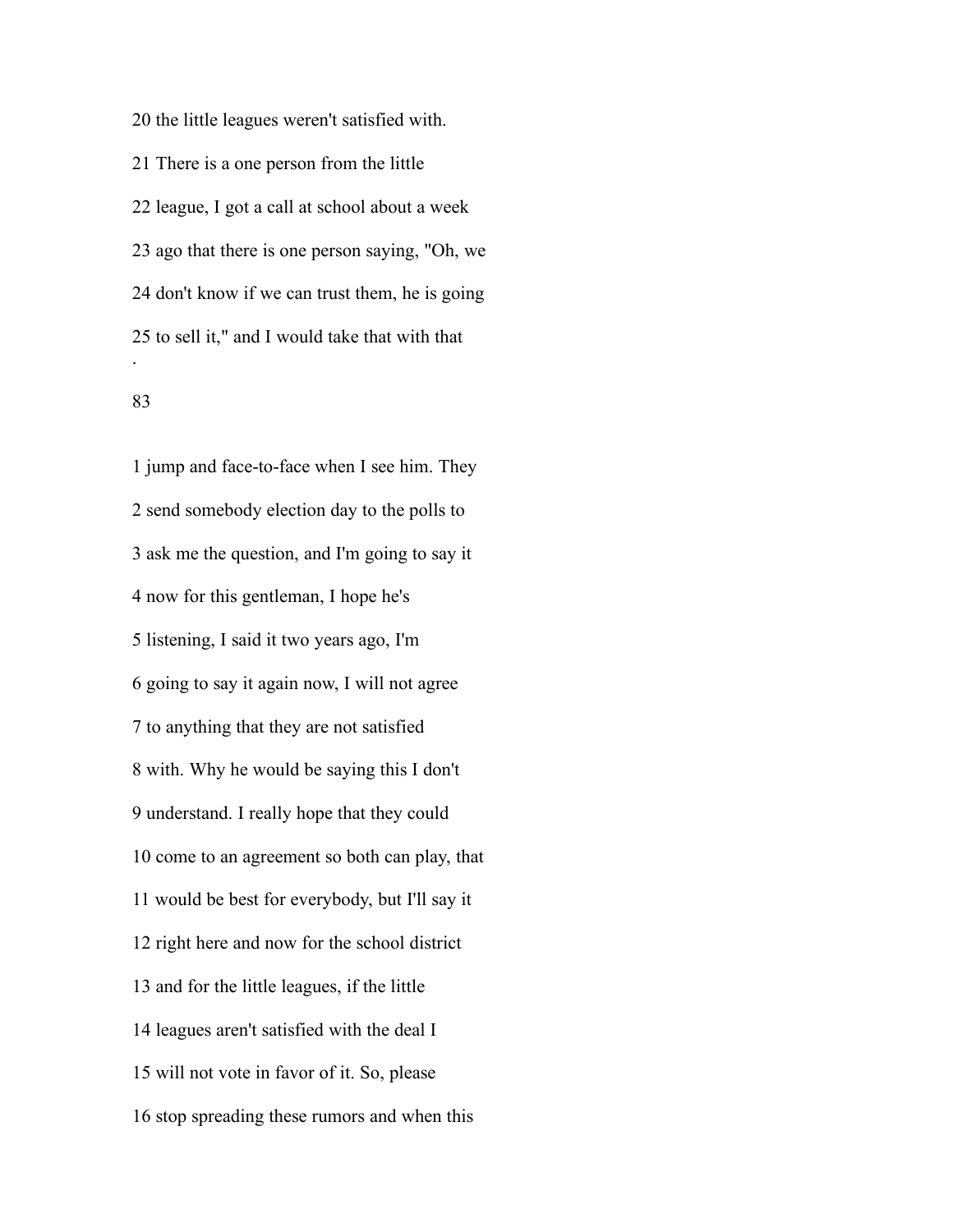gentleman I will tell him to face-to-face, I will not say his name on the air. MS. EVANS: Someone who attended Monday night meeting reportedly was told by a representative of the school district that both you, Mr. Courtright, and I would agree to such a sale and that is absolutely untrue. It was two years ago. It was a month ago when this came up and there were .

### 

 all sorts of lies going on at the last meeting where this was brought up, and I'll say it again for the record, I will not vote for this sale unless the little league is completely satisfied and receives it's guarantee in writing with the approval of their attorney. Period. MS. GATELLI: Is there any other discussion? MS. EVANS: Okay. Now I'll move along to the requests and many of these were received on the campaign trail. 103 Hope Way of Meridian Avenue there is a small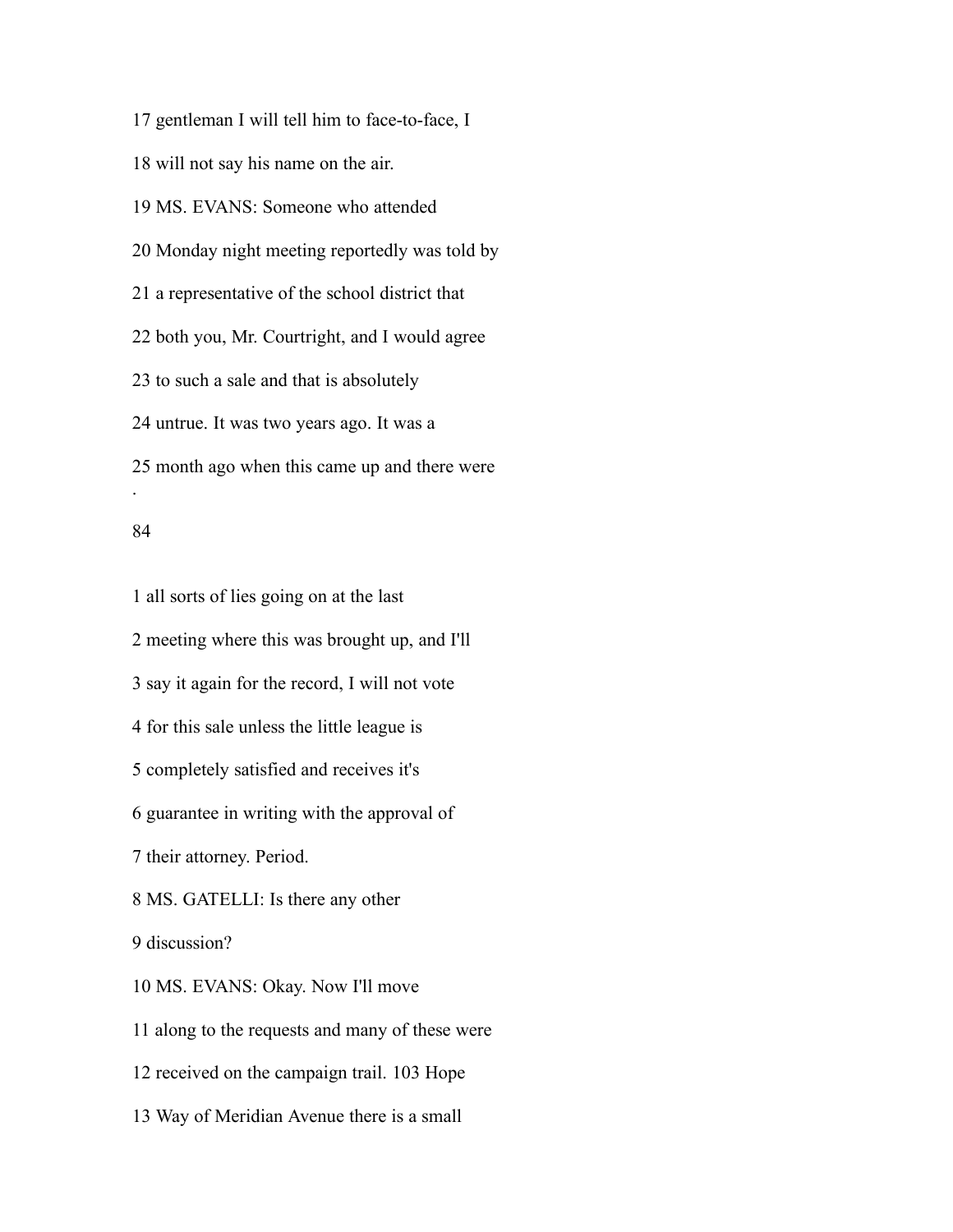development with no streetlights or street signs but the street is ordained. Dickson Avenue and Electric Streets, Darren Northeast has taken approximately one to two feet of the road which extends out from the curb like a half-moon. There are no barricades to warn drivers of this unusual setup and the residents are very concerned that drivers are going to hit the pole. On may 8, 2006, a water main break at one end of Beaumont Avenue which is located between Laurel Street and Warren .

## 

 Street occurred and this break caused the street on the other end to actually lift up and buckle. There are now permanent humps and depressions in the 1700 block of Beaumont which was just paved in October of 2005 by PG Energy after many, many years of waiting and the water company did pump out the water but they left behind an awful mess which stayed for three days until the residents themselves cleared it. So, the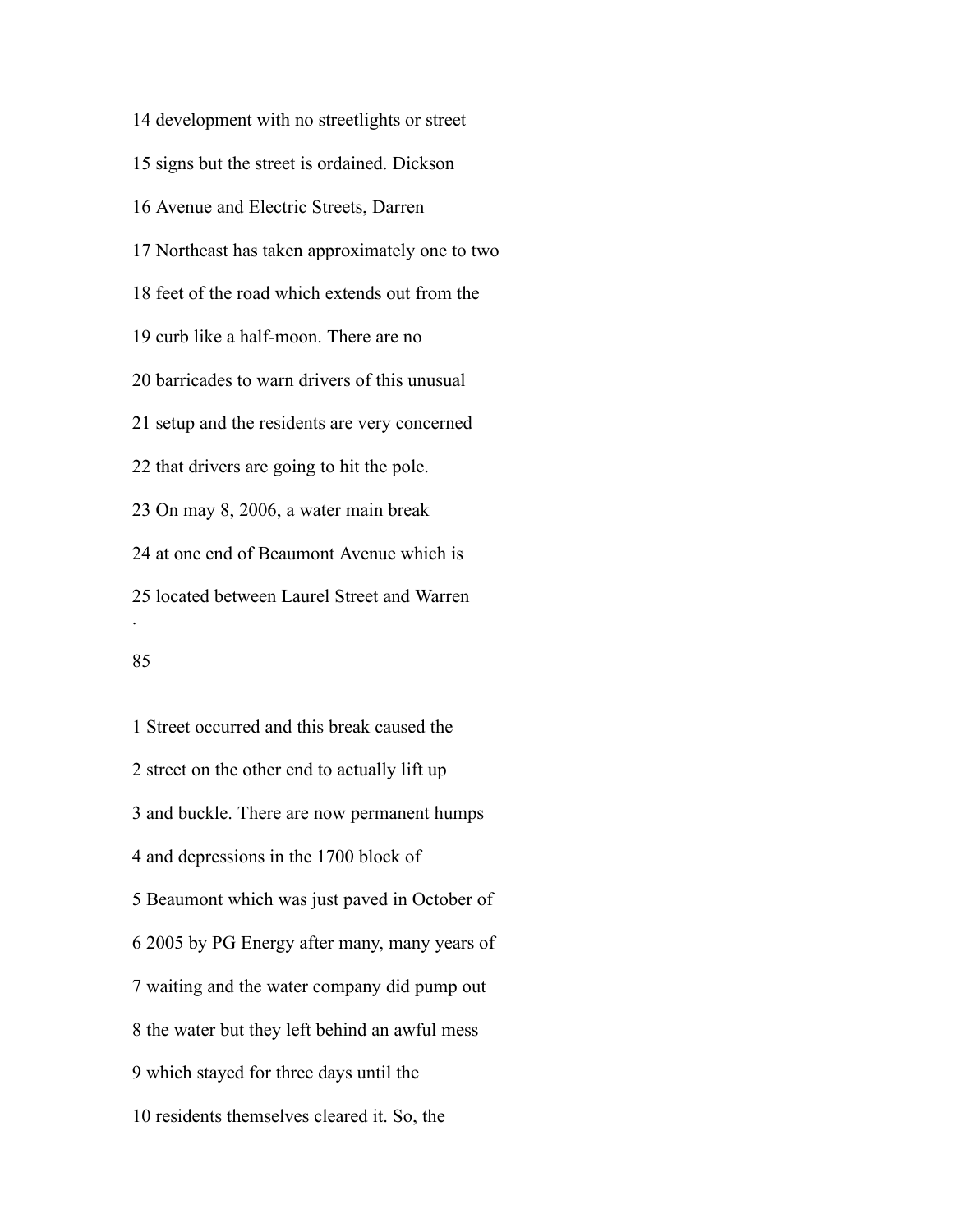residents are now requesting that the water company restore the road to it's previous condition which I believe under the law they must do within a five-year period from the date that they make these paved cuts. The 1800 block of Ferdinand street, both sides of the block have six to eight-inch ruts in the road and they need to be hot patched and sealed with tar. On Bryn Mawr, the 1300 block, one of the neighbors wants to know if this particular lot, and I have the address here, was sold and if so to whom. Also, the playground at Sloan little league remove graffiti, glass bottles and . 

 the hanging ladder needs repair work and must be reinstalled. Trim trees near the old tennis courts off Golden Avenue and Westin Park we have a dead tree there incidentally that's ready to fall on the roof of the house adjacent to it.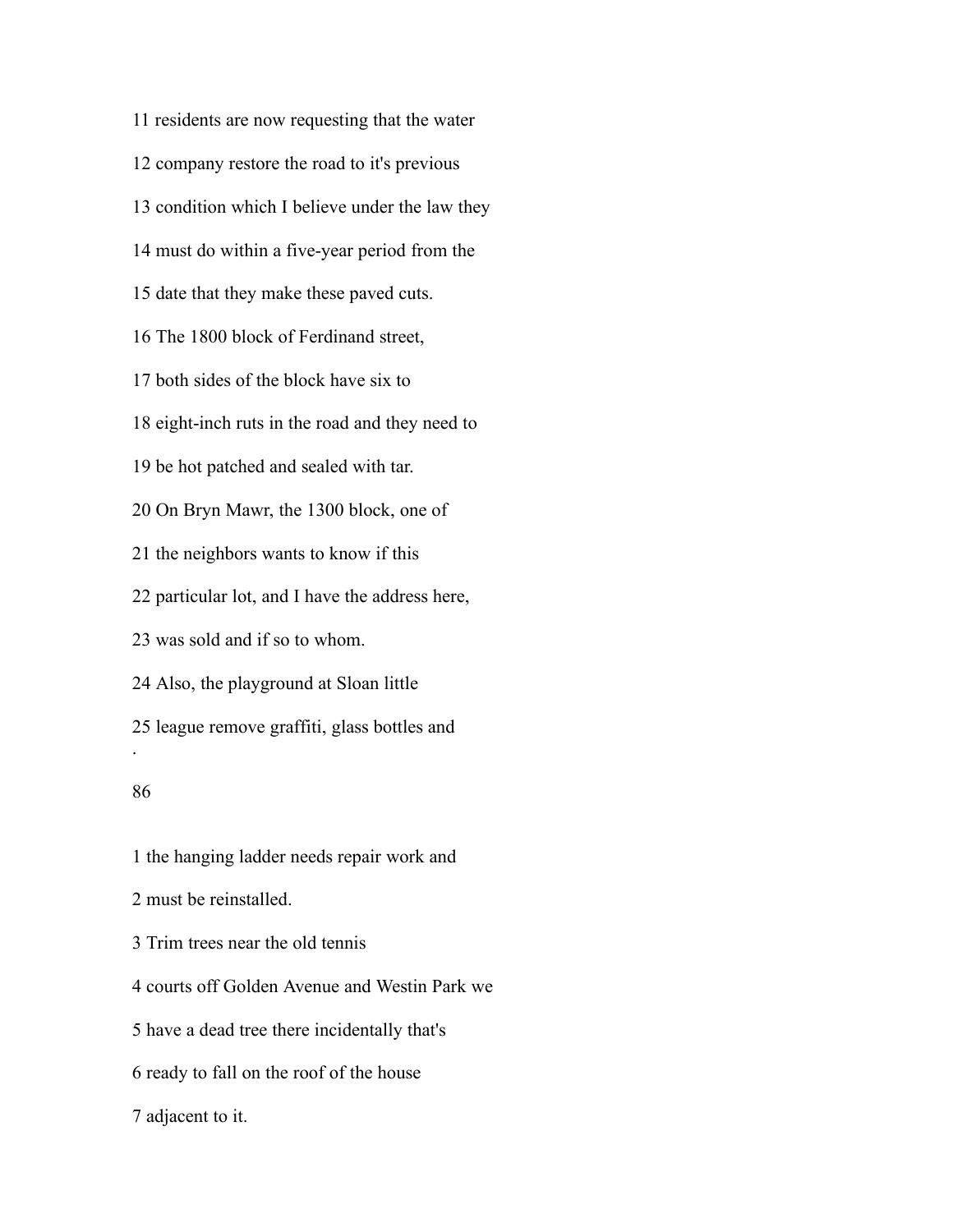515 Oak Street from this location to McDonough Avenue there is japanese bamboo growing for many years and it has actually ripped off the gutters on the house next door. Fig Street near Jadick Motors, first house on the right, back porch is falling in, junk vehicles are parked on the property, cats are overrunning the area and we need to get an inspector out there. And that's it. MS. GATELLI: Thank you. Mrs. Fanucci? MS. FANUCCI: Tonight I noticed a lot of our problems seem to revolve around the stop signs. I believe that we keep sending these requests on behalf of the citizens out here looking for some type of safety check. . 

 Now, I know myself, I live up near Nay Aug park it is a major problem where I live that we do not have a four-way stop sign. Park season is coming I am really in constant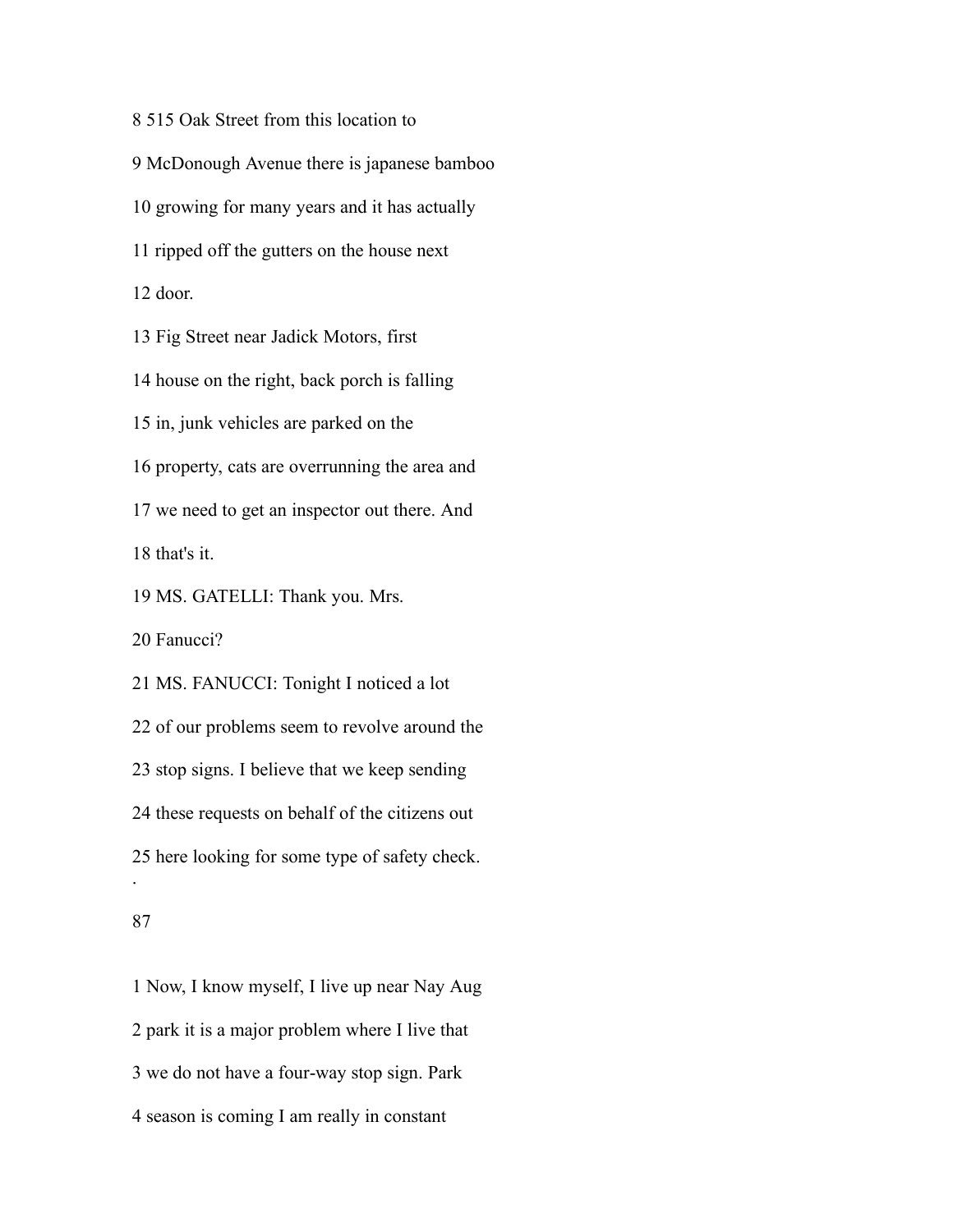fear about the kids out there and watching how many more children are up around this area now and we have nothing in check. Now, here is what I was told, they said that the stop sign is not to replace, and you are correct, not to replace anything except for -- you cannot get a light unless you are in a high, high traffic area. Well, I don't know want a light, I want the stop sign, so why is this a problem? I think as far as we are concerned if five requests come in for one area for a stop sign it shouldn't be a big problem to put a stop sign out. I'm going to send a letter to George and say, "Listen, I think is a great, I know we have our rules and everything," but the people in the neighborhoods know, they are not going to try to make people stop if it's like a big problem, I don't see why this has to be such a big issue, why we have to waste 25 letters to go to a department to say, "We .

want a stop sign."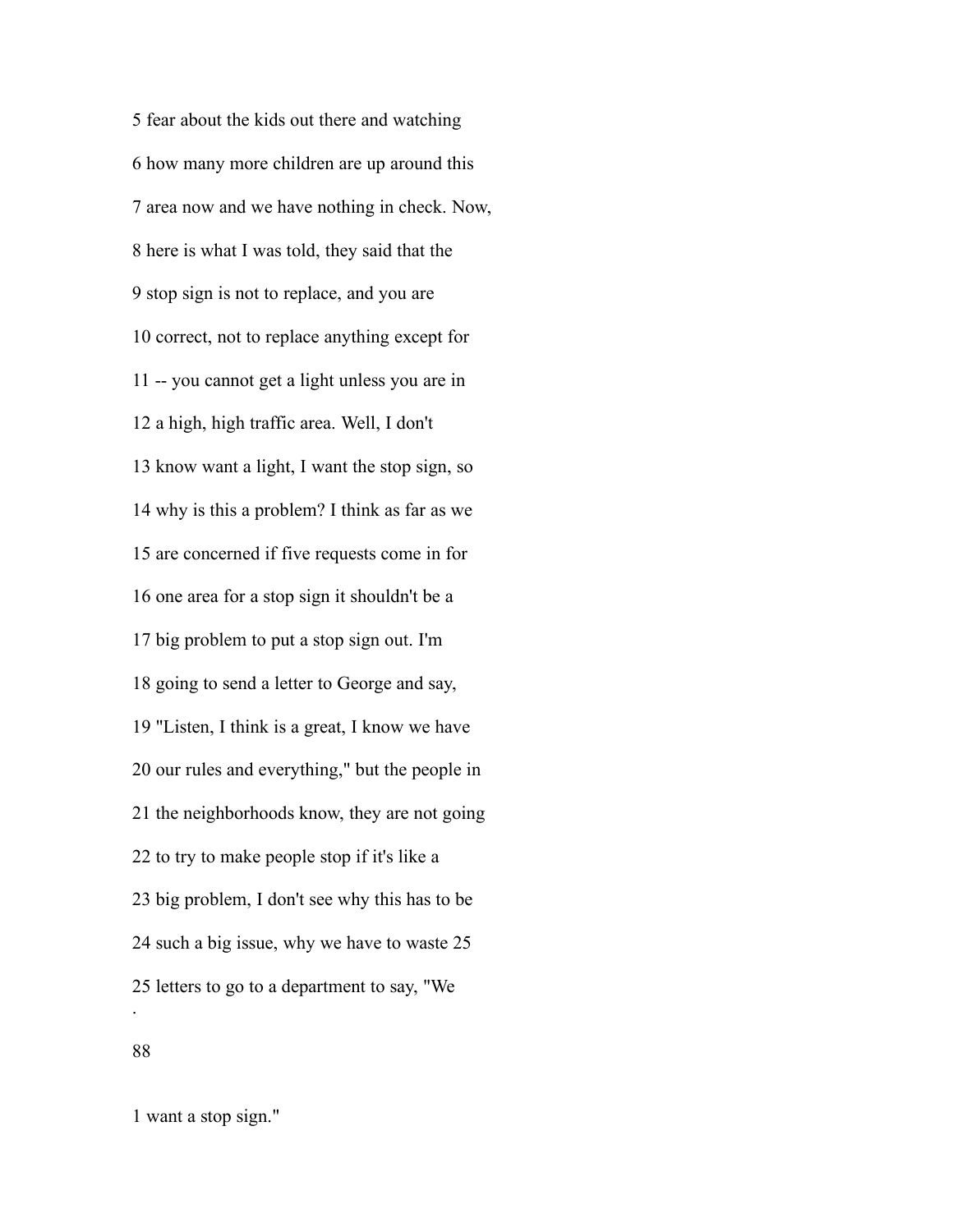I think it's a little absurd. I'm going to request it again in the form of a motion that if we get more than two requests or four requests per block for one stop sign that the stop sign is placed where it's needed and I'd like to make that in the form of a motion. MS. GATELLI: I'll second that. On the question? MS. EVANS: I'm not exactly sure what the procedure is. I think they do traffic studies-- MS. FANUCCI: They do. MS. EVANS: And that may determine also the number of signage in the area and some things are approved and other things are not and I have not very often agreed with the wisdom of the decisions so I'm going to agree with you. MS. FANUCCI: Thank you. I would like to say that a four-way stop sign is becoming extinct in Pennsylvania. They did not like having them, it was a problem, they decided that any time you wanted a four-stop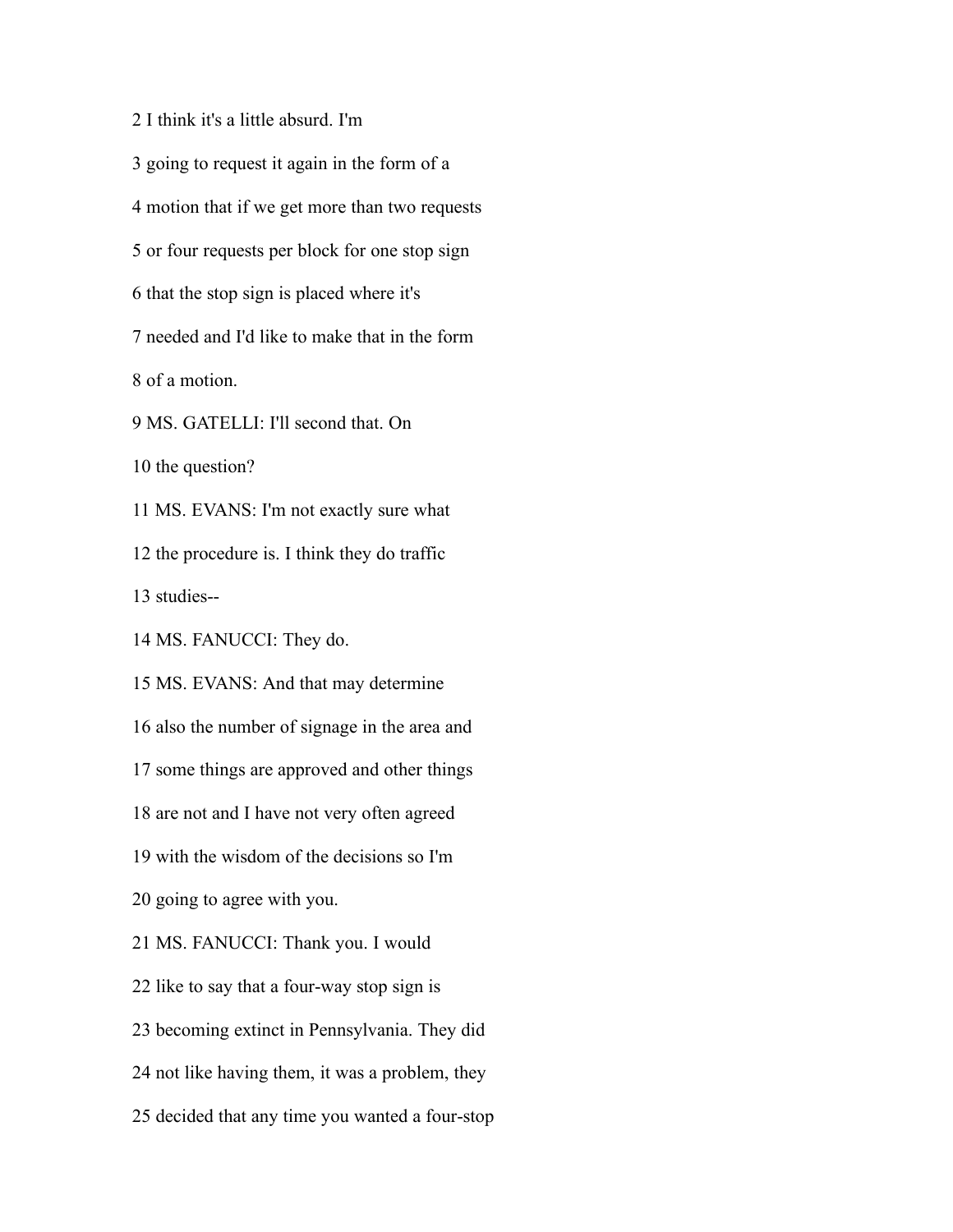that a light should go in, this was the old way of thinking, and I understand that where we were, that's where I was when we were on the planning commission, was on the planning commission, but, now, I mean, it seems to me to be a little bit ludicrous to be worried about -- these are our kids and these are people, I have watched so many near accidents in the past few weeks, summer is coming, the kids are out, it's a lot of fun, but I can't sit there sick to my stomach everyday worrying about the fact are they going to put a stop sign up, so wherever we get requests let's just do it, so that my little tangent for today, but I do have more. MS. GATELLI: All in favor? Aye. MR. MCTIERNAN: Aye. MR. COURTRIGHT: Aye. MS. FANUCCI: Aye. MS. EVANS: Aye.

MS. GATELLI: Opposed? The ayes have

.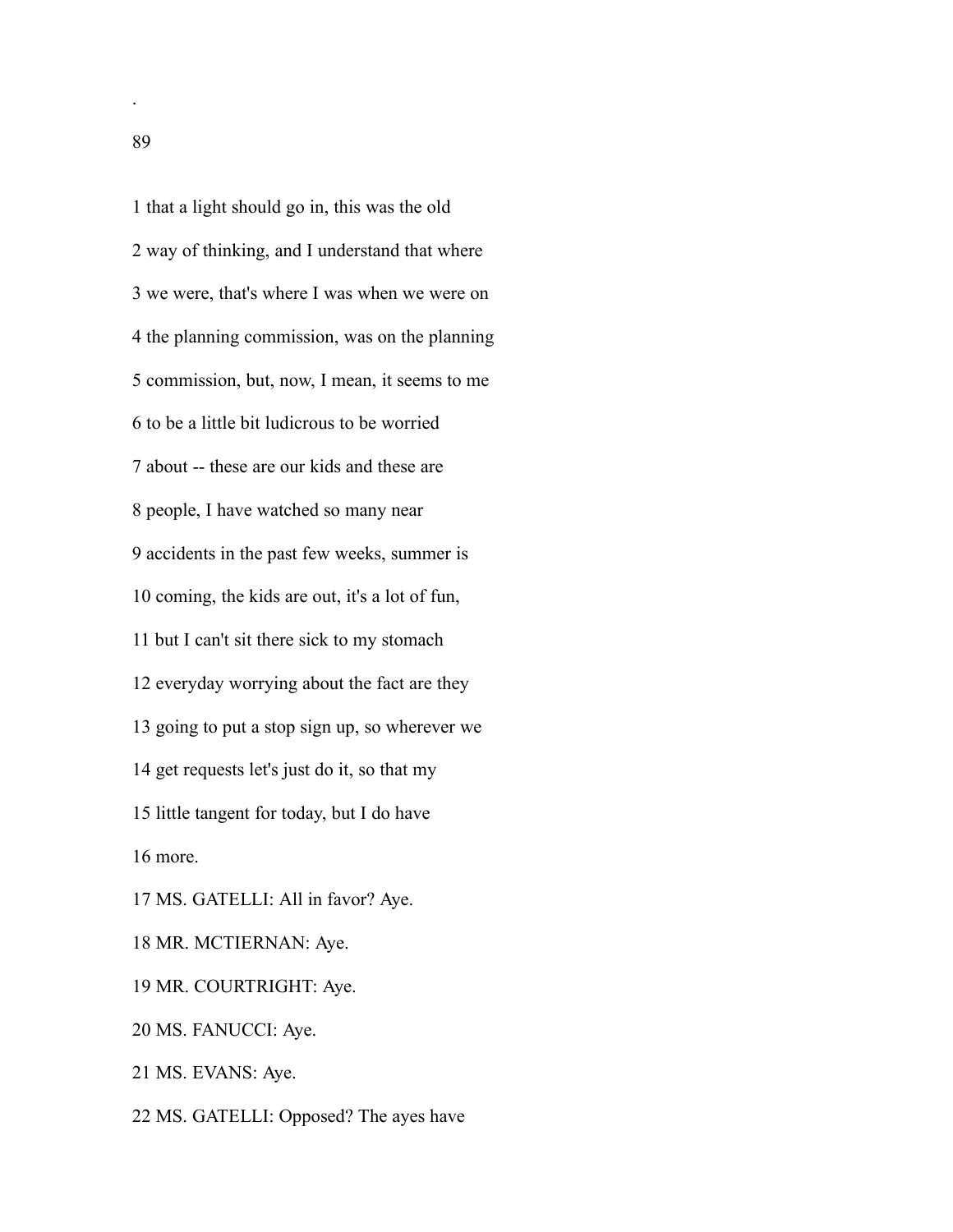it and so moved.

 MS. FANUCCI: Another thing, another problem I have, summer is here and we had .

### 

 done lots of paving so far, the cuts in the road that the people are making if there is more than two cuts, how about me with my motions tonight, aren't we excited? If there are more than two cuts in the road that are made by the electric company or whoever else and we have our guy that comes out and decides whether the patchwork was done correctly or not, if there are more than two cuts in the road I believe that that company should have to repave that whole block because what happens is these patches are what creates the problems and then we to here about the potholes. It's a constant, constant cycle of what we are doing, so I'm making in the form of the motion, again, that when our inspectors go out after the paving if it is not properly patched and they do not feel with more than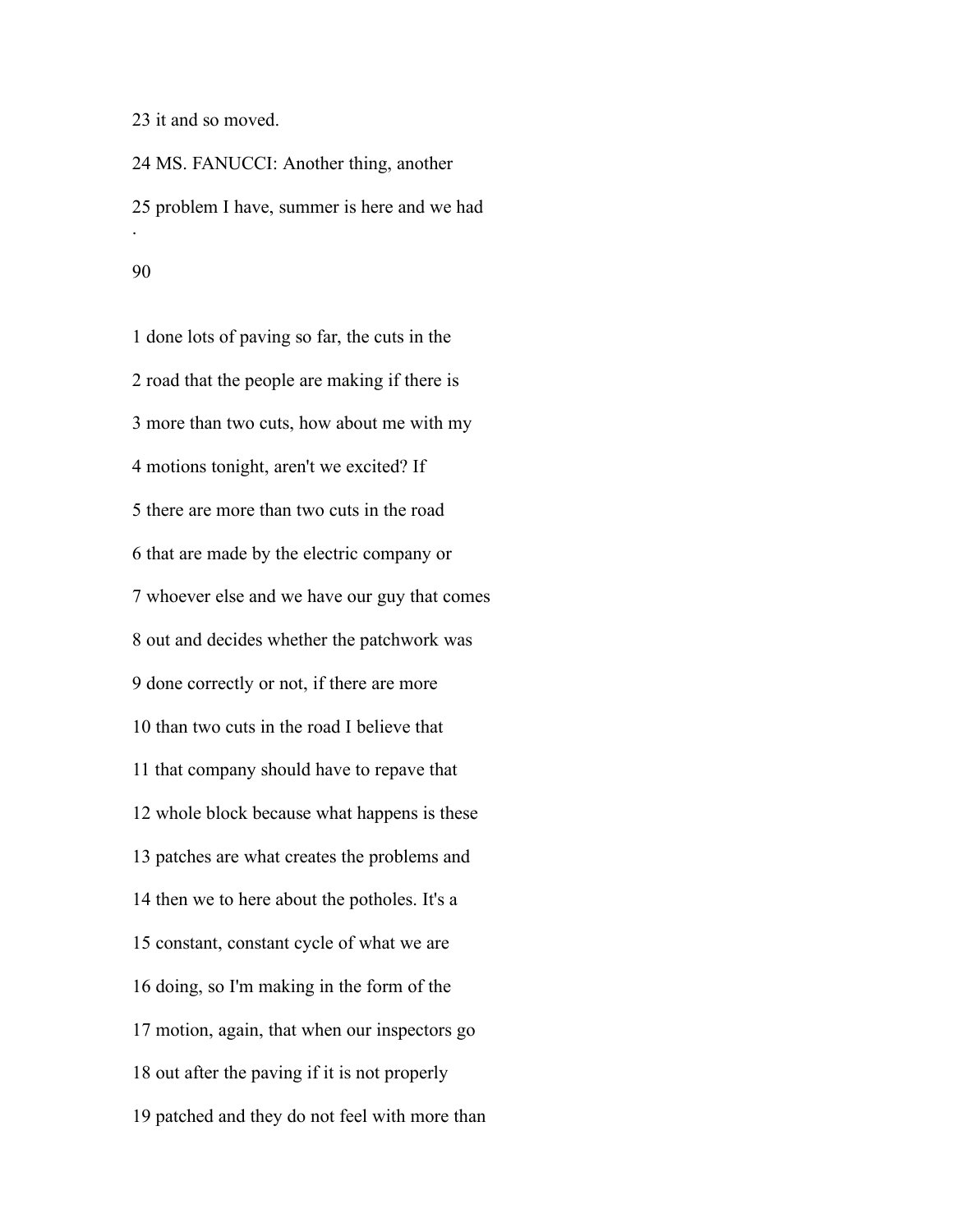two cuts on the road that they have to pave

the whole entire street and not us, the

people who have created the problems which

are the electric companies --

MS. GATELLI: I'm not sure we can do

that.

#### 

.

 MS. FANUCCI: They said -- I did talk, I did ask and they said that we can because they have to comply with what was done, what they have left. They have to leave what they started. So, if they leave with a freshly paved road -- MS. EVANS: And that's -- MS. FANUCCI: They can cut up three different sections of the road? MS. EVANS: That's already an ordinance they have a five years from the date of the pave cut to restore the road to it's original condition and they are supposed to be doing that. MS. FANUCCI: The problem is it's falling through. It is falling through the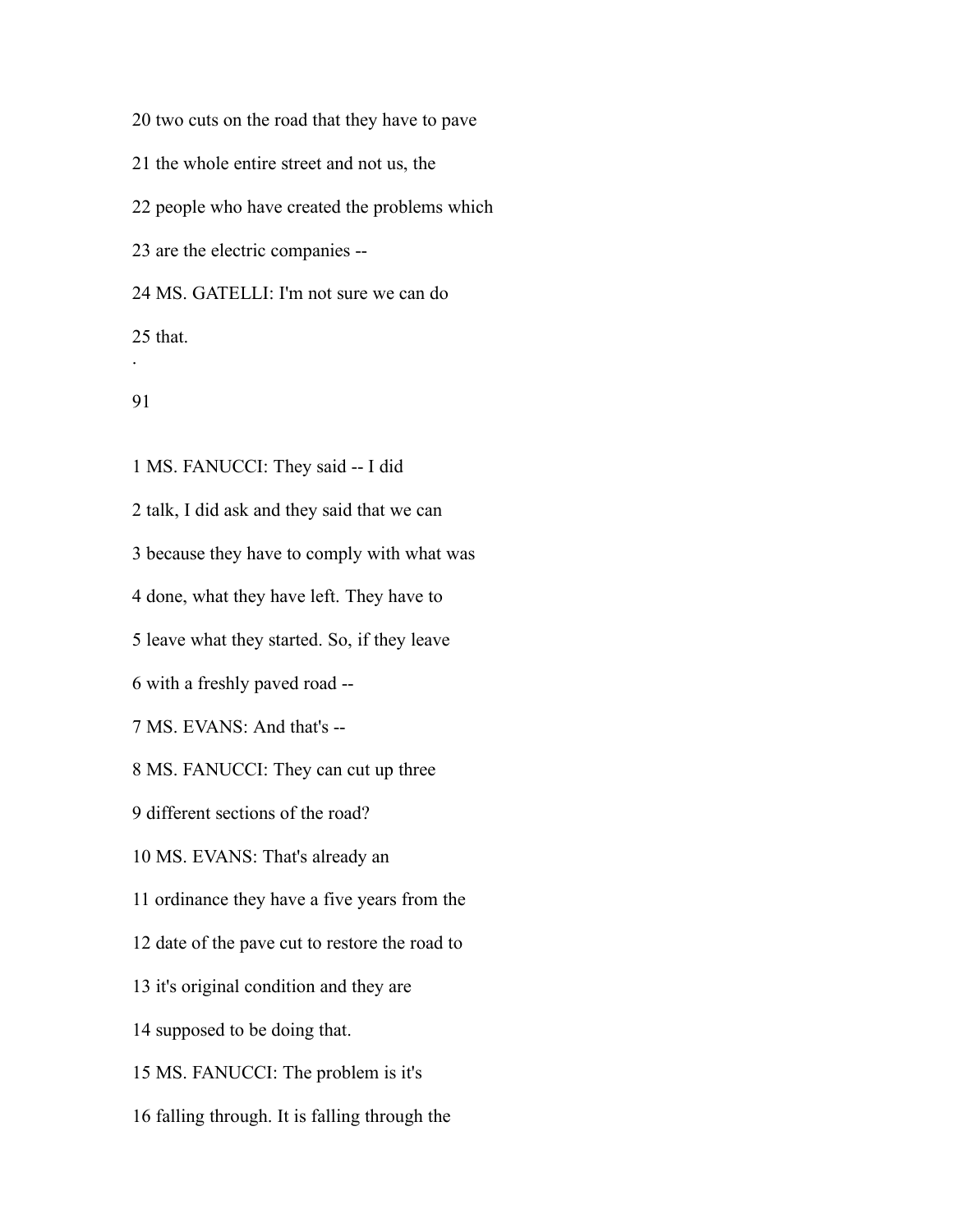cracks and --

 MS. EVANS: Well, it's a pave cut, the pave cut inspector has to get out there and cite. Look, I mean, take a look at North Washington Avenue from Electric Street all the way up to Fairfield Avenue now, every block of it has huge pave cuts. MS. FANUCCI: Right. MS. EVANS: That are simply being .

#### 

 filled in, I believe, by Linde Construction and already the depressions are occurring, but, you know, I think it's a matter of enforcement right now that the city has to-- MS. FANUCCI: Like ten cuts on one road ends up to be a full paved job as far as I am concerned because -- MS. EVANS: Oh, no, I agree, but another problem that I maybe piggybacks onto what you are saying if you were to throw this in there. MS. FANUCCI: I'll throw whatever in you want.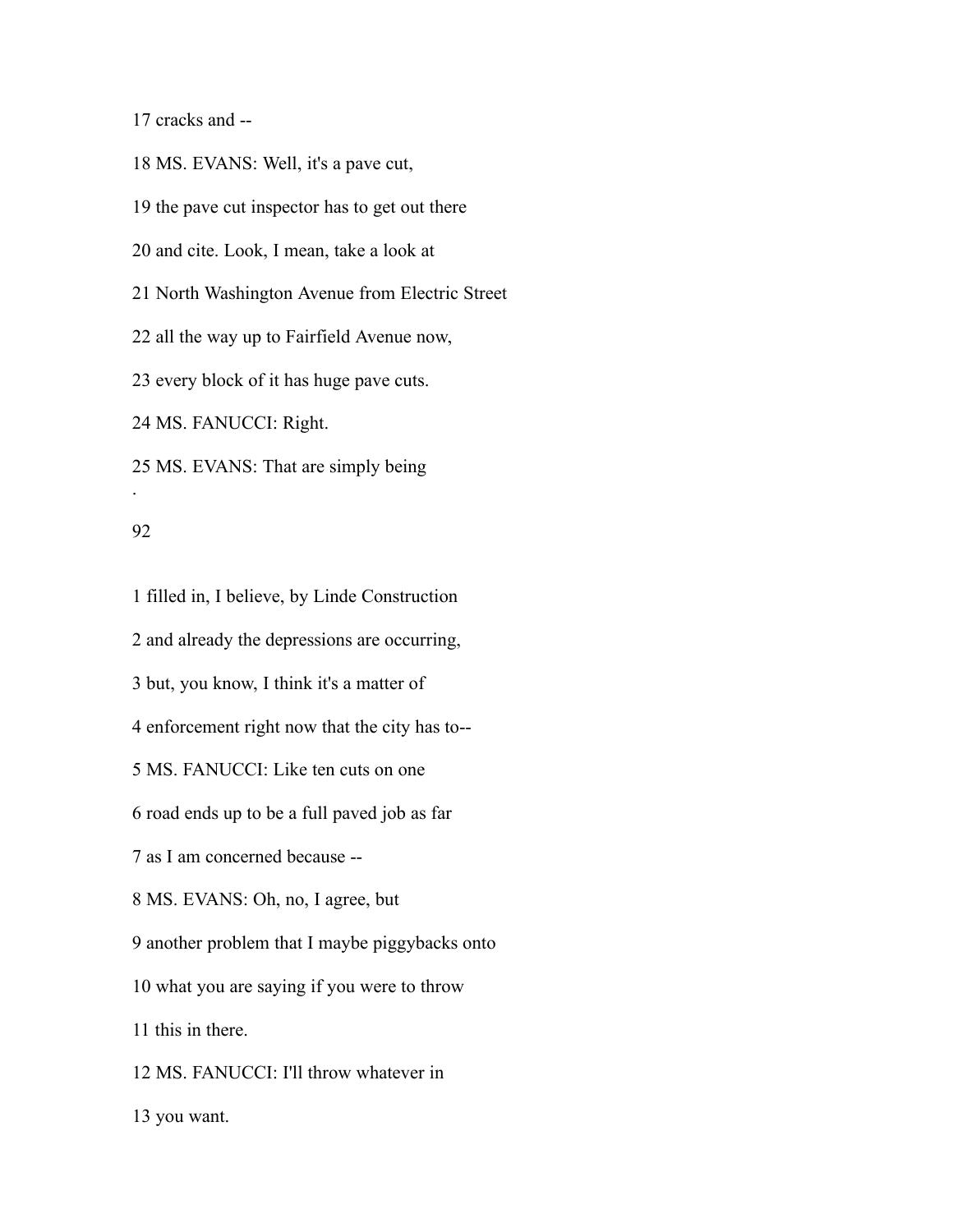MS. EVANS: When the DPW goes out --

MS. FANUCCI: Only tonight.

MS. EVANS: When we potholes or ruts

in the street, and this is the happened

countless times, that they will go out and

fill maybe two or three potholes in a street

ignore the eight that are farther down the

street and then they leave.

MS. FANUCCI: Like if we see them do

them, that type of the thing?

MS. EVANS: Yes.

MS. FANUCCI: It's on site.

#### 

.

 MS. EVANS: Yes, if you are going let's say to the 1700 block of Wyoming Avenue to fill one or two potholes why don't you do all ten of them in the 1700 block that you see. MS. FANUCCI: Okay, I'm going to go with that as my motion. Listen, DPW, I love you guys. Do not get all freaked out because I'm making these motions, the problem is --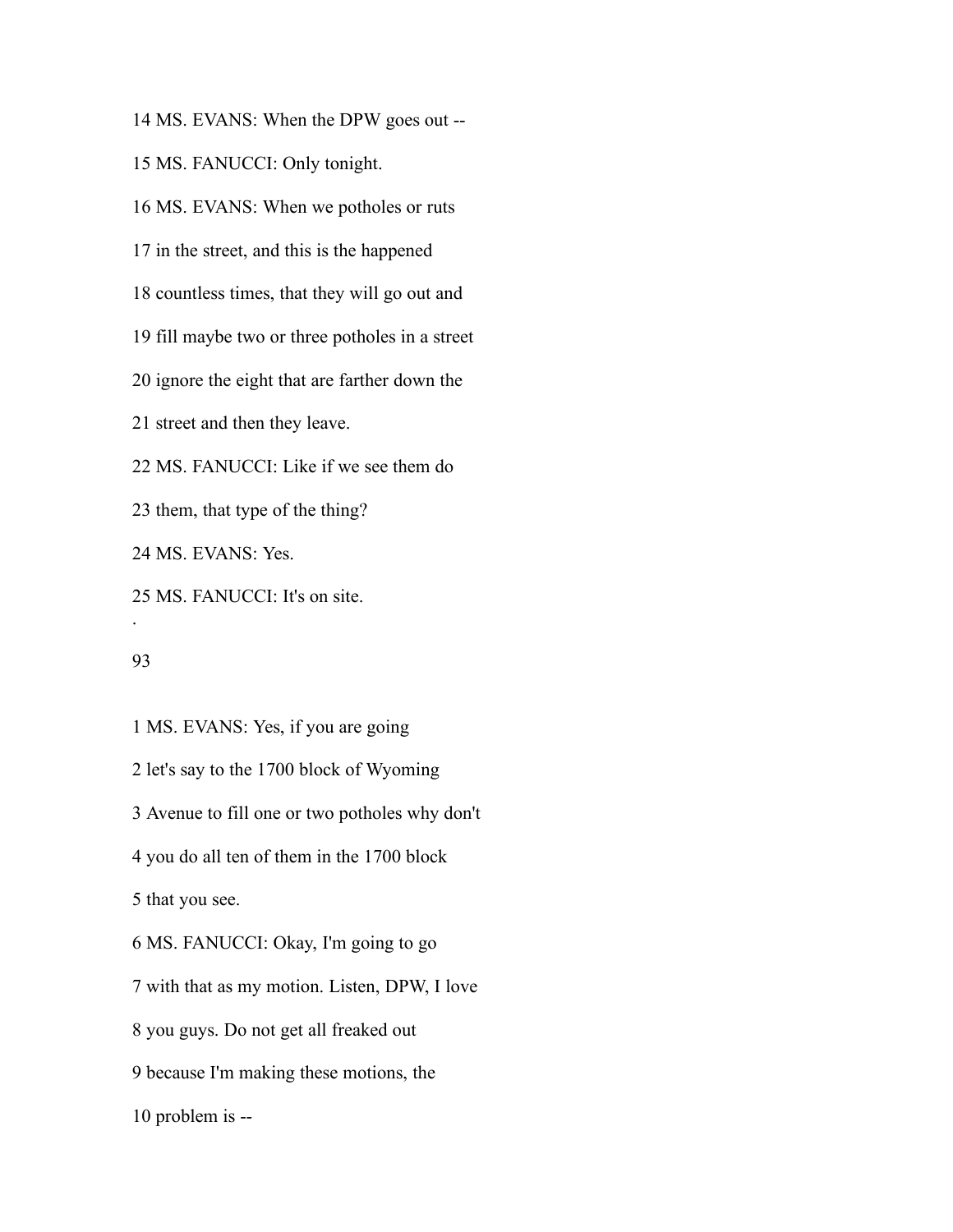MS. GATELLI: I have to interrupt you, although I don't like to do that, the utilities pay to pave that street. MS. FANUCCI: Right. MS. GATELLI: If they do so much of a percentage of the street, so it's not the DPW it's the utility company, so I suggest that before we do this we get a copy of that ordinance that we have with the utility companies and maybe meet with Parker and check it out because I can't see making the utility companies pave a whole street for two pave cuts, they will flip out. MS. FANUCCI: They will flip out. MS. GATELLI: And then our utility . 

bills will go up.

 MS. FANUCCI: My problem is if it's a newly paved road and we just spent all that money -- MR. COURTRIGHT: Like Luzerne Street.

They had another one on Luzerne Street.

MS. FANUCCI: And why should we --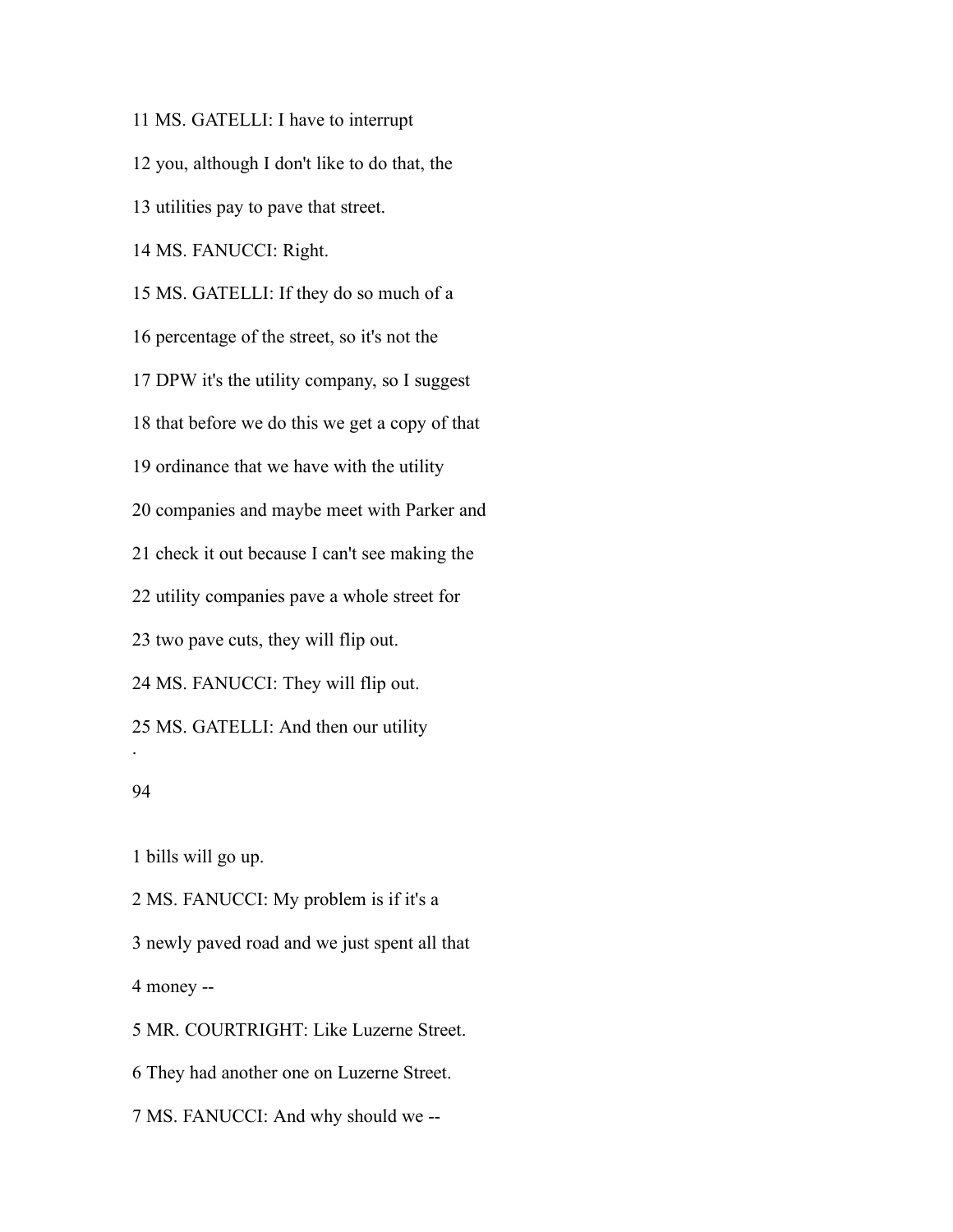and that's a problem. I mean, listen, 20 years if it wasn't paved it wasn't paved, but I have trouble spending all of this money on paving these roads and in five years everybody is going to be freaked out because we didn't do what we were supposed to do, so it's something we need to look at. MS. EVANS: Well, here tonight is the example, I'm Beaumont Avenue it was paved in October of 2005 and now it's destroyed because the water literally, the water main break at one end caused the water to shoot through the road and crack it open and shoot up on the other end of the road and so far nothing has been done about it. It's -- MS. FANUCCI: So let's look into it. MS. GATELLI: Yeah, let's get a copy of the ordinance. .

# 

 MR. COURTRIGHT: Sit down and talk with John Azeriak, he is the guy that does that.

MS. FANUCCI: They are, but it wasn't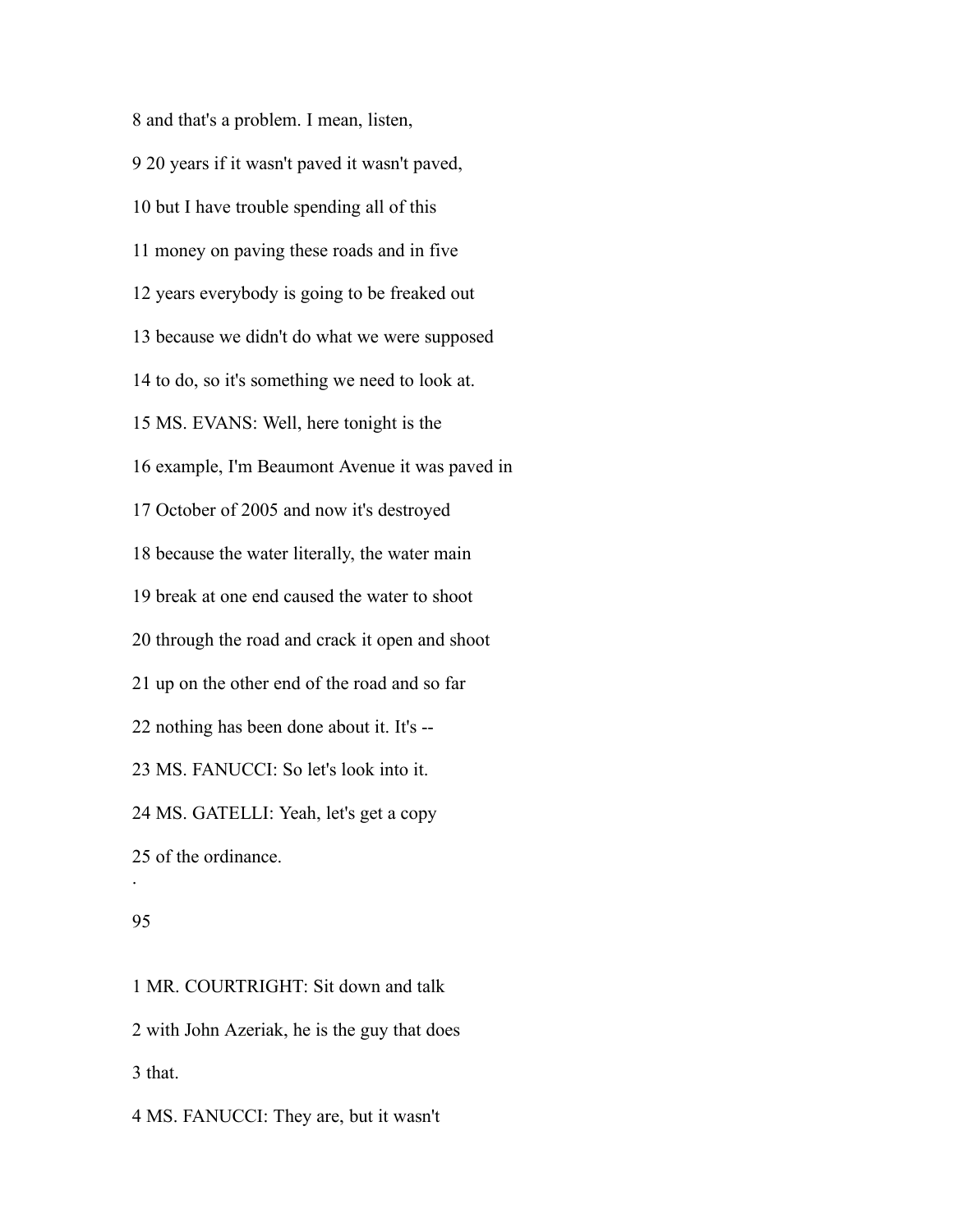that, it was a pothole that remark I was worried about that they are going to be mad about not saying that they are not filling the potholes and you are doing a wonderful job and we love all of you, but just the people that I'm worried about are not, you know, we spend so much money and we live in a place where there is like a potholes the rest of our entire lives, but when he spend a fortune on paving and then it's all ripped part it bother me. It's a problem. See, you guys were missing me for two weeks, didn't you? MS. GATELLI: It is a problem. MS. FANUCCI: One more thing, where is Lee? Did he leave, Mr. Moran? He could not even wait. Lee, when you are watching at home, the parks and recreation program that we are putting together we finally got to getting a director. Danielle Joyce has agreed that she would participate and help . 

us out there. She helped run a children's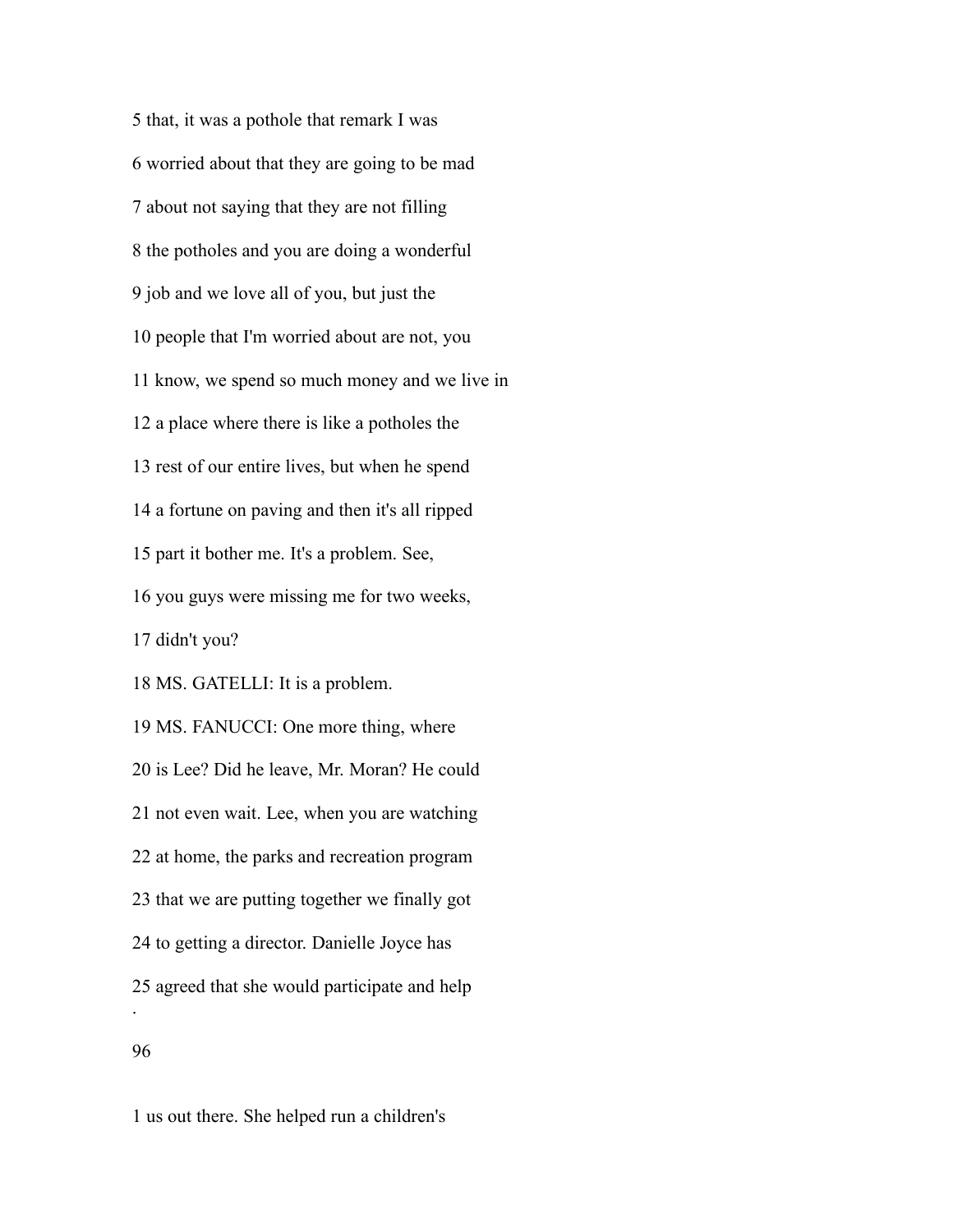museum, so I think she is a great person for this. What they decided was, I don't think feel that this is going to be a whole summer long project, I don't see us having five or six weeks, my theory is that we might get two, two full weeks out of it, but, you know, times of day and everything that stuff has not been worked out yet, but the parks program is starting, it will not be in a park in the city, this is the first year, we are trying to piggyback onto some things that are happening at the museum and I know that there was some problems with employees, the boys and girls club that that was a problem, people were worried about competing with them with this program. This is a whole different type of program and I do believe that this actually would help them. They can come here maybe after and that's what I'm trying to do. I'm trying to coordinate when their program is over maybe ours will start, that way it will keep everyone happy. So, that is still in works and we are working hard on it and hopefully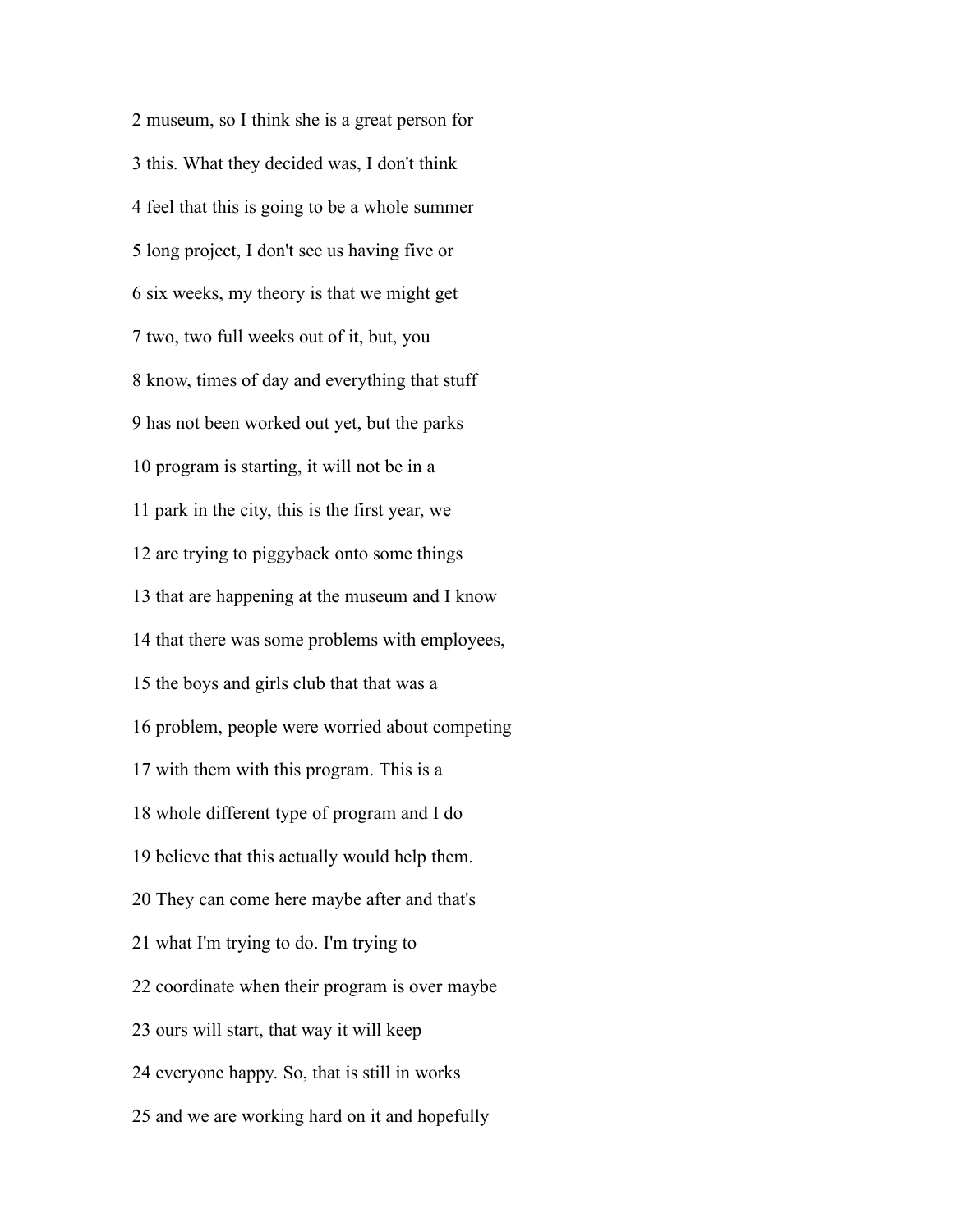.

 I will have more on that maybe in the next two weeks. MS. EVANS: Mrs. Fanucci, before you end I think we have to vote on your motion or you have to withdrawn the motion. MS. FANUCCI: Let's vote on it, what the heck? I'm not even sure what it was at this point. MS. GATELLI: I don't know that it had a second. MS. FANUCCI: Nobody seconded that. Let's withdraw that motion and look into it and see, I just was furious because I actually was driving down here tonight and watching them just like, you know, go at another road and I'm thinking here we go again and it's going to be our fault next year, we didn't do any paving. So, all right. We'll look into it. MS. GATELLI: Mr. McTiernan? MR. MCTIERNAN: Thank you, Mrs. Gatelli. First of all, I'm looking at some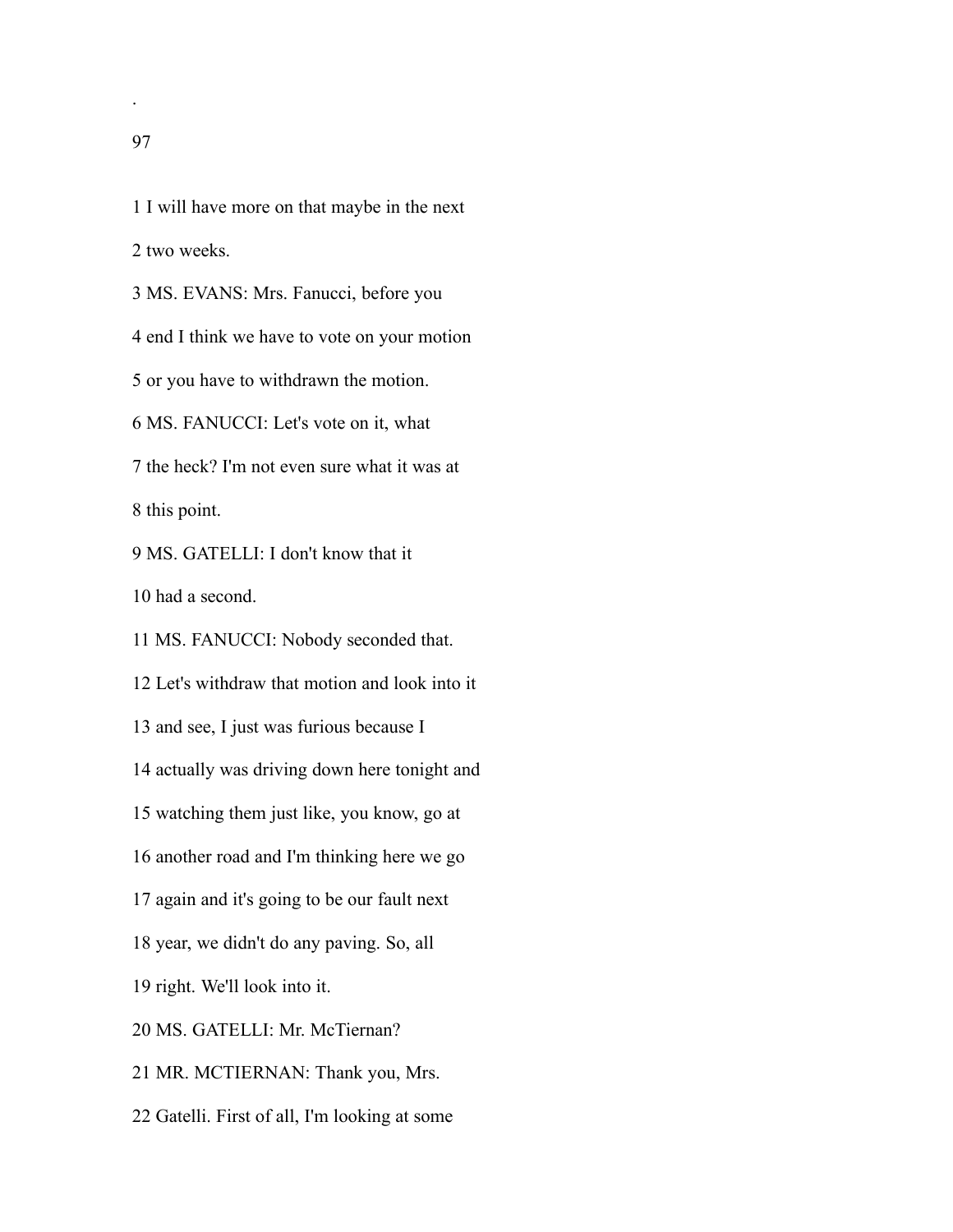letters that were regarding the railroad crossing on Luzerne Street and we did speak about those at our last meeting, but I think .

#### 

 we would be remiss in not thanking Mr. Pocius, former councilman, for his efforts regarding the placement of those railroad crossings. Secondly, I'd like to recognize Mr. Tim McHale from Scranton High School and th wood shop classes at Scranton High School for generously donating their time and their efforts towards the building of the benches for the Greenridge Junior City Council project. Third of all, just a brief comment regarding last week we had a meeting scheduled with the law department and public safety director, Mr. Hayes, and our hope was to assess the impact of the police and fire arbitrations and as Mrs. Gatelli points out, and I had some conversations along the same

line, that we were hoping to have those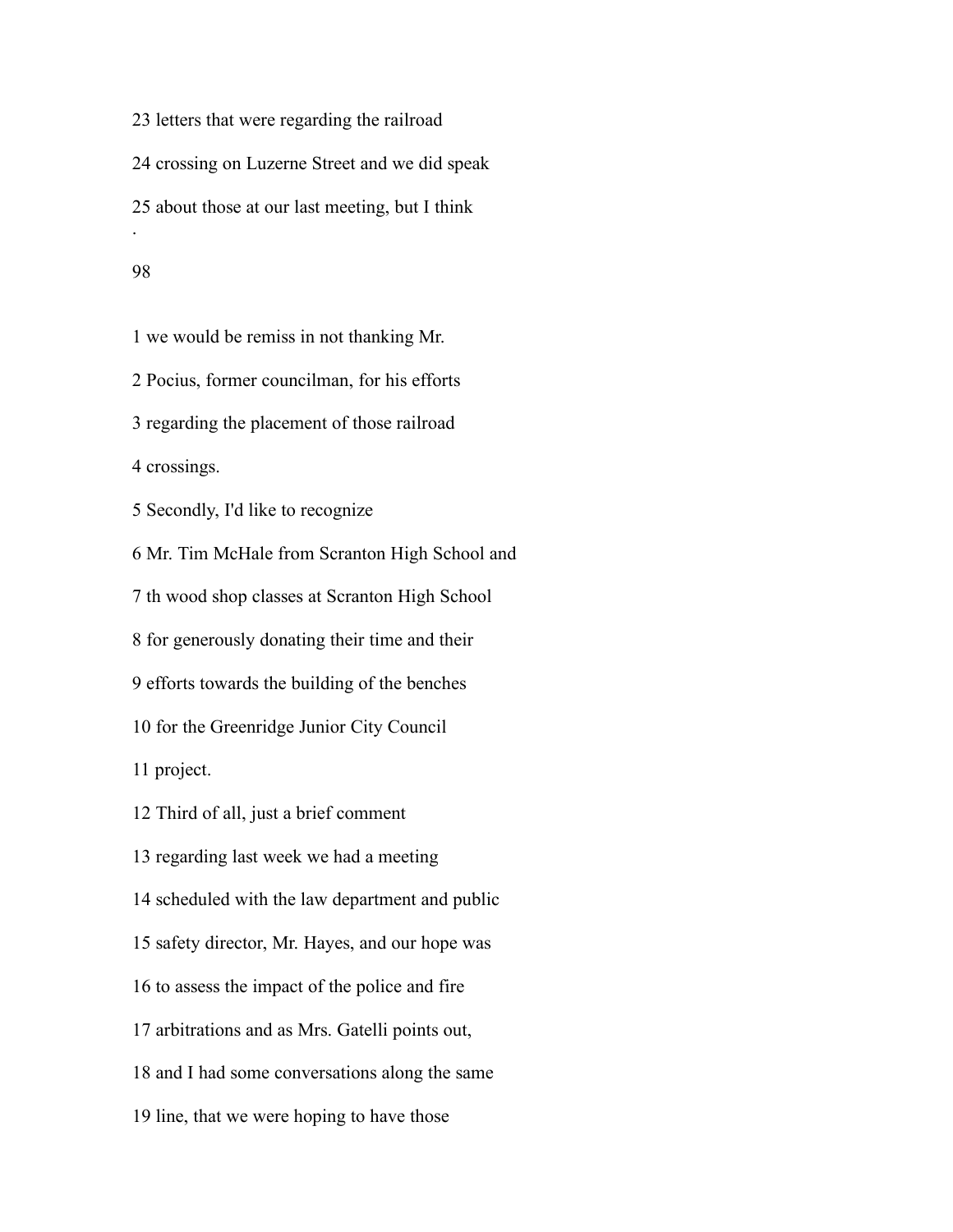caucus meetings rescheduled so we can determine specific costs and my hope is that we look at the costs of the arbitration awards and we compare them with the costs of losing the arbitration award and the implementation of those grants and I'm .

### 

 hoping that the business administrator's office can give us some specific examples on both sides of the coin so that we can make a more informed decision so that caucus is forthcoming. Mrs. Garvey, would you do me a favor, some speakers today mentioned concern over the American Anglican award and what it would cost, could you contact the Sewer Authority, the board of the Sewer Authority, and ask them specifically what the plan is to pay that award and if they could give us an approximate cost during that time frame per rate payer, I think we acknowledge that there will be a cost to pay for that and it will be derived from the monthly sewer bills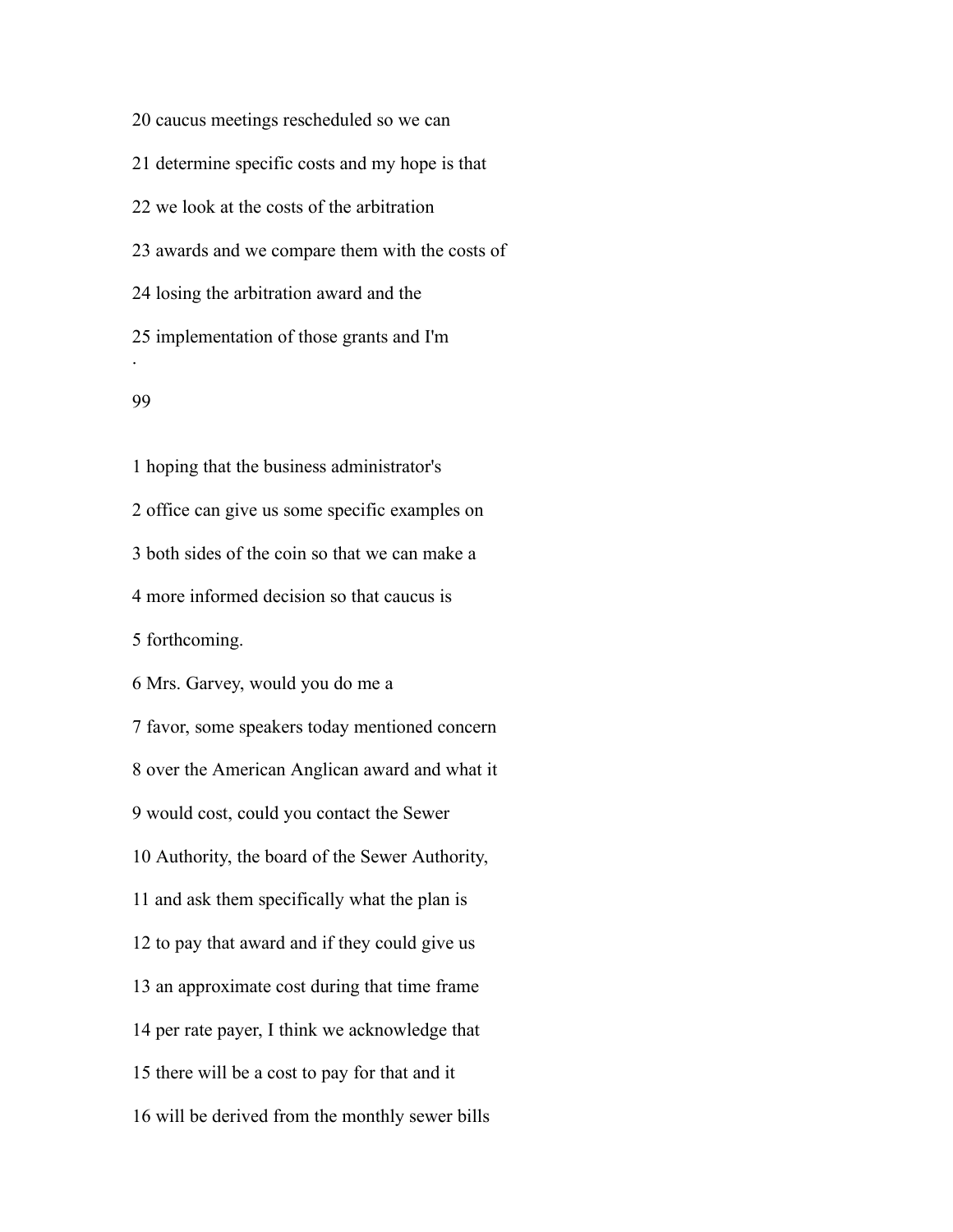that each rate payer pays and it would be nice if folks had an idea of what the projected cost per rate payer might be. MS. EVANS: I think though wasn't it our understanding that the sewer authority owns nothing, it's owed by the municipality of Scranton and the Borough of Dunmore and I believe the plan that's currently in discussion phases anyway is that the city .

#### 

 would lease the storm water system to the sewer authority and in so doing the sewer authority then will increase the rates for the rate payers of both Scranton and Dunmore, so though we may not see let's say a tax increase as a result or additional borrowing, you are going to see an increase in the rates that you pay to the sewer authority so actually you are paying for it one way or the another. MR. MCTIERNAN: That's why I'm asking, I am aware of that plan, and my hope is so that the public understands that the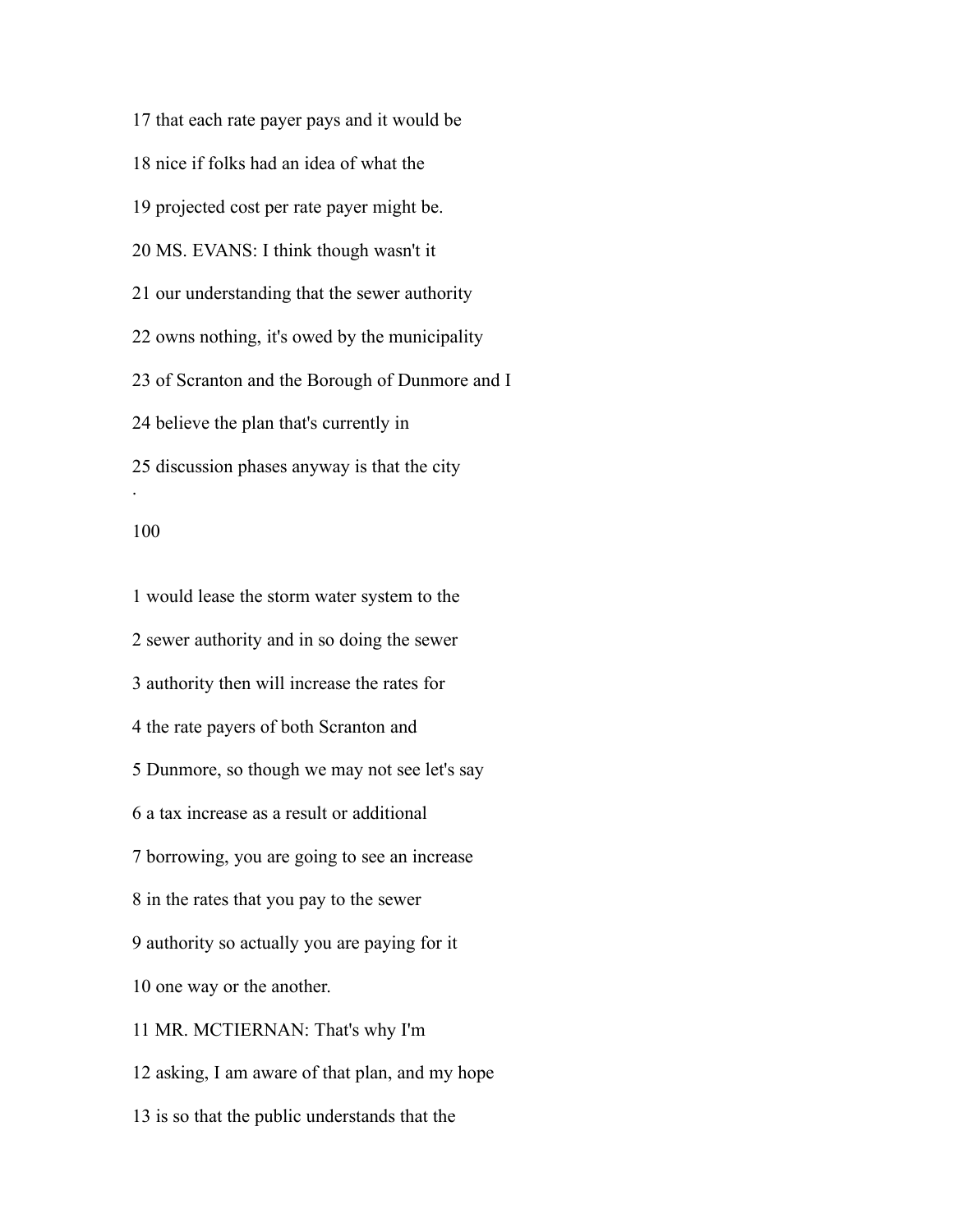-- as I understand it the plan is that this award is going to be stretched out through borrowing over a number of years and it may make it more palatable, although, not acceptable that we will have a specific dollar figure attached to those bills over the next number of years and I think the taxpayers, i.e., the rate payers as well would at least like to know what that plan is and I have heard a lot of numbers thrown around but I think that's important that they know what that cost, so if we could .

### 

 just get that rough assessment after the deal is done, after the borrowing, the proposed borrowing or at least that program is completed what it's estimated each rate payer might see over time. MS. EVANS: And if you could add to that because I remember at the time the renewal of the contract was being discussed the Sewer Authority wanted counsel's permission to conduct an inventory and part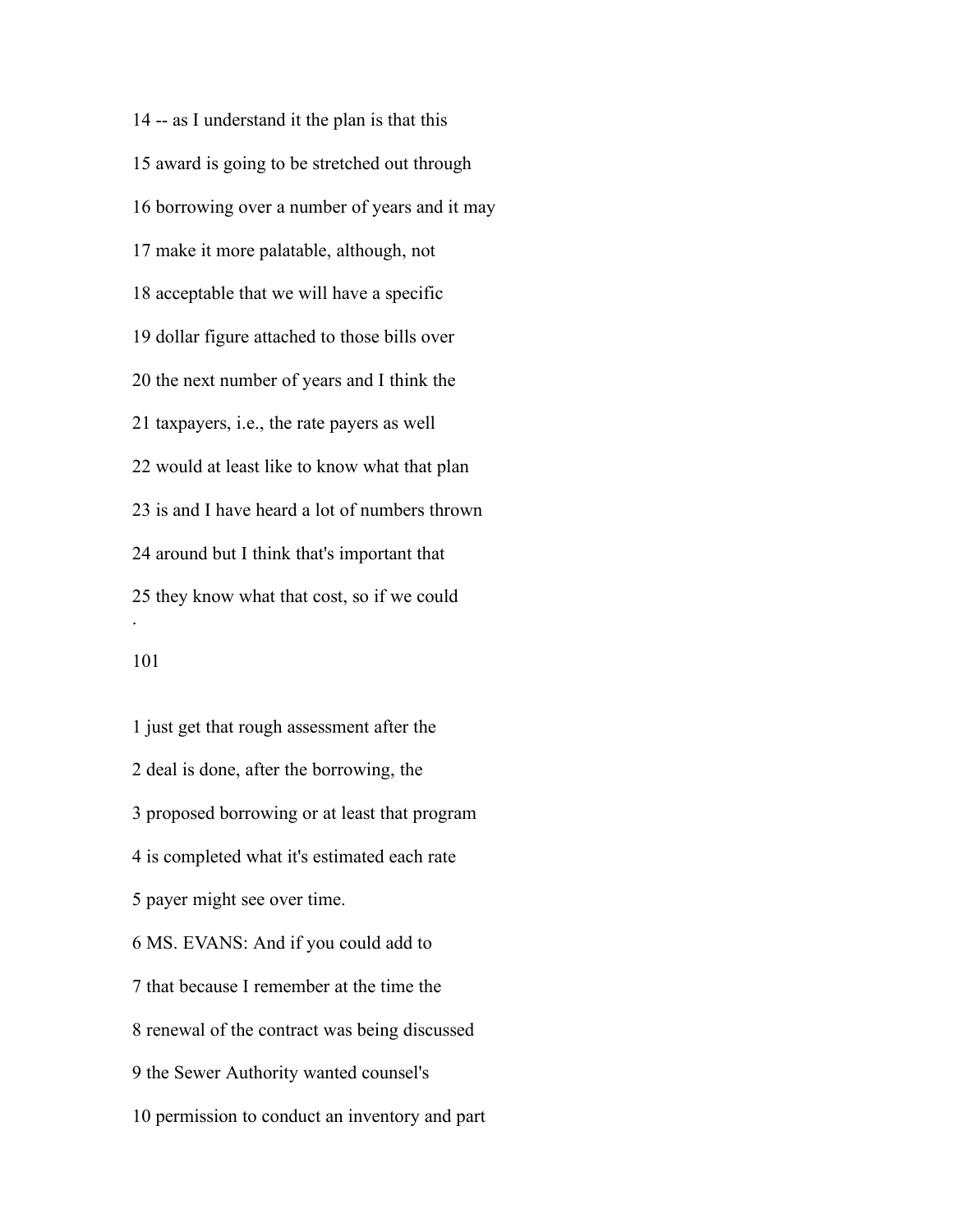of that inventory would have been an assessment of the storm water system and it's worth, but yet I don't believe we have ever been notified of a dollar figure in terms of the worth of that system, so I would like to know exactly what they had determined, if anything, at this point. MR. MCTIERNAN: And two other things, first of all, some information about the Sloan little league situation, I'm trying to keep abreast of that as best I can, I have had some conversations with some folks and I'd like to clarify a few issues. First of all, I did obtain a copy of the Scranton school district's resolution and there were .

 a few areas that I would just like to point out for the record, although this is a public record with the school district, I'd like to further enter it into the record where the school district is recognizing in their resolution that this proposed acquisition of this property if, indeed, it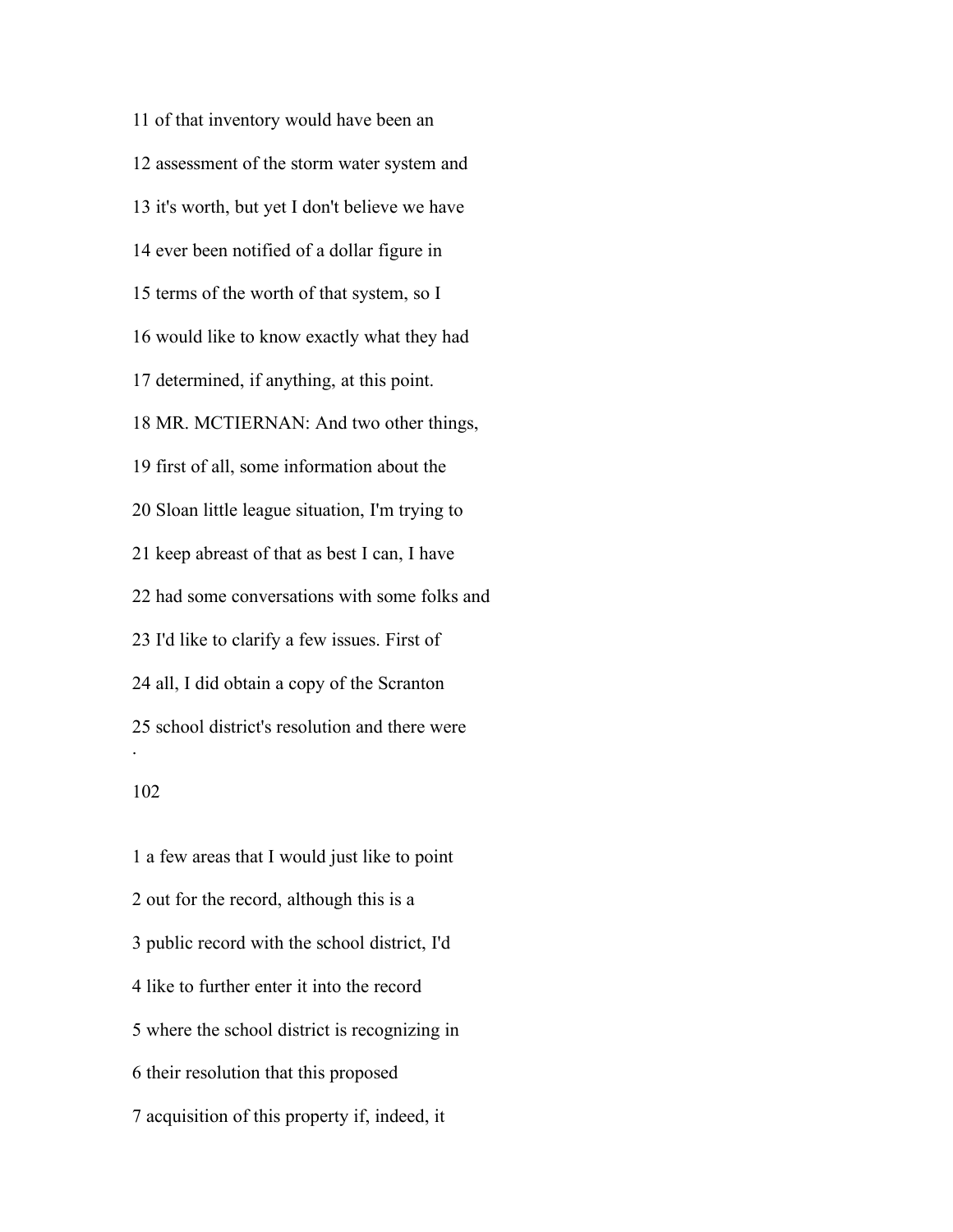goes through would be subject to the Project 70 Act that we have all discussed and talked about. The district's resolution also talks about other entities including the Sloan little league having an interest and continuing to utilize the field for their purposes and it's not the intention of the district to preclude the Sloan little league association with the use of it's premises, etcetera. Some other things that I want to at least bring to light as I understand these are the facts that have been related to me or comments that have been relayed to me so I can only give you the information as best as I can recall it, but I did speak with some members of the Sloan little league community and they appear to be -- they appear to basically be satisfied with a few .

### 

 little additions or additional conversations with the meeting that was held last night with school director Catherine McWiggin and there were just a few things that I would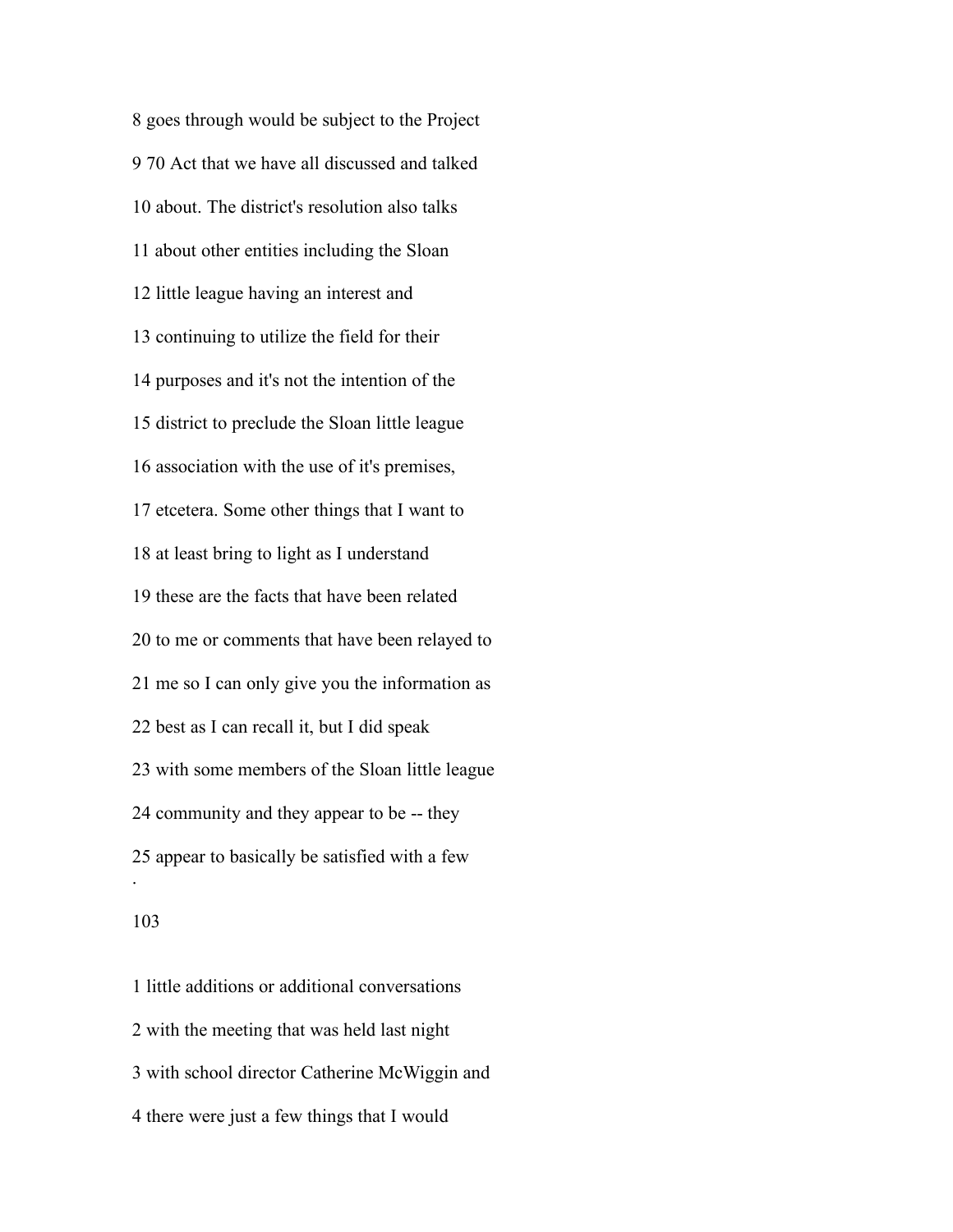like to point out as I spoke with the school district CEO Mr. Sheridan and some of the Sloan little league folks. It's important for everyone to understand that the school district physically doesn't have a use for the little league field, the farm field and the missy field as I understand it. Again, I'm representing conversations that I've had with other people. There are certain measurements that are required for PIAA, high school baseball. A little league field, a farm league field do not make those minimum dimensions, so it would not be feasible or useable for the school district to enter into disrupting those fields because they are not large enough by any stretch of the imagination so that's important for folks to understand. I did take an opportunity to visit the Sloan little league field and it is in marginal condition at best. It might even . 

be considered dangerous in some areas, so I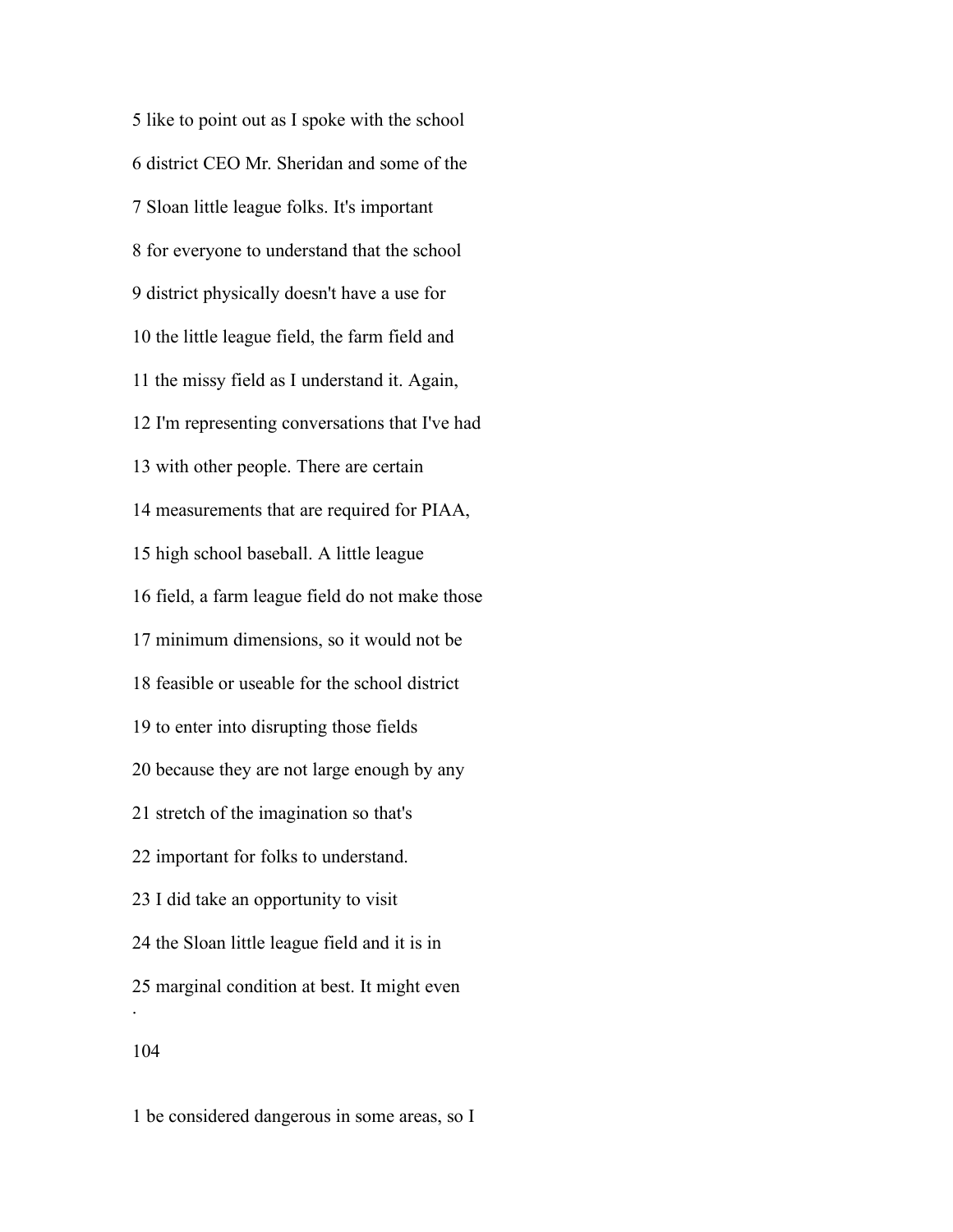would say that the repair of that field if it were to be acquired by the school district would be a benefit to the entire complex plus there is certainly an element of at least potential liability because we have a field that has been neglected, sovereign immunity certainly protects us in certain avenues as our solicitor would point out, but negligence may not be something we are protected by, so I think it's a win-win situation as I understand it the district is committing to a substantial improvement in that complex and I think it would be hard to believe that the district would put several hundred thousands dollars into the teener league field and then have the rest of the complex in disrepair as the district would not want to have a property that did not represent itself well, so I think the little league might benefit in the long run. I think you can imagine that if the school district were to enter into agreements to purchase bleachers I would imagine that some of these bleachers would end up near the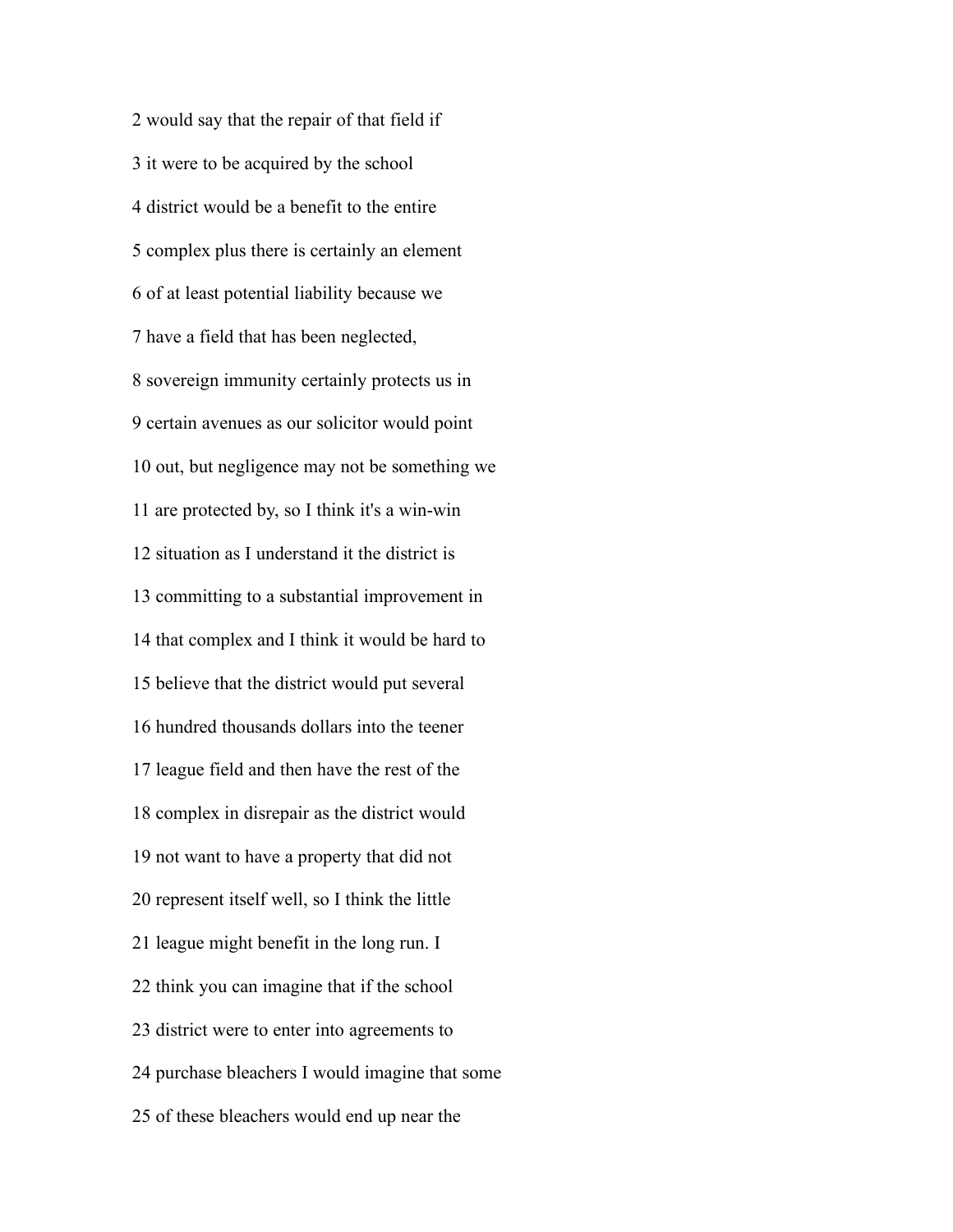little league, the farm league and the missy league. It's in the school district's best interest that it develop proper toileting facilities which would benefit the little league in general because, again, if the district is going to be in possession of that field they need to provide facilities for the spectators that come to those fields, so I think there are collateral or ancillary benefits that the Sloan little league would enjoy if the school district were to own that. And I probably need to point out that I don't necessarily have a stake in it, I'm just pointing out some conversations that I had with CEO, so I think the benefits to the entire complex are significant. I'd also like to add this is different from the south side complex because this sale is not to a private entity it's to a public entity, the school district and the citizens, the taxpayers would still have an opportunity

.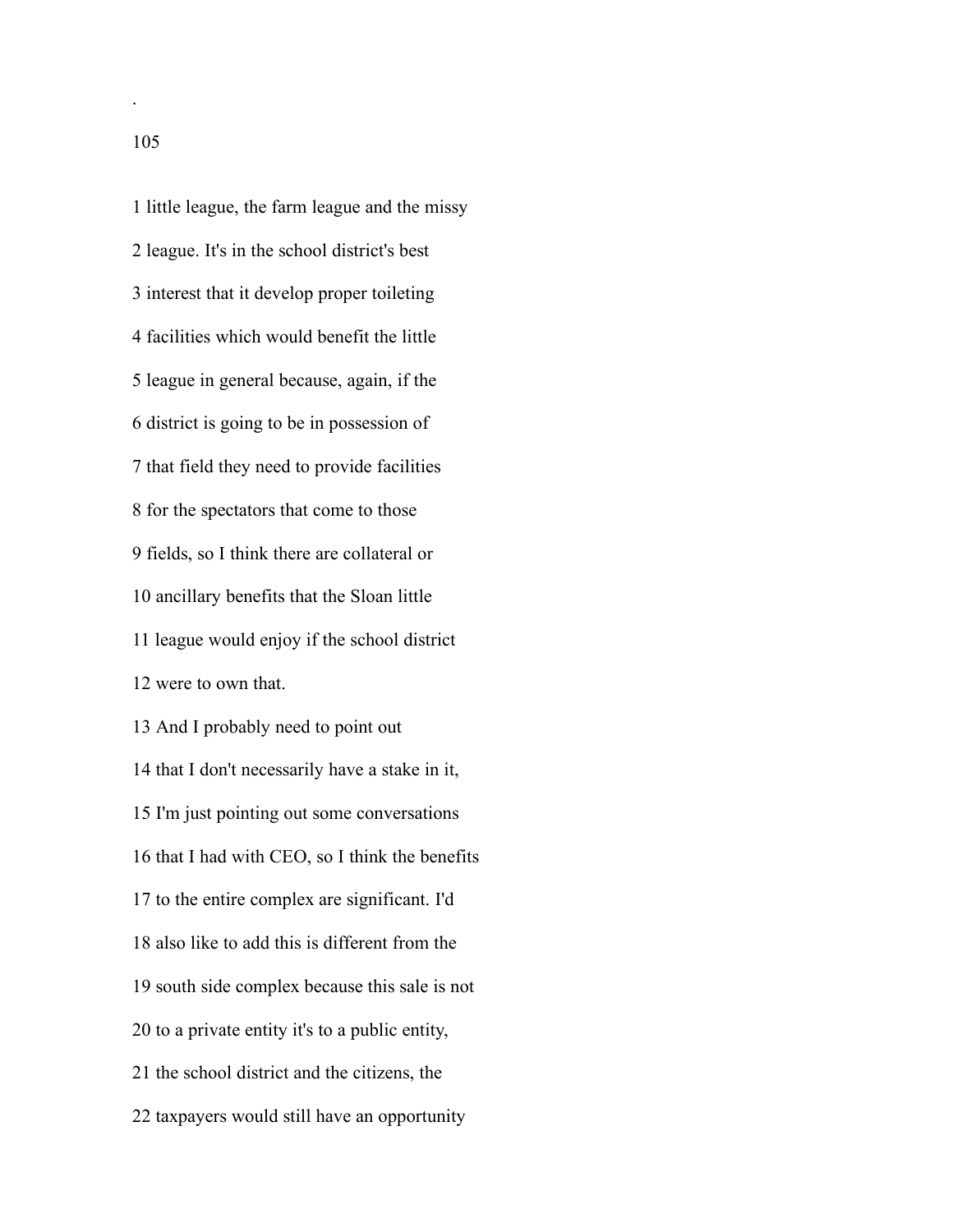for regress of their grievances at school board meetings and the public, the taxpayers still have an opportunity to vote for or .

 against school board members regarding this purchase. So this is not like the south side sale in that regard that it is to a private institution. And, second of all, I think we all realize, not second of all, but continuing on, the little leagues are dwindling. I think -- my son plays little league and I think I can speak with some accuracy that almost every little league in the area has had to consolidate. They have reduced the number of teams because of lack of participation. I am under the understanding form all of the folks that I talked with at Sloan that they are doing some interleague play in order to bolster the schedule, so my point there is the school district's injection of money into that facility is probably a good thing I would agree with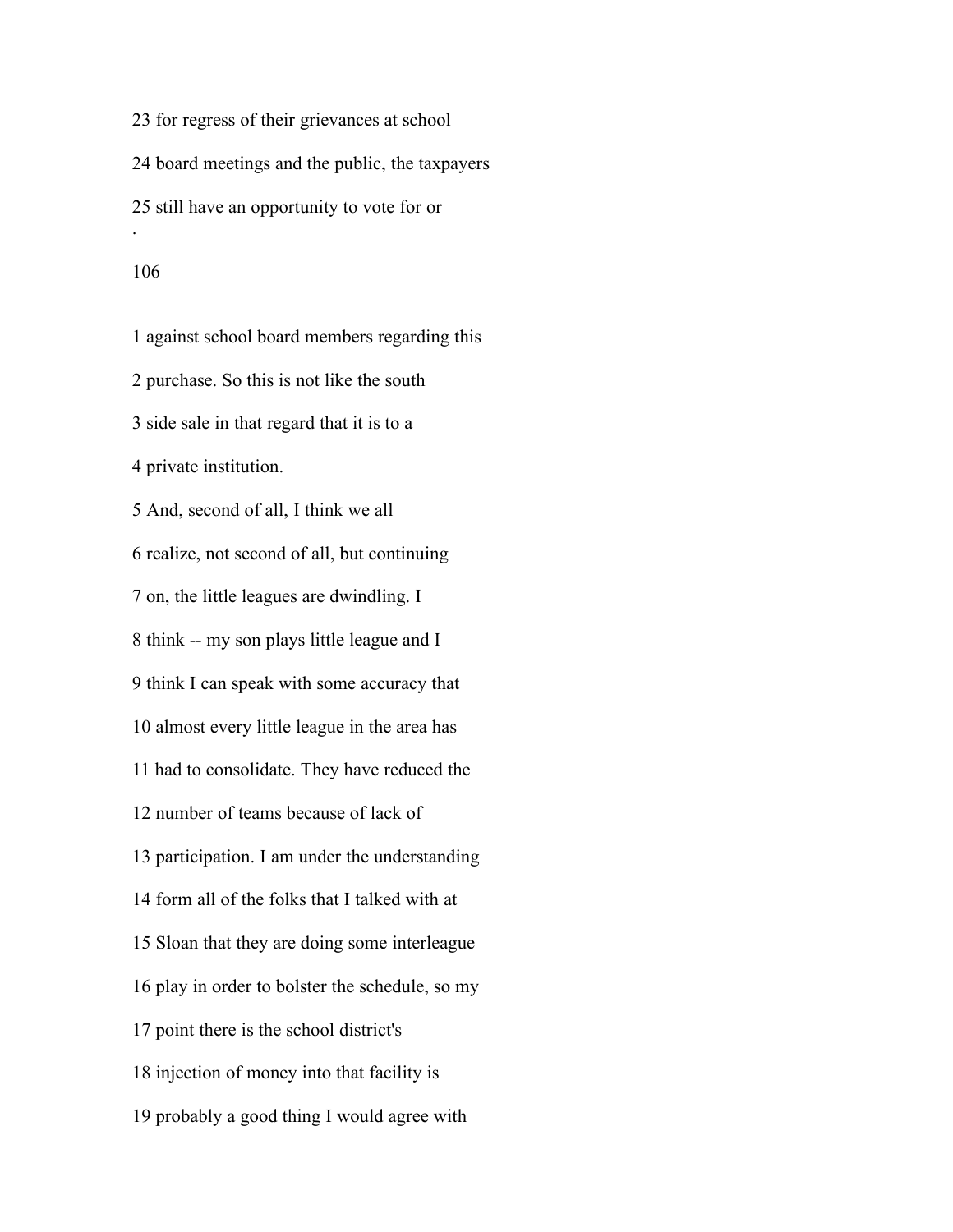someone who said earlier, I think Mrs. Gatelli, that we would be paying for this property twice if the school district does intend to acquire a field somewhere, so I think that -- and then, finally, there is some private institutions I guess that are .

 looking to use sites. As a further part of this discussion I think we can say at that there are other teener leagues in the city that could use the injection of cash, for example, the Lackawanna County teener league, I can't speak for them, of course, I haven't spoken with them directly, but if one of the local private entities that is interested in the Sloan field there are certainly other teener league fields that we can spread that around and geographically I don't think it matters whether you are in the St. Ann's area or on the Keyser Valley area, it's relatively close when you come from across town, so they are just some details regarding the Sloan little league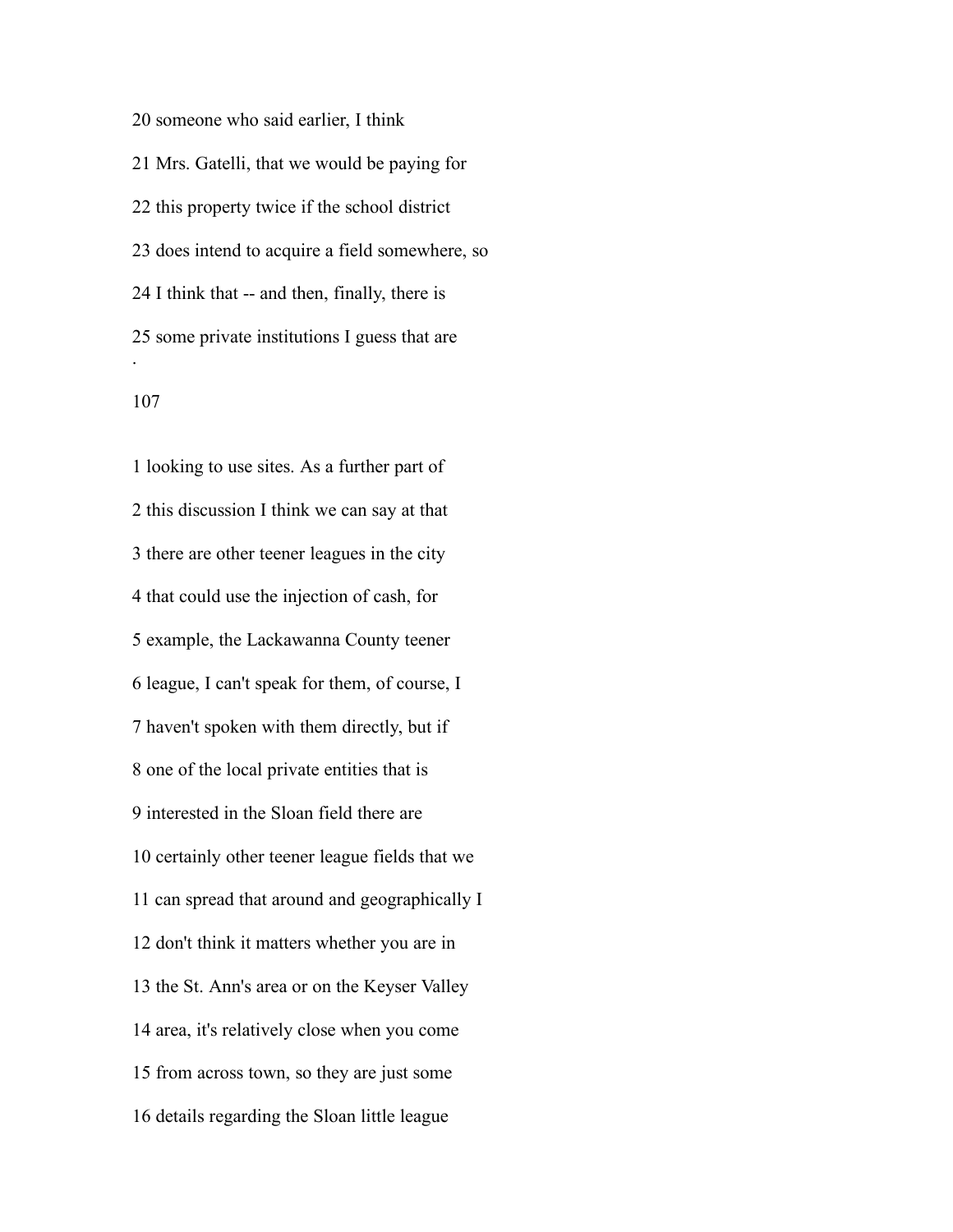acquisition by the school district of that property that they are facts as I understand them and I think they are worth clearing up. And, finally, a little long winded tonight, permit parking, there were some representatives here from North Washington Avenue, and I' mm sure Mrs. Evans can probably give me the location specifically, but they were represented by Mrs. Cecci and .

### 

 we have asked unilaterally that as council as a body that permit parking signs went out there and I'm wondering if, Kay, you could find out whether or not the proper departments are going to respond to that and place those permit parking signs at council's request. MS. GARVEY: Okay. MR. MCTIERNAN: That was passed unanimously by motion and -- MS. EVANS: Yes. MR. MCTIERNAN: And we are essentially circumventing the process by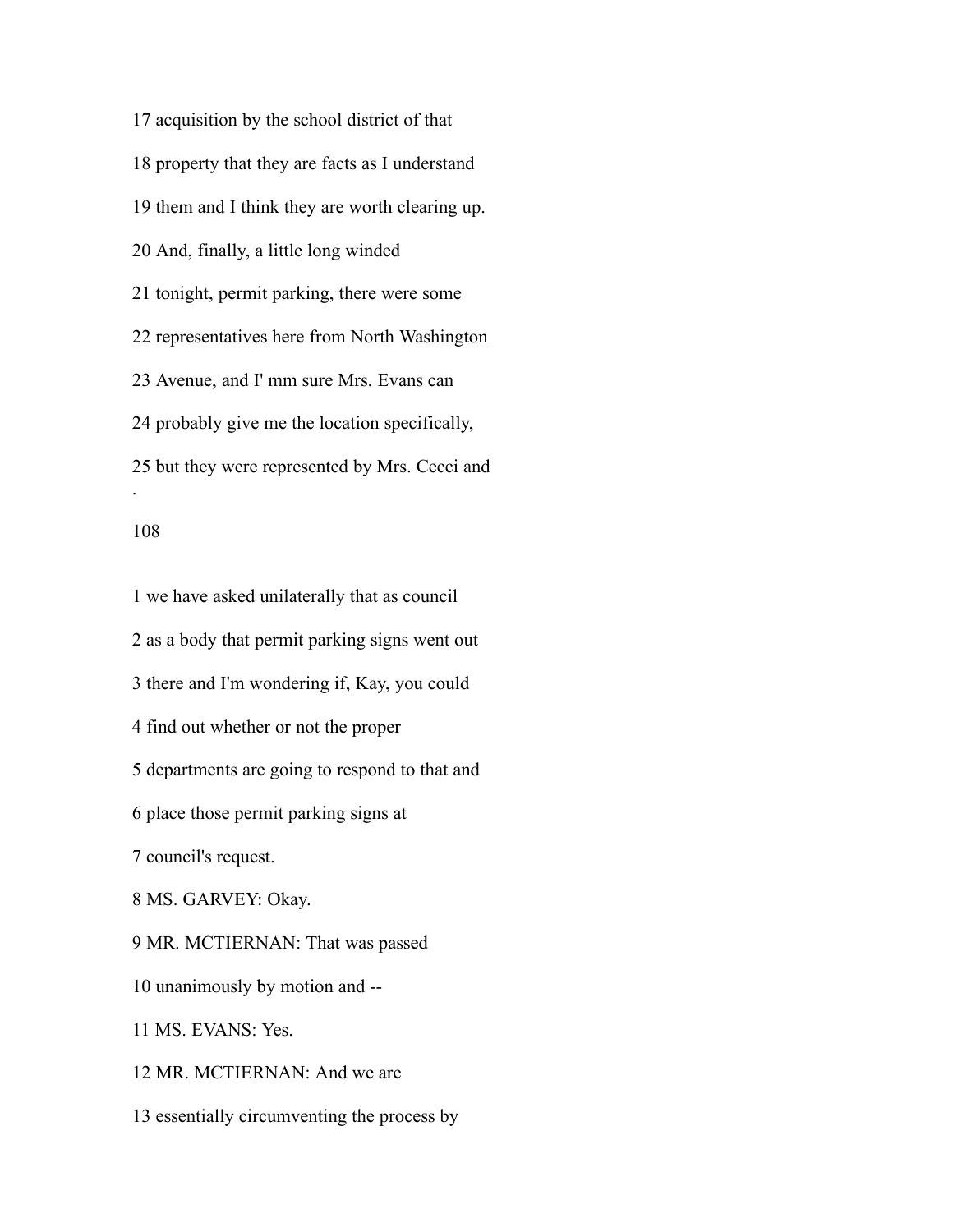having a motion asking for them, but I don't know whether they are going to honor it. If not, then we should find a way to expedite the study of that complaint by those citizens, and that's all I have. Thank you. MS. GATELLI: Thank you. MS. EVANS: Just one thing I wanted to add to that, I believe in the most recent CDBGL locations Sloan little league received a large sum of money from the City of Scranton to maintain and renovate their fields, so in actuality I don't believe that . 

 they need the assistance of the school district to come in so much and do that for them. There has been two years worth of allocations there, but more importantly, I also remember, and this is a fact, that two years ago I attended a meeting of both -- well, of the Sloan Little League Association and some representatives of the Scranton School District who stated to the officials and members of Sloan Little League, hey, we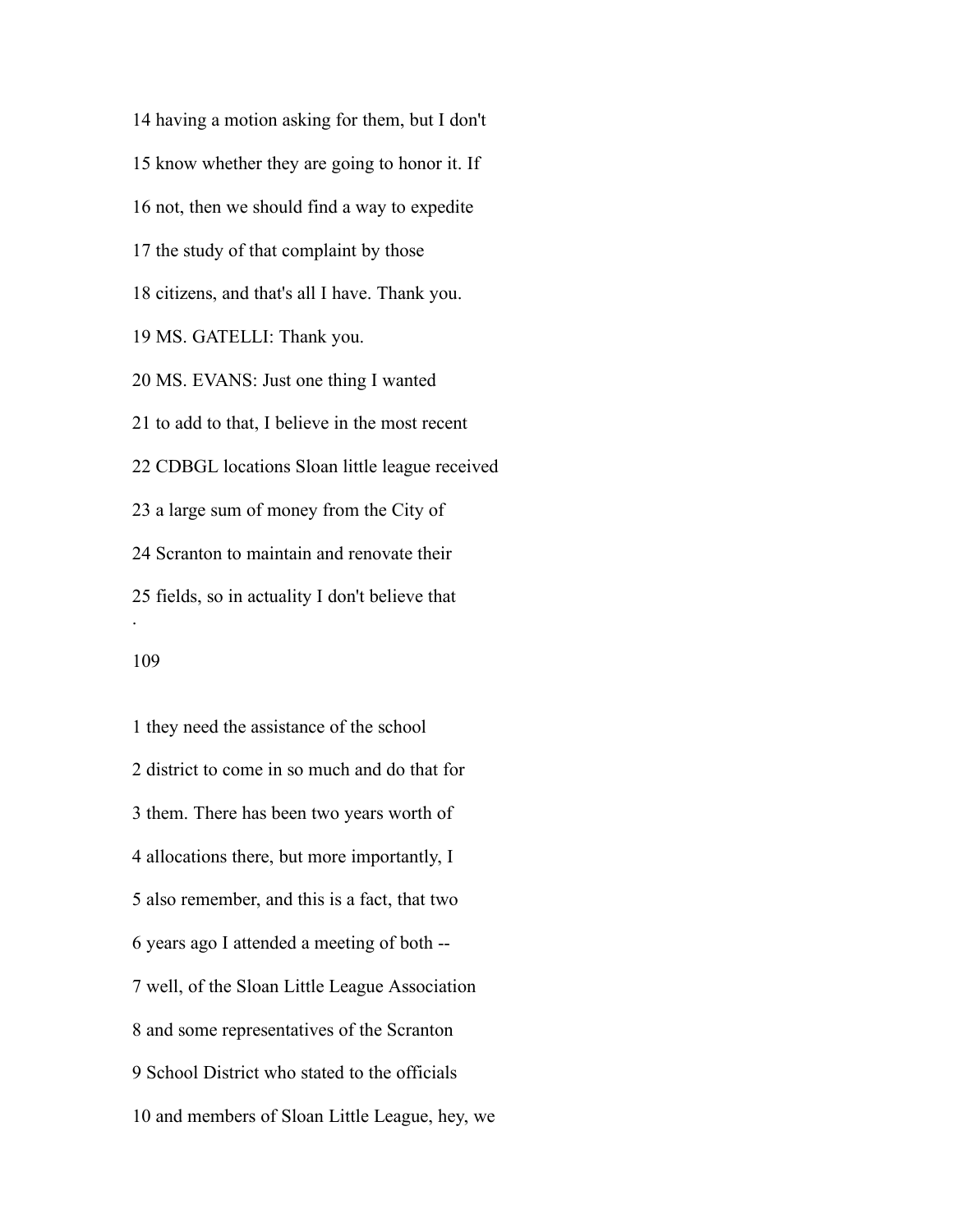came here to do you a favor by taking your fields, and the people who were present did not feel that that was a favor because they didn't even know that their fields were being eyed up for a takeover. And, in addition to that, I was just at Sloan Little League last weekend and I would say there was a tremendous turnout in terms of children and parents, you know, maybe it has been a merger, but I'll tell you what, there were great numbers of children there ready to begin the season on that Saturday afternoon, so I don't think they are lacking participation. MR. MCTIERNAN: The only thing I .

### 

 would like to say about that is I am not trying to characterize this in a way that this is a negative proposal for the Sloan Little League or for the Scranton School District. I am presenting the facts and I am hopeful, as most of us who have children who have gone through the little league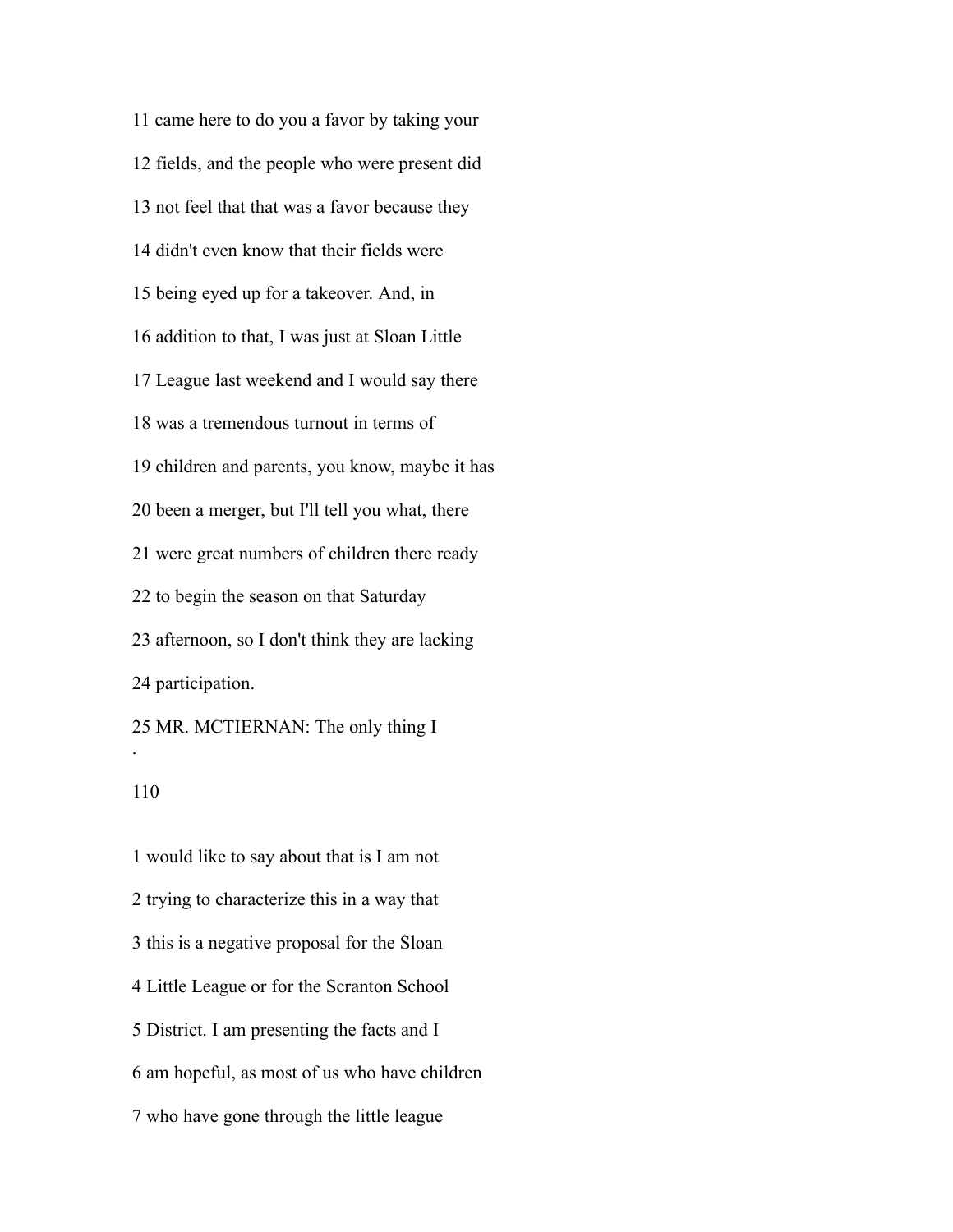system and it's a great system for our kids to be a part of, I think that the die is cast, the representatives from the school district and Sloan Little League will be able to take care of that and I think those are the folks that should be talking. We, of course, have some standing here, but I think it's a misrepresentation that they ise trying to be some overtaking and I hope that there is productive discussions between Sloan Little League and between Scranton School District and our body the City of Scranton and help those folks come to a satisfactory resolution to this issue. MS. EVANS: Well, I think we do have standing in this in that we represent not the school district, we are employees of the school district, but the school district has .

 a school board that represents it. We as city council are here to represent the citizens of Scranton and we must approve of such a sale, so it is quite pertinent to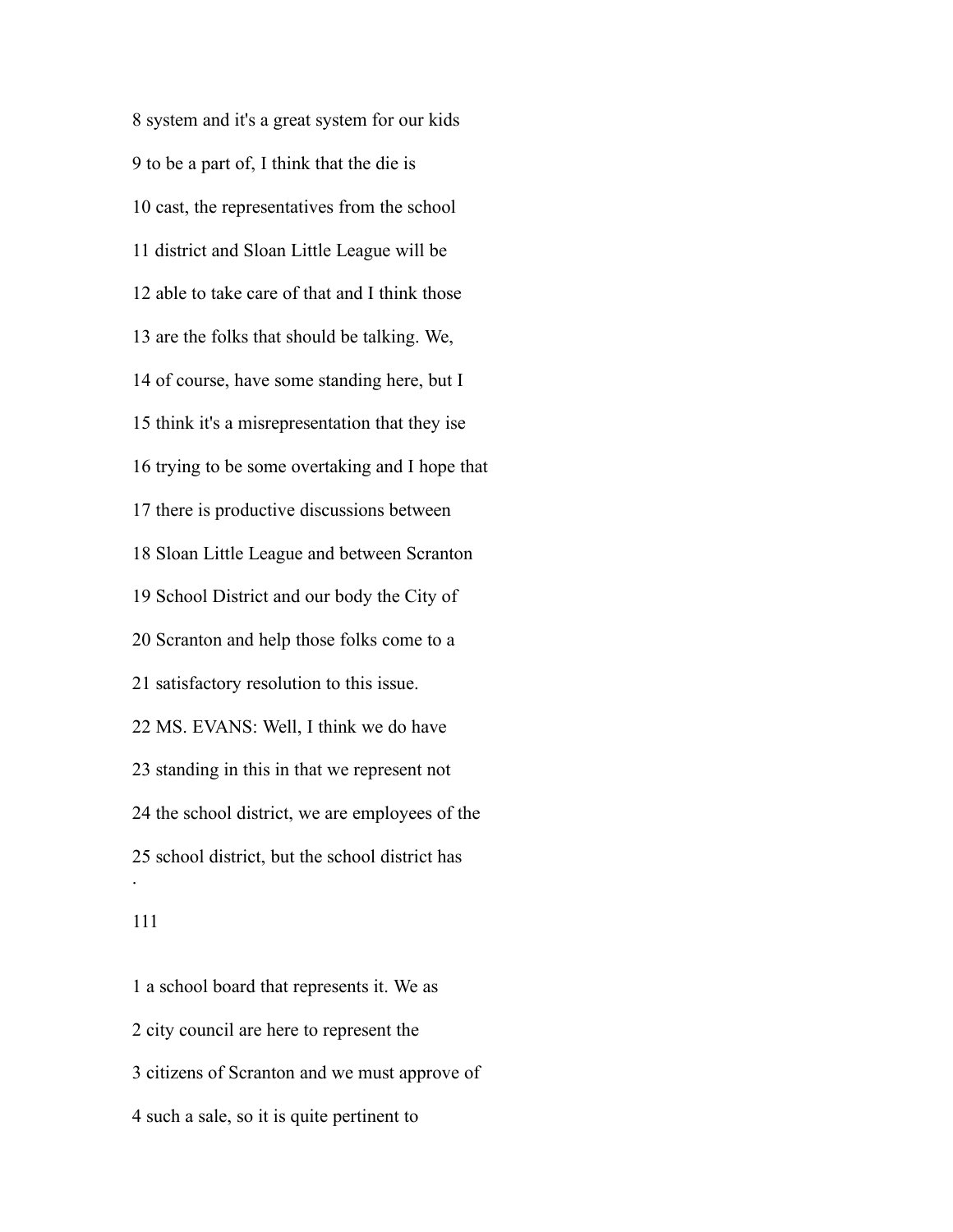this body, but I think in addition to that as Mr. McTiernan noted earlier this is Project 70 land and I don't know if anyone has the right to be conducting such a sale and I think this will require some type of state legislation to provide for such a sale and to conduct a sale without that type of state agreement is very fool hearty because it can cause penalties to be inflicted on both parties, so I really don't like this rush to judgment putting the cart before the horse. I do hope both sides come to an agreement, but I'm not budging on this until I hear that people that I represent, I am an employee of the Scranton School District, I realize that, and I realize I'm sticking my neck out here, but I also realize that in this position on this evening I represent these people and I'm here to protect their interests in it. MS. GATELLI: Is there anything .

else? Mr. Courtright?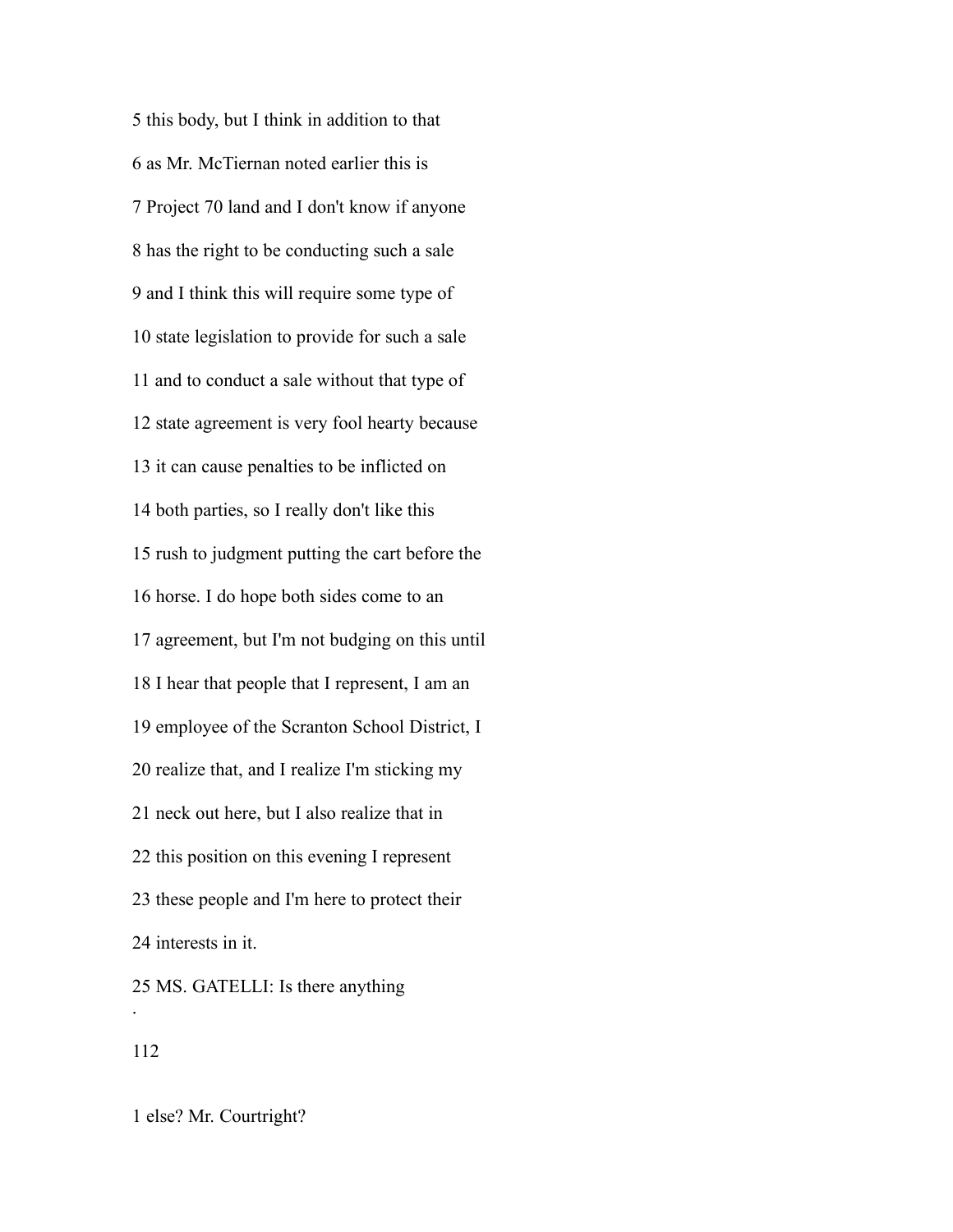MR. COURTRIGHT: Yes. Kay, I know last week we sent a letter to Mr. Lynardy about where the police cars were that we were we supposed to get, I don't believe you got an answer back, have you? MS. GARVEY: No.

 MR. COURTRIGHT: Could we send him another letter also to David Elliott and see if he can update on this, it has been quite sometime since these cars have been ordered or they are supposedly ordered. Could we find out have they been ordered, when they will get here and I would like to know that as soon as possible. And just one more thing, Kay, at the corner of Dale Avenue and Luzerne Street they have a lot of trouble on Dale Avenue over the years and I have brought it up many times, but now at the corner of Dale and Luzerne the road is broken up so much that there is at least 50 chunks of blacktop just laying there in the road so if we could get the DPW we can call in the morning and see if they can up there and clean it up and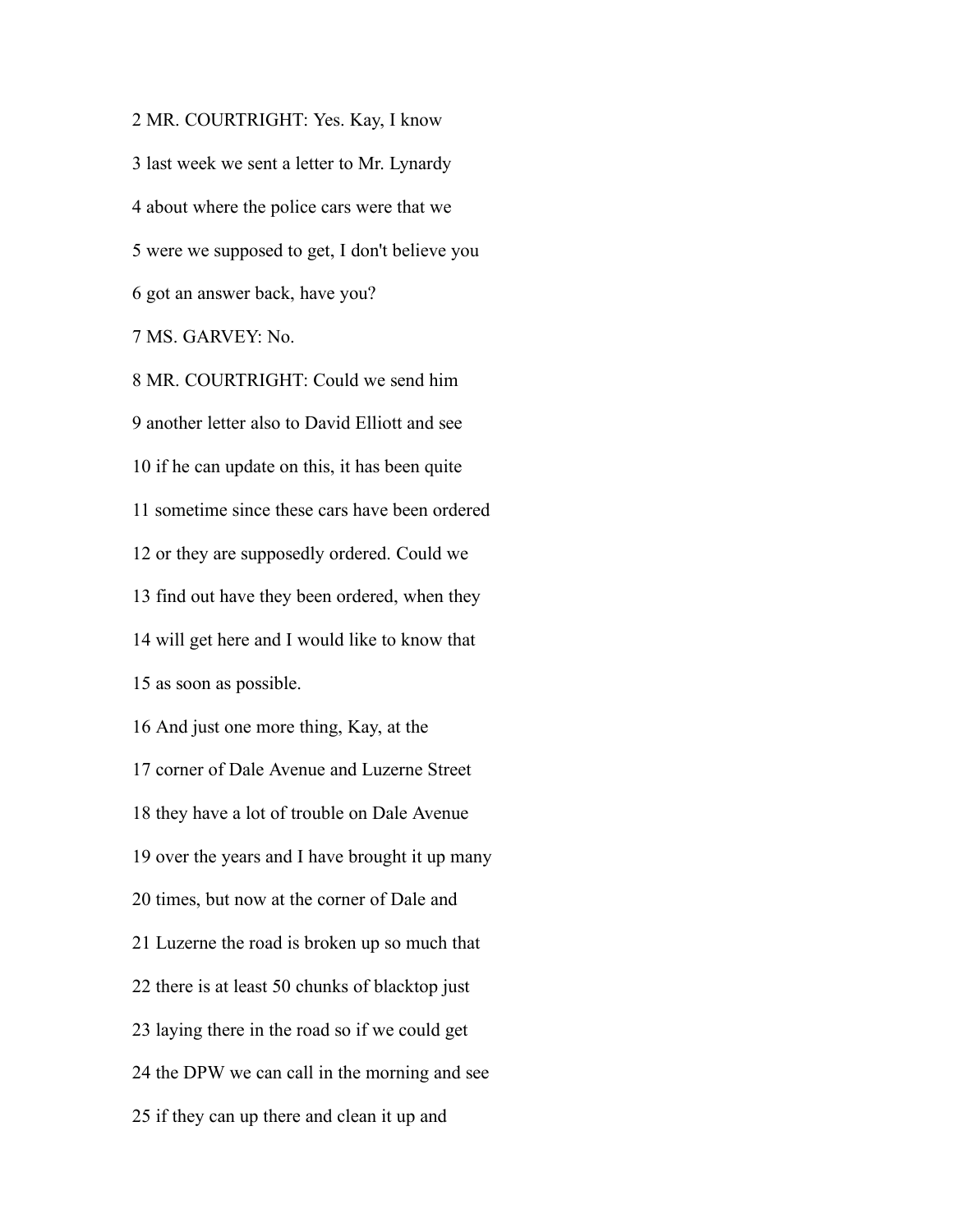.

 patch it, I think it needs immediate attention, and that's all I have. Thank you. MS. GATELLI: I'm sure that many of you in the audience and the people at home received the same thing in their PG Energy bill as I did, "Notice of proposed rate changes." PG energy is filing a request with the Pennsylvania Utility Commission to increase your gas rates by 8.64 percent." On the back it says, "You can file a formal complaint. If you want to a hearing before a judge you must file a formal complaint. By filing a formal complaint you assure yourself the opportunity to take part in hearings about the rate increase request." I am going to make a motion that this council send a letter to the PUC that we are formally objecting to any rate increase and that we be notified of the hearings.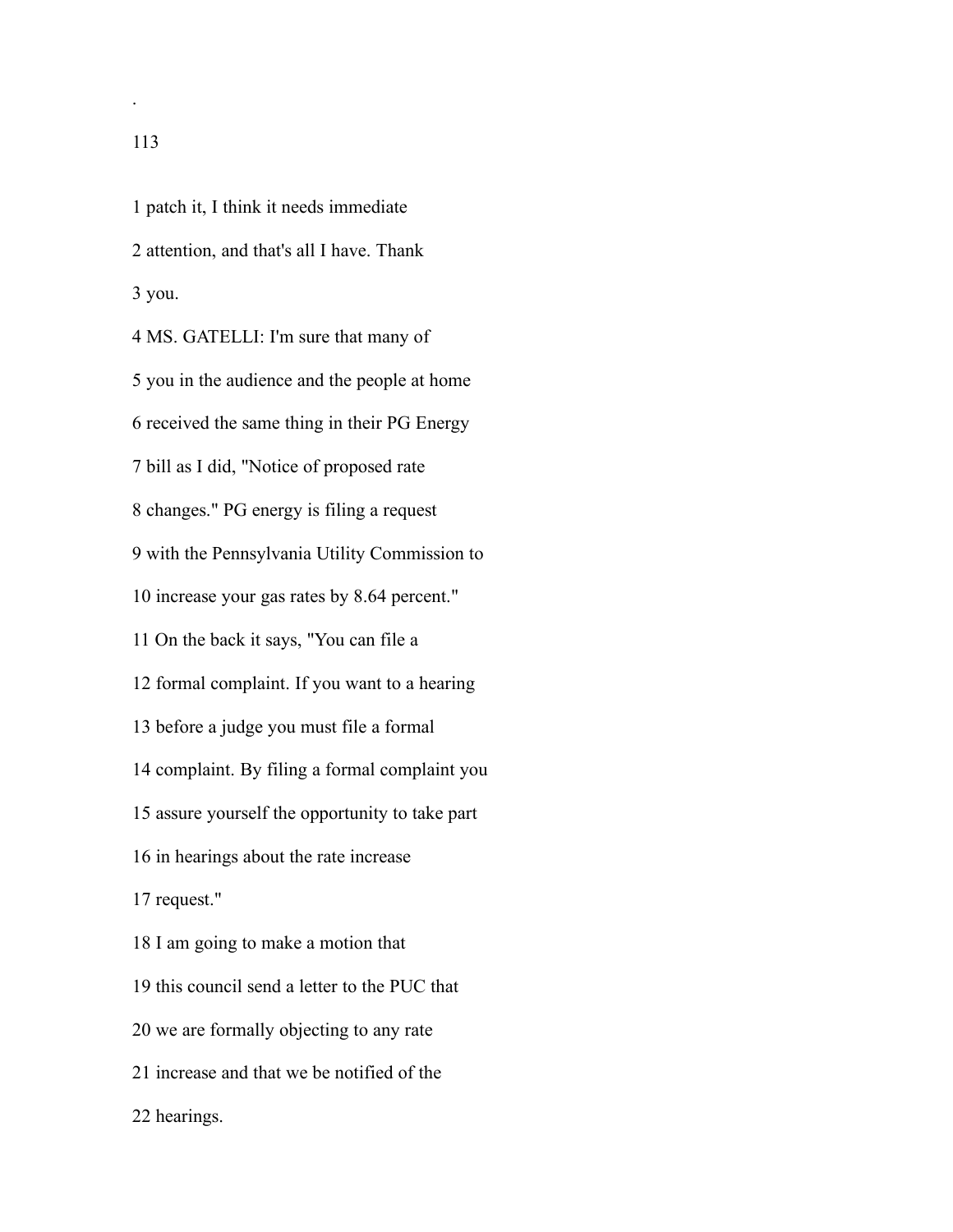MR. COURTRIGHT: I'll second it. MS. GATELLI: On the question? I'd just like to say that through the years in . 

 the neighborhood associations there was a man from Tripps Park named Gene Melino, and if any of you know Gene represented us at all of the PUC hearings. Since Gene's death no one has taken up the slack, unfortunately, and the hearings are no longer conducted in Scranton. I have been looking in the paper for various hearings and they are always in Wilkes-Barre, so I'd also like to put in, I guess I'll amend the motion, that we have hearings, start to have hearings in Scranton also into that motion. MR. COURTRIGHT: Second. MS. GATELLI: All in favor? Aye. MR. COURTRIGHT: Aye. MR. MCTIERNAN: Aye. MS. EVANS: Aye. MS. FANUCCI: Aye.

MS. GATELLI: Opposed? The ayes have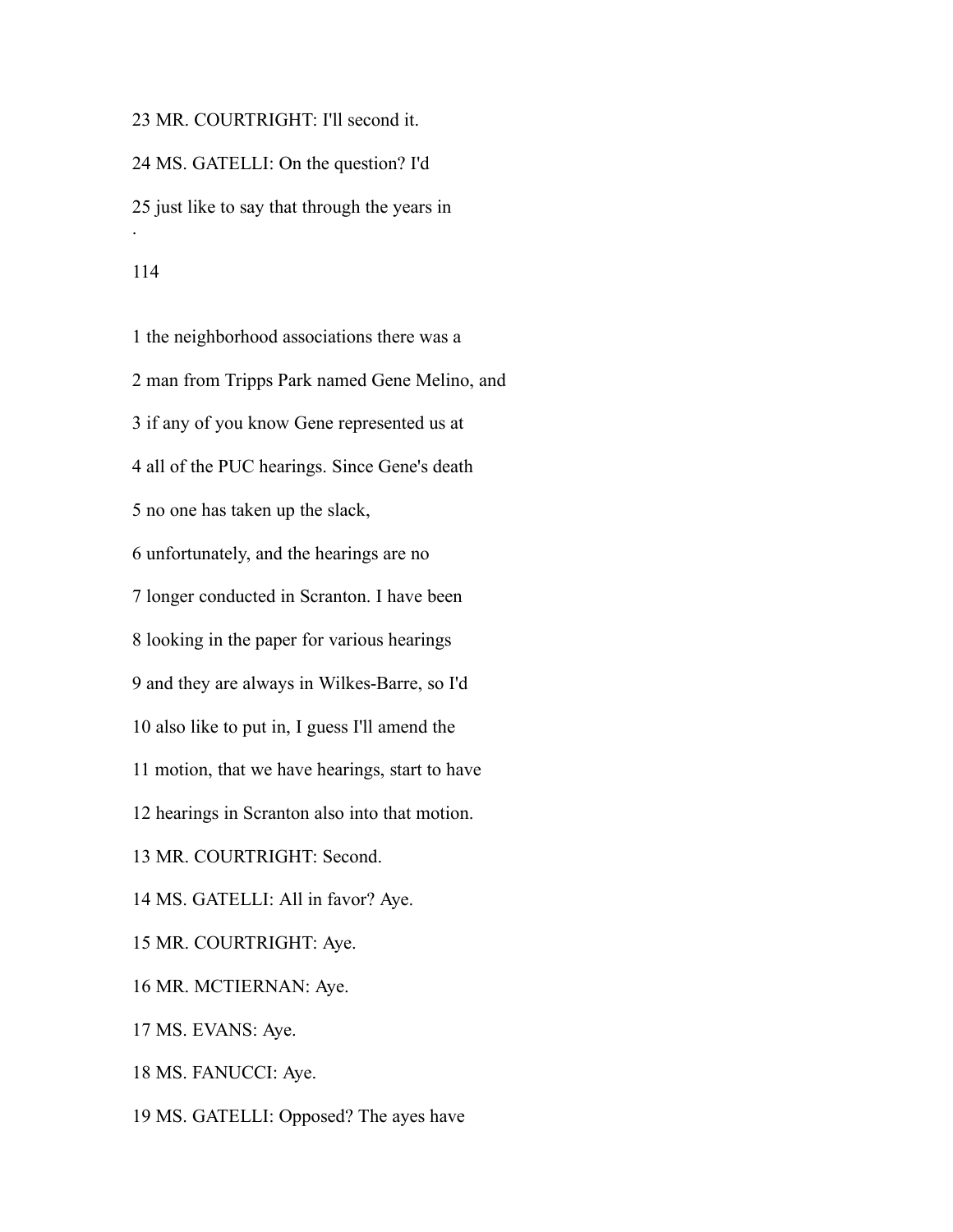it and so moved and we will be witnesses at the hearing. I thought that was very, very important. The second thing is I'd like to ask Mr. Krushefski for only the amortization

 page from all of the outstanding bond issues .

 for the City of Scranton. I'd also like to thank by name since Mr. McTiernan did it I mustn't let West Scranton be left in the dust and I'd like to thank Mr. Pat Krake for making our bench that we donated to the audience it was really beautiful and I'm surprised it made it over there and not to 709 Connell Street because I really wanted it. MR. MCTIERNAN: I think one of the Krakes was recently nominated for teacher of the year award. MS. GATELLI: Walmart teacher of th year, his twin brother, Mike Krake, so congratulations to him, top. I'd just like

to make one other motion that I know there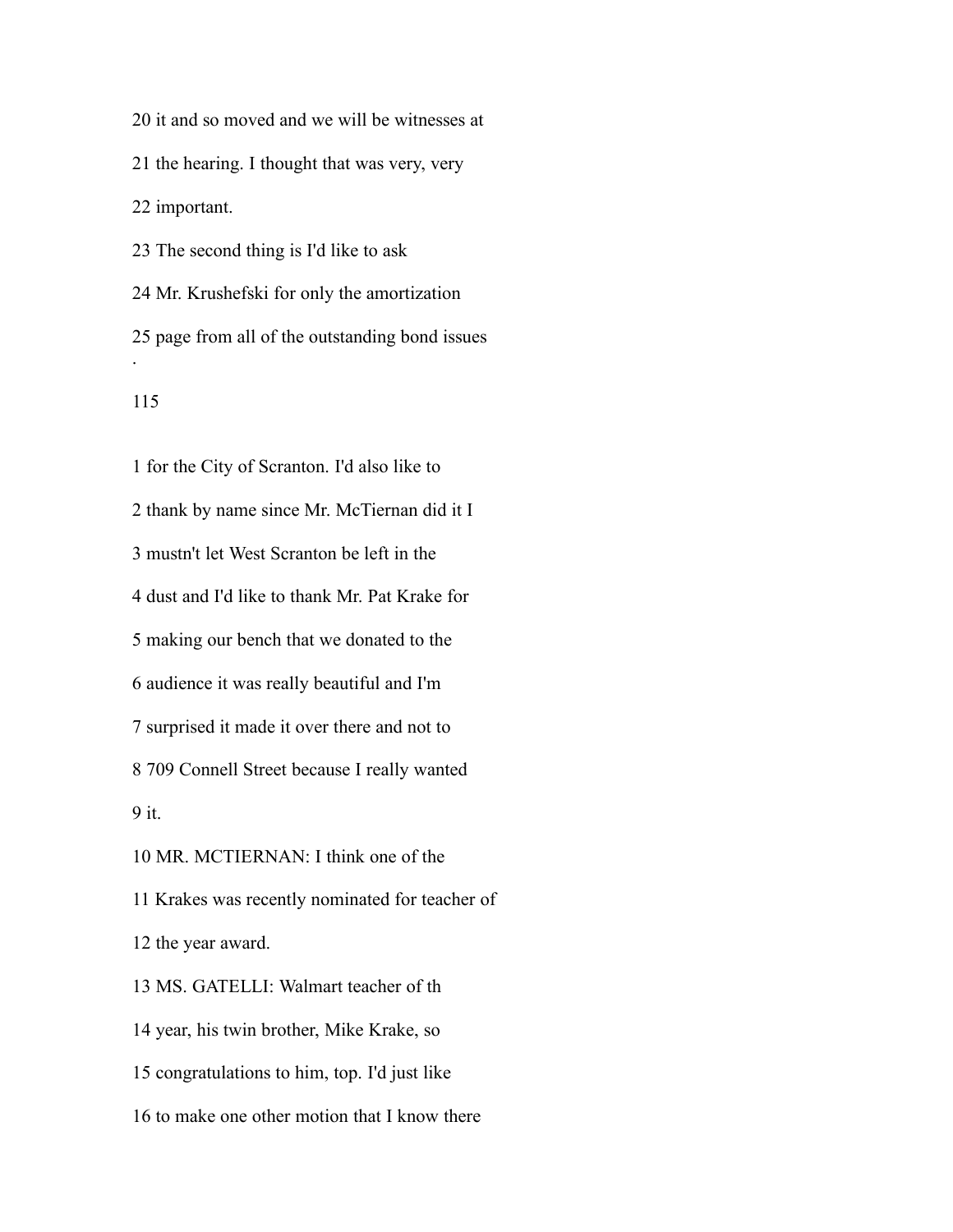is some UDAC money left over because we hadn't spent it all and I'd like to make a motion to transfer \$20,000 to the Shade Tree Commission. Mr. Santolli does a wonderful job and as you see every week there is people talking about trees that are a problem and a big problem is that we don't have any money in the Shade Tree Commission so I'd like to make a motion to have Mayor .

### 

 Doherty draw up the proper legislation to present to this council to transfer \$20,000 to the Shade Tree Commission. MS. FANUCCI: Second. MS. GATELLI: On the question? All in favor? MS. FANUCCI: Aye. MS. EVANS: Yes. MR. COURTRIGHT: Aye. MR. MCTIERNAN: Aye. MS. GATELLI: Opposed? The ayes have it and so moved. Now, I just have to get my

two cents in about the Sloan Little League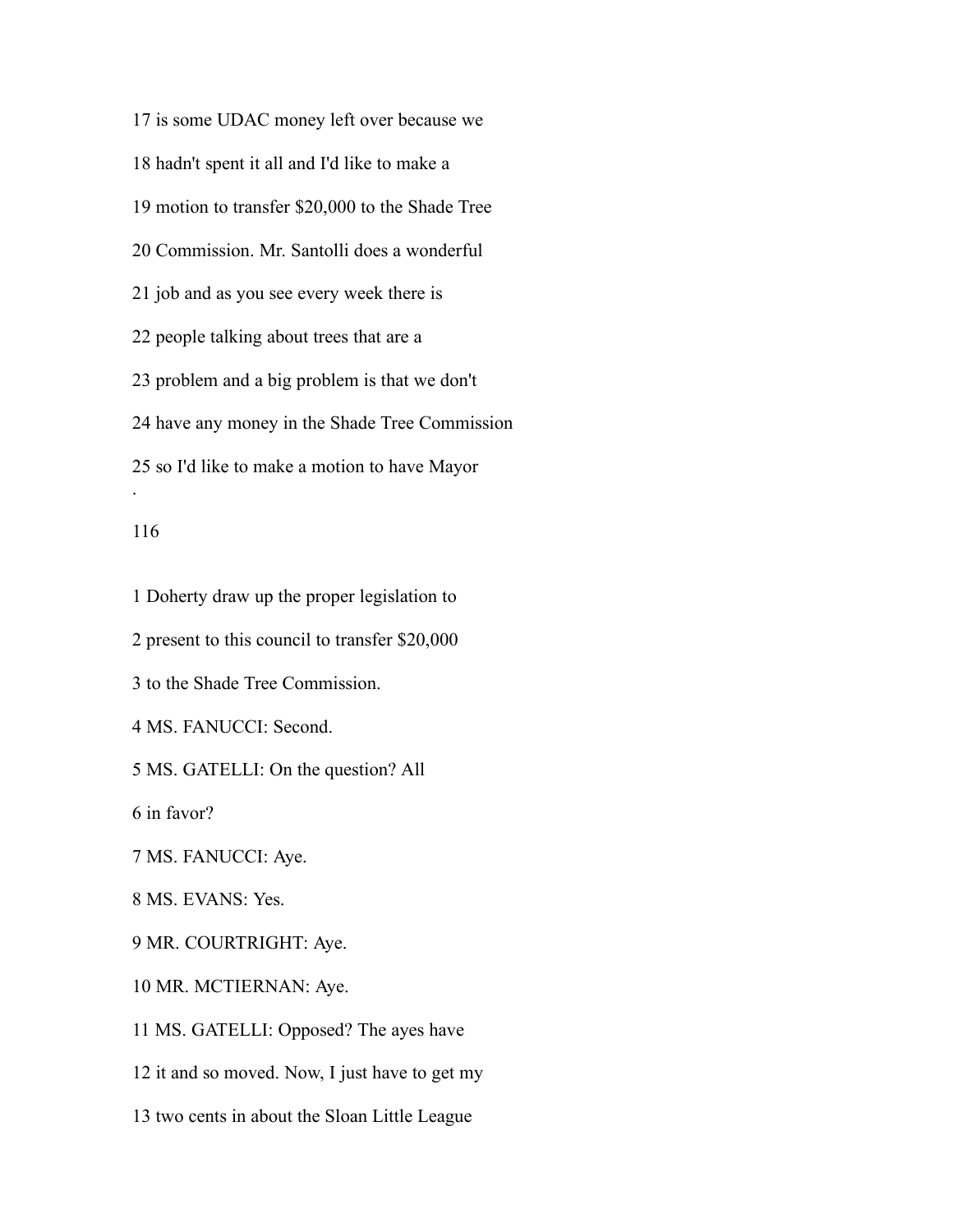again since we are going back and forth here. I don't think it's anyone's benefit up here to go against the little league, no one up here is going to say that they don't want the little league there. The point is that there is also children who live in West Scranton who are also taxpayers that don't have a place to play and if there is room there then I can't see why adults cannot agree to both use the field. They are students, too, their parents are taxpayers, too, if we have to go buy a field we are all .

 going to pay for it when there is one up there for free, so, you know, I'm just hoping that they can all agree and that no one gets hurt and I don't believe anyone up here is going to vote for the little league to be put out of there, and I said that publically, also, so there is three votes already so it ain't going to happen. The Sloan Little League is not going to be put out and I will not vote and two other people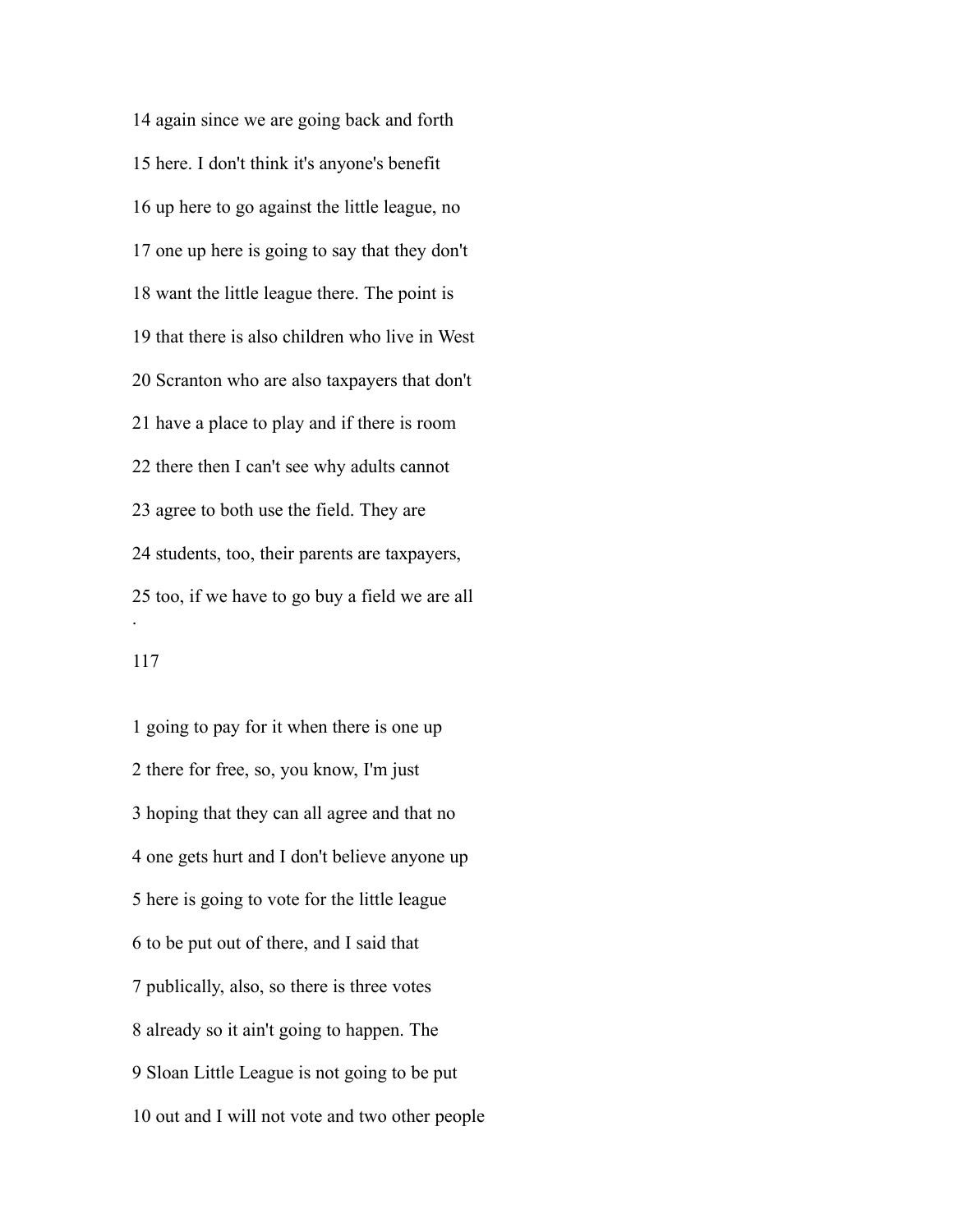up here stated that they will not vote for that, so we will look at the resolution and we will make sure that the little league is taken care of, but, please, I'm begging you to consider the students at West Scranton High School. Their parents are taxpayers, those kids probably played on their little league so let's all try to get along, let's try all try to work together and see if we can't get a resolution. MS. EVANS: I agree with that. In fact, within some families you have children

 who are playing little league and who have older brothers and sisters who are students at the high school, and there was a point in .

 time when both entities used those fields and that didn't stop until the school district suddenly out of the blue said to that little league, "Hey, I'm going to do you a favor and take those fields from you." MS. GATELLI: Well, let's forget that.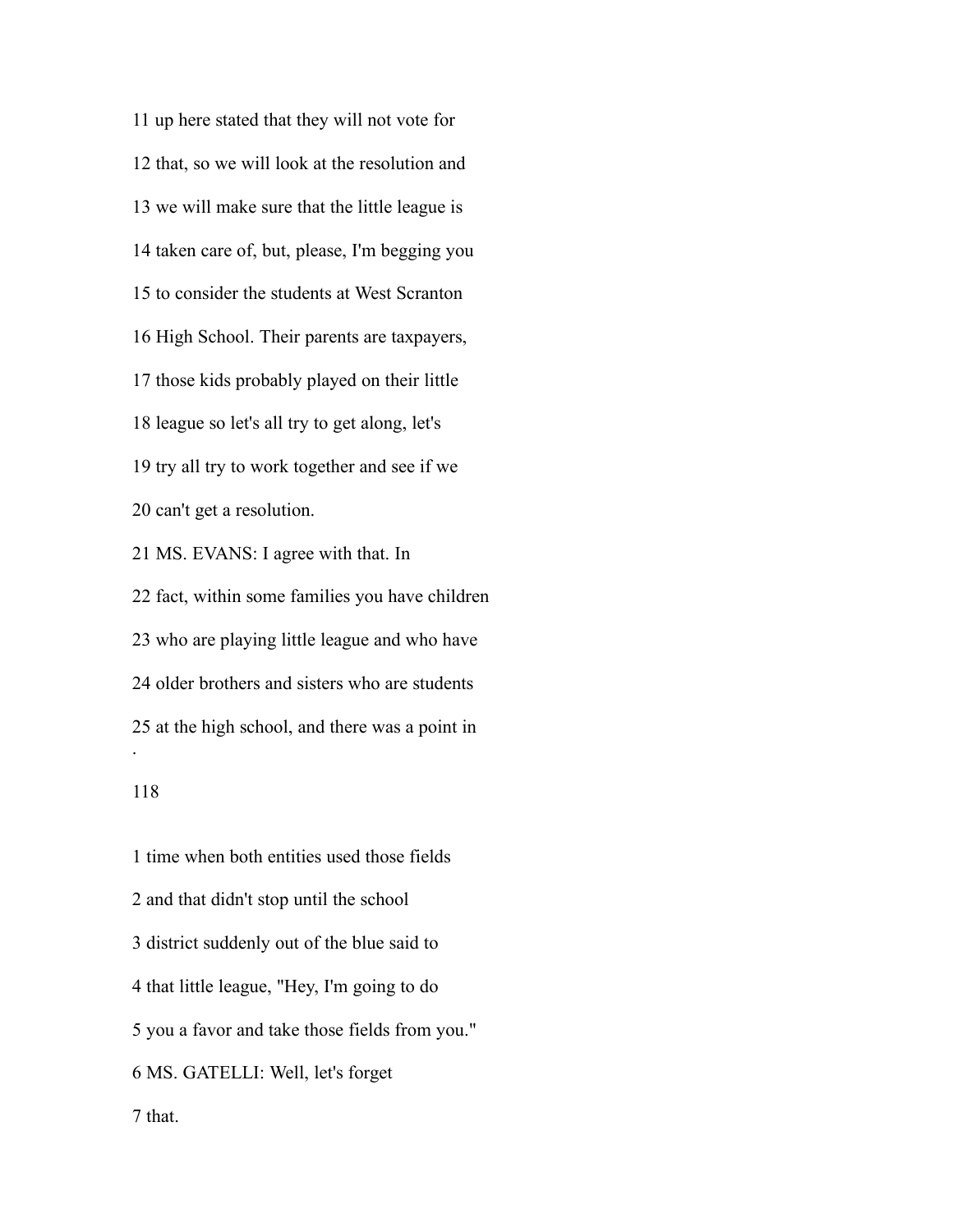MS. EVANS: Oh, I can't forget it

because I was there.

MS. GATELLI: Well, it's over now.

MS. EVANS: So that's what the fear

is, they already went through this once.

MS. GATELLI: Well, it's in writing

now. It wasn't in writing then.

MS. EVANS: Well, I'm sorry, but I'm

going to have to see it all and read it all

just like doubting Thomas because --

MS. GATELLI: You'll see it and

you'll read it or we won't pass it.

MS. EVANS: I have seen enough of

what went on in the past and these people

have very good reason to face this with fear

and trepidation.

MS. GATELLI: Kay?

MS. GARVEY: 5-B FOR INTRODUCTION -

#### 

.

 AN ORDINANCE - APPROVING THE TRANSFER OF A RESTAURANT LIQUOR LICENSE IN THE NAME OF LITTLE DICK'S, INC. T/A 7TH AVE WEST, CITY OF CARBONDALE, R-17472 PRESENTLY HELD IN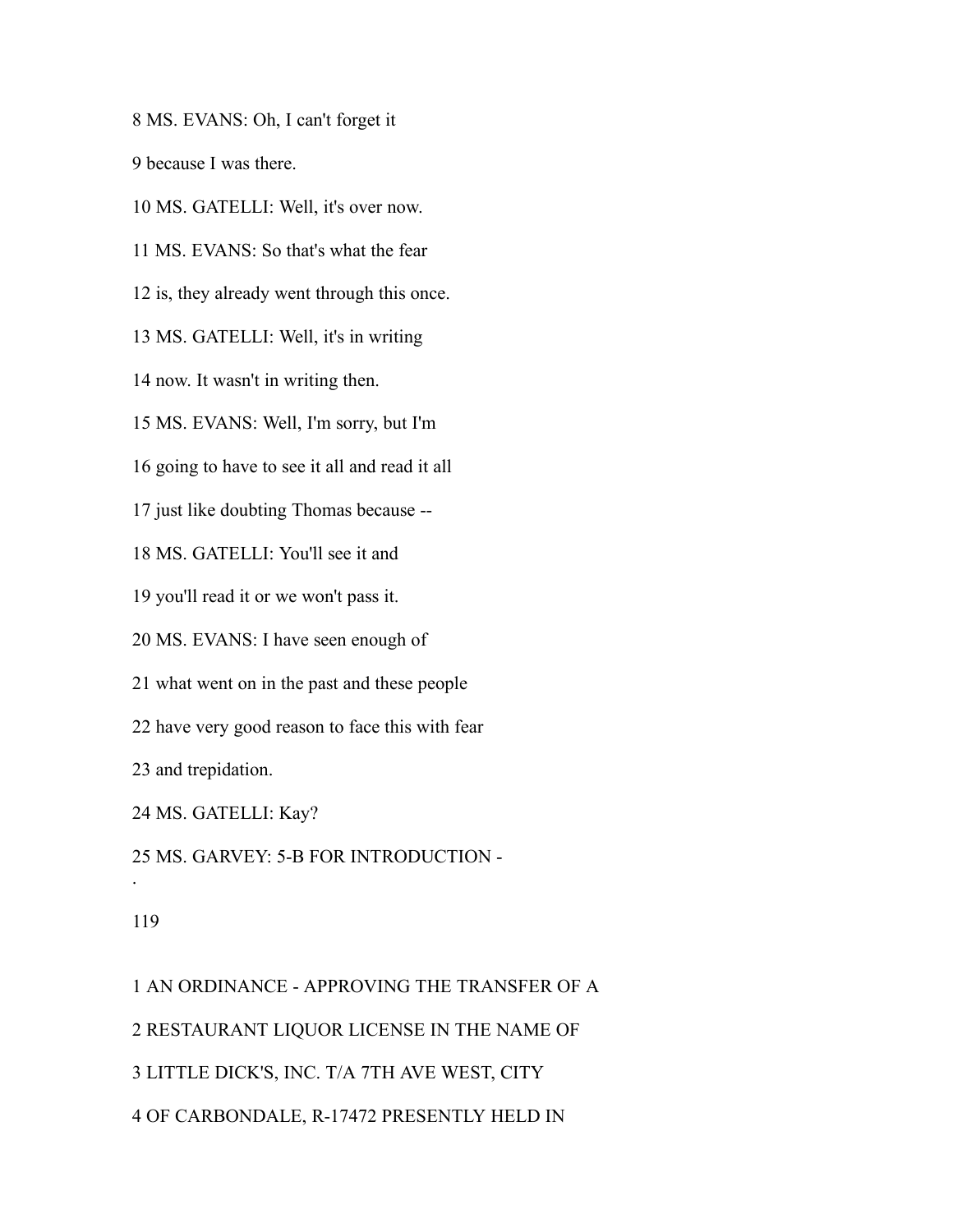# SAFE KEEPING BY THE PLCB TO G-FORCE

ENTERPRISES, INC., T/Z BLUES STREET FOR USE

AT 222 WYOMING AVENUE, THE RITZ BUILDING,

SCRANTON, PENNSYLVANIA, 18503 AS REQUIRED BY

THE PENNSYLVANIA LIQUOR CONTROL BOARD.

MS. GATELLI: At this time I will

entertain a motion that 5-B be introduced.

MR. COURTRIGHT: So moved.

MS. FANUCCI: Second.

MS. GATELLI: On the question?

MR. COURTRIGHT: On the question I

make a motion that we schedule a public

hearing on this piece of legislation next

week, May 25, 2006, at 6:15 an authorize the

city clerk to place the necessary items in

the Scranton Times.

MS. FANUCCI: Second.

MS. GATELLI: All those in favor?

Aye.

MS. EVANS: Aye.

 MS. FANUCCI: Aye. .

MR. COURTRIGHT: Aye.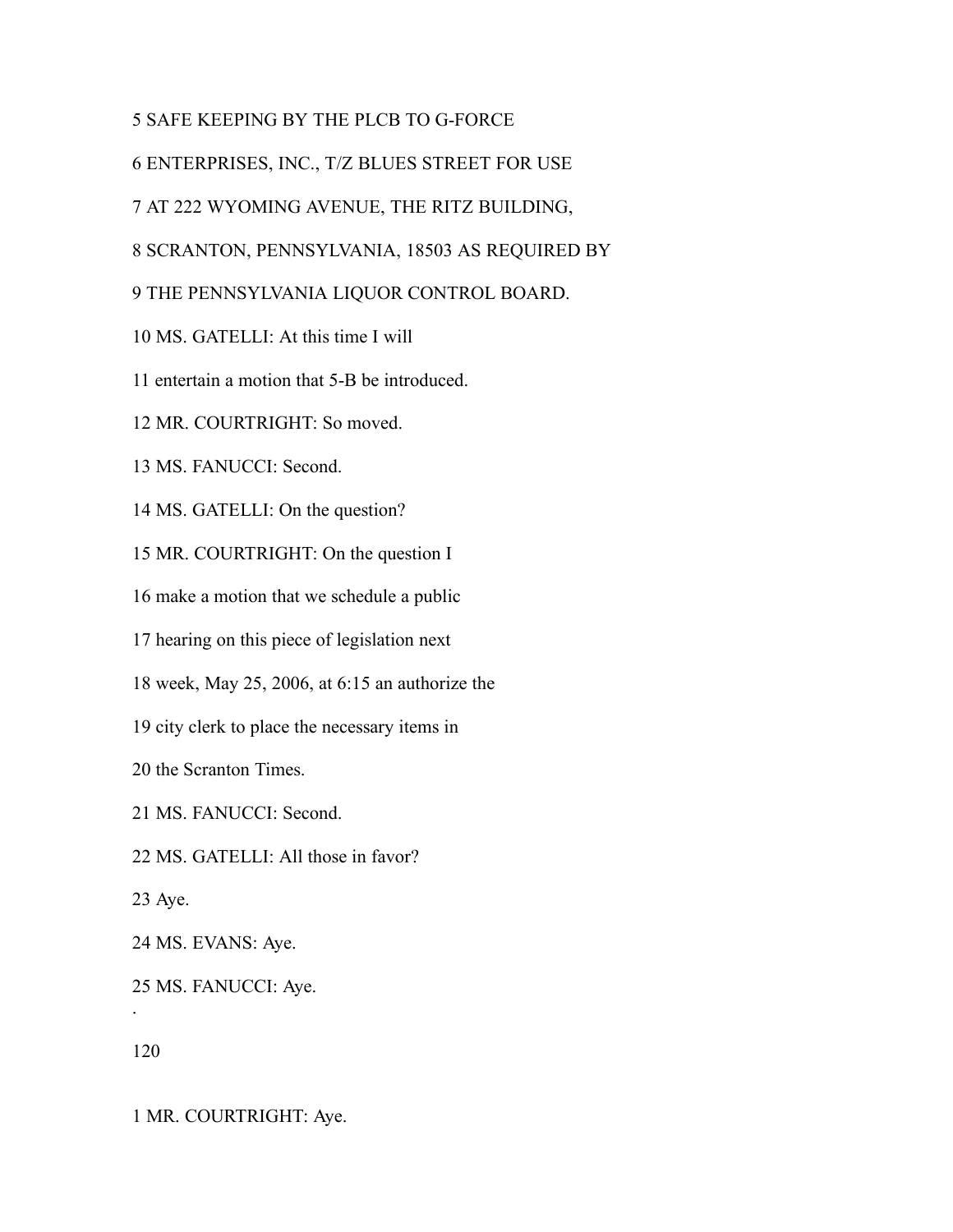MR. MCTIERNAN: Aye.

MS. GATELLI: The ayes have it and

so moved.

MS. GARVEY: 5-C FOR INTRODUCTION AN

ORDINANCE - VACATING A PORTION OF FIELD

COURT/STREET BEGINNING AT THE RIGHT-OF-WAY

LINE OF 400 BLOCK OF NORTH CAMERON AVENUE AN

EXTENDING ONE HUNDRED (100) FEET IN A

SOUTHEASTERLY DIRECTION WITH A WIDTH OF

20 FEET.

MS. GATELLI: At this time I will

entertain a motion that 5-C be introduced.

MR. COURTRIGHT: So moved.

MS. FANUCCI: Second.

MS. GATELLI: On the question.

MR. COURTRIGHT: We have to send this

ordinance to the city planning commission

and the Lackawanna County Regional Planning

Commission for their review prior to

conducting a public hearing, so I'll make a

motion that we are send this ordinance to

them and ask that the city clerk make the

necessary arrangements for the public

hearing and any advertisement that may be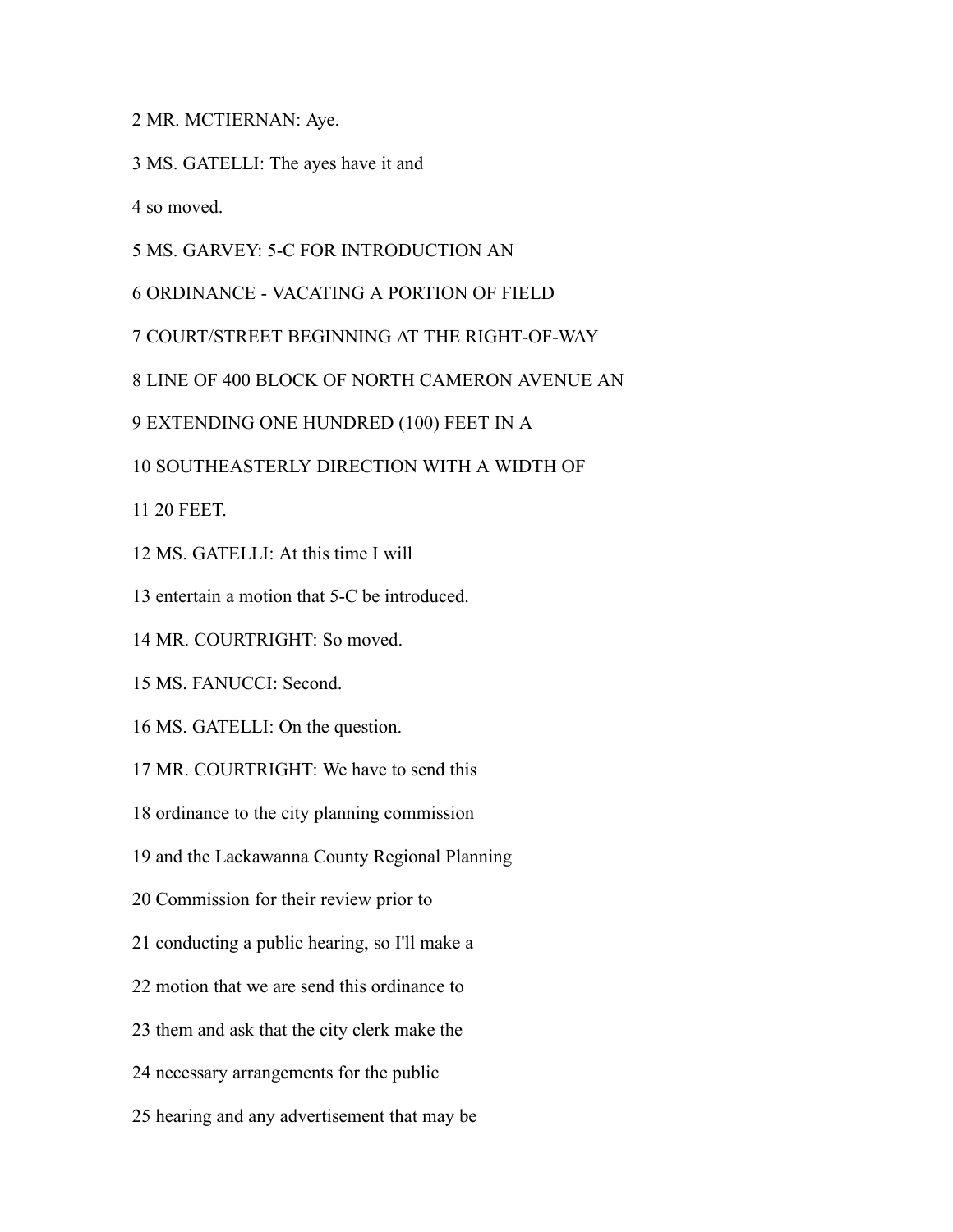.

needed.

- MS. FANUCCI: Second.
- MS. GATELLI: All in favor? Aye.
- MS. EVANS: Aye.
- MS. FANUCCI: Aye.
- MR. COURTRIGHT: Aye.
- MR. MCTIERNAN: Aye.
- MS. GATELLI: The ayes have it and

so moved.

- MS. GARVEY: 5-D FOR INTRODUCTION -
- AN ORDINANCE SALE OF TAX DELINQUENT
- PROPERTY AT -- do you want to say anything
- prior to reading this?
- MR. COURTRIGHT: Prior to reading 5-D
- on the agenda I'd like to make a motion to
- change the name of the street from Bulcher
- Street to Blucher Avenue in the heading as
- well as the body of this ordinance.
- MS. GARVEY: FOR INTRODUCTION AN
- ORDINANCE AS AMENDED SALE OF TAX
- DELINQUENT PROPERTY AT 814 BLUCHER AVENUE,
- SCRANTON, PENNSYLVANIA, TO THE IRISH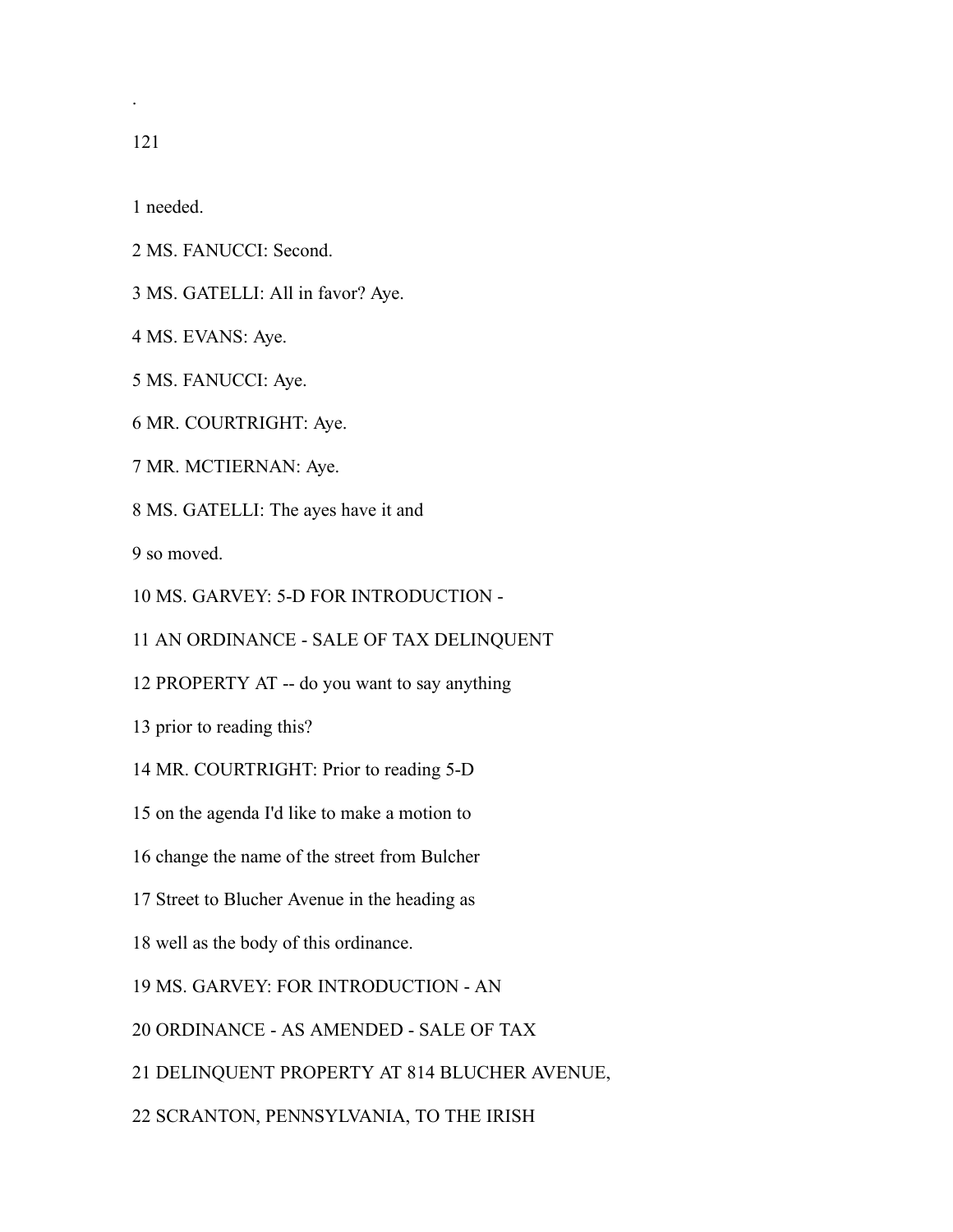# CULTURAL SOCIETY, BOX 3242, SCRANTON,

## PENNSYLVANIA, 18505, FOR THE SUM OF \$800.00.

MS. GATELLI: At this time I'll

### 

.

entertain a motion that 5-D be introduced.

MR. COURTRIGHT: So moved.

MS. FANUCCI: Second.

MS. GATELLI: On the question? All

those in favor? Aye.

MS. EVANS: Aye.

MS. FANUCCI: Aye.

MR. COURTRIGHT: Aye.

MR. MCTIERNAN: Aye.

MS. GATELLI: The ayes have it and

so moved.

MS. GARVEY: 5-E - FOR INTRODUCTION -

A RESOLUTION - AUTHORIZING THE MAYOR AND

OTHER APPROPRIATE CITY OFFICIALS FOR THE

CITY OF SCRANTON TO ENTER INTO A LOAN

AGREEMENT AND MAKE A LOAN FROM THE FROM

SCRANTON REVOLVING LOAN PROGRAM, PROJECT NO.

06-234 IN AN AMOUNT NOT TO EXCEED \$25,000 TO

BRIDGET M. FOLEY D/B/A/ SALON BRIGINE, TO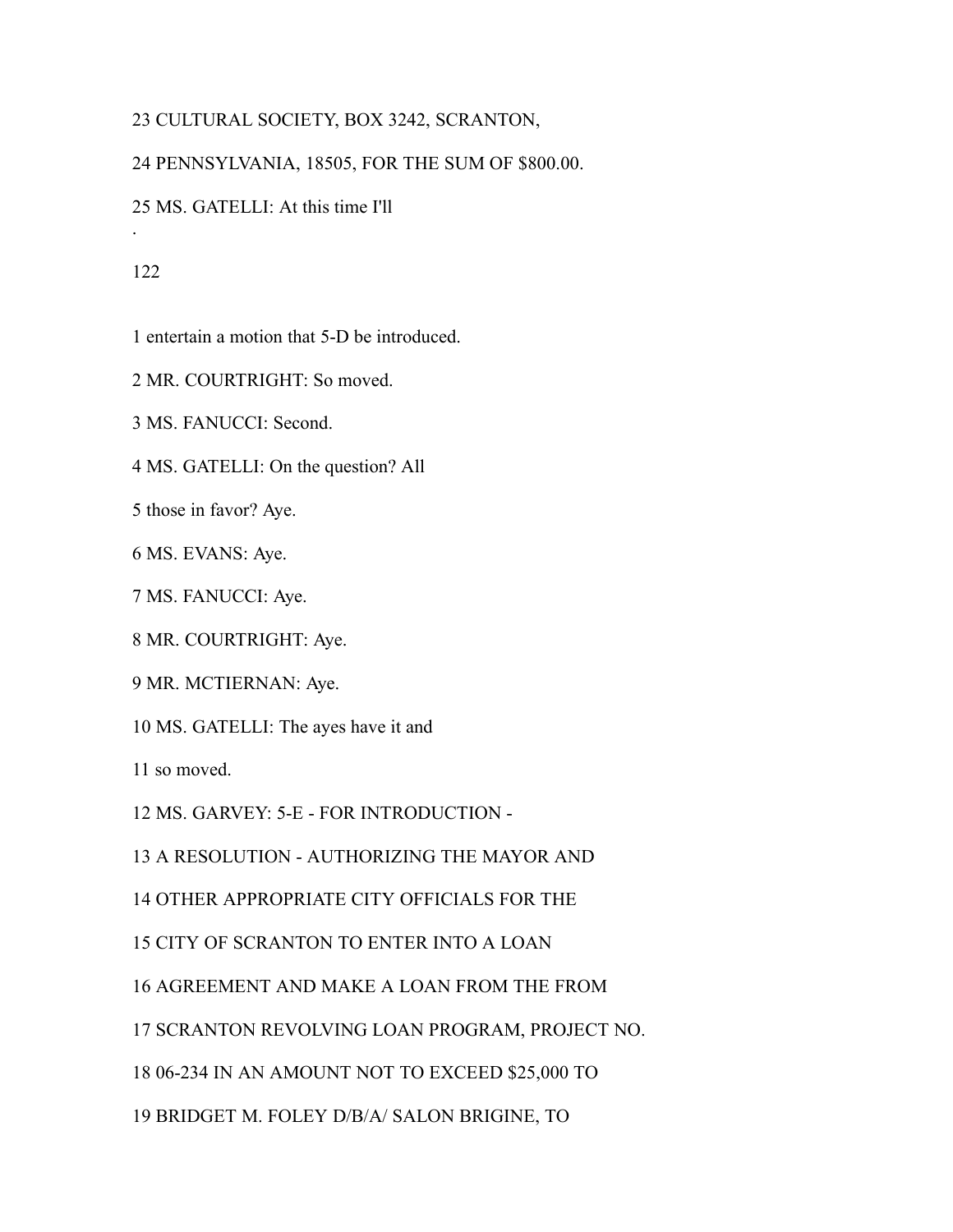# ASSIST AN ELIGIBLE PROJECT.

MS. GATELLI: At this time I'll

entertain a motion that 5-E be introduced.

MR. COURTRIGHT: So moved.

MS. FANUCCI: Second.

MS. GATELLI: On the question? All

.

those in favor? Aye.

MS. EVANS: Aye.

MS. FANUCCI: Aye.

MR. COURTRIGHT: Aye.

MR. MCTIERNAN: Aye.

MS. GATELLI: The ayes have it and

so moved.

MS. GARVEY: SIXTH ORDER - NO

BUSINESS AT THIS TIME. SEVENTH ORDER. 7-A

- FOR CONSIDERATION BY THE COMMITTEE ON

FINANCE - FOR ADOPTION - FILE OF COUNCIL NO.

33, 2006 - AN ORDINANCE - SALE OF TAX

DELINQUENT PROPERTY AT 1028 BUNKER HILL

ROAD, SCRANTON, PENNSYLVANIA, TO JOSEPH AND

CONSTANCE GENTILE, 116 SAND STREET, DUNMORE,

PENNSYLVANIA, 18512, FOR THE SUM OF \$2,000.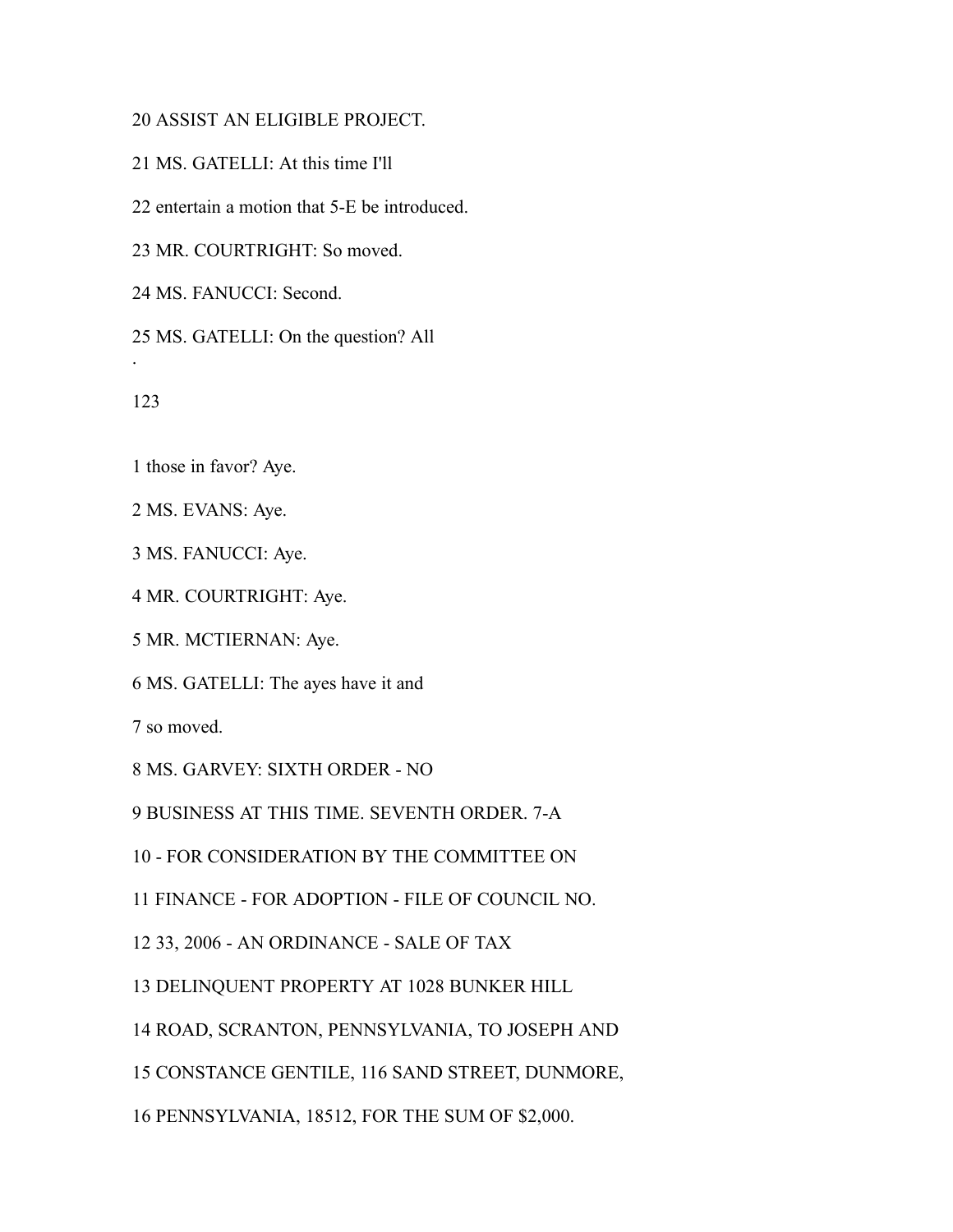MS. GATELLI: What is the

recommendation of the chairperson on

finance?

MR. MCTIERNAN: Recommend final

passage of item 7-A.

MR. COURTRIGHT: Second.

MS. GATELLI: On the question? Roll

call?

MR. COOLICAN: Mrs. Evans?

.

MRS. EVANS: Yes.

MR. COOLICAN: Mrs. Fanucci?

MS. FANUCCI: Yes.

MR. COOLICAN: Mr. McTiernan?

MR. MCTIERNAN: Yes.

MR. COOLICAN: Mr. Courtright?

MR. COURTRIGHT: Yes.

MR. COOLICAN: Mrs. Gatelli?

MS. GATELLI: Yes. I hereby declare

7-A legally and lawfully adopted.

MS. GARVEY: 7-B - FOR CONSIDERATION

BY THE COMMITTEE ON FINANCE - FOR ADOPTION -

FILED OF COUNCIL NO. 34, 2006 - AN ORDINANCE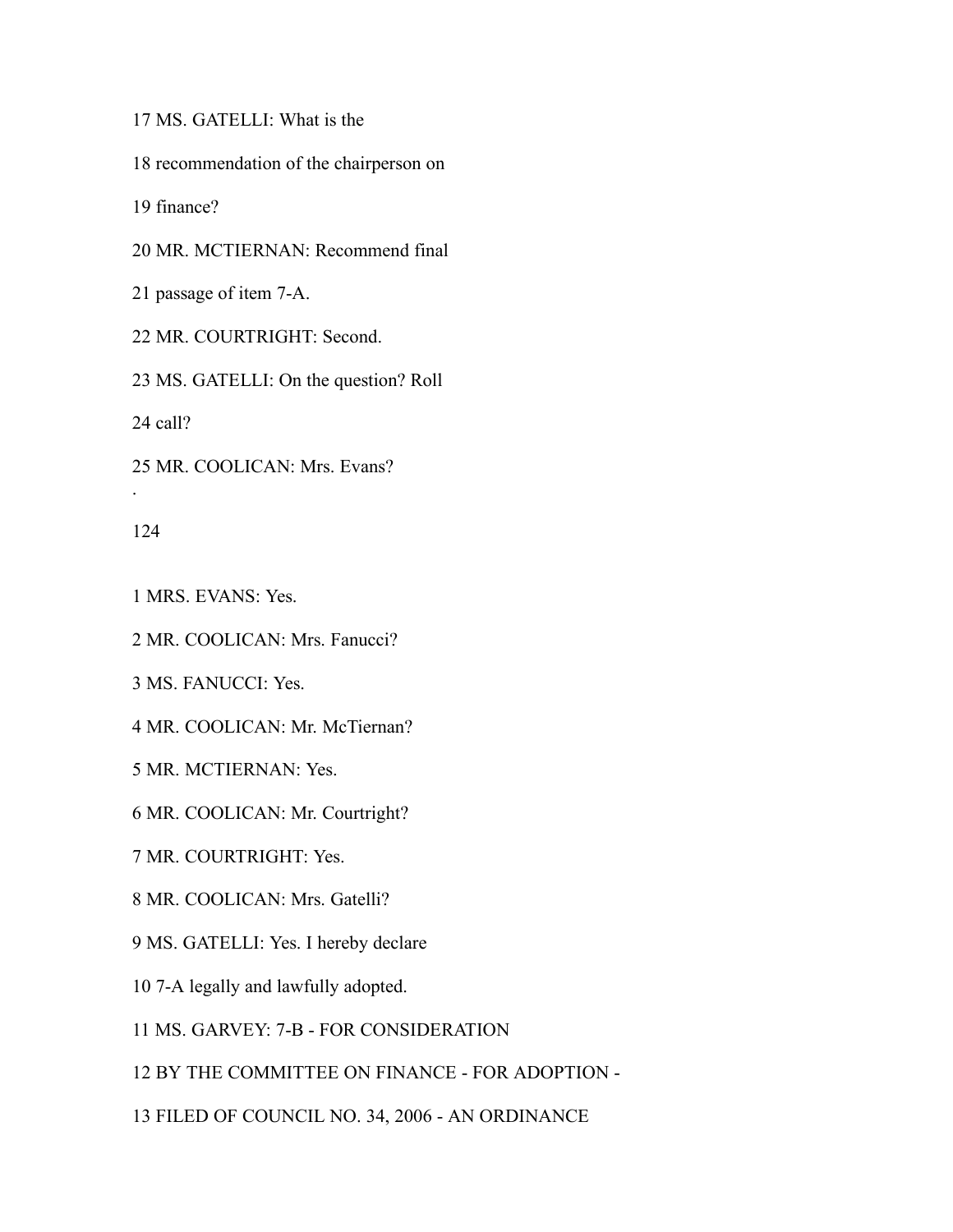# - SALE OF TAX DELINQUENT PROPERTY AT 305-307

### SPRING STREET, SCRANTON, PENNSYLVANIA TO

### JANE STRENKOSKI, 2119 WAYNE AVENUE,

### SCRANTON, PENNSYLVANIA, 18508 FOR THE SUM OF

\$1,100.00.

MS. GATELLI: What is the

recommendation of the chairperson on

finance?

MR. MCTIERNAN: Recommend final

passage of Item 7-B.

MR. COURTRIGHT: Second.

MS. GATELLI: On the question? Roll

.

call.

MR. COOLICAN: Mrs. Evans?

MRS. EVANS: Yes.

MR. COOLICAN: Mrs. Fanucci?

MS. FANUCCI: Yes.

MR. COOLICAN: Mr. McTiernan?

MR. MCTIERNAN: Yes.

MR. COOLICAN: Mr. Courtright?

MR. COURTRIGHT: Yes.

MR. COOLICAN: Mrs. Gatelli?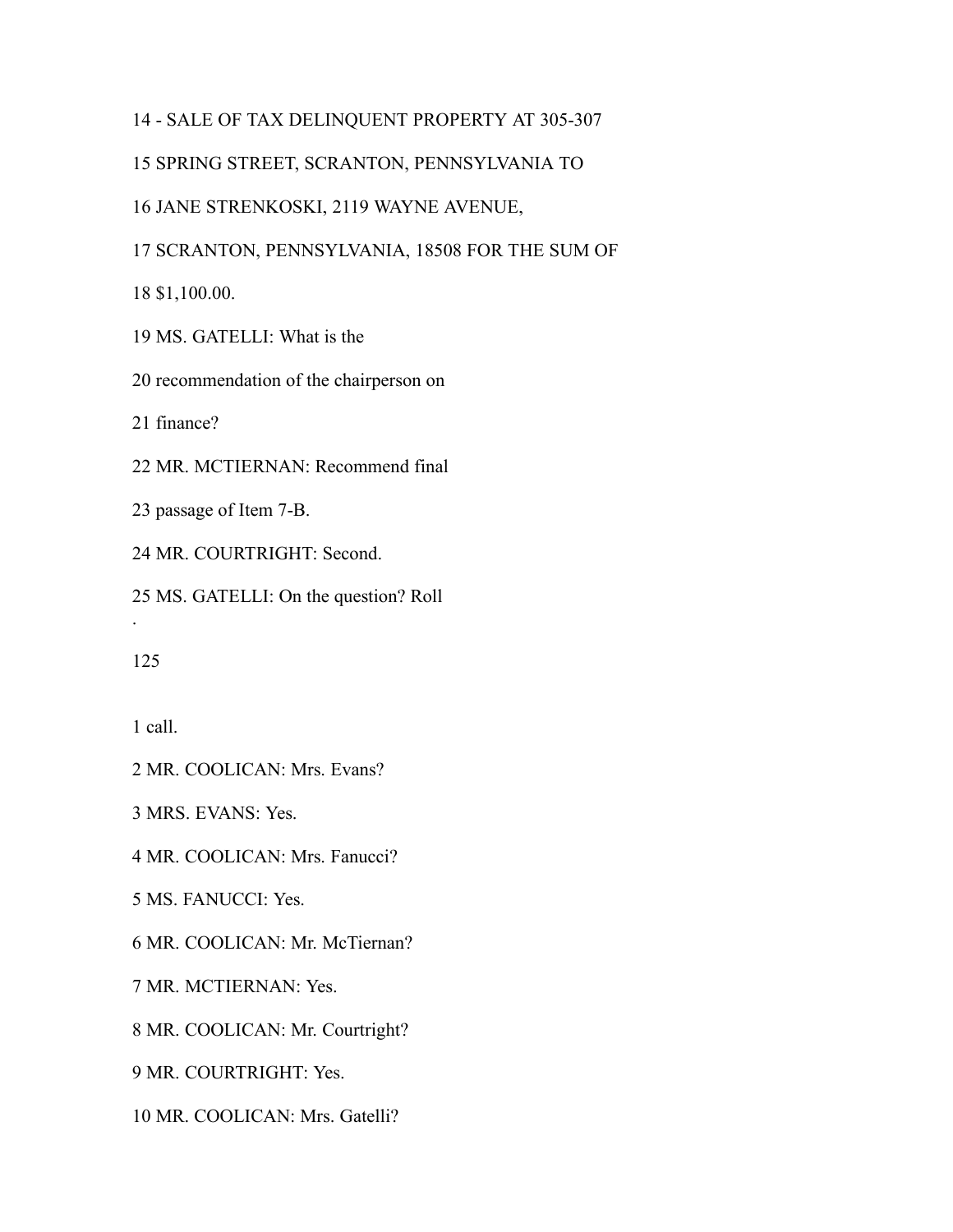MS. GATELLI: Yes. I hereby declare

7-B legally and lawfully adopted.

MS. GARVEY: 7-C - FOR CONSIDERATION

BY THE COMMITTEE ON PUBLIC WORKS - FOR

ADOPTION - FILE OF COUNCIL NO. 35, 2006 - AN

ORDINANCE - AUTHORIZING THE INSTALLATION OF

TRAFFIC CONTROLS AND THE CORRESPONDING

REGULATORY SIGNS AT THE INTERSECTION OF

BROADWAY AND RAILROAD AVENUE.

MS. GATELLI: What is the

recommendation of the chairperson on public

works.

MS. EVANS: As chair for the

committee on public works I'd recommend

final passage of Item 7-C.

.

MR. COURTRIGHT: Second.

MS. GATELLI: On the question? Roll

call.

MR. COOLICAN: Mrs. Evans?

MRS. EVANS: Yes.

MR. COOLICAN: Mrs. Fanucci?

MS. FANUCCI: Yes.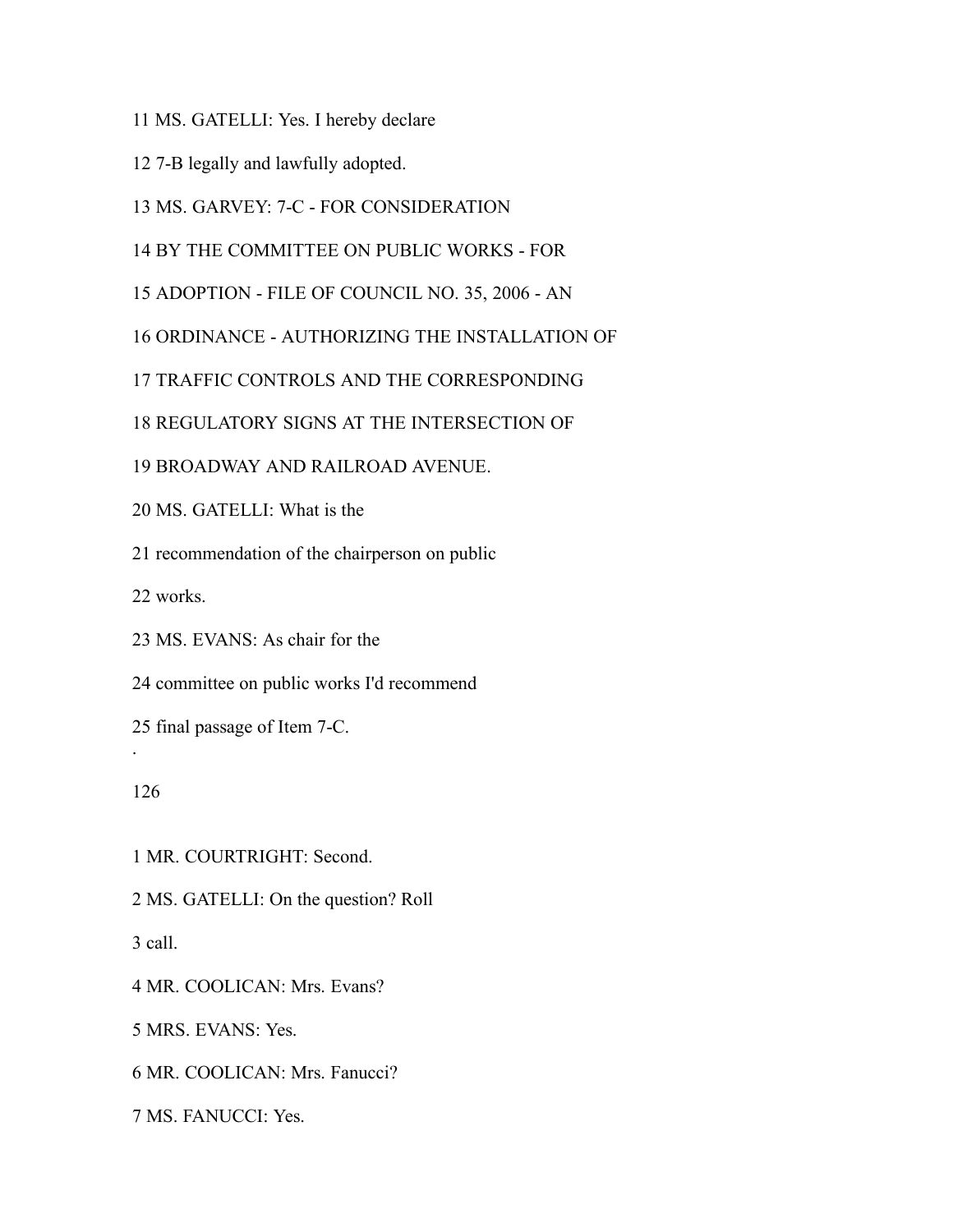MR. COOLICAN: Mr. McTiernan?

MR. MCTIERNAN: Yes.

MR. COOLICAN: Mr. Courtright?

MR. COURTRIGHT: Yes.

MR. COOLICAN: Mrs. Gatelli?

MS. GATELLI: Yes. I hereby declare

7-C legally and lawfully adopted.

MS. GARVEY: 7-D - FOR CONSIDERATION

BY THE COMMITTEE ON RULES - FOR ADOPTION -

RESOLUTION NO. 52, 2006 - APPOINTMENT OF

FATHER MICHAEL HARRIS, 1500 PENN AVENUE,

SCRANTON, PENNSYLVANIA, 18509, AS A MEMBER

OF THE SCRANTON PUBLIC LIBRARY BOARD

EFFECTIVE MAY 1, 2006. FATHER HARRIS WILL

BE REPLACING MSGR. MCGOWAN, WHO NO LONGER

RESIDES IN THE CITY OF SCRANTON. FATHER

HARRIS' TERM WILL EXPIRE ON DECEMBER 31,

2007.

#### 

.

MS. GATELLI: As chairperson for the

committee on rules I recommend final passage

of 7-D.

MR. COURTRIGHT: Second.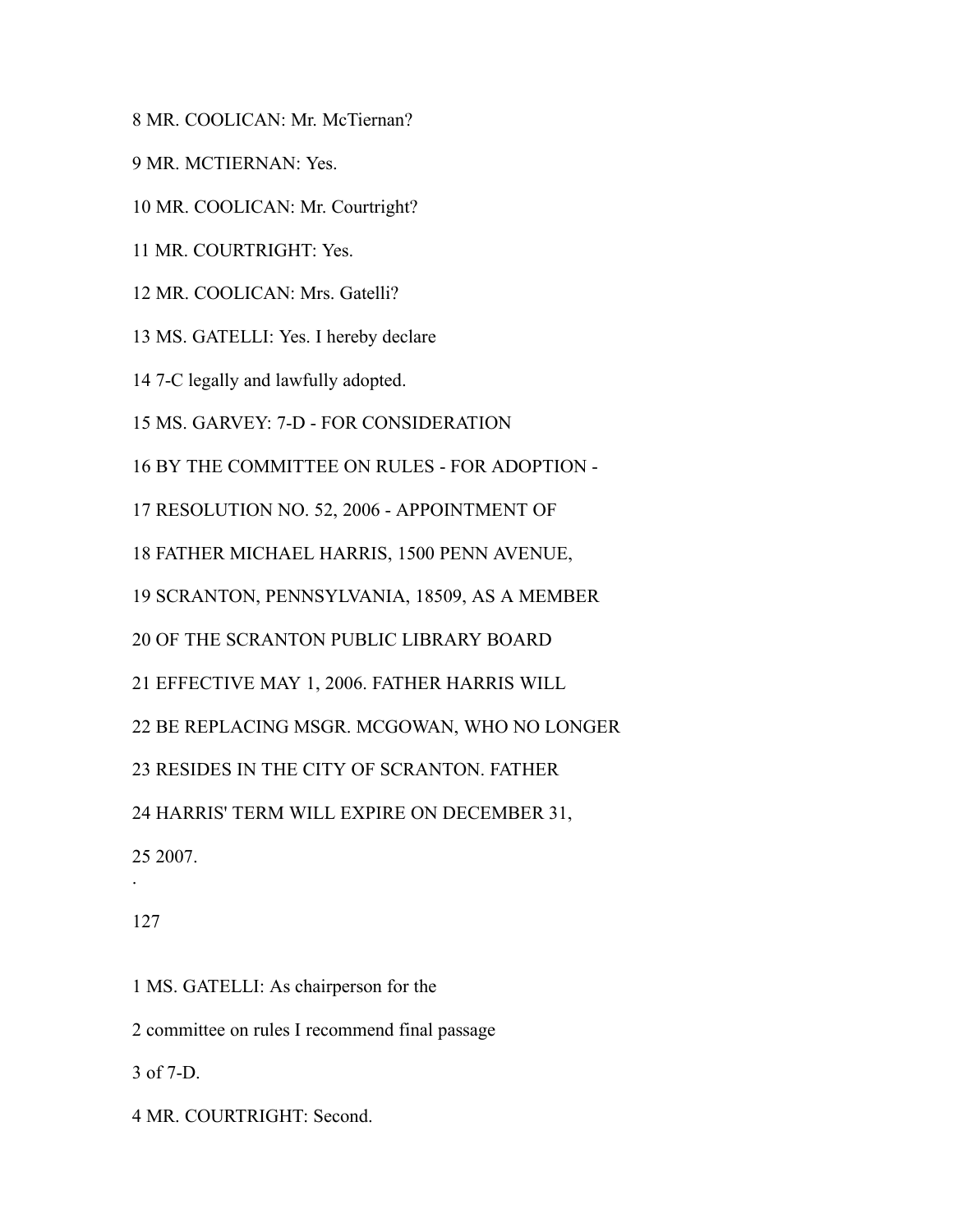MS. GATELLI: On the question? Roll

call?

MR. COOLICAN: Mrs. Evans?

MRS. EVANS: Yes.

MR. COOLICAN: Mrs. Fanucci?

MS. FANUCCI: Yes.

- MR. COOLICAN: Mr. McTiernan?
- MR. MCTIERNAN: Yes.
- MR. COOLICAN: Mr. Courtright?
- MR. COURTRIGHT: Yes.
- MR. COOLICAN: Mrs. Gatelli?
- MS. GATELLI: Yes. I hereby declare
- 7-D legally and lawfully adopted.
- MS. GARVEY: 7-E FOR CONSIDERATION
- BY THE COMMITTEE ON RULES FOR ADOPTION -
- RESOLUTION NO. 53, 2006 APPOINTMENT OF
- RICHARD LEONORI, 714 TAYLOR AVENUE,
- SCRANTON, PENNSYLVANIA, 18509, TO THE HUMAN
- RELATIONS COMMISSION EFFECTIVE APR8IL 25,
- 2006. MR. LEONORI WILL BE REPLACING DR.
- MICHAEL ILLUZZI, WHO IS UNABLE TO FULFILL

.

HIS TERM DUE TO HIS EMPLOYMENT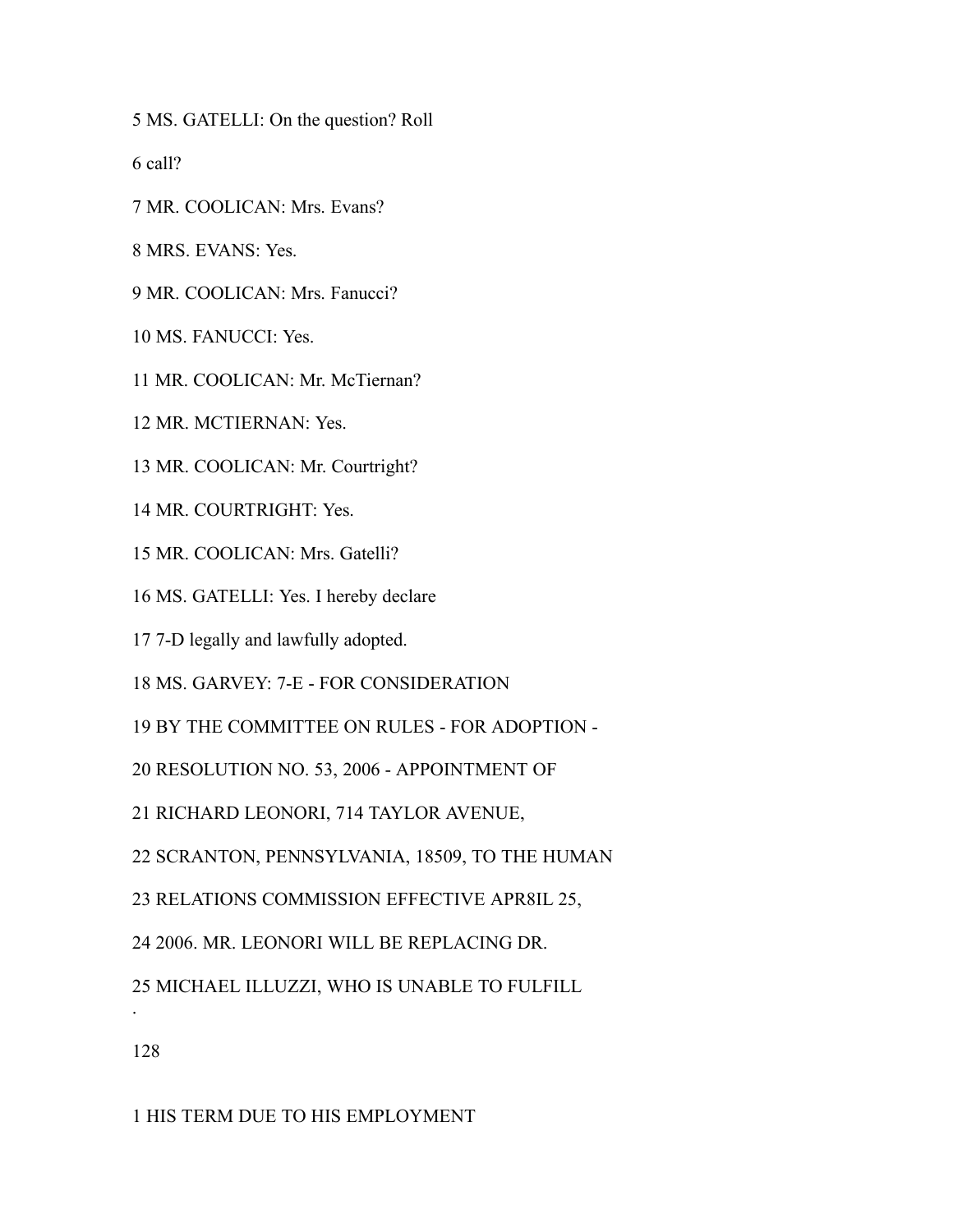# RESPONSIBILITIES. MRS. LEONORI'S TERM WILL

- EXPIRE ON DECEMBER 31, 2008.
- MS. GATELLI: As chairperson for the
- Committee on Rules I recommend final passage

of 7-E.

- MR. COURTRIGHT: So moved.
- MR. MCTIERNAN: Second.
- MS. GATELLI: On the question? Roll

call?

MR. COOLICAN: Mrs. Evans?

MRS. EVANS: Yes.

MR. COOLICAN: Mrs. Fanucci?

MS. FANNUCI: Yes.

- MR. COOLICAN: Mr. McTiernan?
- MR. MCTIERNAN: Yes.
- MR. COOLICAN: Mr. Courtright?
- MR. COURTRIGHT: Yes.
- MR. COOLICAN: Mrs. Gatelli?
- MS. GATELLI: Yes. I hereby declare
- 7-E legally and lawfully adopted.
- MS. GARVEY: 7-F FOR CONSIDERATION
- BY THE COMMITTEE ON RULES FOR ADOPTION -
- RESOLUTION NO. 54, 2006, RE-APPOINTMENT OF
- JOSEPH O'CONNOR, 643 BROMLEY AVENUE,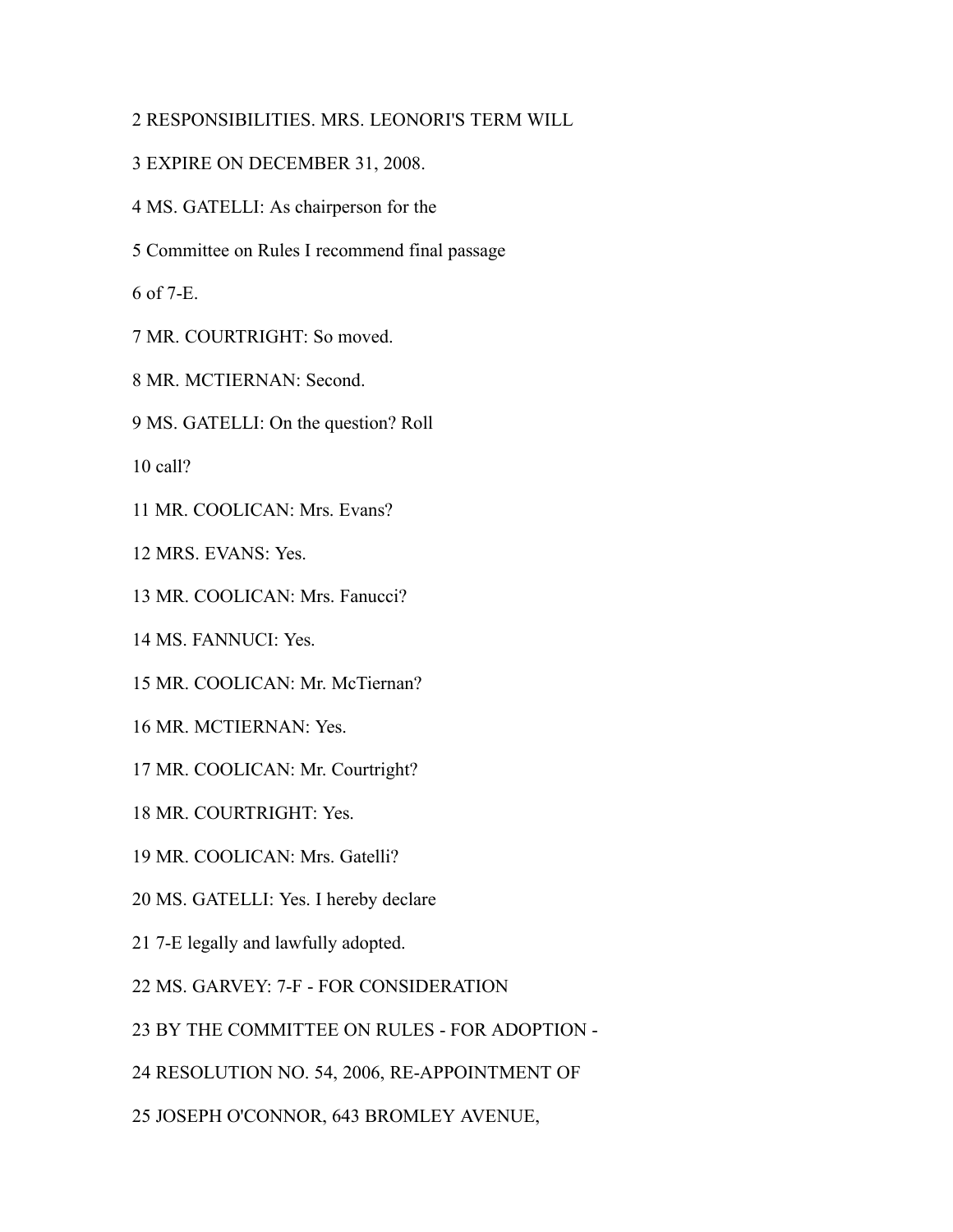.

## SCRANTON, PENNSYLVANIA, 18504, AS A MEMBER

- OF THE SCRANTON RECREATION AUTHORITY. MR.
- O'CONNOR'S TERM EXPIRED ON MARCH 1, 2006 AND

## HIS NEW TERM WILL EXPIRE ON MARCH 1, 2011.

- MS. GATELLI: As chairperson for the
- Committee on Rules I recommend passage of

7-F.

MR. COURTRIGHT: Second.

MS. GATELLI: On the question? Roll

call?

MR. COOLICAN: Mrs. Evans?

MRS. EVANS: Yes.

MR. COOLICAN: Mrs. Fanucci?

MS. FANUCCI: Yes.

- MR. COOLICAN: Mr. McTiernan?
- MR. MCTIERNAN: Yes.

MR. COOLICAN: Mr. Courtright?

- MR. COURTRIGHT: Yes.
- MR. COOLICAN: Mrs. Gatelli?
- MS. GATELLI: Yes. I hereby declare
- 7-F legally and lawfully adopted.
- MS. GARVEY:7-G FOR CONSIDERATION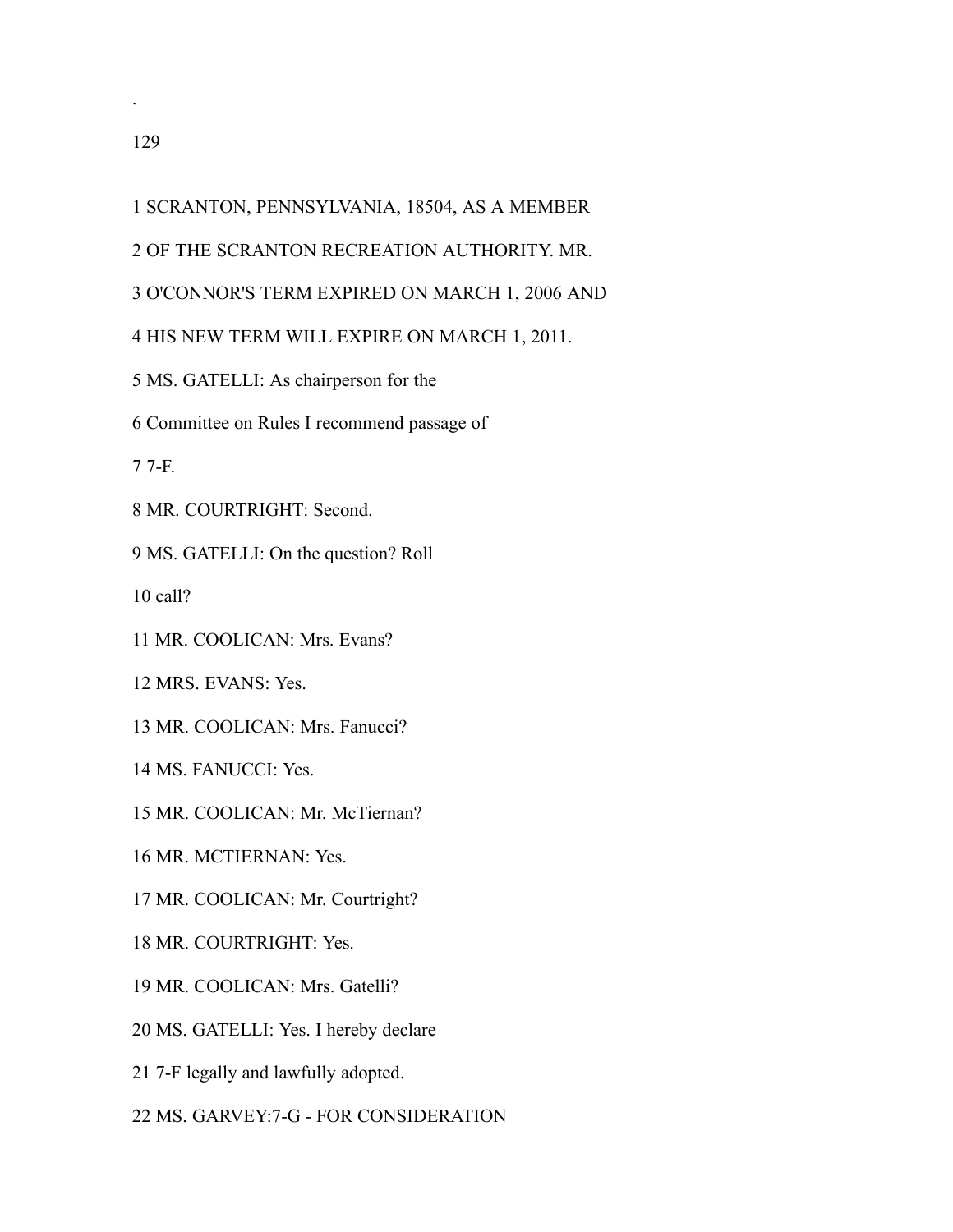BY THE COMMITTEE ON RULES - FOR ADOPTION - RESOLUTION NO. 55, 2006 - AUTHORIZING THE MAYOR AND OTHER APPROPRIATE CITY OFFICIALS .

TO EXECUTE AND ENTER INTO A CONTRACT FOR

SERVICES WITH SIEMENS BUILDING TECHNOLOGIES,

INC., SPECIFICALLY FOR PERFORMANCE

CONTRACTING AGREEMENT ACCORDING TO AN ACT 77

GUARANTEED ENERGY SAVINGS PROJECT FOR CITY

HALL.

MS. GATELLI: As the chairperson for

committee on rules I recommend passage of

7-G.

MR. COURTRIGHT: Second.

MS. GATELLI: On the question? Roll

call?

MR. COOLICAN: Mrs. Evans?

MRS. EVANS: Yes.

MR. COOLICAN: Mrs. Fanucci?

MS. FANNUCI: Yes.

MR. COOLICAN: Mr. McTiernan?

MR. MCTIERNAN: Yes.

MR. COOLICAN: Mr. Courtright?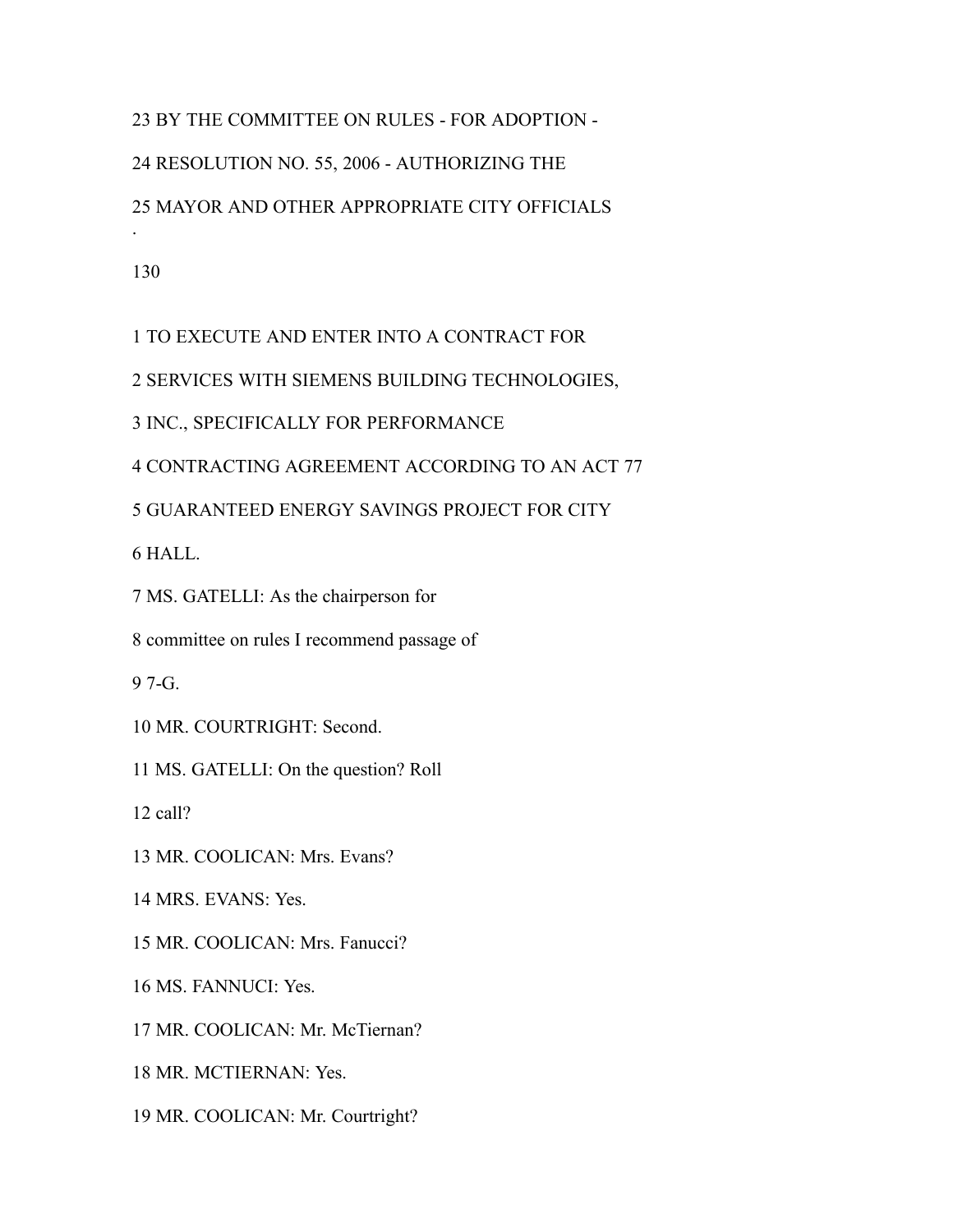## MR. COURTRIGHT: Yes.

MR. COOLICAN: Mrs. Gatelli?

MS. GATELLI: Yes. I hereby declare

7-G legally and lawfully adopted. Do I have

a motion to adjourn?

 UNKNOWN AUDIENCE MEMBER: Excuse me, .

before you adjourn I'm sorry that I was

late, may I please speak?

MS. GATELLI: No, you are not allowed

to speak, only at public participation, I'm

sorry. You can talk to us after the

meeting.

UNKNOWN AUDIENCE MEMBER: That will

be fine.

MS. GATELLI: Do I have a second?

MS. FANUCCI: Second.

MS. GATELLI: All in favor? Meeting

adjourned.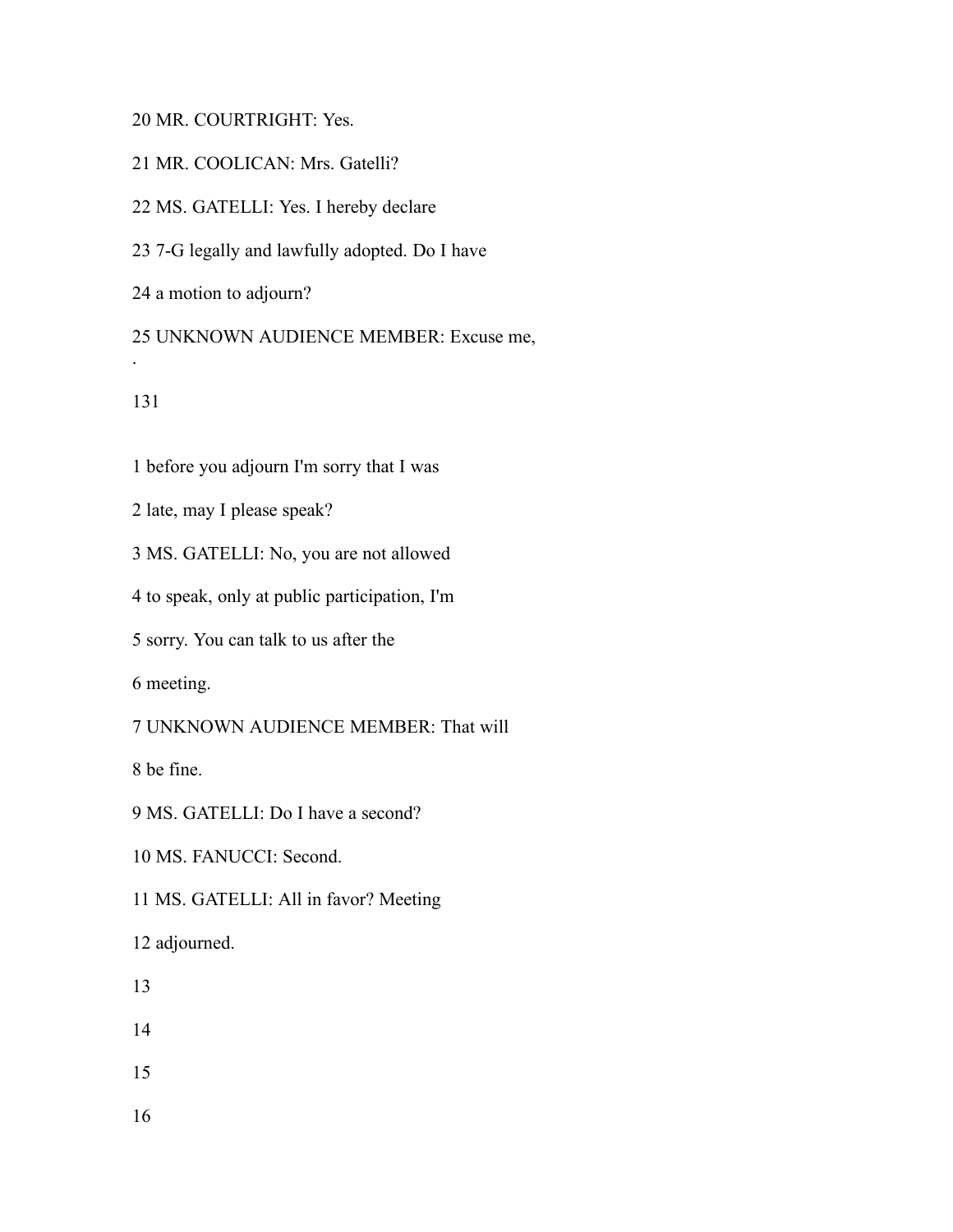C E R T I F I C A T E

I hereby certify that the proceedings and

evidence are contained fully and accurately in the

notes of testimony taken by me at the hearing of the

above-captioned matter and that the foregoing is a true

and correct transcript of the same to the best of my

ability.

 CATHENE S. NARDOZZI OFFICIAL COURT REPORTER